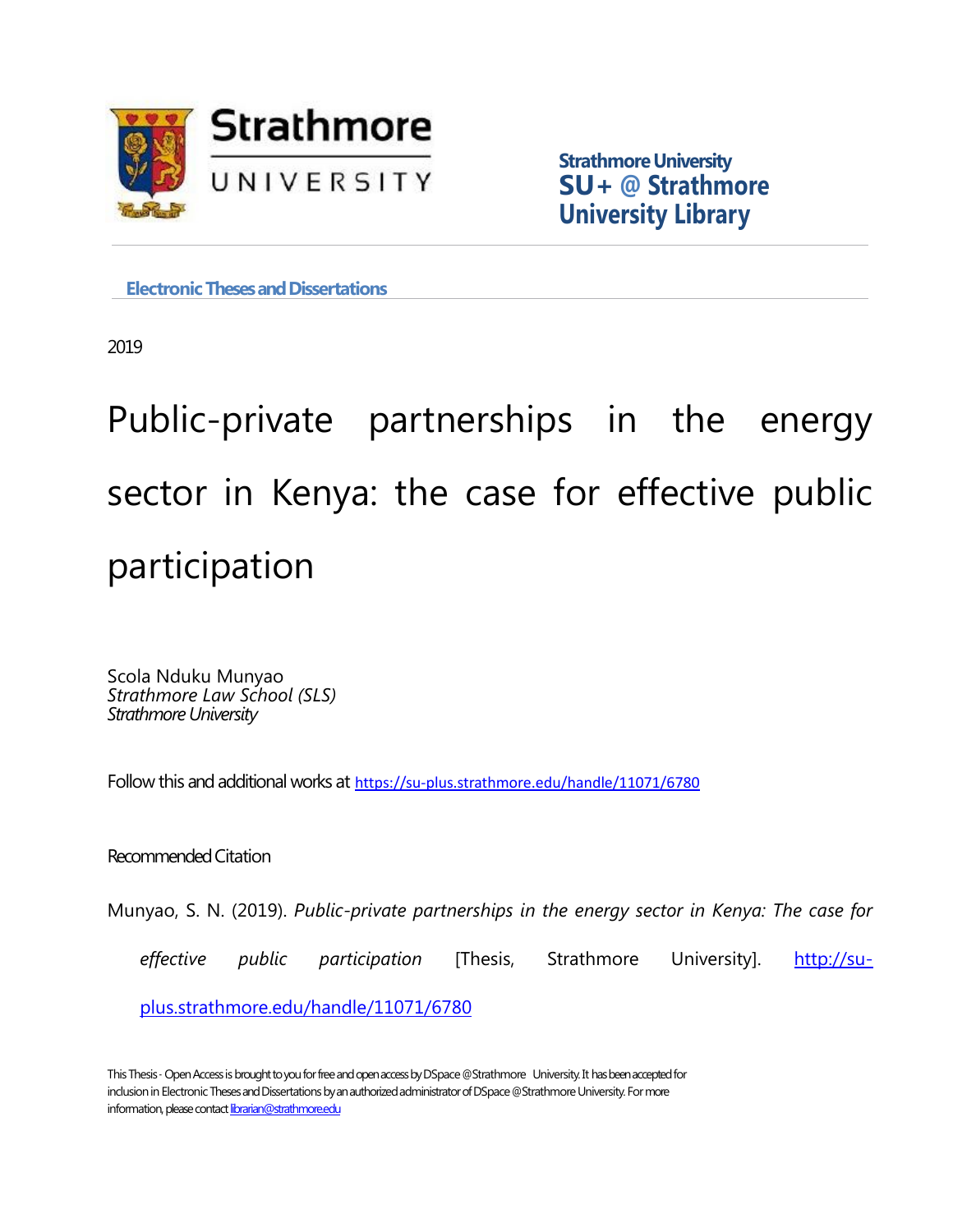#### STRATHMORE UNIVERSITY

#### STRATHMORE LAW SCHOOL

#### JUNE, 2019

#### MASTER OF LAWS THESIS

# TOPIC: PUBLIC-PRIVATE PARTNERSHIPS IN THE ENERGY SECTOR IN KENYA: THE CASE FOR EFFECTIVE PUBLIC PARTICIPATION

By:

#### MUNYAO SCOLA NDUKU

#### ADM NO: 110319

#### SUPERVISORS: DR ELIZABETH MUTHUMA & DR PETER KWENJERA

Submitted in partial fulfillment of the requirements for the Master of Laws Degree (International Financial Law and Regulation) Strathmore Law School, Strathmore University.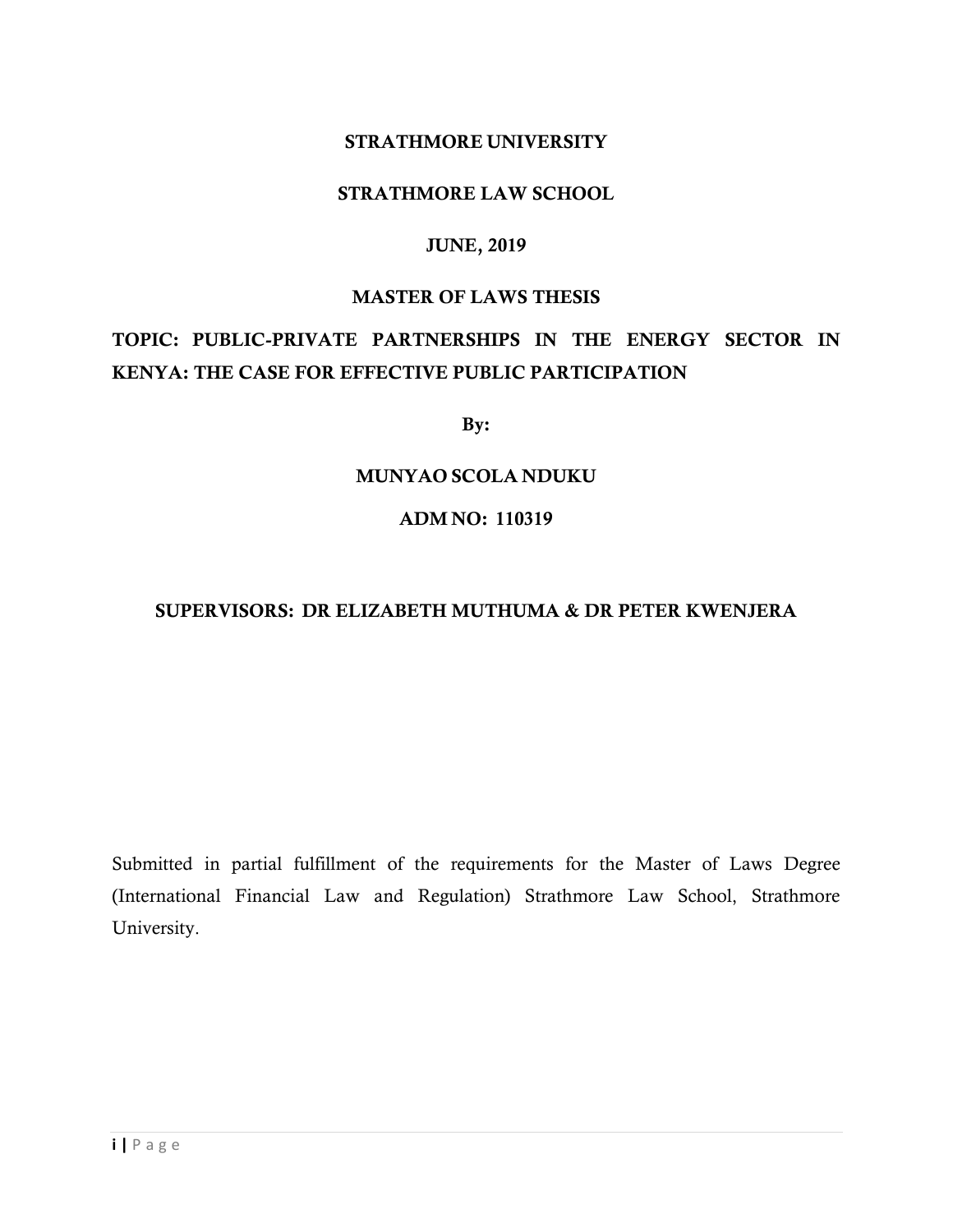| Contents                                                                             |
|--------------------------------------------------------------------------------------|
|                                                                                      |
|                                                                                      |
|                                                                                      |
|                                                                                      |
|                                                                                      |
|                                                                                      |
|                                                                                      |
|                                                                                      |
|                                                                                      |
|                                                                                      |
|                                                                                      |
|                                                                                      |
|                                                                                      |
|                                                                                      |
|                                                                                      |
|                                                                                      |
|                                                                                      |
|                                                                                      |
|                                                                                      |
|                                                                                      |
|                                                                                      |
|                                                                                      |
|                                                                                      |
|                                                                                      |
|                                                                                      |
|                                                                                      |
|                                                                                      |
|                                                                                      |
|                                                                                      |
|                                                                                      |
|                                                                                      |
| 2.7.4 African Charter for Popular Participation in Development and Transformation 26 |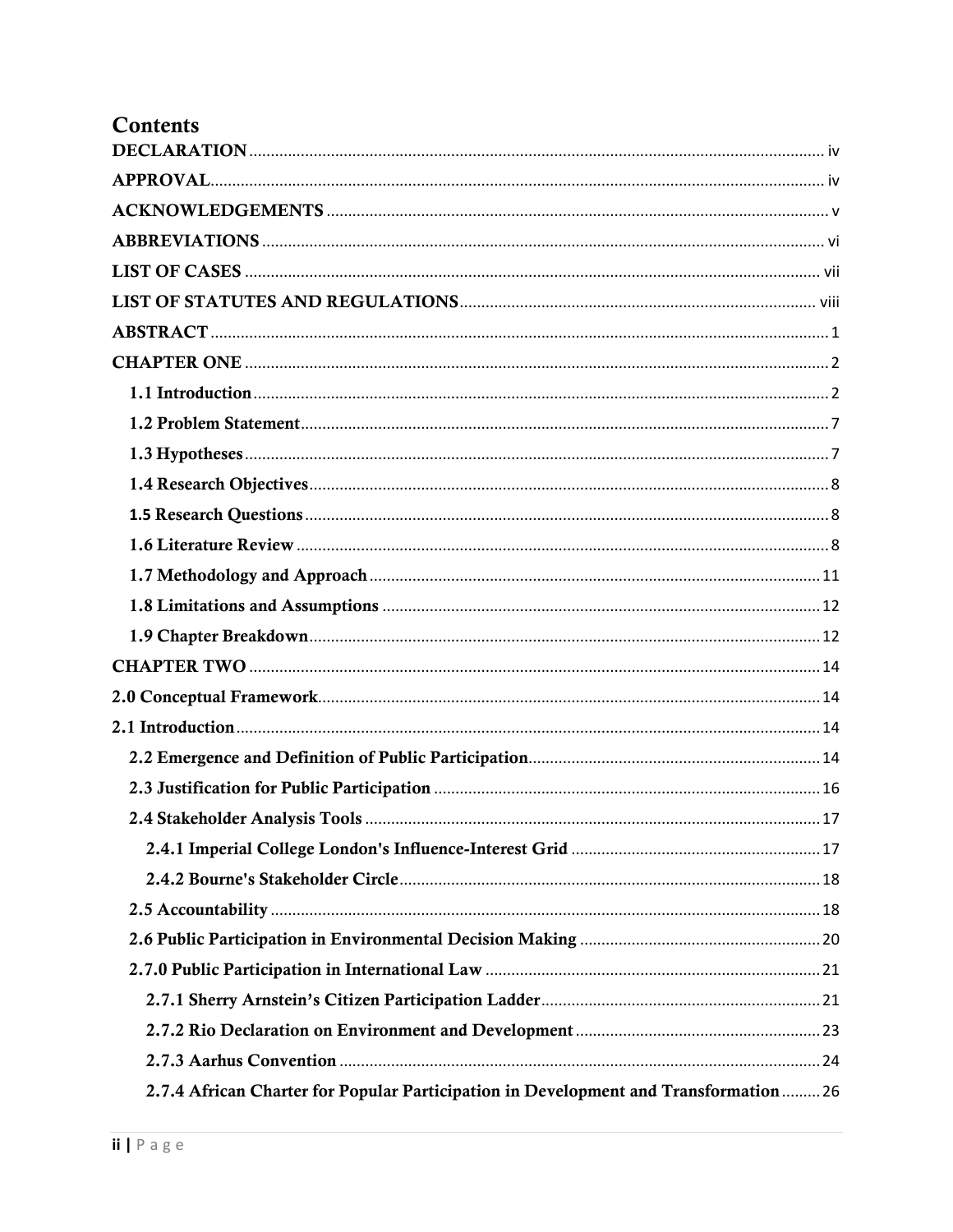| 3.0 Policy, Legal and Regulatory Framework Governing Public Private Partnerships in Kenya. 33   |  |
|-------------------------------------------------------------------------------------------------|--|
|                                                                                                 |  |
|                                                                                                 |  |
|                                                                                                 |  |
|                                                                                                 |  |
|                                                                                                 |  |
| 3.6 Application of the Constitutional Principle of Public Participation by the Kenya Courts. 43 |  |
|                                                                                                 |  |
|                                                                                                 |  |
|                                                                                                 |  |
|                                                                                                 |  |
|                                                                                                 |  |
|                                                                                                 |  |
|                                                                                                 |  |
|                                                                                                 |  |
|                                                                                                 |  |
|                                                                                                 |  |
|                                                                                                 |  |
|                                                                                                 |  |
|                                                                                                 |  |
|                                                                                                 |  |
|                                                                                                 |  |
|                                                                                                 |  |
|                                                                                                 |  |
|                                                                                                 |  |
|                                                                                                 |  |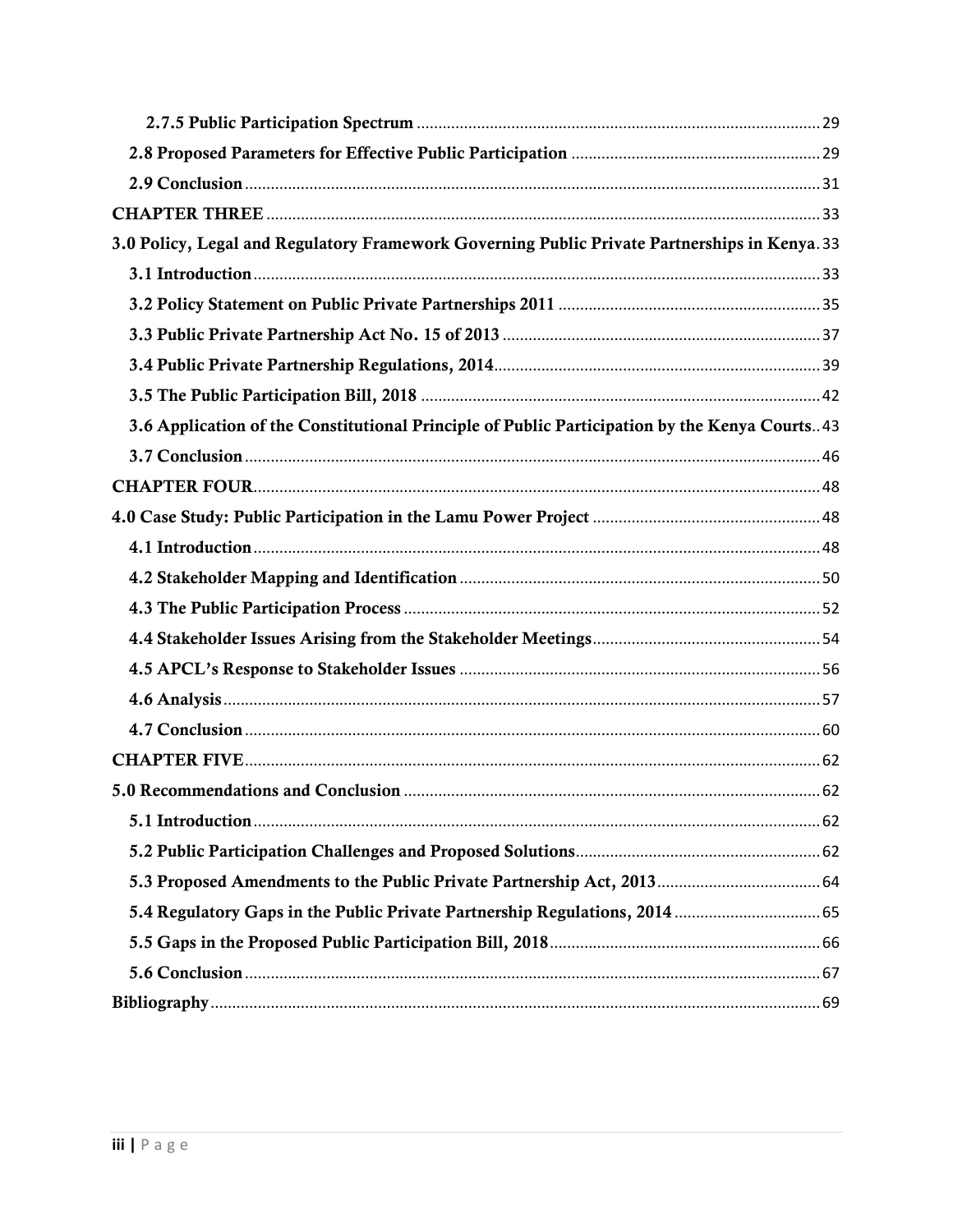#### **DECLARATION**

<span id="page-4-0"></span>I declare that this work has not been previously submitted and approved for the award of a degree by this or any other University. To the best of my knowledge and belief, this thesis contains no material previously published or written by another person except where due reference is made in the thesis itself.

© No part of this thesis may be reproduced without the permission of the author and Strathmore University.

Munyao Scola Nduku

 $10^{th}$  June, 2019

### <span id="page-4-1"></span>APPROVAL

The thesis of Munyao Scola Nduku was reviewed and approved by the following:

**Supervisors** 

Dr Peter Kwenjera, Academic Leader, LLM Program, Strathmore Law School, Strathmore University.

Dr Elizabeth Muthuma Lecturer, Public Policy & Research Programme Lead, Public-Private Partnerships, Strathmore Business School Strathmore University.

Dr Luis G Franceschi, Dean, Strathmore Law School, Strathmore University.

Professor Ruth Kiraka Dean, School of Graduate Studies, Strathmore University.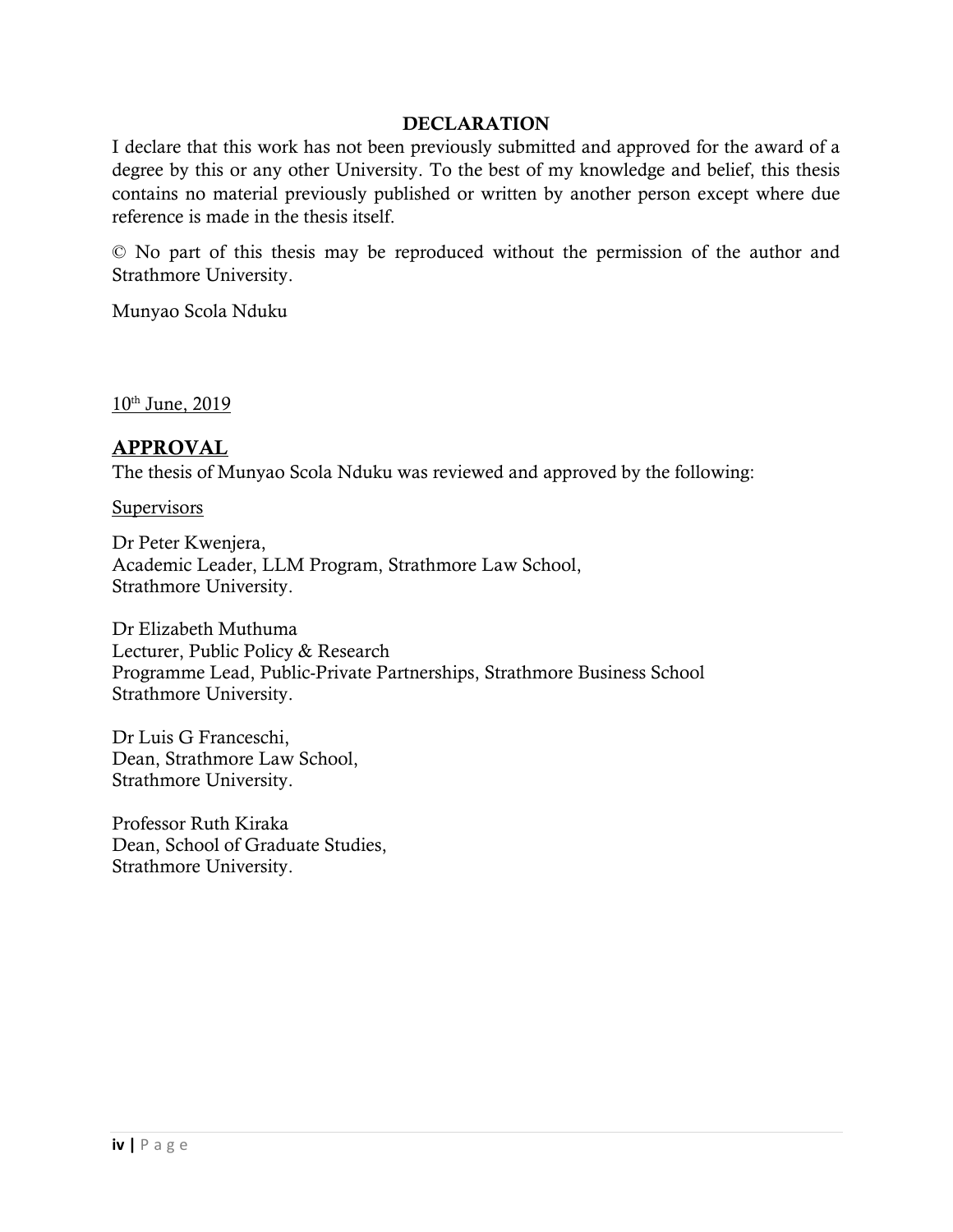### ACKNOWLEDGEMENTS

<span id="page-5-0"></span>I thank the Almighty God for the gifts of life, good health, financial provision and a sound mind all of which facilitated the undertaking of this research;

Much appreciation goes to my supervisors, Dr Muthuma and Dr Kwenjera who read and reread my drafts, guided me and provided insights that enabled me to finetune this research;

My mentor, Mr Elisha Zebedee Ongoya, who encouraged me to pursue this programme and who continues to remind me of the need to aspire and endeavour to live and attain higher ideals in all aspects of life;

My colleagues at Munyao-Kayugira & Co., Advocates who stepped up to fill the void that I left every so often to attend to my studies at Strathmore University and this research project in particular. Special mention goes to Francis Kioko who reviewed my drafts and provided apt feedback that helped develop this thesis;

Research work of any kind is time consuming and demands great forbearance and understanding from the people closest to us. I would like to thank my family- Mr and Mrs Munyao Kavili who believed in and invested in me against all odds, my siblings Anne and Ambrose who encouraged me at every stage of my studies; last but not least;

My husband, Peter Kayugira and our children, Ethan and Avery, who sacrificially excused me from the dining table, family and school events that coincided with the Masters modular programme including Avery's first day at school-8<sup>th</sup> of January 2018-. Only they can attest to the late nights, early morning and weekend readings that had to be invested to complete this research. I am truly grateful for they remained steadfast in their support and encouragement through it all.

God bless you all.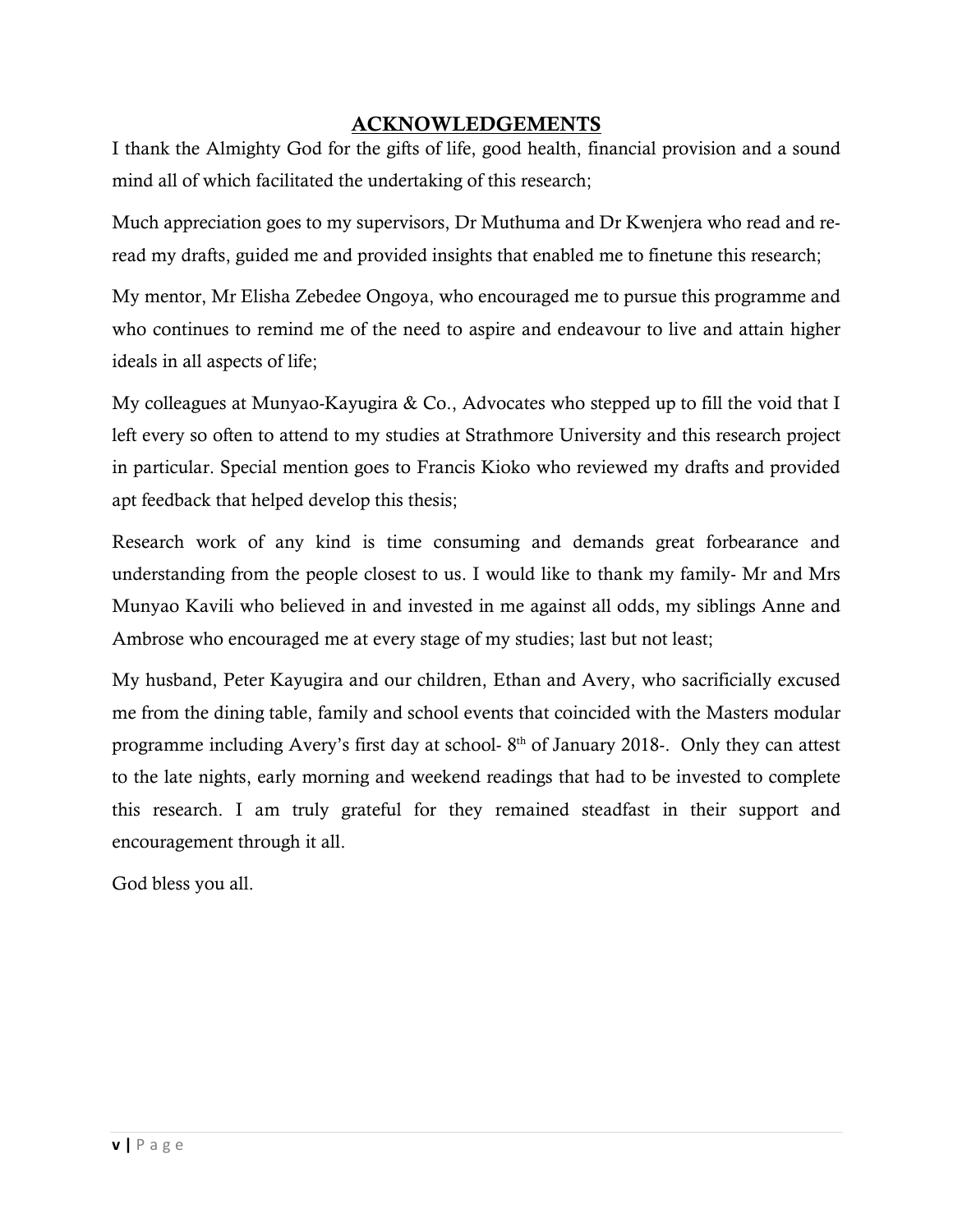#### **ABBREVIATIONS**

- <span id="page-6-0"></span>APCL -Amu Power Company Limited
- BOO-Build-Own-Operate
- BOT- Build, Operate and Transfer
- DBFMO-Design, Build, Finance, Manage and Operate
- EOI- Expression of Interest
- ESIA- Environment and Social Impact Assessment
- KAICD- Kenya's Africa Infrastructure Country Diagnostic
- LCPDP-Low Cost Power Development Plan
- NEMA-The National Environment Authority
- O&M -Operate & Maintain
- OECD-Organisation for Economic Cooperation and Development
- PPP Act-Public Private Partnership Act
- PPP-Public Private Partnership
- UNECE- United Nations Economic Commission for Europe
- UNESCO- United Nations Educational, Scientific and Cultural Organization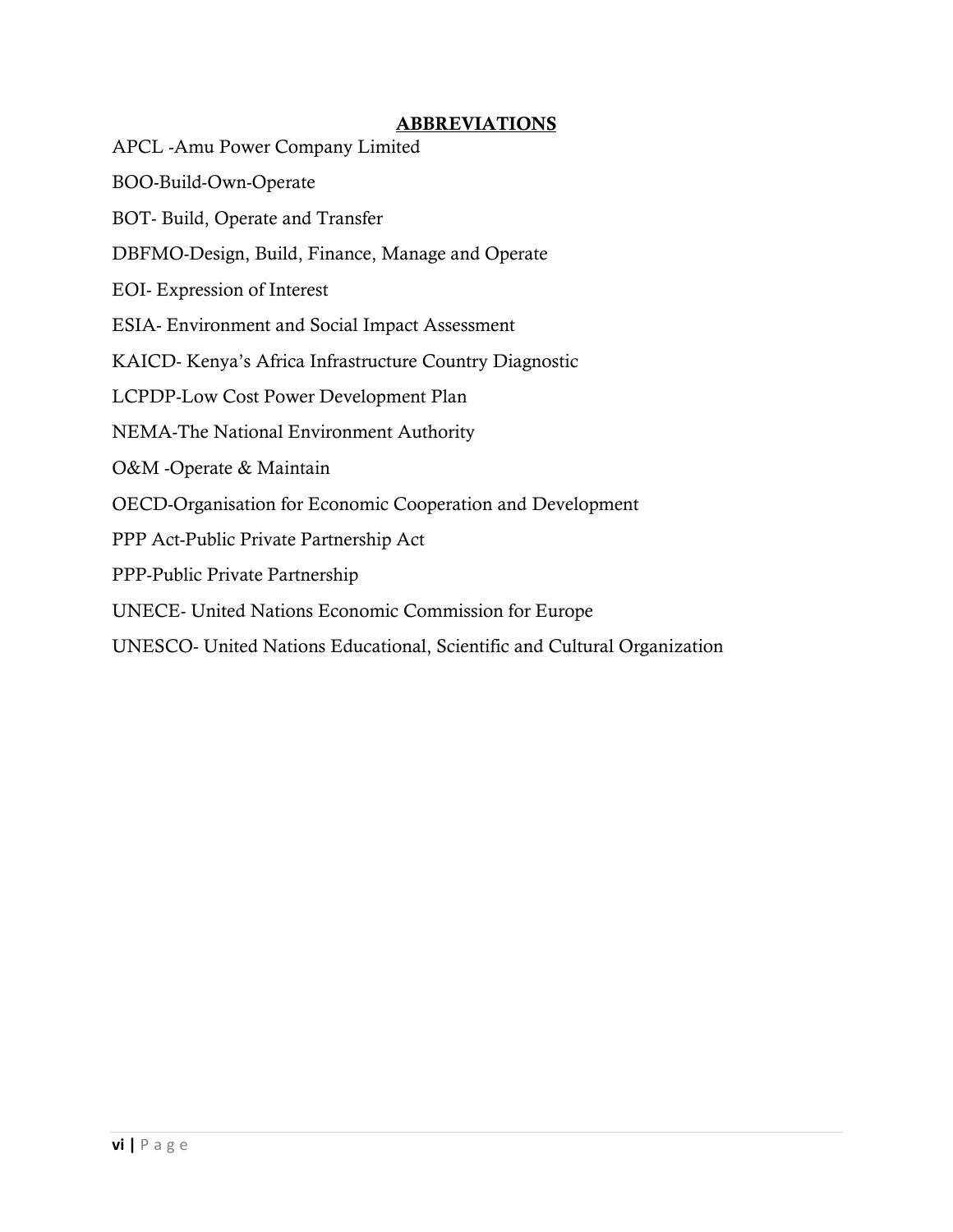#### LIST OF CASES

- <span id="page-7-0"></span>1. *Mui Coal Basin Local Community & 15 Others v Permanent Secretary Ministry of Energy & 17 Others* [2015] eKLR
- 2. *Pulp Mills on the River Uruguay (Argentina v. Uruguay*) ICJ GL No 135 [2006] ICJ Rep 113
- 3. *Robert N. Gakuru & Others vs. Governor, Kiambu County* [2013] eKLR
- 4. *Communications Commission of Kenya & 5 others v Royal Media Services Limited & 5 Others* [2014] eKLR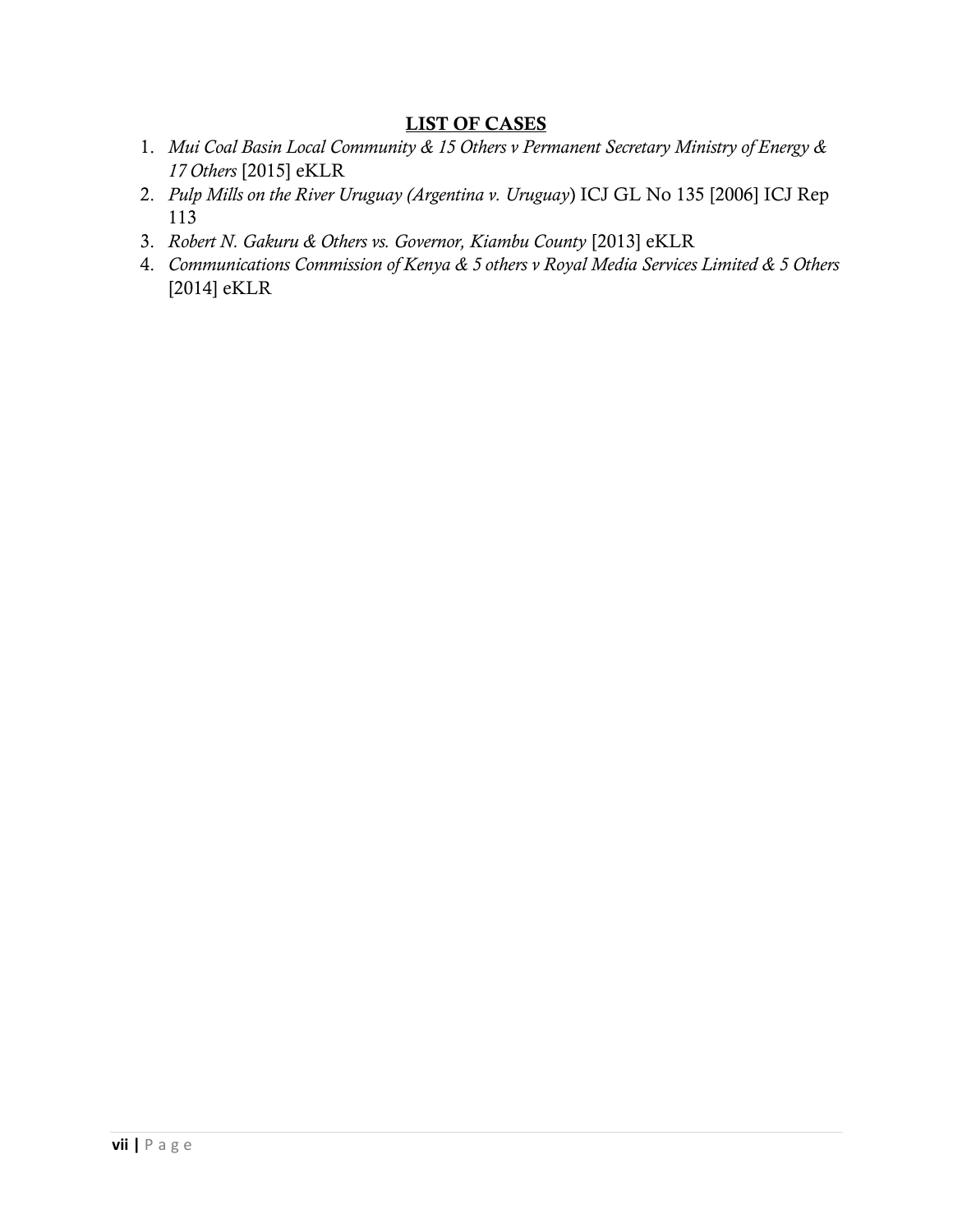## LIST OF STATUTES AND REGULATIONS

- <span id="page-8-0"></span>1. Public Private Partnerships Act (Act No. 15 of 2013)
- 2. The Public Private Partnerships Regulations, 2014
- 3. The Public Private Partnerships Facilitation Fund Regulations, 2017.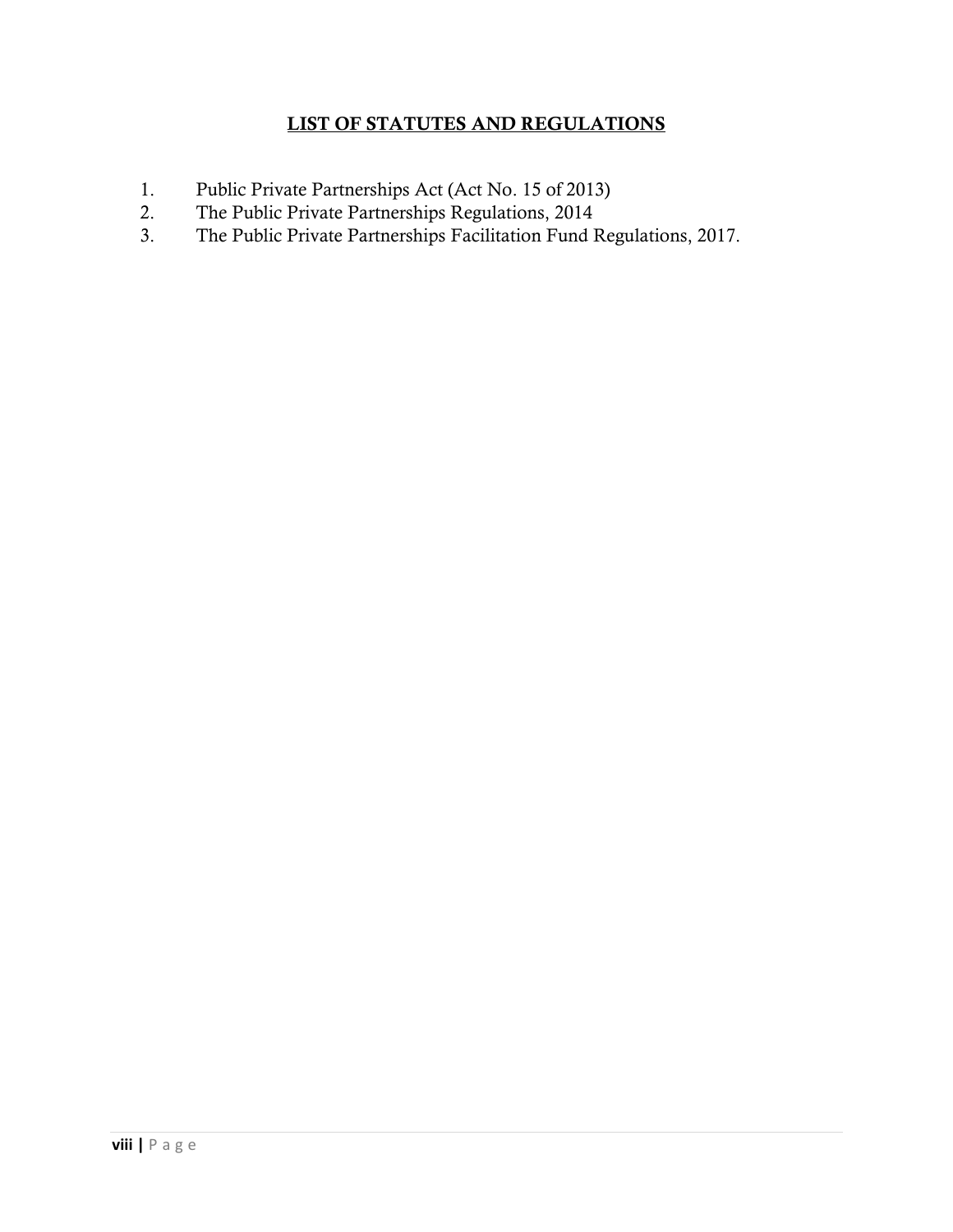#### ABSTRACT

<span id="page-9-0"></span>This thesis examines the extent to which the lack of a policy, legal and regulatory framework for public participation in the identification, initiation and appraisal stages of Public Private Partnership ("PPPs") projects in the energy sector in Kenya, particularly in the Lamu coalfired power Project, has contributed to opposition by stakeholders leading to delays in the implementation of the project. It demonstrates that whereas the Constitution of Kenya, 2010 provides that all sovereign power belongs to the people who then delegate it to the three state organs- the executive, legislature, and the judiciary- the people retain residual powers through which they can call both public entities and the private entities involved in PPPs to account. One of the ways through which this residual power is exercised is through public participation which is one of the national values and principles of governance under Article 10 of the Constitution.

Granted that Constitutions are not self-enforcing documents, there is need for additional laws to operationalize this constitutional principle and aid in the day to day governance. No such body of laws has been enacted, yet, in respect of public participation in PPPs. There is, however, a draft public participation policy and a bill pending before the Senate which have been criticized as proposing a cookie cutter-one-size-fits-all- approach regardless of the circumstances of each case. This lacuna has seen entities mandated to carry out public participation involved in tokenism- a mere checking of the constitutional check box- at the expense of meaningful and effective public participation.

This thesis proposes incorporation of a public participation framework in line with international standards in the Public Private Partnerships Act, 2013 or an amendment to the Public Participation Bill, 2018 to ensure that it is recognizes and imposes similar obligations for carrying out of effective public participation at all stages of a project on both the public and private entities involved. This will ensure that the resultant projects are acceptable, socially responsive and lead to sustainable development. It also proposes that appropriate sanctions be imposed for non-compliance with the framework so created together with other amendments to ensure realization of the benefits sought in the PPPs contracting framework.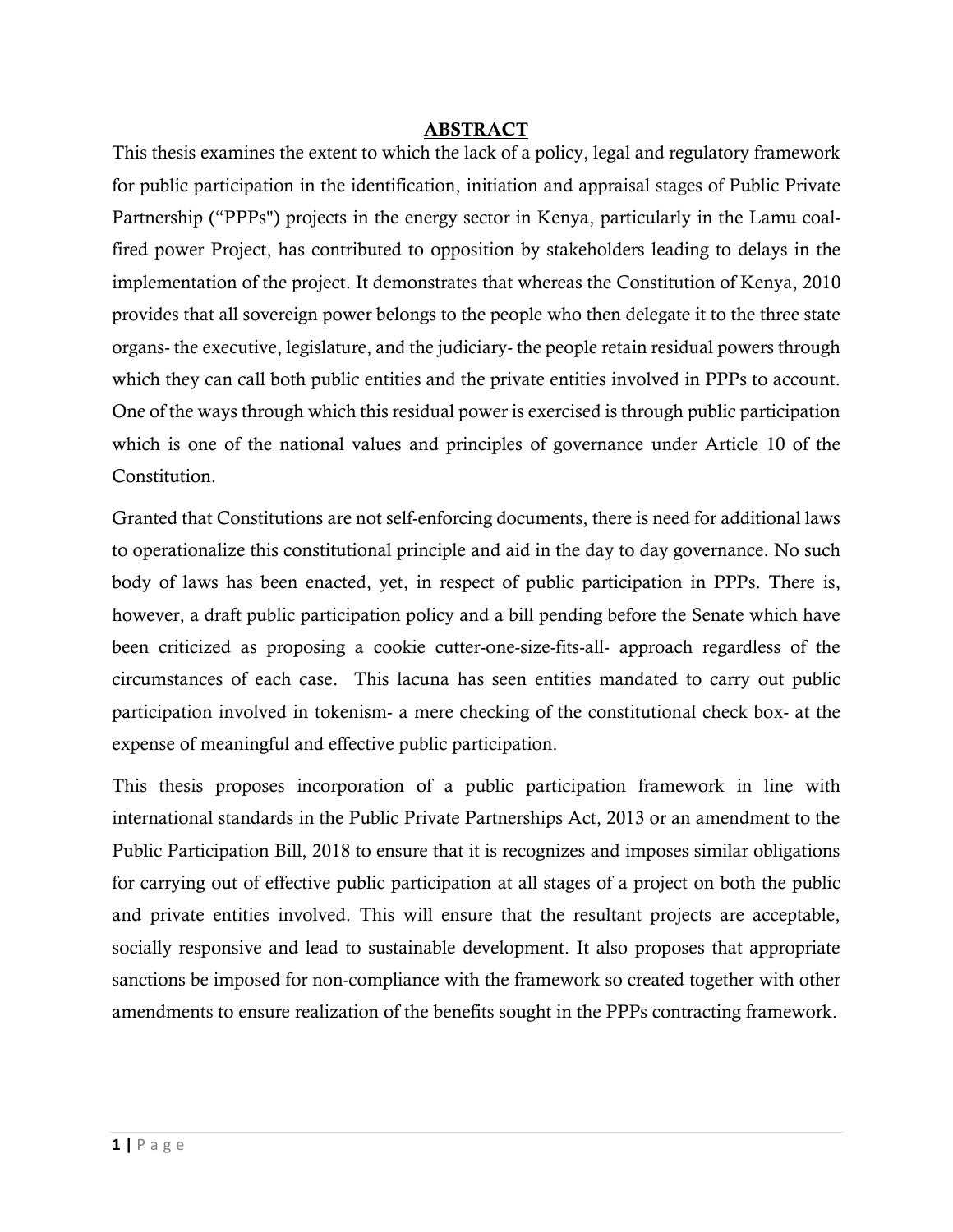#### CHAPTER ONE

#### <span id="page-10-1"></span><span id="page-10-0"></span>1.1 Introduction

After a decade of agitation for constitutional reforms, Kenya finally promulgated a new Constitution on  $27<sup>th</sup>$  August, 2010 ("the Constitution")<sup>1</sup>. Constitutional experts have lauded it as one of the most progressive constitutions in the world for being people-centred as well as for providing a comprehensive bill of rights.<sup>2</sup> The Constitution restructured and transformed the state-society relations in a number of significant ways. Relevant to this research, the Constitution vested all sovereign power in the people of Kenya which power the people can exercise directly or through their democratically elected representatives. <sup>3</sup> The people then delegate the power to the three state organs which are the legislature, the executive and the judiciary. These organs are required to exercise their functions in accordance with the Constitution. This delegation of power creates a social contract between the state and the people.

Further, the Constitution provides for national values and principles of governance which bind all state organs, state officers, public officers and all persons whenever they apply or interpret the constitution, enact, apply or interpret any law or make or implement public policy decisions. <sup>4</sup> Among these principles is participation of the people, good governance, integrity, transparency, accountability and sustainable development. The Constitution, therefore, places the people of Kenya at the centre of development and related governance processes through the provision for public participation. <sup>5</sup> Effective public participation is an indispensable element of democracy and people-centred development. It legitimizes state actions and decisions. Other relevant principles that guide all aspects of public finance in the Republic include openness, accountability, including public participation in financial matters.<sup>6</sup> These national values and principles present an avenue for the people, the sovereign, to exercise the residual powers by calling the government and the state organs generally to

<sup>1</sup> *Constitution of Kenya* (2010)

<sup>2</sup> UNDP: Four years on: assessing gains made in the Kenya Constitution:

[http://www.ke.undp.org/content/kenya/en/home/presscenter/articles/2014/4-years-of-Kenya-](http://www.ke.undp.org/content/kenya/en/home/presscenter/articles/2014/4-years-of-Kenya-Constitution.html)

[Constitution.html](http://www.ke.undp.org/content/kenya/en/home/presscenter/articles/2014/4-years-of-Kenya-Constitution.html) on 4 May 2018.

<sup>3</sup> Article 1, *Constitution of Kenya* (2010)

<sup>4</sup> Article 10, *Constitution of Kenya* (2010)

<sup>5</sup> Article 10 (2) (a), (c) and (d), *Constitution of Kenya* (2010)

<sup>6</sup> Article 201, *Constitution of Kenya* (2010)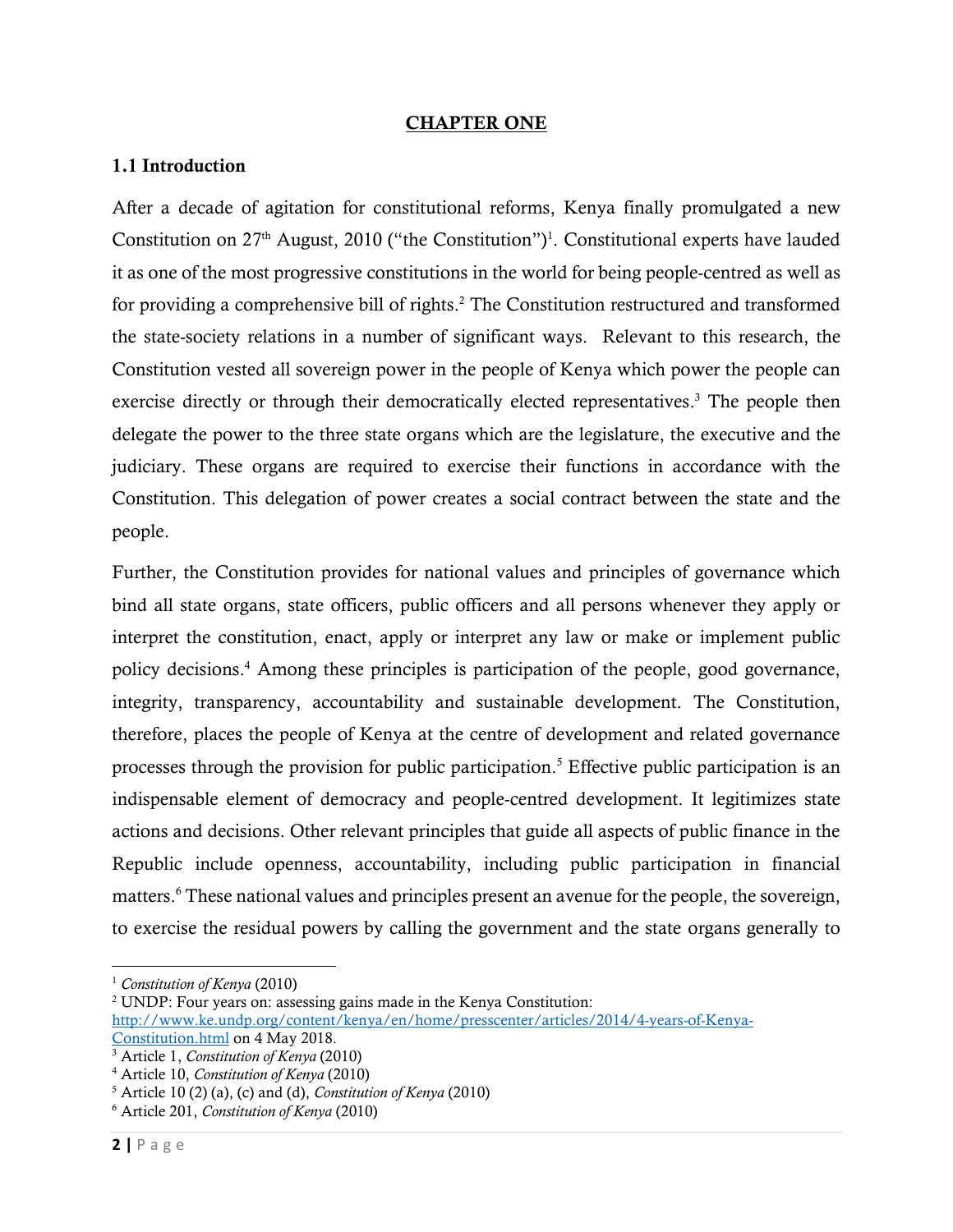account for the exercise of the powers delegated to them. The research will particularly focus on the principle of participation of the people otherwise referred to as public participation. While the Constitution provides for public participation, Constitutions are not self-enforcing documents. A need arises for an additional body of laws and other mechanisms to facilitate day to day governance by law particularly because governments have often manipulated Constitutions to undermine public interest. <sup>7</sup> This body of laws is lacking.

The Kenya Vision 2030 (2008-2030), a long-term development blueprint for the country, aims to transform Kenya into a newly industrializing, middle income country providing a high quality of life to all its citizens in a clean and secure environment. <sup>8</sup> One of the four pillars of the blueprint is deploying world class infrastructure, facilities and services. Part of the necessary infrastructure development relates to production of energy necessary to power the economy. This will be achieved by increasing Kenya's installed power capacity from 2351 MW to 7, 213.88 MW by 2030.<sup>9</sup> The cost of achieving universal access to electricity and meeting the energy demands in Kenya stands at  $14-18$  billion USD<sup>10</sup> yet budgetary provisions or debt cannot sustainably meet this demand.<sup>11</sup> With debt to GDP ratios at unacceptable levels, borrowing to fund infrastructure development projects is no longer viable. <sup>12</sup> It is for this reason that there has been a growing interest in Public Private Partnerships (PPPs) as they entail the use of private capital to develop public infrastructure which eases the budgetary burden on the Kenyan taxpayer.

<sup>7</sup> Akech M, *Administrative law*, Strathmore University Press, Nairobi, 2016, 25.

<sup>8</sup> *Kenya Vision 2030. A Globally Competitive and Prosperous Kenya. Policy Document*. [www.https://vision2030.go.ke-about-vision-2030](http://www.https/vision2030.go.ke-about-vision-2030) on 4 April 2018.

<sup>&</sup>lt;sup>9</sup> USAID. *Kenya Energy Sector Overview*. Power Africa[. https://www.res4africa.org/wp](https://www.res4africa.org/wp-content/uploads/2016/05/Power-Africa-Fact-Sheet.pdf)[content/uploads/2016/05/Power-Africa-Fact-Sheet.pdf](https://www.res4africa.org/wp-content/uploads/2016/05/Power-Africa-Fact-Sheet.pdf) on 8 May 2018.

<sup>10</sup> Smith, S. *Hybrid networks, everyday life and social control: Electricity access in urban Kenya*. Urban Studies, 2018. *56*(6), 1250–1266[.https://doi.org/10.1177/0042098018760148](https://doi.org/10.1177/0042098018760148) on 8 May 2018.

<sup>&</sup>lt;sup>11</sup> Kenya's Africa Infrastructure Country Diagnostic (KAICD) Report, 2018 estimates that to address the country's infrastructure deficit will require sustained expenditure of approximately Kshs.400 Billion per year, which is 20% of Kenya's GDP, over the next decade.

<sup>&</sup>lt;sup>12</sup> Kenya's revenue collection in the 2017/2018 fiscal year amounted to Kshs.1.27 Trillion against a budget of Kshs.3 Trillion which leaves a budgetary deficit of Kshs.1.73 Trillion. The budgetary provision for infrastructure was Kshs.113 Billion which is less than 30% of the annual requirement as per the KAICD report. The Government's debt as at June 2018 was at Kshs.5 Trillion which translated to approximately 58% of the Gross Domestic Product 8% above globally accepted debt levels-Kenya Government Debt to GDP. Trading economics. online. 2019 Available at<https://tradingeconomics.com/kenya/government-debt-to-gdp> on 12 March, 2019.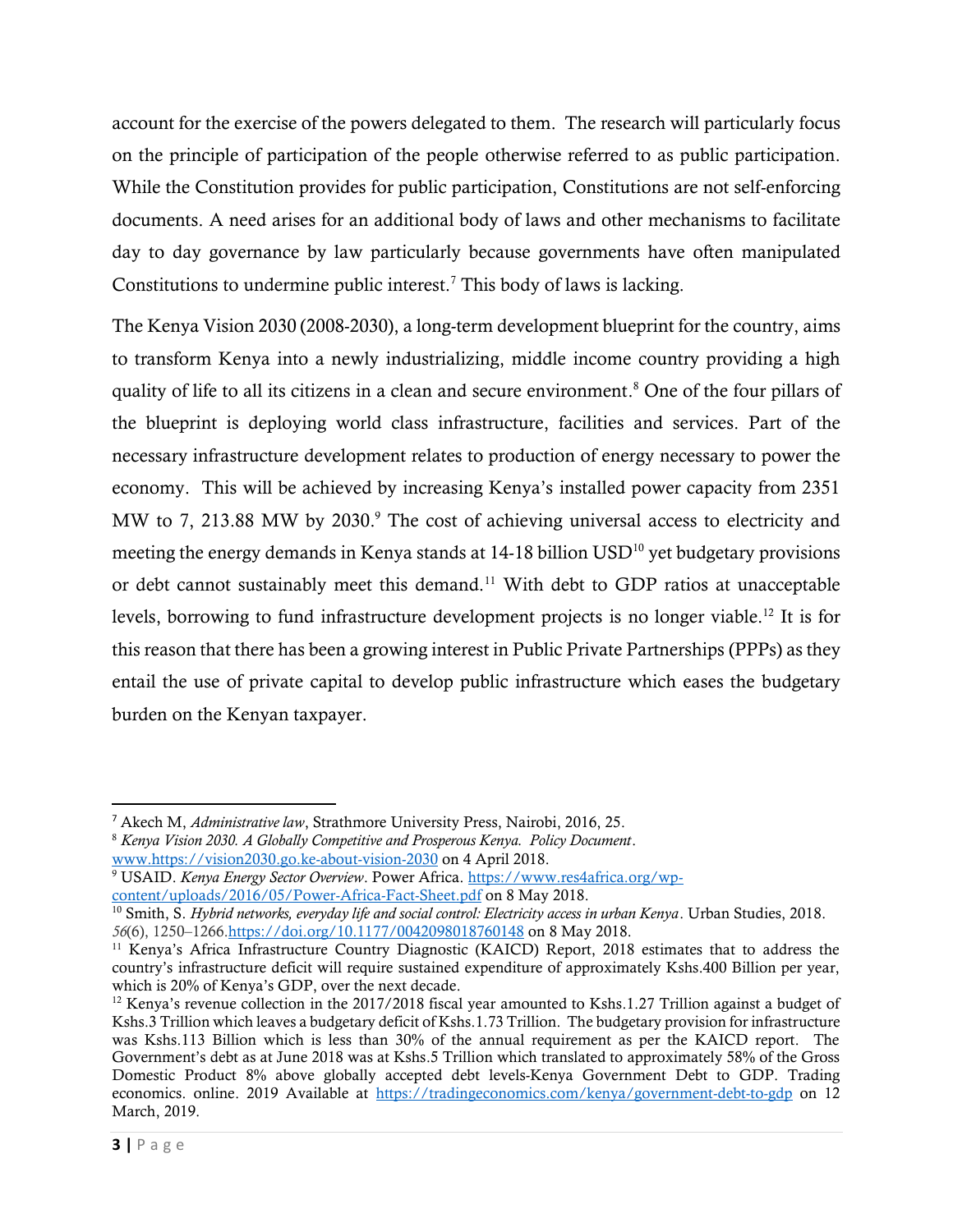The Organisation for Economic Cooperation and Development (OECD) defines PPPs as long term agreements between the government and a private partner whereby the private partner delivers and funds public services using a capital asset, sharing the associated risks.<sup>13</sup> The Public Private Partnership Act, 2013 ("the PPP Act") defines a PPP as an arrangement between a contracting authority and a private party under which a private party undertakes to perform a public function or to provide a service on behalf of the contracting authority or receives a benefit for performing a public function.<sup>14</sup>

While the provision of infrastructure through PPPs across the world has been largely successful<sup>15</sup>, a number of problems have been encountered. In Kenya, particularly, one of these problems is stakeholder opposition leading to delayed or even collapse of or ineffective implementation of the projects. <sup>16</sup> A case on point is the 1050 MW Lamu Coal-Fired Power Plant Project ("Lamu Power Project") which is the case study on this thesis for its illustrative power on the issue of public participation. This project was set to commence in 2015 but is yet to owing to stakeholder opposition leading to the filing of numerous cases where stop orders have been issued and extended over time. 17 The opposition mainly emerges from two (2) reasons: lack of access to information and conflict between expectations of different stakeholders involved in PPPs. <sup>18</sup> Other issues are often as a result of the imbalance in reactive and proactive stakeholder management approaches. They also arise from the absence of any guidance on the responsibility and accountability issues surrounding the stakeholder management of PPP projects.<sup>19</sup>

Barron and Barron define stakeholders as those persons who have an interest in and are directly affected by the project and also possess large potential to influence the project.<sup>20</sup> This

<sup>&</sup>lt;sup>13</sup>Organisation for Economic Cooperation and Development, Recommendation of the Council on Principles for Public Governance of Public Private Partnerships. [https://www.oecd.org/gov/budgeting/oecd-principles-for](https://www.oecd.org/gov/budgeting/oecd-principles-for-public-governance-of-public-private-partnerships.htm)[public-governance-of-public-private-partnerships.htm](https://www.oecd.org/gov/budgeting/oecd-principles-for-public-governance-of-public-private-partnerships.htm) on 4 April 2018.

<sup>14</sup> Section 2(1), *Public Private Partnership Act* (Act No. 15 of 2013).

<sup>15</sup> <https://www.intheblack.com/articles/2017/12/01/success-public-private-partnerships> 9 June 2019

<sup>&</sup>lt;sup>16</sup> El-Gohary N M, Osman, H., El-Diraby T.E. 'Stakeholder management in public private partnerships', 24 *International Journal of Project Management* (2006), 595-604.

<sup>17</sup> <https://www.kenyans.co.ke/news/33677-lamu-coal-plant-stop-order-reinstated-high-court-nairobi> on 4 May 2019.

<sup>18</sup> Levy, M, Build, operate, transfer: paving way for tomorrow's infrastructure. *Wiley*, New York, 1996.

<sup>&</sup>lt;sup>19</sup> Schepper, De, Dooms M, Haezendonck E, 'Stakeholder dynamics and responsibilities in Public-Private Partnerships: A mixed experience'.32 *International Journal of Project Management* (2014) 1210-1222.

<sup>20</sup> Barron A & Barron M. 'Project Management'. Houston. Connexions, Rice University. Chapter 5, 2013.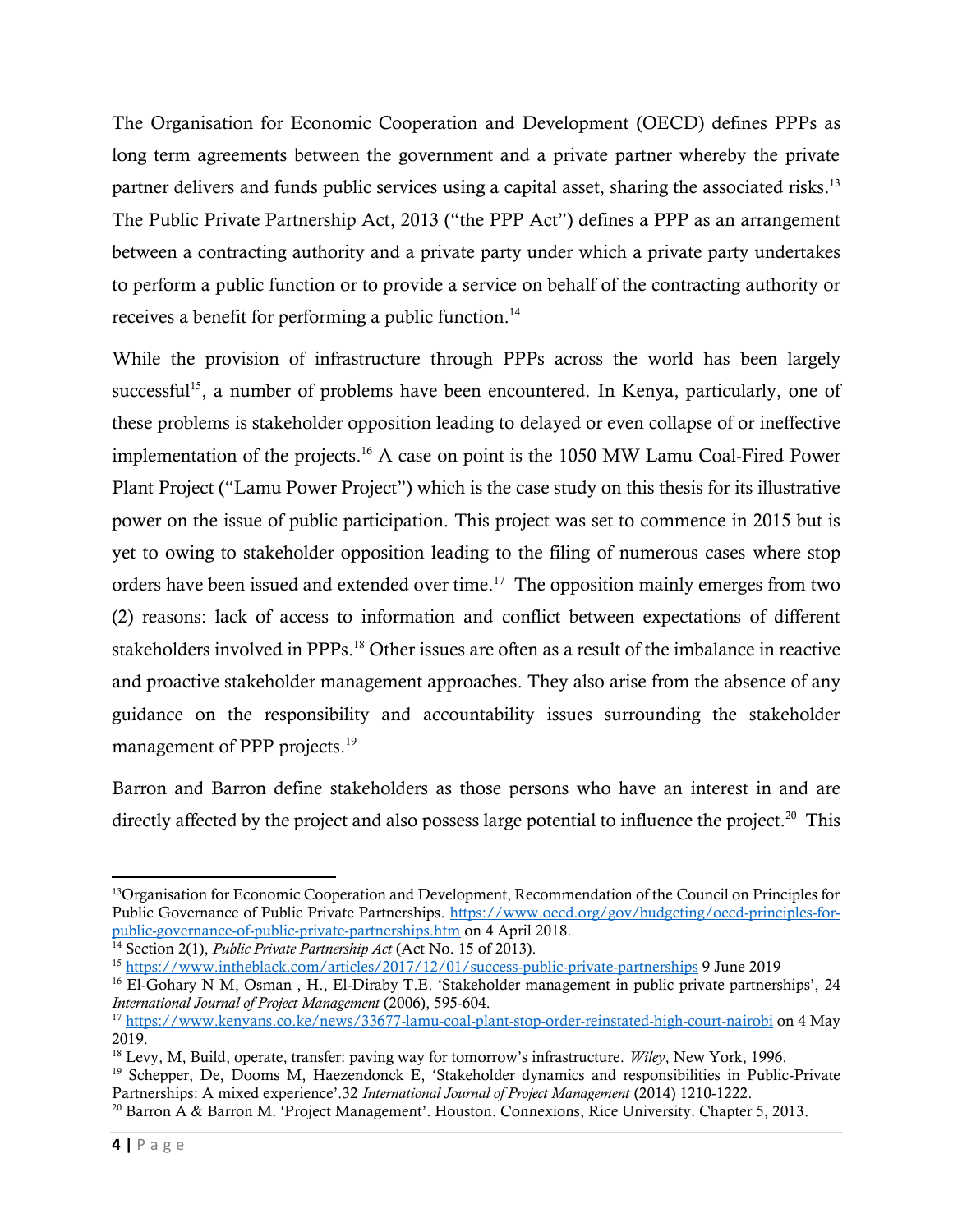research focuses on the community that is directly affected by PPP projects in the energy sector in Kenya as the primary stakeholders. These are the communities on whose land or within whose locality or whose neighbourhood a project is to be set up ("the locals"), the environmental activists supporting the locals and other persons directly and indirectly affected by the project. This research focuses on the project identification and initiation phases as the case study used has not reached project implementation stage yet.

The Lamu Power Project was originally set to be established in Kilifi County but this did not materialize because the government met a unified opposition from the residents.<sup>21</sup> The Least Cost Power Development Plan (LCPDP) which was in charge of the project proposed that the power plant to be transferred to Lamu where the government was unlikely to receive a unified opposition.<sup>22</sup> Public participation in this project was being undertaken after the expression of interest had been issued, the tendering process completed and an award of the contract made.<sup>23</sup> The National Environment Management Authority ("NEMA") released the environmental and social impact assessment (ESIA) for the project on  $26<sup>th</sup>$  July 2016.<sup>24</sup> The public participation was conducted after a decision had been made to establish the power plant and a private entity already identified. It was, in fact, the private party, Amu power, that undertook the public participation. In a bid to fast track the project opposing groups were left out of the public forums. 25

This study shows that public participation in Kenya, and particularly in the identified case study, falls below the best practices as exemplified by international scholars, binding and nonbinding instruments including but not limited to the citizen participation ladder developed by Sherry Arnstein,<sup>26</sup> the Public Participation Spectrum prepared by the International

<sup>21</sup> DeCOALonize. 'The impacts on the community of the proposed coal plant in Lamu'.31 *UNEP Perspectives*, (2018),4[.https://wedocs.unep.org/bitstream/handle/20.500.11822/25363/Perspectives31\\_ImpactCoalPlantL](https://wedocs.unep.org/bitstream/handle/20.500.11822/25363/Perspectives31_ImpactCoalPlantLamu_28032018_WEB.pdf?isAllowed=y&sequence=1) [amu\\_28032018\\_WEB.pdf?isAllowed=y&sequence=1](https://wedocs.unep.org/bitstream/handle/20.500.11822/25363/Perspectives31_ImpactCoalPlantLamu_28032018_WEB.pdf?isAllowed=y&sequence=1) on 8 March 2019.

<sup>&</sup>lt;sup>22</sup> DeCOALonize. The impacts on the community of the proposed coal plant in Lamu.

<sup>&</sup>lt;sup>23</sup> Ministry of Energy. The development of one 900-1000MW Coal Power Plant at Lamu, Lamu County by Private Investors, 2014.<https://www.decoalonize.org/wp-content/uploads/2017/02/original-tender.pdf> on 18 March 2019.

<sup>&</sup>lt;sup>24</sup> Amu Power. Environmental and Societal Impact Assessment Study. Main Volume, 2016. <https://www.amupower.co.ke/esia.html> on 18 March 2019.

<sup>&</sup>lt;sup>25</sup> DeCOALonize. The Impacts on the Community of the Proposed Coal Plant in Lamu.

<sup>26</sup>Arnstein, S.R. 'A ladder of citizen participation'. 35 (4) *Journal of the American Institute of planners* (1969), 216- 224.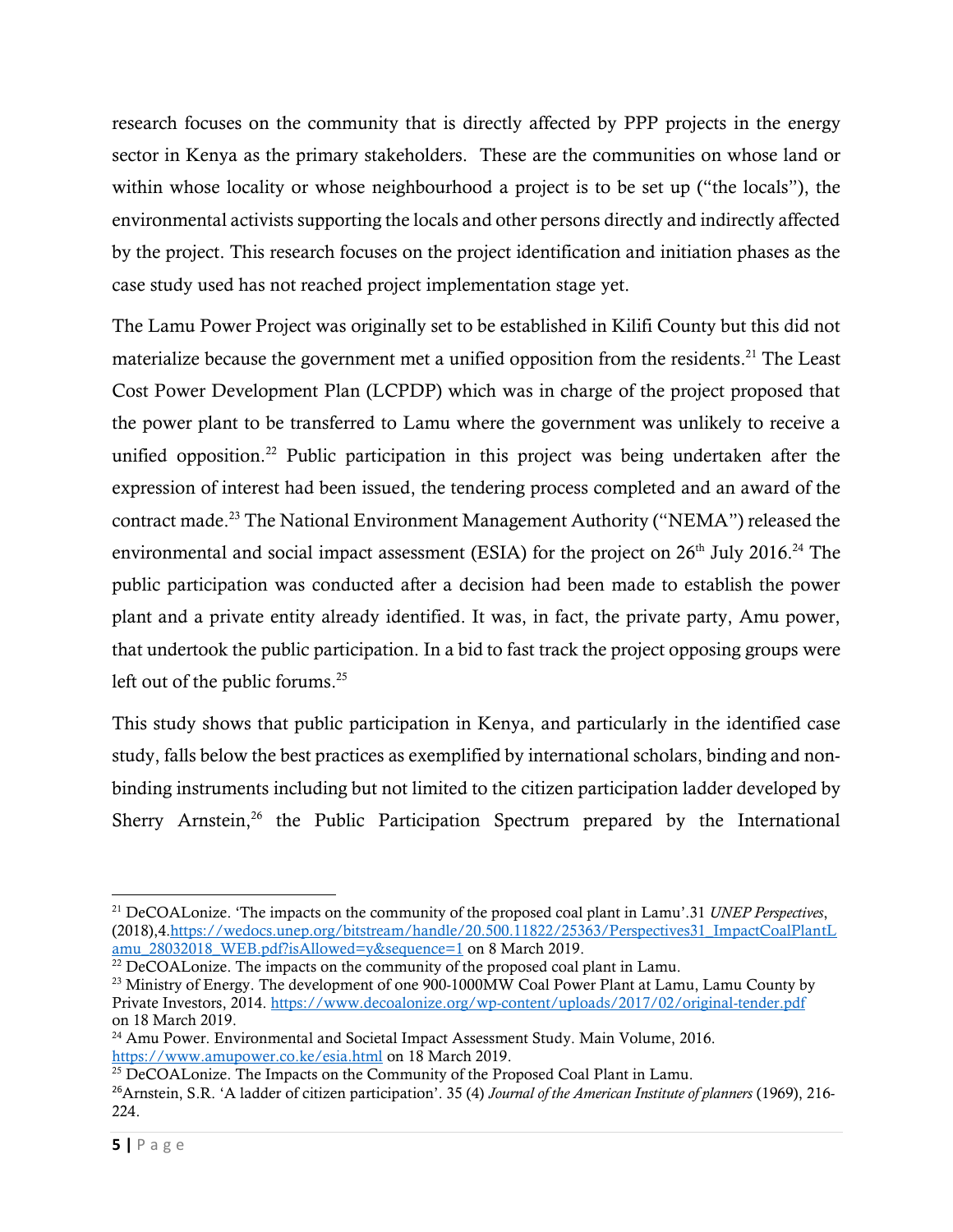Association for Public Participation<sup>27</sup> and Article 10 of the Rio Declaration on which Aarhus convention<sup>28</sup> is founded. Generally, these international standards provide for the following as the parameters for effective public participation: provision of balanced and objective information to the public; obtaining feedback from the public and analysis of the best possible alternatives; working directly with the public throughout the project planning and development process to ensure that any concerns raised by the public are addressed on a consistent basis and the decisions concerning the project are explained in a clear and transparent manner; partnering with the public in decision making and identification of preferred solutions and placing the decision before the public to decide; and finally, that the public should have access to judicial remedies in the event that the government agency excludes them from decision making. The end result of compliance with these standards would be improved and quality decisions and legitimacy of the project.<sup>29</sup>

Since PPPs in the energy sector are scientific in nature and there is a movement to adopt citizen science as a best standard for public participation.<sup>30</sup> Citizen science entails the collection and analysis of data relating to the natural world by members of the general public, typically as part of a collaborative project with professional scientists. It involves engaging the public in scientific research on matters concerning the project. The feasibility studies and environmental impact studies for PPPs are conducted by professional scientists. Scientific studies that inform public policy should be open to the affected community.<sup>31</sup> Citizen science is also a central tenet of effective public engagement leading up to the implementation of a PPP. Citizen science finds foundation on Article 2(6) of the Espoo Convention which requires affected parties by a transboundary environmental project to participate in environmental impact assessment.

<sup>27</sup> International Association for Public Participation,2014. Iap2 Public Participation Spectrum. Louisville. [https://iap2canada.ca/Resources/Documents/0702-Foundations-Spectrum-MW-rev2%20\(1\).pdf](https://iap2canada.ca/Resources/Documents/0702-Foundations-Spectrum-MW-rev2%20(1).pdf) on 2 March 2019.

<sup>&</sup>lt;sup>28</sup>Also known as UNECE Convention on Access to Information, Public Participation in Decision-making and Access to Justice in Environmental Matters,

<sup>29</sup> Margera, E. "An Update on the Aarhus Convention and its continued global relevance.

<sup>&</sup>lt;sup>30</sup> Louv, R. and Fitzpatrick, J.W., 2012. Citizen science: Public participation in environmental research. Cornell University Press.

<sup>&</sup>lt;sup>31</sup> Muki Haklay. "Citizen Science and Policy: A European Perspective". Woodrow Wilson International Center for Scholars, 2015, p. 11.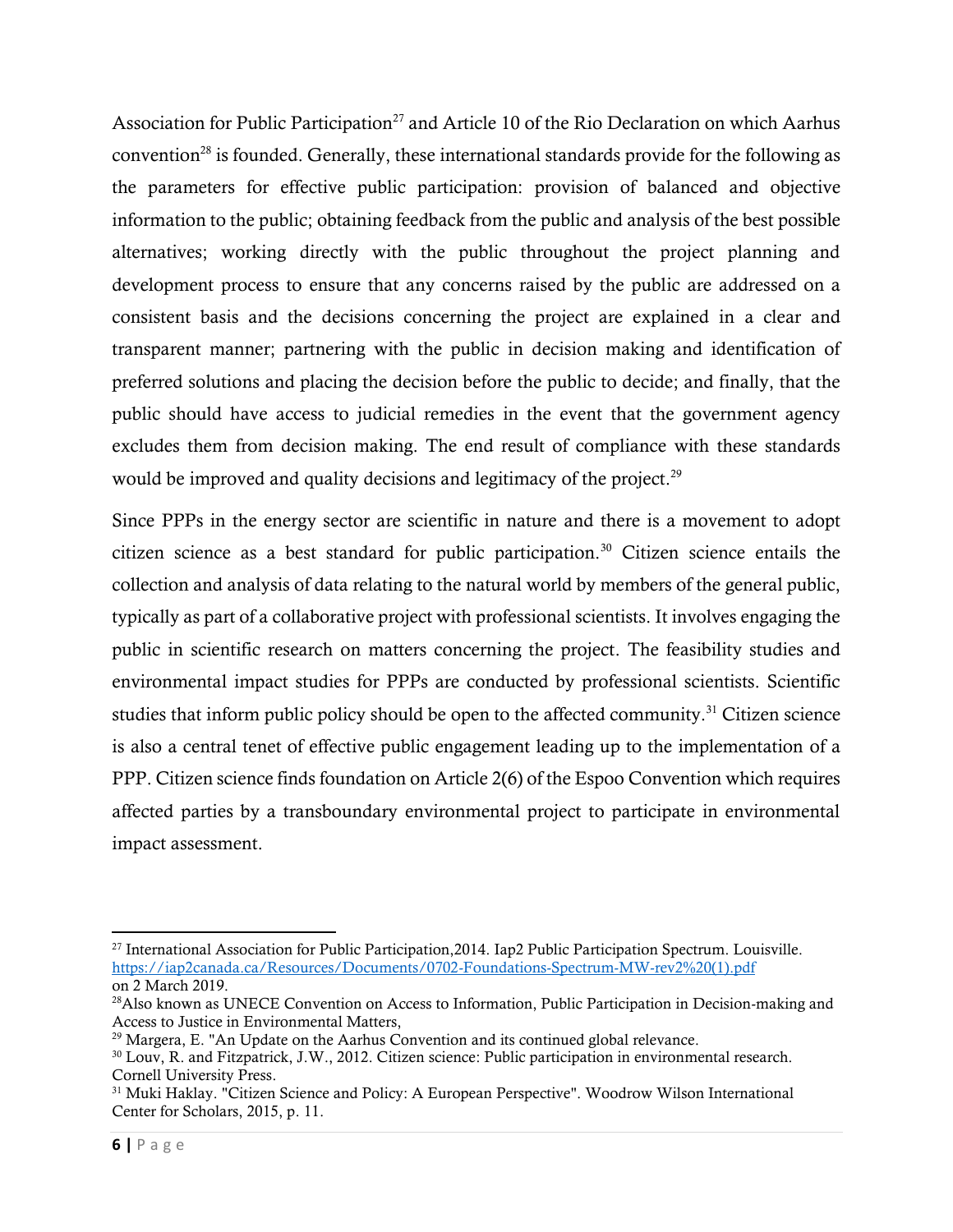### <span id="page-15-0"></span>1.2 Problem Statement

Whereas the Constitution places public participation at the centre of all development, there is lack of a succinct policy, legal and regulatory framework to govern the day to day implementation and enforcement of this constitutional principle. Secondly, in the assessment of the suitability of a PPP project in Kenya, the concerns of the local community, the primary stakeholders, are not considered as one of the key assessment areas. The focus is largely on profit, cost efficiency and value for money test with little emphasis on public participation.

This study looks at international standards on public participation to establish how effective public participation can be adopted in PPP projects in Kenya to ensure that social concerns are taken care of at all stages.

### <span id="page-15-1"></span>1.3 Hypotheses

The present enquiry proceeds from four hypotheses:

- 1. The people of Kenya are the sovereign, therefore, engaging them in decision making in PPP projects through effective public participation will result in acceptable, socially responsive and sustainable development;
- 2. PPP projects present an avenue for the Kenya government to fund infrastructure development through the use of private sector resources thus minimizing reliance on budgetary provisions that are barely sufficient and debt which is presently at unsustainable levels.
- 3. Kenya's policy, legal and regulatory framework for PPPs does not incorporate guidelines for effective public participation in line with international standards;
- 4. PPP projects in the Energy Sector in Kenya, and particularly the 1050 MW Lamu Coal-Fired Power Project, fail to incorporate effective public participation in the project identification and initiation phases leading to stakeholder opposition resulting in delays in the implementation of the projects;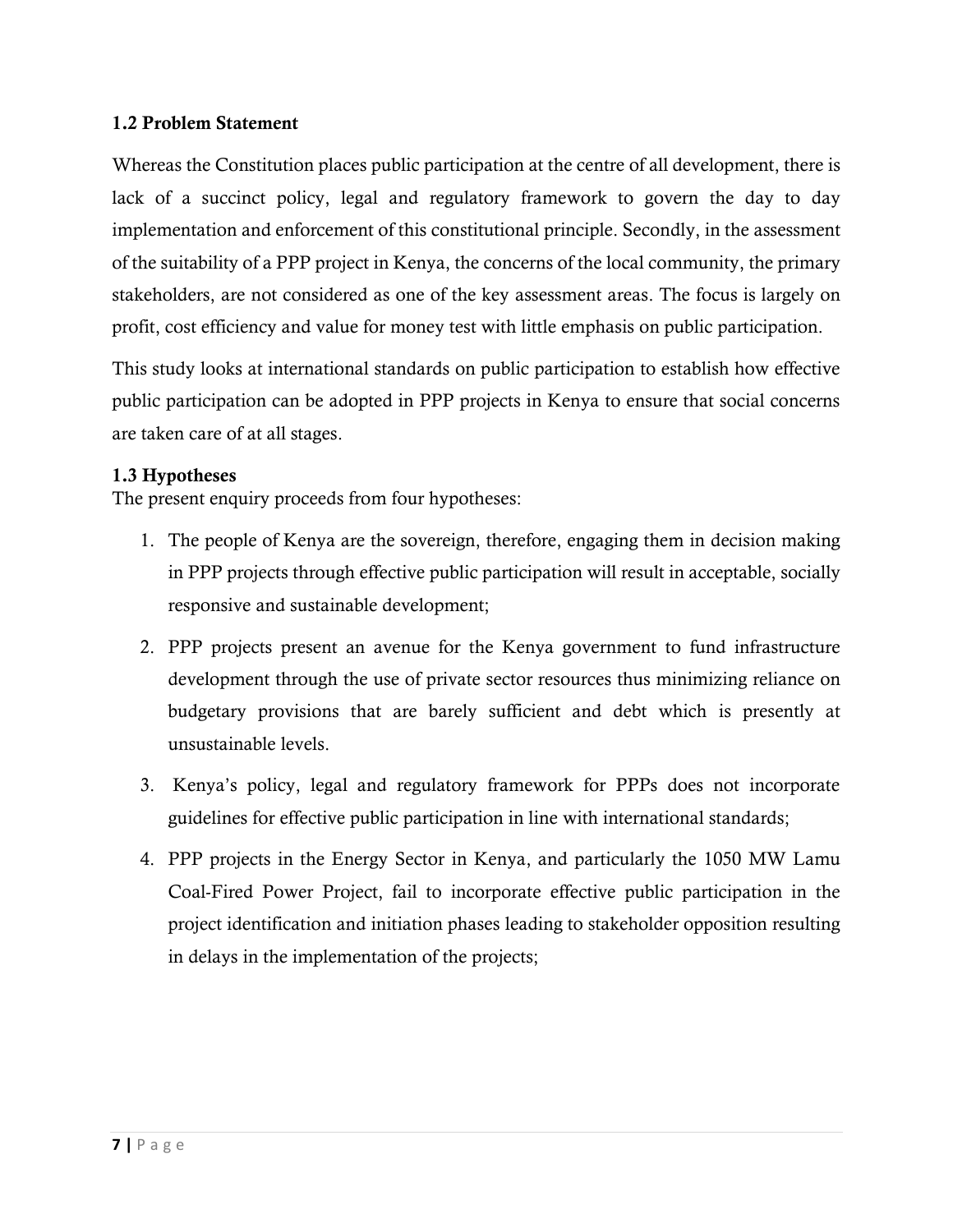# <span id="page-16-0"></span>1.4 Research Objectives

The following are the objectives of this study:

- 1. To evaluate the growing interest in PPPs as an avenue for the Kenya government to fund infrastructure development through the use of private sector resources to lessen the reliance on debt and meagre budgetary provisions.
- 2. To evaluate the existing policy, legal and regulatory frame work on PPPs in Kenya to ascertain whether it makes provisions for the implementation of the constitutional principle of public participation;
- 3. To identify and discuss relevant international standards that Kenya can adopt to ensure that there is effective public participation in the PPP project identification, initiation and appraisal stages which are most critical to the social acceptability of the projects;
- 4. To investigate the Lamu Coal-Fired Power project to ascertain the causes of the sustained stakeholder opposition against it; and
- 5. To make recommendations for effective public participation in Kenya as an integral part of the PPP project assessment process.

# <span id="page-16-1"></span>1.5 Research Questions

This thesis investigates four (4) principal questions:

- 1. Is there justification for the use of PPPs to fund infrastructure development in Kenya and if so, what strides has Kenya taken to ensure that there is appropriate policy, legal, regulatory framework to support PPPs?
- 2. Does the policy, legal and regulatory framework for PPPs in Kenya incorporate provisions for public participation?
- 3. What standards exist internationally for assessing effective public participation?
- 4. What lessons for future design of PPPs in Kenya can be learnt from the Lamu Coal-Fired Power Project particularly in relation to stakeholder management?

# <span id="page-16-2"></span>1.6 Literature Review

Mikangi (2013) argues that a bulk of the literature in Kenya in respect of PPPs has been authored by economists and engineers. For this reason, the focus has been largely on profit,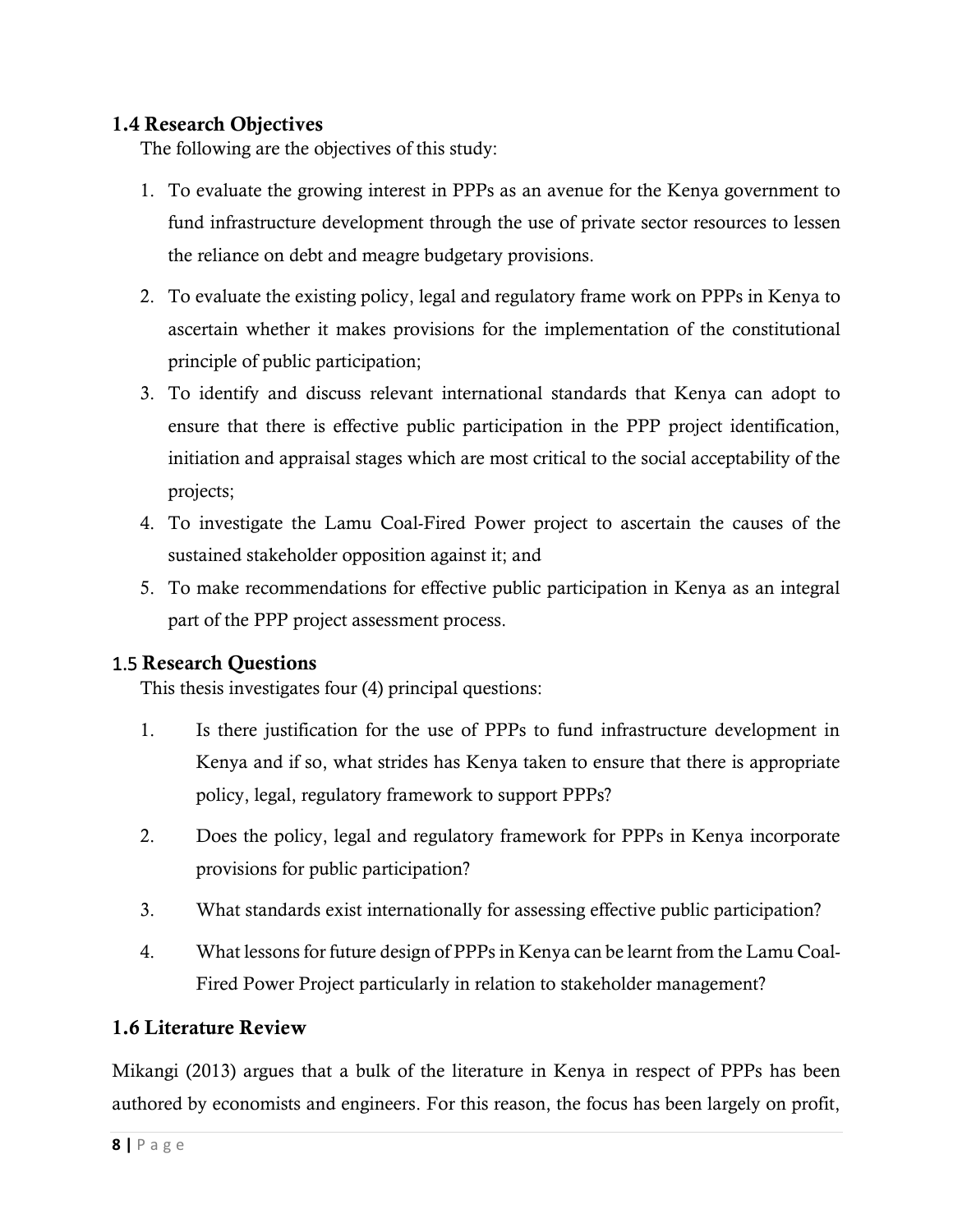cost efficiency and value for money considerations and not the normative aspects of PPPs. 32 Public participation is a national value enshrined under article 10 of the Constitution of Kenya. It is also an expression of the sovereignty of the people of Kenya under Article 1 of the Constitution. There is, therefore, a need to shift focus from the monetary aspects of PPPs to the normative values in view of this constitutional dictate.

There are several debates around the issue of public participation in PPPs. There are those who believe that public participation at all stages of development of a PPP project is necessary for purposes of dealing with the social related problems in PPPs such as low acceptability and poor stakeholder relations. 33 Another debate is around the effectiveness of public participation on the innovative character, quality and performance of a PPP project and the argument that public participation is suitable in certain kinds of PPP projects as opposed to others.<sup>34</sup> Wong & Wong argue that as of necessity, any call for public participation especially the aspect of disclosure should strike a balance between transparency and accountability on the one hand and protection of commercially sensitive information on the other hand.<sup>35</sup> Others see public participation as an extra check for accountability purposes and propose that it should be advocated for on normative grounds.<sup>36</sup>

Thuo D. N. recommends the identification of public interest goals by stakeholders in the implementation of PPPs before embarking on any PPP project and the establishment of a mechanism for public participation and information disclosure at a very early stage of the PPP process as a means of dealing with the social related problems, low social acceptability, and poor internal and external stakeholders' relationships that have been identified as barriers to PPP projects implementation.<sup>37</sup>

<sup>37</sup> Thuo N. D, 'Public private partnerships model in Kenya-Opportunities and challenges'

 $32$ Mikangi I, 'Public private partnerships by local authorities in Kenya; Legal and policy lessons for county governments' Unpublished LLM Thesis, University of Nairobi,15 November, 2011, 13

<sup>33</sup> Wong K, Wong J M W, 'Public participation in PPP projects-the way forward' 142, *WIT Transactions on Ecology and Environment, 2010, 1743-3541.* 

<sup>&</sup>lt;sup>34</sup> José N, Erik H K, 'Stakeholder involvement in public- private partnerships: its influence on the innovative character of projects and on project performance' *Administration and Society Journal*, 2017, 1-27

<sup>35</sup> S.T., Wong, J.M.W. and Wong, K.K.W. Public participation in public private partnership projects–the way forward. The Sustainable World, 142, 2011, p.79.

<sup>36</sup>Gazley, B. Beyond the contract: The scope and nature of informal government- nonprofit partnerships. *Public Administration Review*, *68*, 2008, 141-154.

<http://www.kenyalondonnews.org/public-private-partnerships-model-in-kenya-opportunities-and-challenges/> 19 Nov 2015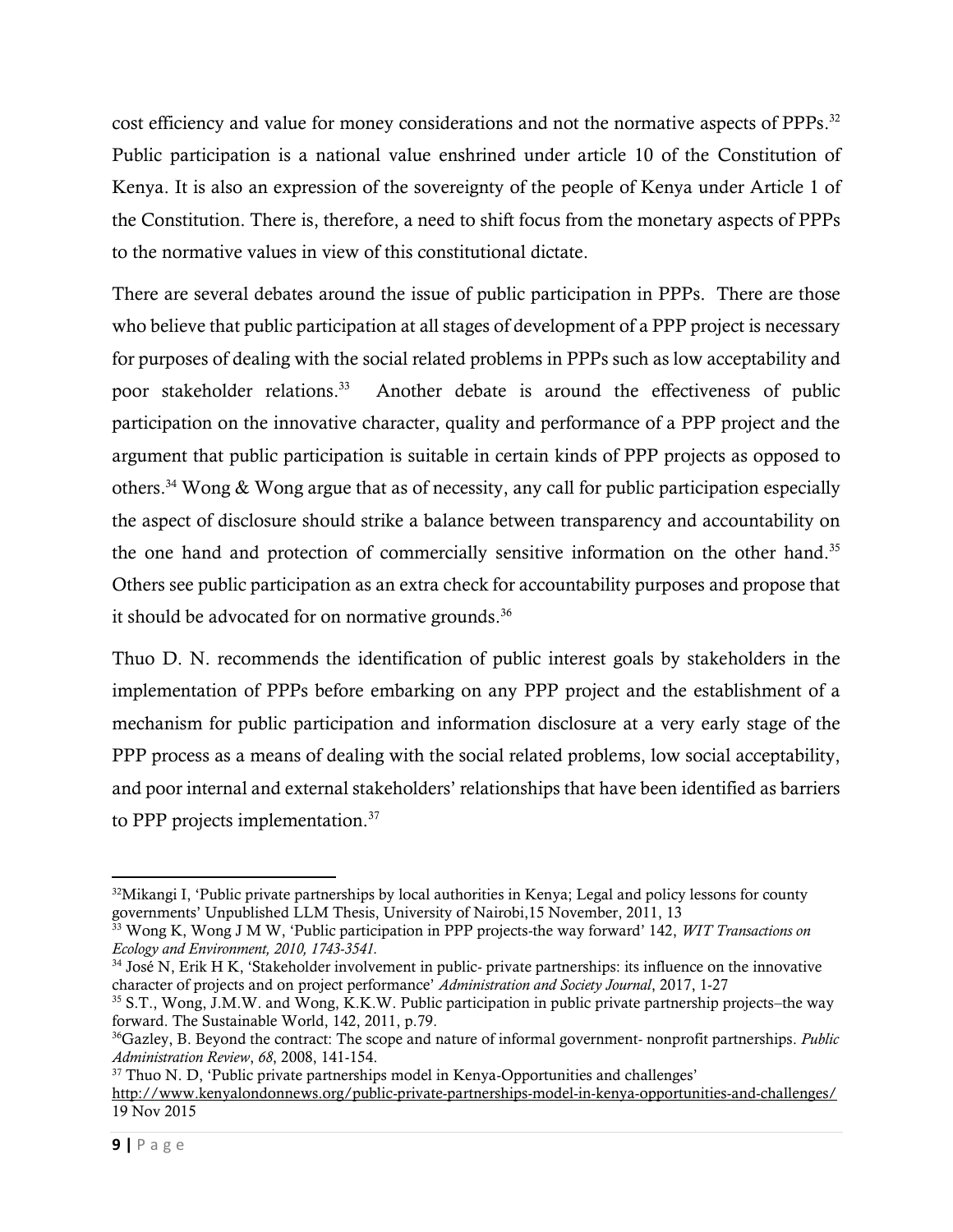Wong K, Wong J of the University of Hong Kong argue that despite PPPs becoming an increasingly popular mode of delivery of public facilities and services, little attention has been attributed to uplift the process of public participation in PPP projects. They believe that there is need to examine what should be done to ensure the interests of the community are catered for without compromising on the financial return. They further argue that in PPPs it is absolutely necessary to balance the interests of the private investors (profits) and those of the community (people and the planet.). They make the proposition that to enhance the success of a PPP, it is necessary that the concerns of the society being affected by or interested in scheme are taken into account.<sup>38</sup>

In a study conducted in 2017 by Jose N. Erik H K, to establish the impact of stakeholder involvement on the innovative character of projects and the quality of projects performance it was established *inter alia* that stakeholder (citizens and societal groups) involvement is contingent upon the type of PPP project. It was further established that stakeholder involvement in Design, Build, Finance, Manage and Operate ("DBFMO") did not lead to a better project performance contrary to earlier findings in non-DBFMO environmental projects. The researchers, however, explained that this could be the case because the stakeholders were only involved after the tendering process was over and hence their involvement could only result in minor changes.<sup>39</sup>

The Kenya courts have had many opportunities to underscore the importance of public participation. The Supreme Court of Kenya in a case challenging the sharing of spectrum, airwaves and other forms of signal distribution by the Communications Authority of Kenya held that "*public participation ensures that private "sweet heart" deals, secret contracting processes, skewed sharing of benefits-generally a contract and investment regime enveloped in non-disclosure, do not happen. Thus, threats to both political stability and sustainable development are nipped in the bud by public participation. Indeed, if they did the word and spirit of the Constitution would both be subverted*". 40

<sup>38</sup> Wong K, Wong J M W, 'Public participation in PPP projects-the way forward' 142, *WIT Transactions on Ecology and Environment, 2010 1743-3541.* 

<sup>39</sup> José N, Erik H K, 'Stakeholder involvement in public- private partnerships: its influence on the innovative character of projects and on project performance' *Administration and Society Journal*, 2017, 1-27 <sup>40</sup>*Communications Commission of Kenya & 5 others v Royal Media Services Limited & 5 others* [2014] eKLR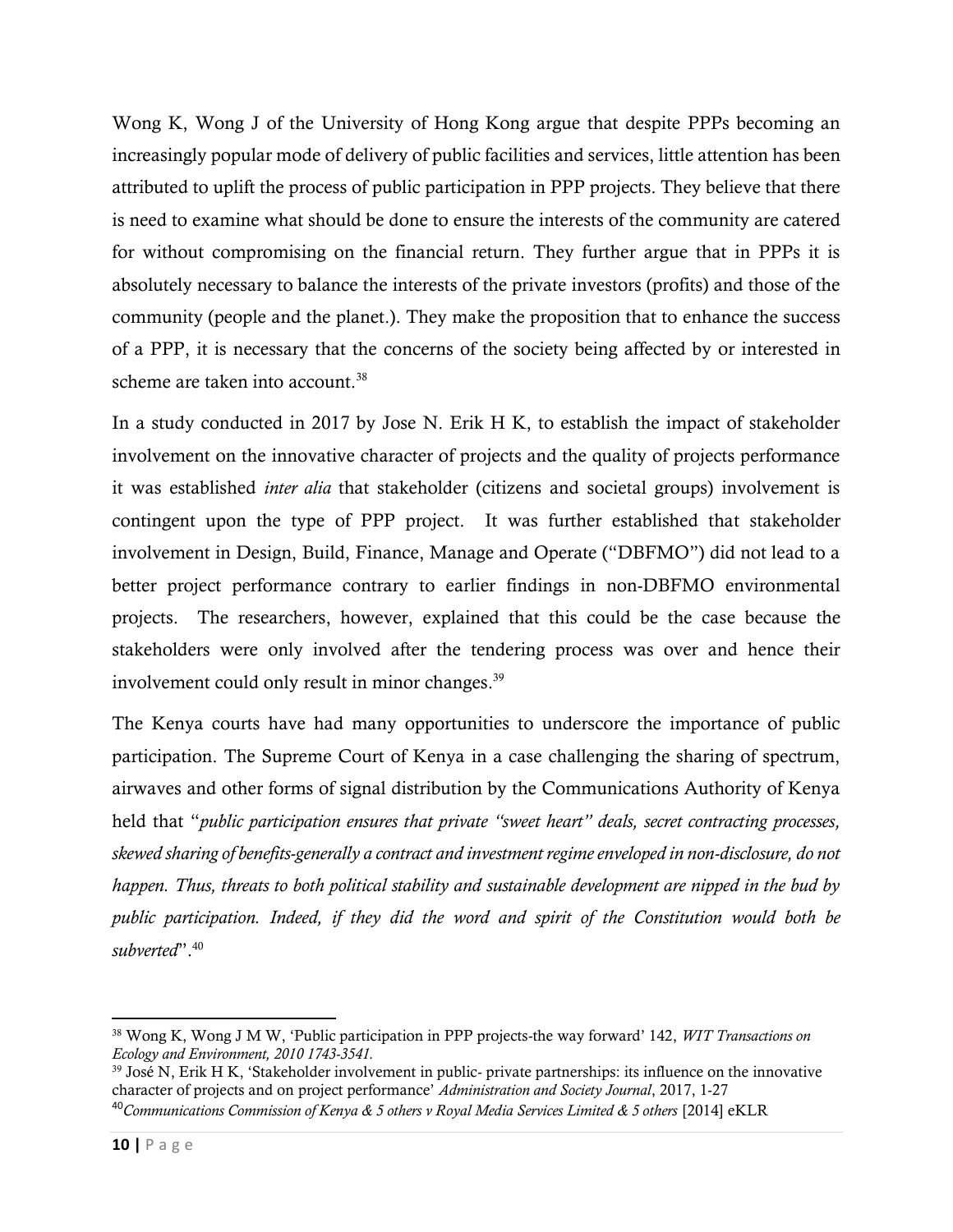The High Court of Kenya has held that public participation should be real and not illusory and ought not to be treated as a mere formality for the purpose of fulfillment of the Constitutional dictates.<sup>41</sup> In the Mui Coal Basin case,<sup>42</sup> Lady Justices Thuranira, Mutende and Justice Prof Ngugi laid out the principal tenets of effective public participation. The first tenet of public participation requires the government agency concerned to fashion out a programme for public participation. In doing this, the concerned agency should take into consideration the quantity and quality of the public participation. <sup>43</sup> The second tenet is that depending on the nature of the project, the public institution involved should come up with innovative ways of ensuring that there is effective public participation granted that communities have different means of accessing information and participating in public discourse. The third tenet is that the public participation programme should include a means of disseminating information to the public to ensure that the local community is able to access the necessary information about the project. In the fourth tenet, the court recognized that not everyone would be able to take part in public participation. However, efforts should be taken to ensure that there is diversity and inclusivity. Those most affected by the project should have a bigger say in its implementation and design. The fifth principal tenet is that it is not the duty of the government agency to accept all the views but to act in good faith and ensure that all views are taken into consideration. In conclusion, the court held that the right to public participation is not meant to usurp the technical and democratic role of office holders but rather to cross-fertilize and inform the different views of the stakeholders.

From the above literature, it is evident that there exists a research gap on the failure to put in place and implement a framework for effective public participation for PPP projects in the energy sector in Kenya.

# <span id="page-19-0"></span>1.7 Methodology and Approach

This thesis relies on one case study, the 1050 MW Lamu Power Project which has faced massive external stakeholder opposition leading to a delay in its implementation. The project

<sup>41</sup>*Robert N. Gakuru & Others v Governor, Kiambu County* [2013] eKLR

<sup>&</sup>lt;sup>42</sup>Mui Coal Basin Local Community & 15 others y Permanent Secretary Ministry of Energy & 17 others [2015] <sup>43</sup> Mui Coal Basin Local Community & 15 others v Permanent Secretary Ministry of Energy & 17 others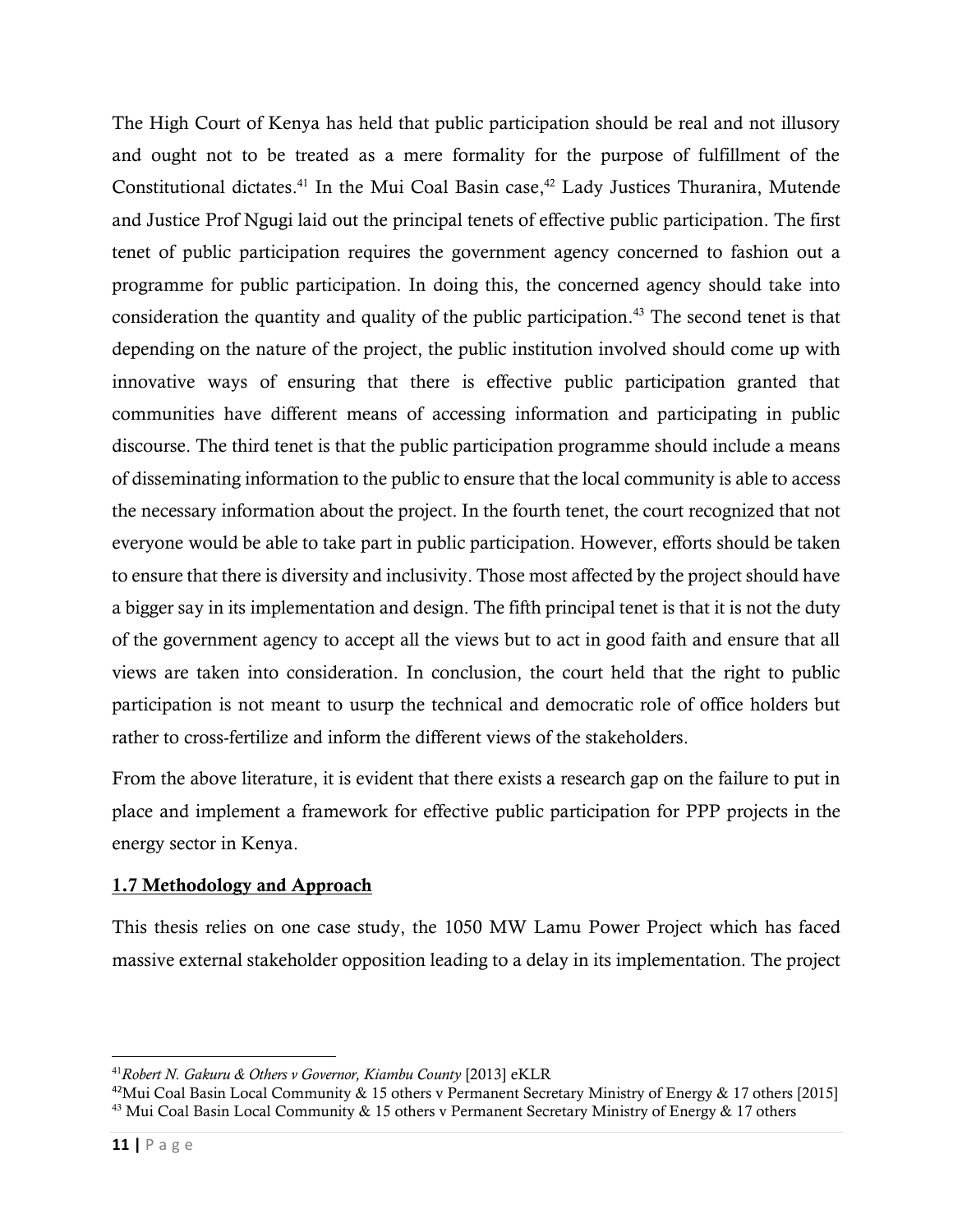was scheduled to commence in 2015 but is yet to start, to-date in June, 2019, with parties embroiled in disputes before the National Environmental Tribunal and the courts.

The study relies on the review and analysis of peer-reviewed journal articles that document empirical research as well as secondary and tertiary sources of literature. It shall entail a thorough review of statutes, journal articles, newspaper reports and case law relevant to the research.

On approach, the study adopts a qualitative method and focuses on the Lamu Power Project as a case study to formulate an argument for the need for effective public participation. It is focused on PPP projects in the energy sector in Kenya and particularly narrows down on the identified project because of its illustrative power as it exhibits the points under consideration in this research.

The literature analysis of international standards and writings from various countries around the world is aimed at drawing the benefit from world best practices.

### <span id="page-20-0"></span>1.8 Limitations and Assumptions

The research methodology adopted owing to limited resources and time denies the researcher the use of self-collected and processed empirical data from which conclusions would be easily drawn.

The Lamu Power Project has also been heavily politicised. The political nature of the issues around it may obscure the real issues leading to a skewed outcome.

The author makes the assumption that there has been accurate reportage of the issues surrounding the project as this research is entirely based on secondary sources of information.

### <span id="page-20-1"></span>1.9 Chapter Breakdown

Chapter one provides the backdrop against which this research was undertaken. It presents the problem, the hypothesis, research objectives and the questions answered through this research. It also sets out the methodology and approach, limitations and assumptions made in the study. The chapter also sets out the available literature relevant to the study.

Chapter two provides the conceptual framework underlying the study which includes a definition of key concepts relied on as well as international standards of public participation.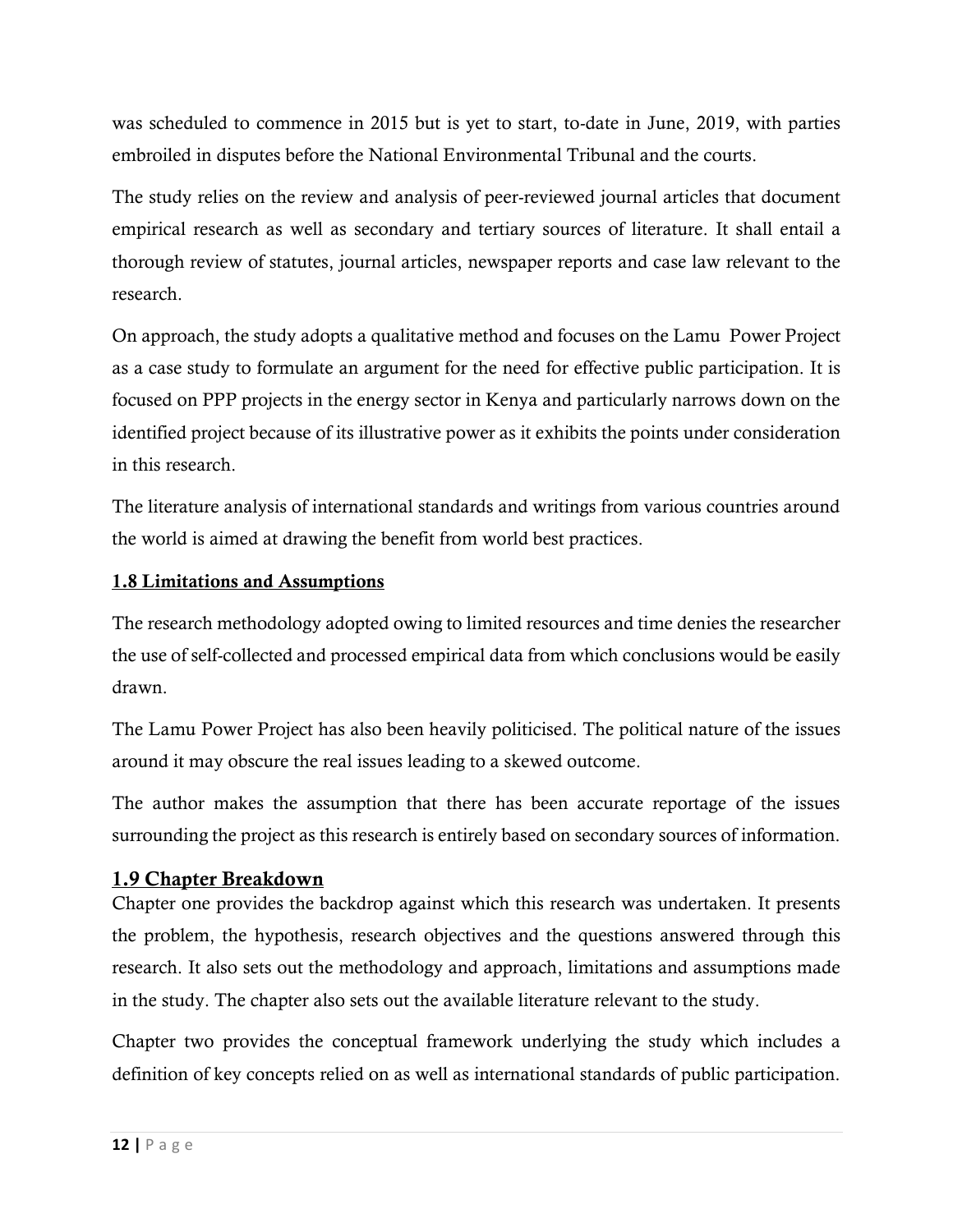It also provides an opportunity to see how the courts in Kenya have interpreted this normative requirement.

Chapter three provides an explanation of the PPP model as well as the justification for its use since the 1990s. It also sets out the policy, legal and regulatory framework governing PPPs in Kenya as well as the framework relating to public participation generally and specifically to PPPs.

In chapter four, an analysis of the case study is undertaken particularly on issues relating to public participation or the lack thereof and the outcome.

Chapter five provides a conclusion of the study and recommends an appropriate framework for public participation in PPPs to ensure that there is a balance between private sector and public-sector interests leading to sustainable and socially responsive development.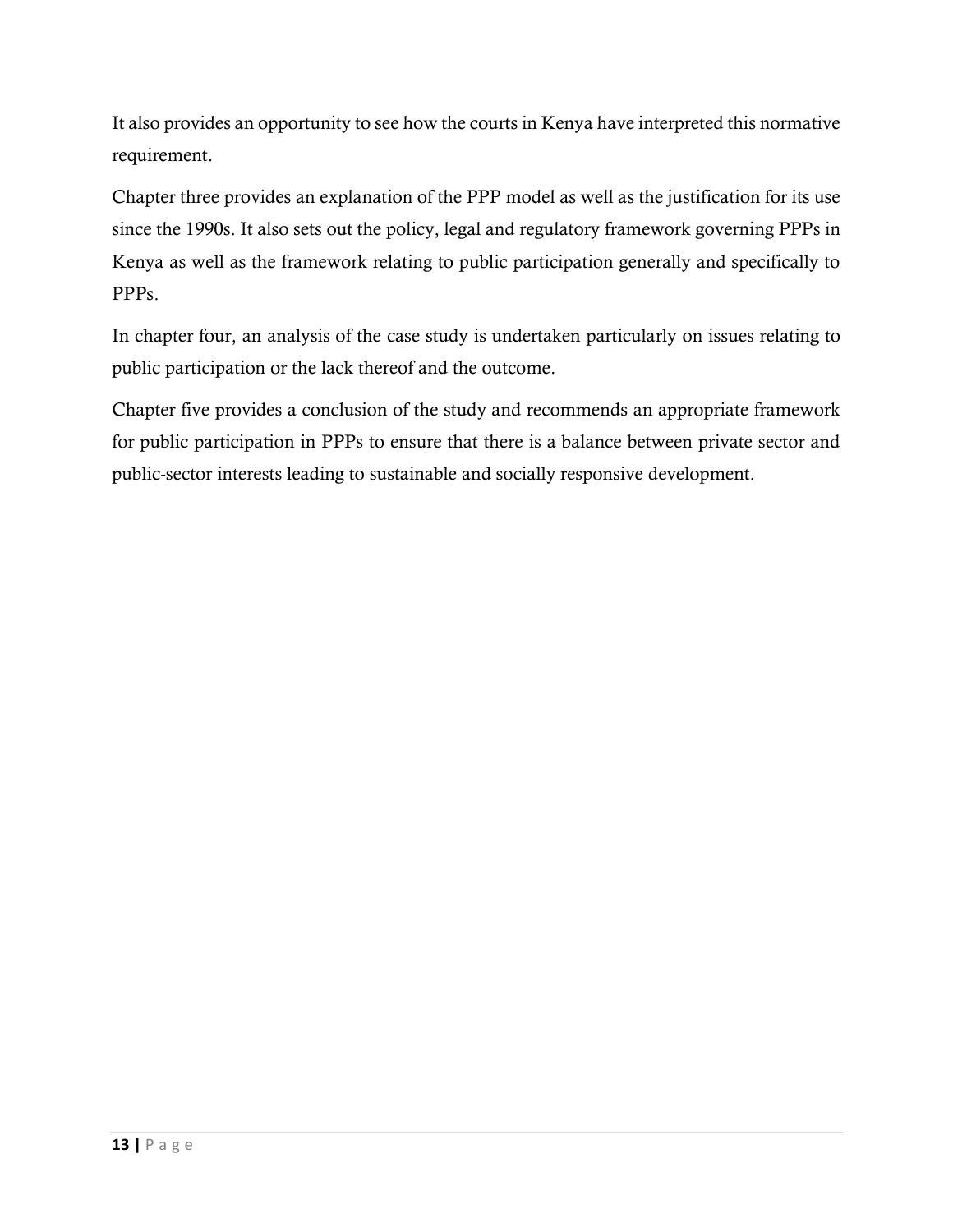# CHAPTER TWO

### <span id="page-22-1"></span><span id="page-22-0"></span>2.0 Conceptual Framework

### <span id="page-22-2"></span>2.1 Introduction

Public participation has over the years been offered by scholars and practitioners alike as the solution to the twin crisis of failure of states and markets in the developing world. Ackerman J argues that state failure can be reversed through the action of an informed citizenry that knows its rights and requires the government to uphold them. <sup>44</sup> Whereas the world has experienced a shift from citizen's faith in state intervention to an acceptance of the market model, the latest wave of development thought appears to be founded on a solid commitment to public participation<sup>45</sup>. It is, therefore, no surprise at all that participation of the people is recognized in the Kenya Constitution as one of the national values and principles. 46

The purpose of this chapter is to provide a conceptual framework for the study of public participation generally and particularly the participation of the communities affected by energy sector PPPs such as the Lamu Power Project. I will first discuss the emergence and definition of the concept of public participation with the aim of establishing a working definition for this study as well as the justification for public participation. I will subsequently discuss the related concept of accountability.

Public participation as a matter of necessity entails the mapping out of relevant stakeholders. I will assess two tools for stakeholder analysis and recommend one. Thereafter, I will assess the existing binding and non-binding international legal instruments and standards on public participation and in conclusion provide what I consider the parameters for effective public participation.

### <span id="page-22-3"></span>2.2 Emergence and Definition of Public Participation

As noted in the introduction, the Constitution of Kenya vests all sovereign power in the people of Kenya. <sup>47</sup> The people exercise this power either directly or through democratically elected

<sup>44</sup> Ackerman, J, Social Accountability in the Public Sector; A conceptual discussion*, World Bank Social Development Papers* no.82, March 2005

<sup>45</sup> Ackerman, J, Social Accountability in the Public Sector; a Conceptual discussion

<sup>46</sup> Article 10, *Constitution of Kenya*, 2010

<sup>47</sup> Article 1, *Constitution of Kenya*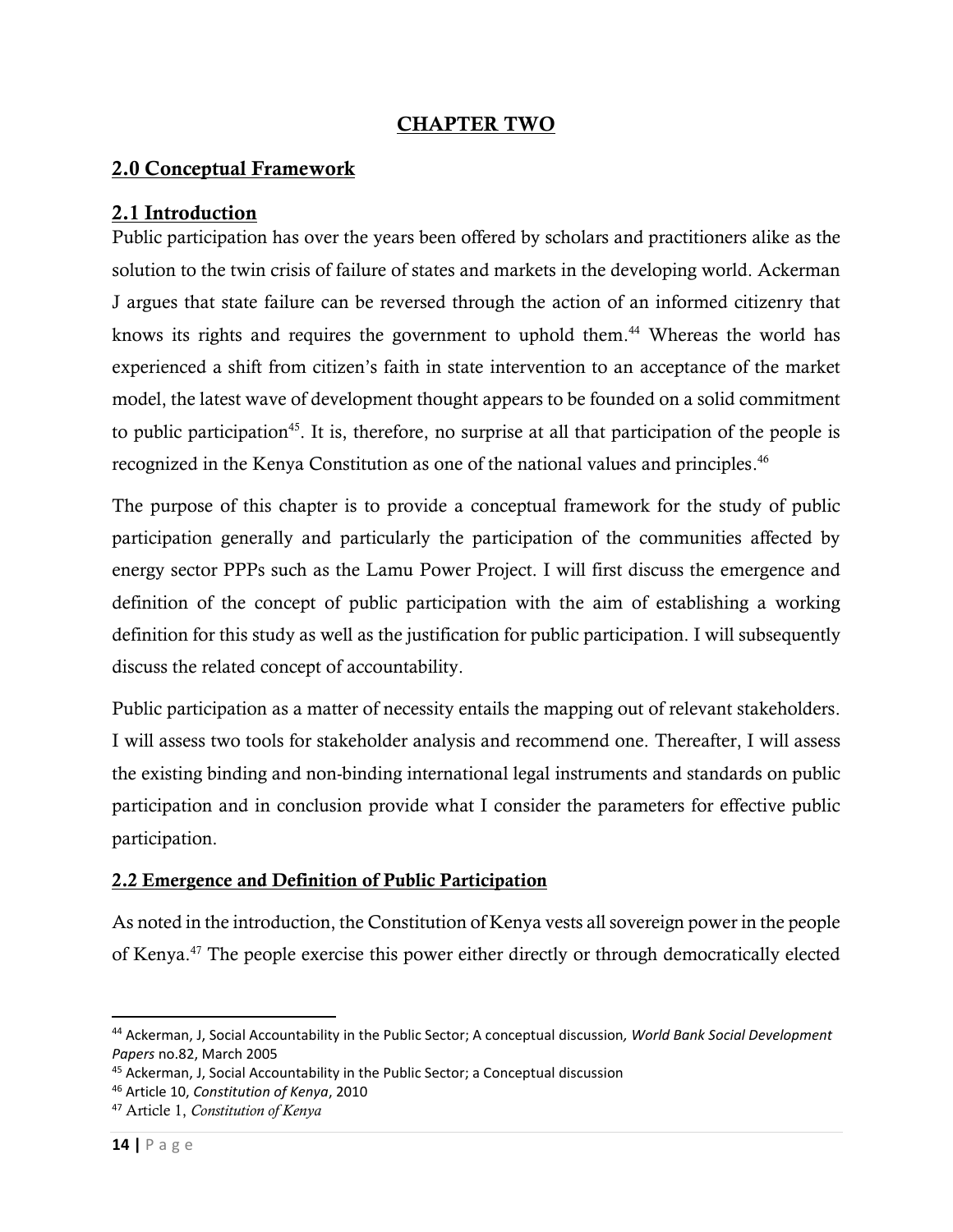representatives. The representatives to whom power is delegated are the three state organsthe executive, legislature and the judiciary- which are in turn expected to exercise the power in accordance with the Constitution. The people retain residual powers through which they can hold the state organs to account for their decisions and also participate in decision making.

The notion of public participation in decision-making is not novel. It emerged during the time of the Greek City-States, where it was believed that every 'citizen' should be allowed to participate in decision-making. <sup>48</sup> The word 'participation' became popular political vocabulary in the late 1960s under the impetus of demands, notably from students. It was one of the last of De Gaulle's rallying calls in France<sup>49</sup> and in America the great society antipoverty programme included a provision for maximum-feasible participation of those concerned.<sup>50</sup>

With the recent revival of public participation, there have been many shifts in understanding of the concept of participation as there are varied definitions of the same. Sherry Arnstein (1969) defined participation as the redistribution of decision-making power that enables the 'have-not' citizens, presently excluded from the political and economic processes, to be deliberately included in the future. In other words, she defined participation as the means by which disadvantaged citizens 'can induce significant social reform, which enables them to share in the benefits of the affluent society'.<sup>51</sup>

Public Participation refers to the process by which citizens, as individuals, groups or communities (also known as stakeholders), take part in the conduct of public affairs, interact with the state and other non-state actors to influence decisions, policies, programs, legislation and provide oversight in service delivery, development and other matters concerning their

<sup>48</sup> Robert K, Hannsen F, *The origins of democracy: a model with application to ancient Greece*. *The Journal of Law & Economics* Chicago University Press, Vol. 49, No. 1 (April 2006), pp. 115-146

<sup>49</sup> Gordon B, The formations of De Gaulle's political philosophy-legacies of the belle epoque. Historical Reflections vol.19 no. 1 1993, 63-80

<sup>&</sup>lt;sup>50</sup> Shalom B Y, Moffit A R, Scholz K.J, an assessment of the effectiveness of anti-poverty programs in the US, Oxford Handbook on the Economics of Poverty, Oxford University Press, 2012

<sup>&</sup>lt;sup>51</sup>Arnstein, S.R. A ladder of citizen participation. Journal of the American Institute of planners, 35(4),1969, pp.216-224.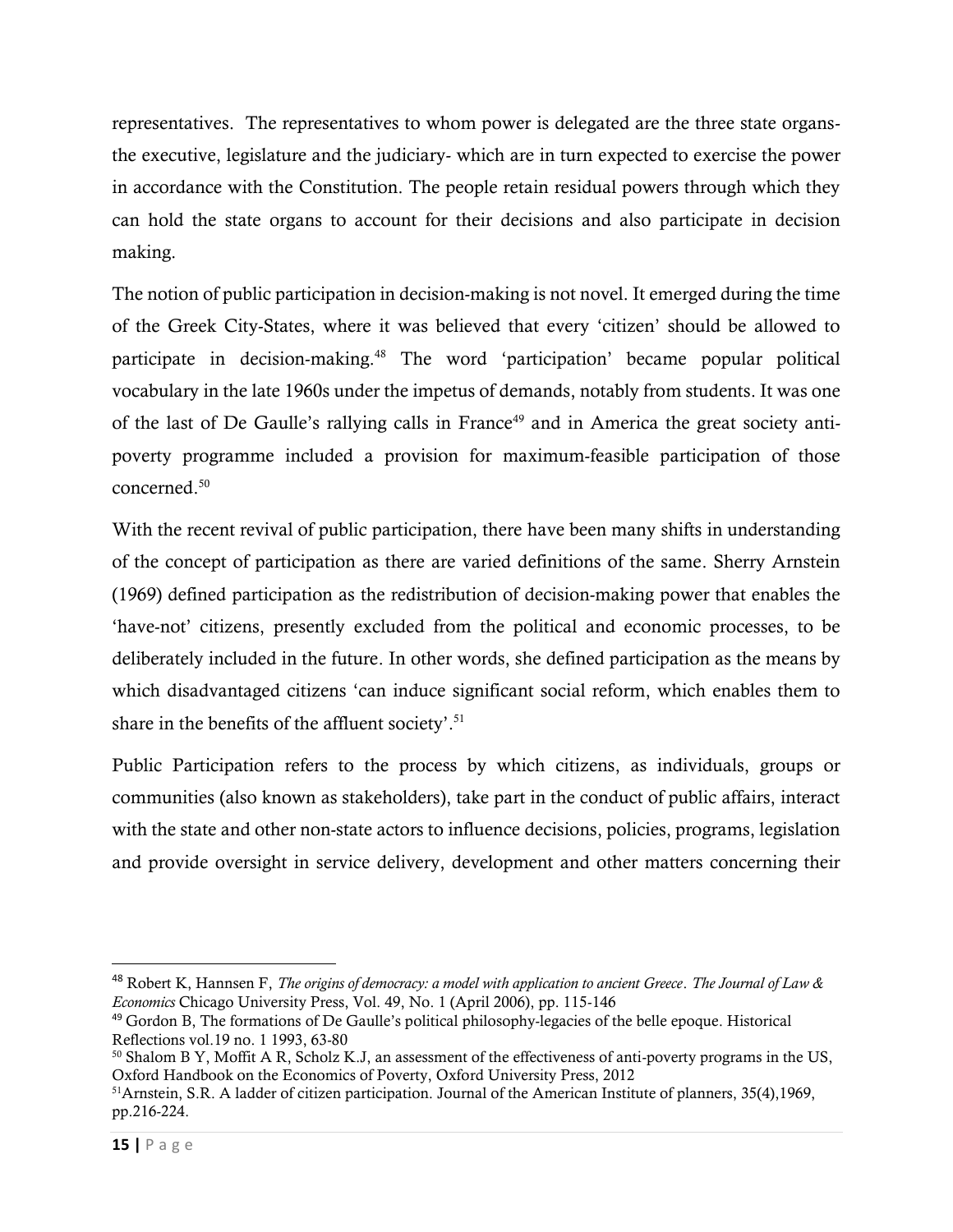governance and public interest, either directly or through freely chosen representatives.<sup>52</sup> I believe that this definition is all-encompassing for purposes of this study.

# <span id="page-24-0"></span>2.3 Justification for Public Participation

Since the mid-1990s, calls have been made for involvement of the public in policy development processes and decision making in response to the perceived crisis of democracy, which questioned the normative and functional adequacy of democratic institutions and of the rights and responsibilities of citizens. <sup>53</sup> Proponents of this discourse have constantly argued that traditional representative democracy has become dysfunctional necessitating the direct involvement of citizens in policy and decision making.<sup>54</sup>

Public participation has been proposed as a mechanism for seeking accountability from the state organs to which the people, the sovereign, delegate their power. Impatience with biased, ineffective and outright corrupt institutions has led people to seek new forms of engagement with existing accountability systems – and to invent new ones when necessity seems to dictate it. Where they cannot participate directly in closed official oversight processes, civic groups have often mimicked their functions through, for instance, people's audits of government spending or public hearings on the environmental impacts of proposed infrastructure projects. 55

Any engagement in public participation will as a matter of fact require an identification and mapping of the stakeholders to be engaged in the exercise. This exercise must be effective to ensure that no relevant stakeholder is left out. I will now discuss some of the tools available for stakeholder identification for public participation.

<sup>52</sup> The Public Participation Bill, 2018

<sup>53</sup> Mc Bride M, *Public participation: theoretical perspectives and application in contexts of poverty and inequality,* 2005

<sup>54</sup> Dahl R A, *Democracy and its critics*, Yale University Press, New Haven, 1989, 3. Traditional democratic process entail four distinctive characteristics to wit; effective participation which meant that that throughout the decision- making process citizens would be given an adequate opportunity to express their preferences as to the final outcome. The other three characteristics include voting equality at the decisive stage, enlightened understanding and lastly that people must control the agenda. With representative democracy at the nation level representatives cannot be said to represent the views of the community hence the views of the community would need to be addressed through other channels hence the emergence of public participation as an additional check and safeguard against state excesses.

<sup>55</sup> Goetz M.A, Jenkins R, *Reinventing accountability: Making democracy work for human development,* International Political Economy Series, Palgrave Macmillan, 2005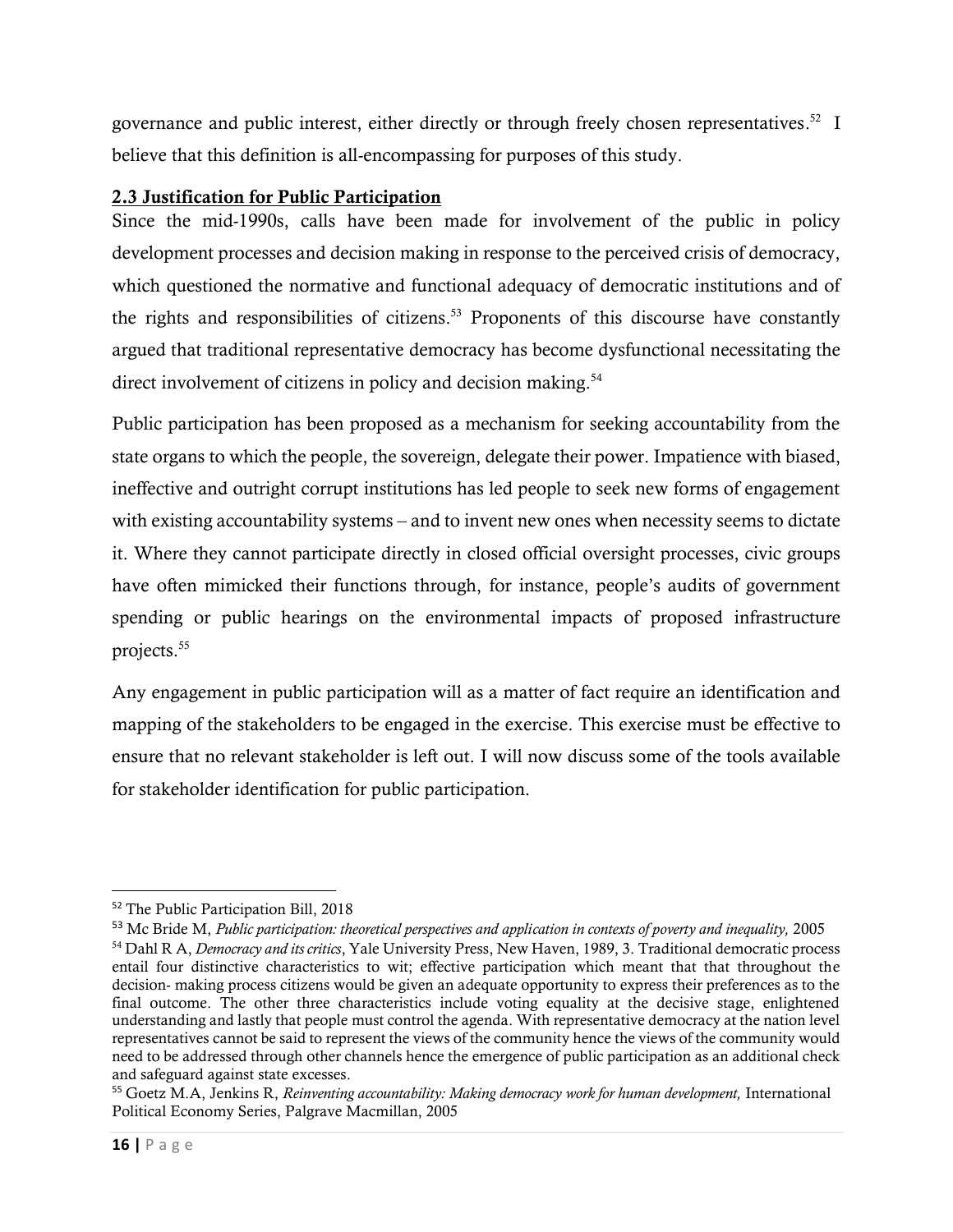# <span id="page-25-1"></span><span id="page-25-0"></span>2.4 Stakeholder Analysis Tools 2.4.1 Imperial College London's Influence-Interest Grid

The Interest-Influence Grid stakeholder analysis tool was developed in 2007 at the Imperial College in London<sup>56</sup>. This tool plots stakeholders according to their influence and interest in a project. Stakeholders are placed in four (4) categories: those that are involved in the project, those that are affected by the projected and those that can influence the project.<sup>57</sup> The first group comprises of individuals of high influence but who show little interest on the project. The key is to provide them with sufficient information about the project but not to overwhelm them with data. The second group of stakeholders comprises of individuals of high influence and high interest. The prime objective is to manage these stakeholders closely;<sup>58</sup> this category of stakeholders must be identified and engaged with great efforts. The third group of stakeholders is made up of those who have low influence and low interest in the project. The project planners should keep them informed but only minimal effort should be spent on this group. The fourth group of stakeholders is made up of those with low influence and high interest. This group of stakeholders should be adequately informed and consulted to ensure that all the issues are addressed.

The justification for stakeholder prioritisation is that stakeholders cannot be managed as a homogenous group- their different roles and responsibilities ought to be taken into account as well as their different concerns, expectations and priorities.<sup>59</sup> As such simultaneous interaction with all identified groups of stakeholders with attempts to evenly meet their interests is costly and ineffective. Prioritization allows the use of limited resources strategically to address the concerns of all stakeholders.<sup>60</sup>

<sup>56</sup> DFID Tools for Development: A Handbook for those Engaged in Development Activity. Version 15.1, March 2007, UK [http://www.mindtools.com/pages/article/newPPM\\_07.htm](http://www.mindtools.com/pages/article/newPPM_07.htm) on 27 May 2019

<sup>57</sup> Mints, A. and Evelina K. "Methods of Stakeholder Prioritisation In the Context of Stakeholder Management." (2019).

<sup>58</sup> Mints, A and Evelina K. "Methods of Stakeholder Prioritisation In the Context of Stakeholder Management." <sup>59</sup> Aapaoja, A., & Haapasalo, H. (2014). A framework for stakeholder identification and classification in construction projects. *Open Journal of Business and Management, 2*, 43-55. <https://doi.org/10.4236/ojbm.2014.21007>

<sup>60</sup> Mabrouk, M., Sperandio, S., & Girard, P. Stakeholder mapping in a collaborative project for a sustainable development. (2014) *IFIP Advances in Information and Communication Technology* (vol. 439, pp. 518-525). https://doi.org/10.1007%2F978-3-662-44736-9\_63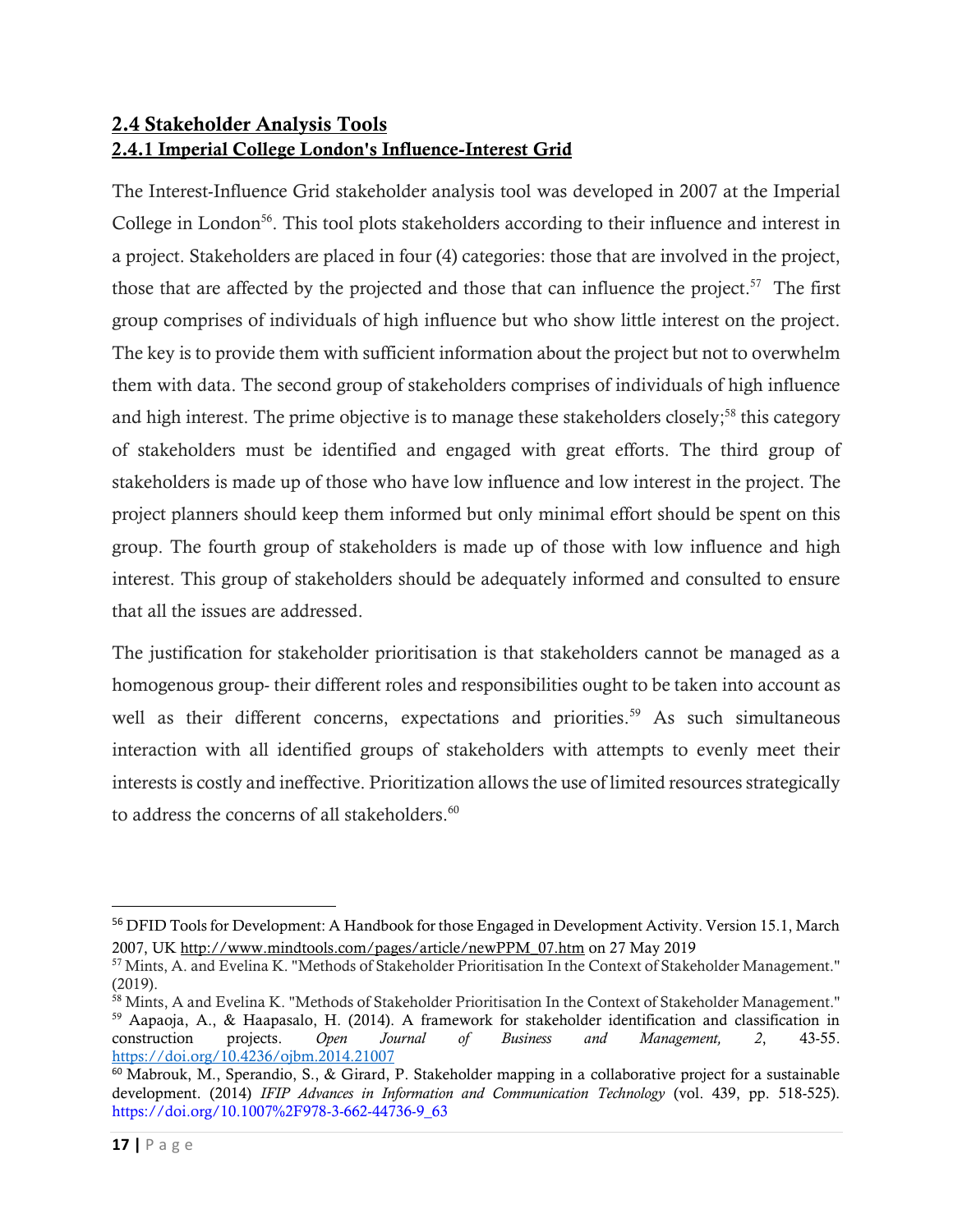### <span id="page-26-0"></span>2.4.2 Bourne's Stakeholder Circle

The Bourne's Stakeholder Circle is based on the premise that a project can only exist with the informed consent of the key stakeholders $61$ . The power axis in the stakeholder circle is maintained by the collaboration of all stakeholders. <sup>62</sup> Some stakeholders such as the investors and the donors have the power to stop the project through withdrawal of funds allocated to the project. <sup>63</sup> The local community has the power to stop the project through political opposition. The success of a project is dependent on the successful management of these stakeholders.

Bourne proposed the method to assess the relative importance of stakeholders by considering such factors as power, proximity and urgency. Based on these three factors an "Index Value" was calculated that varied 1 (low) to 5 (high). Bourne emphasised a degree of subjectivity in applying this method of prioritisation as it would be difficult to avoid subjectivity connected with the use of expert evaluation methods in the process of stakeholder prioritisation.<sup>64</sup>

I recommend the Bourne's Stakeholder Circle as it proposes a coherent methodology of identification, prioritization, visualization, engagement and monitoring of stakeholders throughout the project life.

### <span id="page-26-1"></span>2.5 Accountability

Because holding delegated authority accountable is integral to the idea of a government subject to popular control – to democracy – there is no escaping the idea of accountability.

Accountability is a relationship where ordinary citizens are able to hold office bearers answerable for their actions. Anne Marie Gotez and Rob Jenkins define accountability as a way of providing citizens a means to control the behaviour of actors such as politicians and government officials, to whom power has been delegated, whether through elections or some other means of leadership selection. <sup>65</sup> Accountability institutions exist to support the rights of the less powerful in accountability relationships. Accountability has two elements:

<sup>61</sup> Bourne, L. Stakeholder identification and prioritisation. Series on stakeholder engagement. 4 (5) *PM World Journal*, (2015) 1-6

<sup>62</sup> Bourne, L., and Derek HT W. "Visualising and mapping stakeholder influence." *Management decision* 43, no. 5 (2005): 649-660.

<sup>63</sup> Bourne, Lynda. "Project relationships and the stakeholder circle." In *PMI Research Conference. Montreal Canada, PMI*. 2006.

<sup>64</sup> <https://www.stakeholdermapping.com/stakeholder-circle-methodology/> on 8 June 2019

<sup>65</sup>Goetz M.A, Jenkins R, *Reinventing accountability: Making democracy work for human development*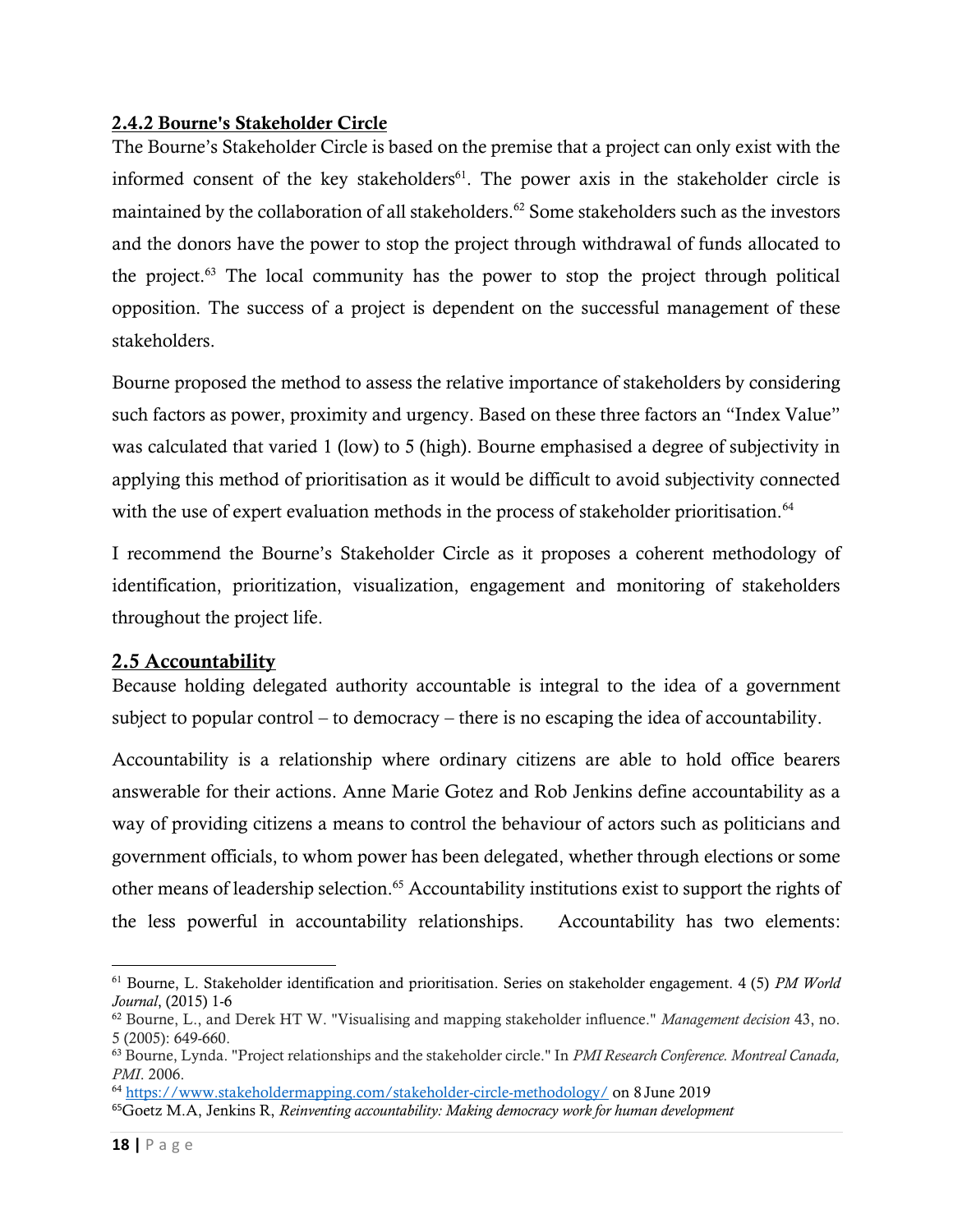availability of information about decision making by public officers and the provision of justifications for decisions by public officers. The public officers should be in a position to suffer penalties for those that are dissatisfied with the correctness of their decisions or the reasons given for their decision. For a power holder to be answerable, they must provide a written rationale for their decision supported with documentation and the testimony from people consulted in the process.

Some authors have argued that accountability can only exist as an element of a "principalagent relationship". <sup>66</sup> Others have argued that accountability emphasizes the external nature of the accountability relationship.<sup>67</sup> I am of the view that although externality and superior authority are key elements of accountability, the two are by no means necessary for accountability to exist. Examples of accountability beyond the two elements exist in 'internal' and 'horizontal' accountability relationships that do not rely on the two elements.

Failed democracy has highlighted the shortcomings of conventional accountability mechanisms and the need for substantial institutional renewal to come up with new ways of making powerful actors, within and beyond the state, accountable for the impact of their actions on poor people. Increased 'participation', most notably through a proliferation of consultative exercises to bring the 'voices of the poor' to the ears of policy-makers, has been touted as the solution. These initiatives have, however, turned to be mere tokenism hence the need to shift the focus from simply capturing the voices of the marginalized to holding the powerful accountable.<sup>68</sup>

According to classic democratic theory, governments are accountable to the people because the citizens are the original power holders who delegate authority temporarily and over certain specific issues to the government. <sup>69</sup> This understanding of the structure of democracy should ground all discussions of accountability.

<sup>66</sup> Moreno E., Crisp, B., & Shugart, M. "The Accountability Deficit in Latin America." In Mainwaring & Welna, ed. (2003): 79-131.

<sup>67</sup> Mulgan, R, "Accountability: An Ever-Expanding Concept?," Public Administration, Vol. 78, No.3, pp. 555- 573.

<sup>68</sup> Goetz M.A, Jenkins R, *Reinventing accountability: Making democracy work for human development,* International Political Economy Series, Palgrave Macmillan, 2005.

<sup>&</sup>lt;sup>69</sup> This classic theory is aptly captured by Article 1 of the Constitution of Kenya, 2010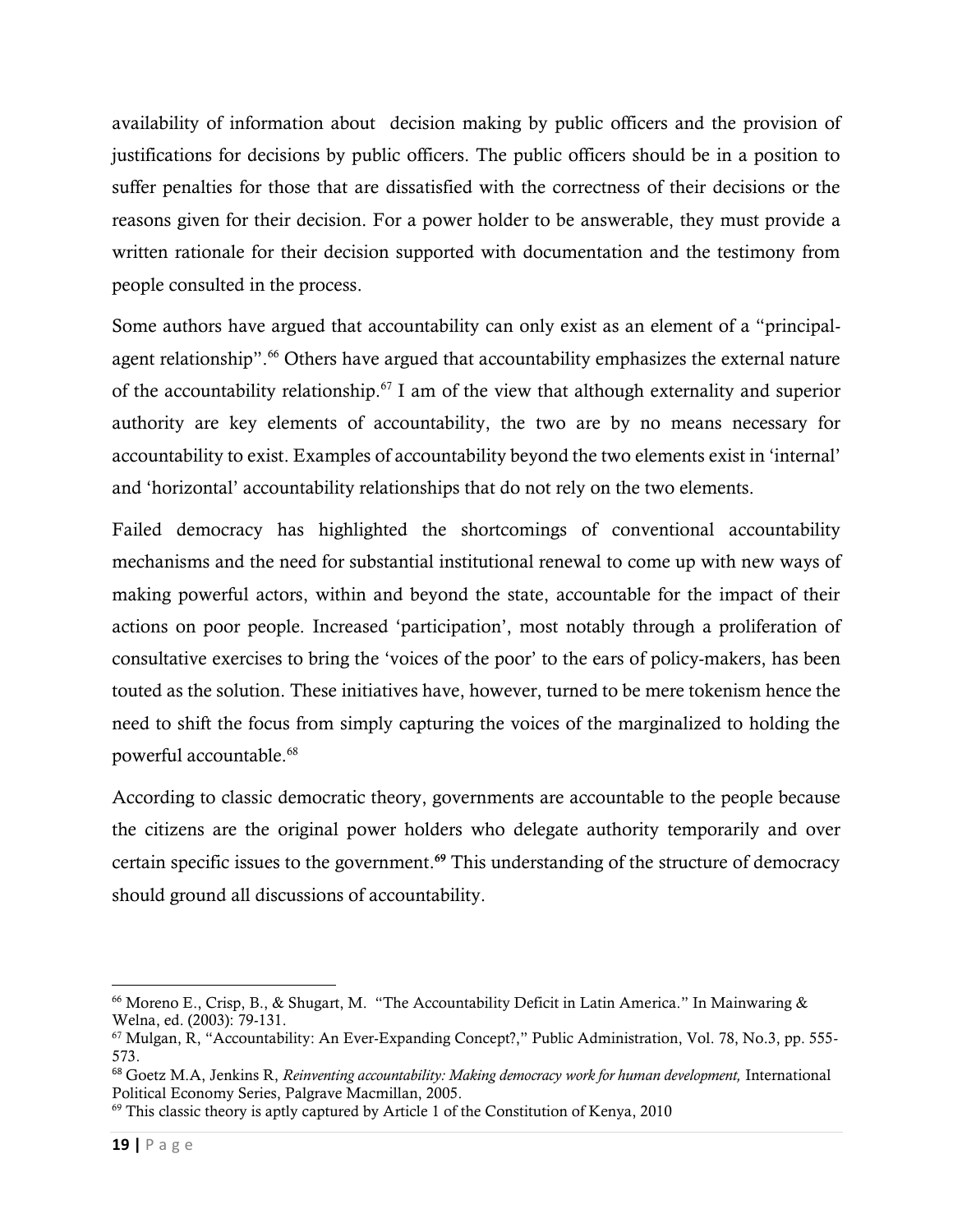Ackerman J proposes six parameters for designing an intervention around social accountability as follows: a. Incentive Structure - punishment or reward based approach; b. Accountability for what? – rule following or performance orientation; c. Level of institutionalization – ranging from independent external initiatives, to one where the governments have institutionalized participation of outside groups; d. Depth of involvement – is the engagement with government consultative in nature or does it involve closer interaction from the planning stages; e. Inclusiveness of participation – ranging from including only the "well behaved" groups to having extensive consultations with a variety of actors, including marginalized groups; and f. Branches of government – whether target of effort is executive, legislature or judiciary.<sup>70</sup> Ackerman's parameters for designing intervention my view is an apt analysis for accountability interventions and is readily applicable to public participation which is a form of accountability mechanism.

## <span id="page-28-0"></span>2.6 Public Participation in Environmental Decision Making

According to Du Plessis, public participation is critical in environmental decision making because it is an effective tool in establishing environmental priorities. It offers solutions to the existing environmental challenges and it guides the decision maker to the most accurate decision. <sup>71</sup> Under public international law, public participation is considered essential because the affected stakeholders are highly likely to be unrepresented in environmental matters and in decision making processes. <sup>72</sup> Communities may provide useful information to decision makers since environmental values cannot be easily quantified. Under international environmental law, public participation fosters accountability and ensures that the public officials stick to legal procedure in dealing with environmental matters. An environmental policy or public project runs the risk of delays in implementation where the views of the public are not considered. <sup>73</sup> One of the overriding problems in all PPPs in Kenya has been the lack of a proper mechanism for engaging the public. A case in point is the Lamu Coal Power

<sup>70</sup> Ackerman, J *Social Accountability in the Public Sector; a conceptual discussion,* World Bank Social Development Papers no.82, March 2005

 $71$  du Plessis, A. Public participation, good environmental governance and fulfilment of environmental rights. Potchefstroom Electronic Law Journal/Potchefstroomse Elektroniese Regsblad, 11(2), 2008, pp.1-34.

<sup>72</sup> du Plessis, A. Public participation, good environmental governance and fulfilment of environmental rights.

<sup>73</sup> du Plessis, A. Public participation, good environmental governance and fulfilment of environmental rights.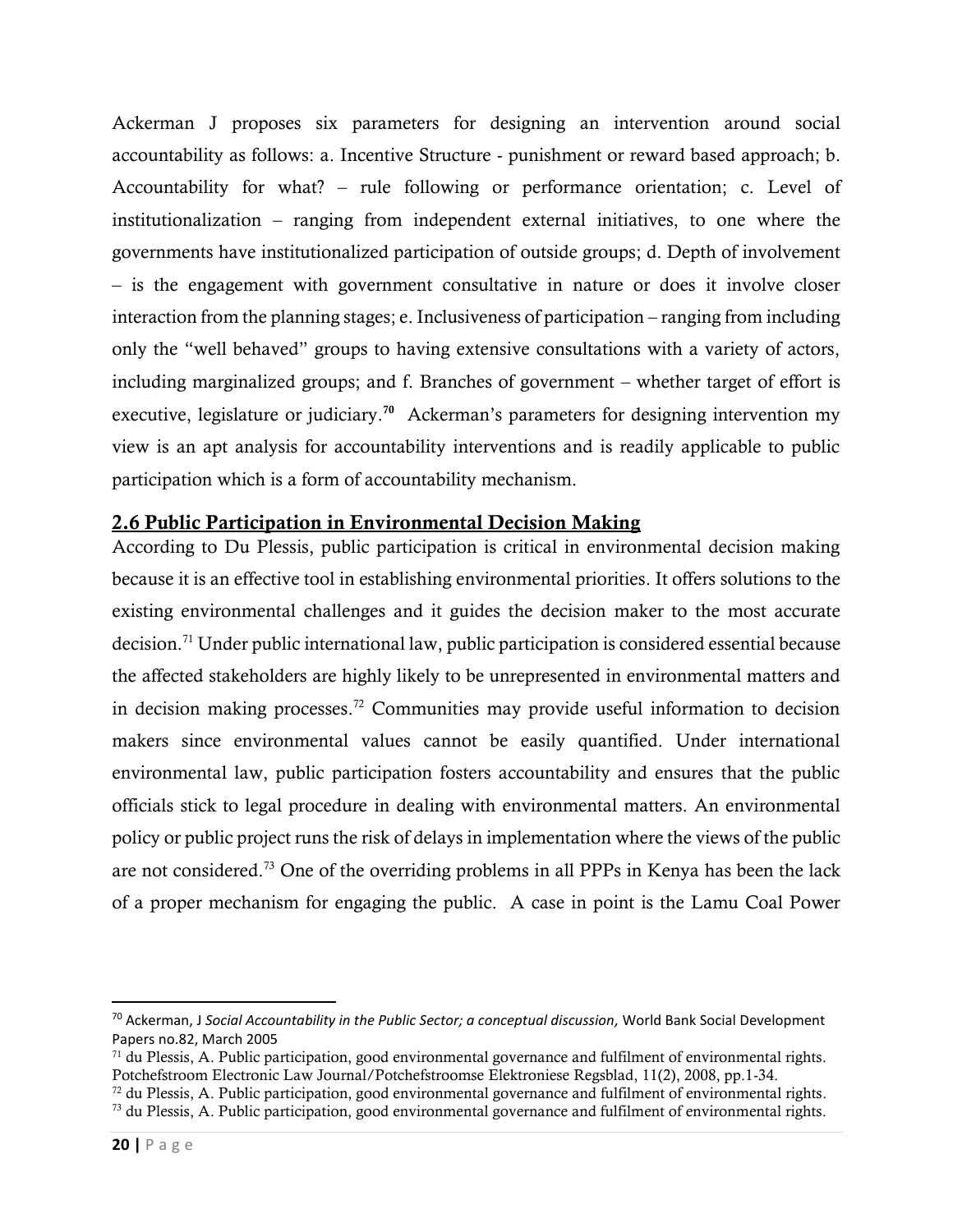Project which has faced delays as a result of court cases and public opposition.<sup>74</sup> The delays in implementation arise from the failure to involve the affected local community and other stakeholders through an effective public participation process.

Professor Jona Razzaque argues that public participation has a limited impact in environmental decision making.<sup>75</sup> He believes that the reason why public participation process does not bring any change is that it does not challenge the power and authority of the institutions in decision making. 76

# <span id="page-29-0"></span>2.7.0 Public Participation in International Law

There has been a slow growth of public participation in international law. The slow development meant that states did not have an obligation to ensure that there was effective public participation on issues of development. <sup>77</sup> To fill the gap left by international and domestic laws, several scholars and associations have developed parameters for public participation as follows:

# <span id="page-29-1"></span>2.7.1 Sherry Arnstein's Citizen Participation Ladder

Sherry Arnstein (1969) developed the citizen participation ladder to explain the varying levels of public participation. The first two stages of the citizen participation ladder are manipulation and therapy.<sup>78</sup> These two levels are non-participatory because the contracting authority has developed a plan and the job of the contracting authority is to drum public support for the project and educate the public about the best plans fashioned by the contracting authority.<sup>79</sup> The third step in the citizen participation ladder. The contracting authority informs the public about the project or plan as a legitimate step towards public participation but there is no feedback required.<sup>80</sup> The fourth step on the ladder is the consultation step where the

<sup>74</sup> Downing, K. How is China using environmentalism to gain influence in the developing world? (Master's thesis).

<sup>75</sup> Richardson, B.J. and Razzaque, J. Public participation in environmental decision-making. Environmental law for sustainability, 6, 2006, pp.165-194.

<sup>76</sup> Banisar, D., Parmar, S., de Silva, L. and Excell, C. Moving from principles to rights: Rio 2012 and access to information, public participation, and justice. Sustainable Dev. L. & Pol'y, 12, 2011, p.8.

<sup>77</sup> Biygautane, M., Neesham, C. and Al-Yahya, K.O. *Institutional entrepreneurship and infrastructure public-private partnership (PPP): Unpacking the role of social actors in implementing PPP projects*. International Journal of Project Management, 37(1), 2019, pp.192-219.

<sup>78</sup> Arnstein, S.R. *A ladder of citizen participation*. Journal of the American Institute of planners, 35(4),1969,  $pp.216-224.$ 

<sup>79</sup> Arnstein, S.R. *A ladder of citizen participation*

<sup>80</sup> Arnstein, S.R. *A ladder of citizen participation*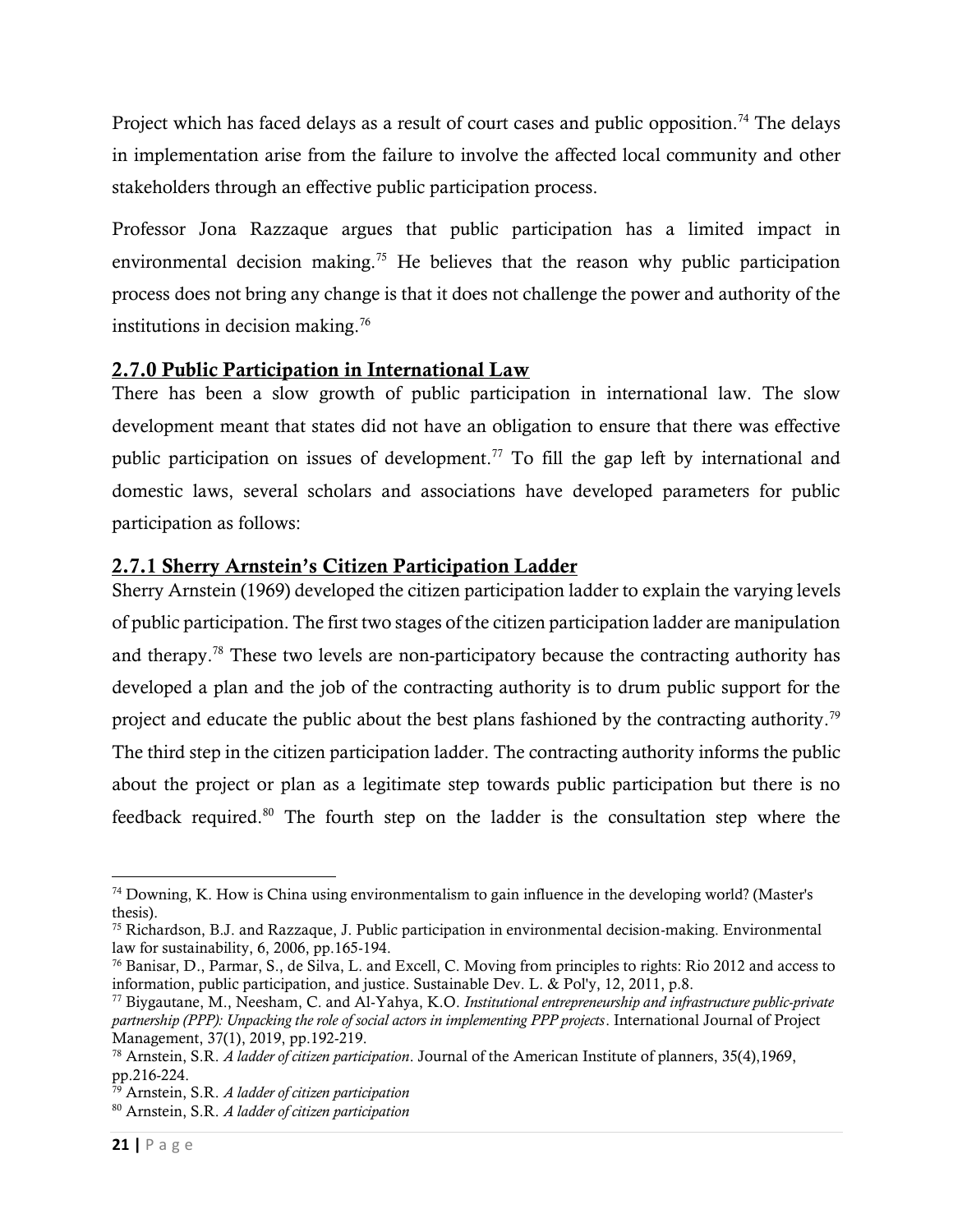contracting party organizes public meetings and carries out surveys on the project. Arnstein believed that this stage is the window dressing stage and without taking the feedback into consideration this process is just meant to prevent legal hurdles. The fifth step in the citizen participation is the placation stage.<sup>81</sup> This is the first step towards effective public participation where the stakeholders are handpicked and placed into committees. Citizens are able to advise and plan but office holders still have the right to judge the legitimacy and the feasibility of the advice. 82

The sixth step in the ladder is the partnership stage where power is evenly distributed between the citizens and the power holders. Joint committees that allow for sharing of power in planning and decision making are created.<sup>83</sup> The seventh step on the ladder is delegation of power where citizens hold the majority of the seats in the committees and have delegated powers to make decisions. The final step in the citizen participation ladder is citizen control where citizens handle the entire process of planning, policy making and managing the programme.<sup>84</sup> At this point, there are no intermediaries on the project and the citizens have control to ensure accountability in the process.

Arnstein's public participation ladder is perceived as problematic in the context of developing countries in that it relies on individual citizen power in determining the end product of public policy. In the context of developing countries, community action is perceived as more significant than individual action.<sup>85</sup> Choguill's community participation concept places emphasis on communal as opposed to individual participation as well as the strategic importance of assistance from outside in the process of participation whether it comes from government or non-governmental sources. She concludes that different levels of community participation will depend on the governmental attitude towards the community.<sup>86</sup>

<sup>81</sup> Arnstein, S.R. *A ladder of citizen participation*

<sup>82</sup> Arnstein, S.R. *A ladder of citizen participation*

<sup>83</sup> Arnstein, S.R. *A ladder of citizen participation*

<sup>84</sup> Arnstein, S.R. *A ladder of citizen participation*

<sup>85</sup> Choguill M B G, *A Ladder of Community Participation for Underdeveloped Countries*,University of Sheffield, UK, 1996

<sup>86</sup>Choguill M B G, *A Ladder of Community Participation for Underdeveloped Countries*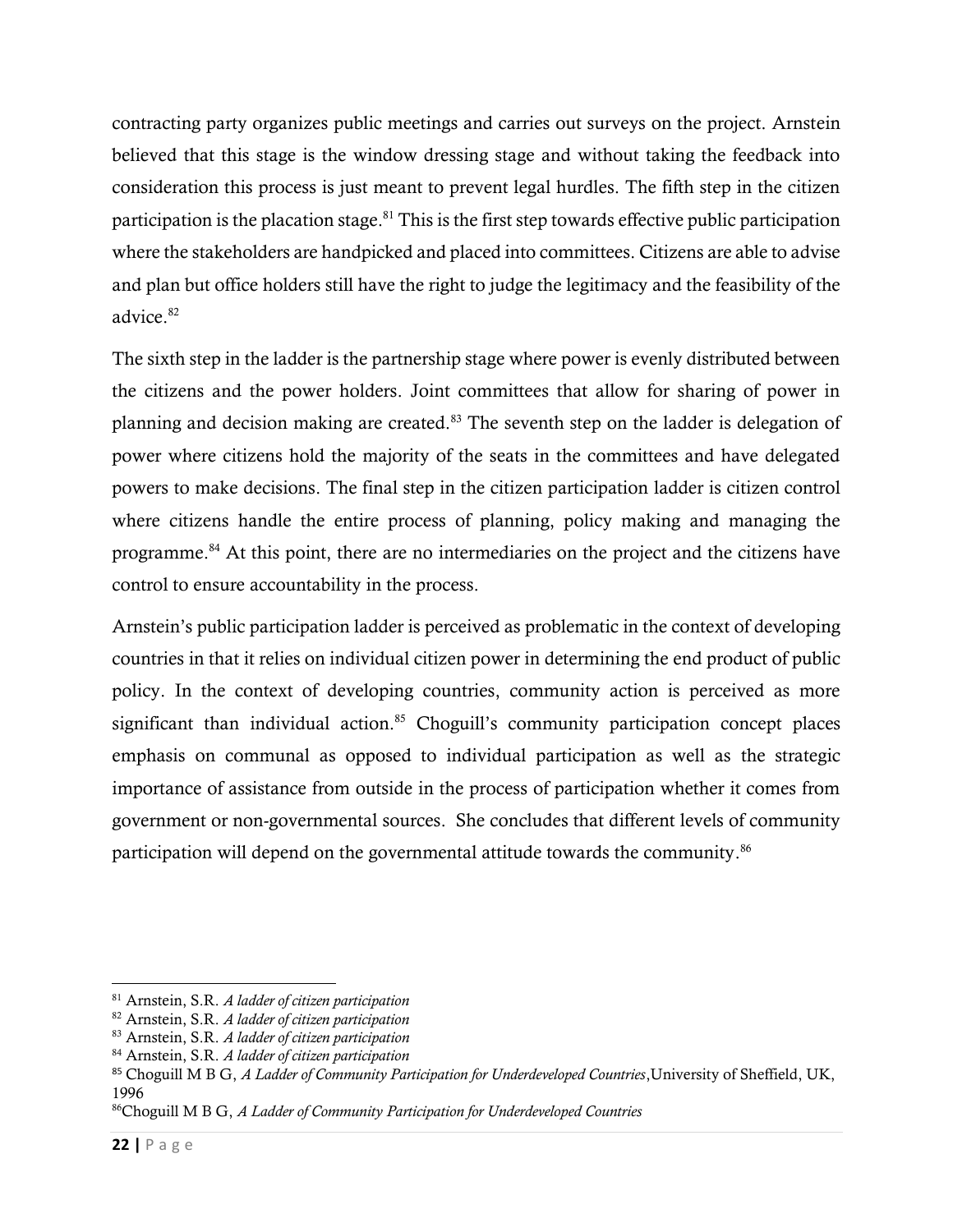# <span id="page-31-0"></span>2.7.2 Rio Declaration on Environment and Development

The Rio Declaration on the Environment and Development was passed after extensive deliberation between party states. It is a non-binding legal instrument but it outlines the key tenets and principles that are necessary for sustainable public participation. Principle 10 of the Rio Declaration states that environmental issues are best handled with the participation of the concerned citizens at the relevant levels.<sup>87</sup> This principle lays down the framework for states on how to approach public projects that have an impact on environmental issues. Concerned citizens are the primary stakeholders and should be involved in the design and implementation of the project. 88 Principle 10 further states that concerned citizens at the national level should have appropriate access to information concerning the environment that is held by public authorities. Public authorities are required not to conceal information especially that is detrimental to the environment.<sup>89</sup> They are required to disclose information about hazardous materials arising from a project as well as furnish the public with the available opportunities for public participation. <sup>90</sup> The cornerstone of public participation is the state coming up with mechanisms to ensure that the concerned citizens participate in the design and implementation stages of the project.<sup>91</sup> States have an obligation to facilitate and encourage public participation and should make information available. In addition, the concerned stakeholders should have access to judicial and administrative proceedings to seek redress and remedies. 92

Principle 10 of the Rio Declaration has far-reaching implications not only on environmental justice but in democratic governance as well.<sup>93</sup> It provides the foundation upon which international legal instruments on public participation have emerged. The Aarhus Convention on public participation is founded on Principle 10 of the Rio Declaration. Under the Aarhus Convention, civil society or the public is required to bring cases before the court

<sup>87</sup> Hens, L. The Rio Declaration on environment and development. Regional sustainable development review: Africa. Oxford, UK, Eolss Publishers, 2005.

<sup>88</sup> Hens, L. The Rio Declaration on environment and development

<sup>&</sup>lt;sup>89</sup> Hens, L. The Rio Declaration on environment and development

 $90$  Orellana, M. Governance and the sustainable development goals: The increasing relevance of access rights in principle 10 of the Rio declaration. Review of European, Comparative & International Environmental Law, 25(1), 2016, pp.50-58.

 $91$  Hens, L. The Rio Declaration on environment and development

<sup>92</sup> Colombo, E., 2017. Enforcing International Climate Change Law in Domestic Courts: A New Trend of Cases for Boosting Principle 10 of the Rio Declaration. UCLA J. Envtl. L. & Pol'y, 35, 2005, p.98.

<sup>&</sup>lt;sup>93</sup> Hens, L. The Rio Declaration on environment and development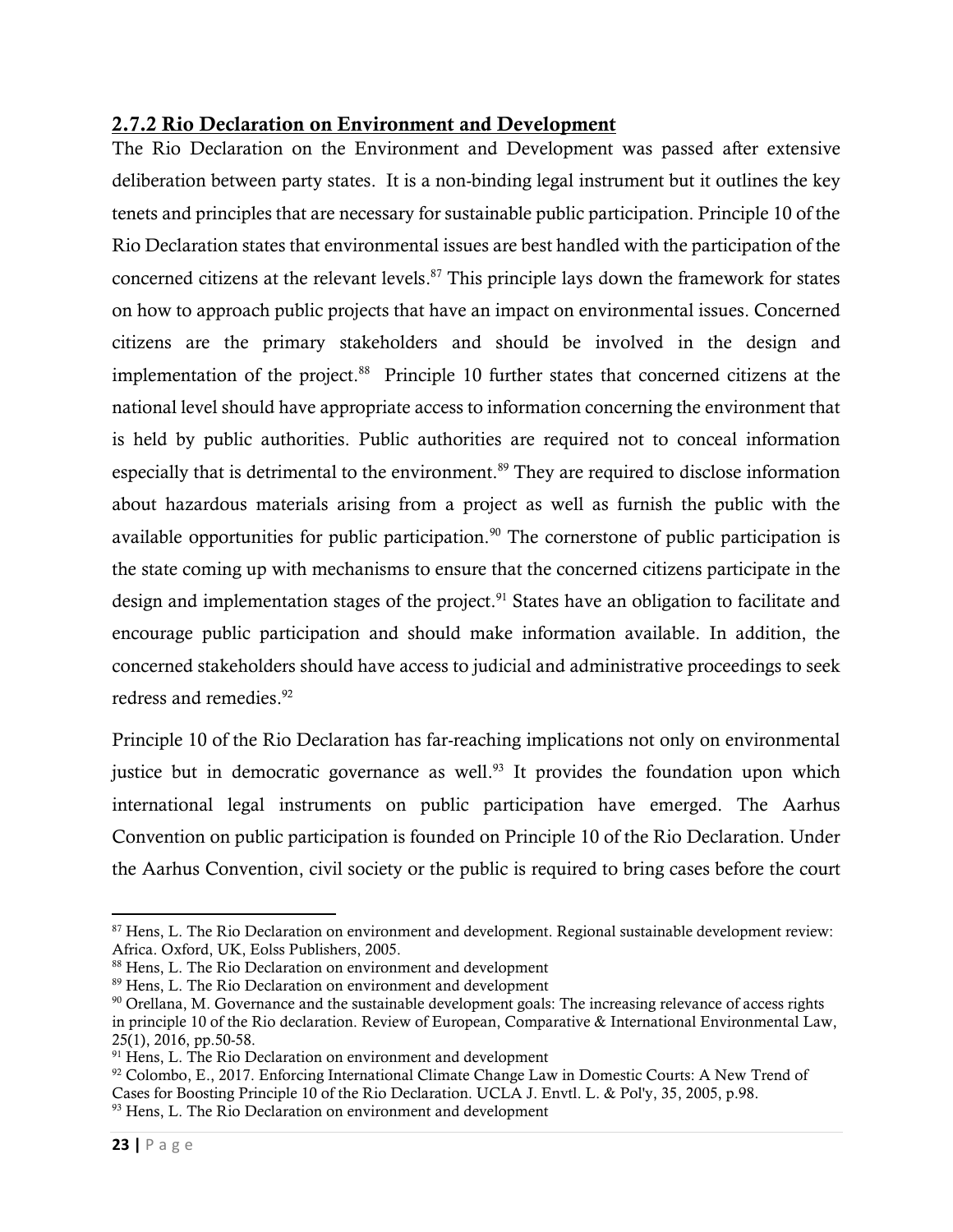where the concerned citizens feel that the state is not complying with the tenets of the convention. <sup>94</sup> The Aarhus Convention established the Compliance Committee where citizens and the civil society can litigate cases involving non-compliance with the articles of the Convention.;

# <span id="page-32-0"></span>2.7.3 Aarhus Convention

The Aarhus Convention, also known as the UNECE Convention on Access to Information, Public Participation in Decision-making and Access to Justice in Environmental Matters, came into force on 25<sup>th</sup> of June 1998. The Convention has been ratified by 46 states and the European Union.<sup>95</sup> The aim of the Convention is to provide for transparent and accountable public participation and to foster public support for environmental decisions.<sup>96</sup> Article 2(3) of the Convention defines environmental information as any information whether written, visual, aural or electronic that states the factors and policies that are likely to affect the environment and the assumptions that are considered when making decisions that have an effect on the environment, state of human health safety and the conditions on human life that are affected by the decisions that have an impact on the environment.<sup>97</sup> Parties to the Convention are required to maintain a clear, transparent and consistent framework to enable public participation.

Article 5(1) (b) requires parties to establish mandatory systems to ensure a regular and constant transfer of information from the public authority to the public on projects that are likely to have a significant impact on the environment. Article 5(1) (c) requires that in the event that there is imminent danger to the human health any information that could be helpful in mitigating the risk should be released immediately and without delay to the members of the public who are most affected by the imminent danger.<sup>98</sup> Arguably, the strongest feature of this Convention is that it embodies a presumption in favour of public disclosure of

 $94$  Hens, L., 2005. The Rio Declaration on environment and development

<sup>&</sup>lt;sup>95</sup> Devane, D.J. The Aarhus Convention and the experience of public participation in environmental impact assessments, 2016.

<sup>96</sup> Mauerhofer, V. Public participation in environmental matters: Compendium, challenges and chances globally. Land Use Policy, 52, 2016, pp.481-491.

 $^{97}$  Ziakova, M.C., Hirano, M., Bouyt, G. and Ferapontov, A. Stakeholder involvement activities in Slovakia. NRA's Commitment to Transparent Regulatory Process. Stakeholder Involvement in the French Regulatory Process-From Public Information to Public Participation. Stakeholder involvement in nuclear decision making in the Russian Federation (No. NEA--2017-01-17-19), 2017.

<sup>98</sup> Rendón, L.O.U., Gubareva, A.V. and Kovalenko, K.E. Aarhus convention: Exceptional duties or stimulus to development. QUID: Investigación, Ciencia y Tecnología, (2), 2018, pp.116-119.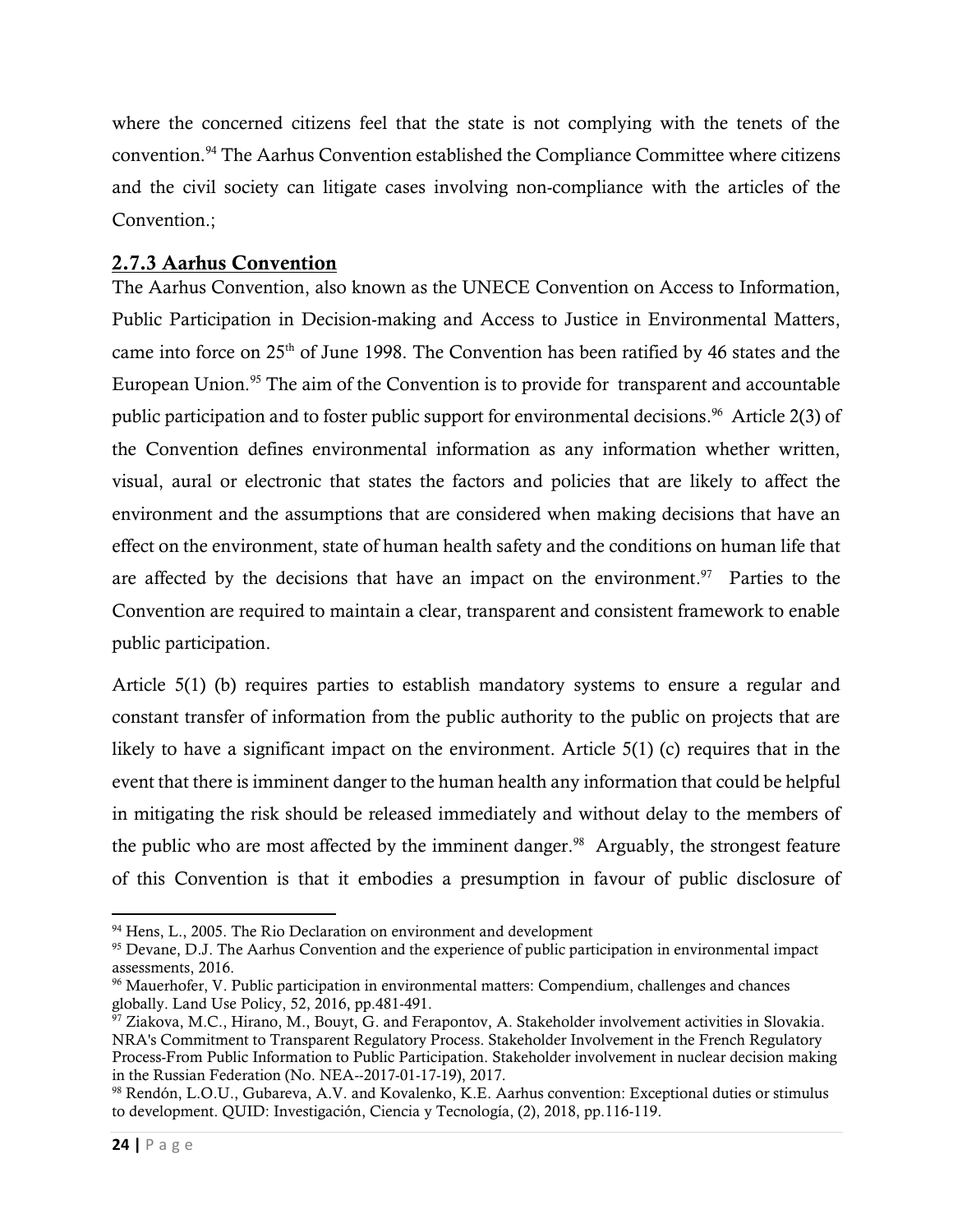information and places the burden of proof on the public body to justify non-disclosure by citing legitimate reasons that outweigh the public interest in disclosing the information.

If Kenya were a signatory to the Convention, these state obligations would be binding upon it and it would particularly be required to provide information on the measures put in place to mitigate the danger posed by the Lamu Power Project which, no doubt, poses a health danger to the inhabitants of Kwawasi in Lamu County and areas beyond. Article 5(2) (b) requires state parties to ensure that public authorities maintain a list, registers or files on the environmental information concerning the project. The article further requires public officials to support the public in accessing the information as per the Convention. This requirement is to ensure that public authorities and public officials do not become a hinderance in accessing information concerning projects with adverse environmental impact. The Convention further requires public authorities to ensure that environmental information is accessible through an electronic database.<sup>99</sup> Article 9 requires parties that are aggrieved by the environmental decisions to have access to justice through administrative or judicial proceedings.

The Convention has a broad definition of relevant stakeholders otherwise referred to as "the public concerned". This means the public that is likely to be affected by or having interest in environmental decision making. Environmental Non-Governmental Organizations that have interest in the matter including non-governmental organisations qualify to be categorized as 'the public concerned'. <sup>100</sup> Each party member under Article 3(4) of the Convention shall provide appropriate recognition and support to associations, organizations and groups that promote environmental protection. There is a further obligation under this article to ensure that the national legal system is consistent with this provision. This provision is set to ensure that governments do not employ draconian methods to harass and intimidate nongovernmental organizations that seek to promote environmental justice.

Article 3(8) of the Convention requires state parties to ensure that persons who are exercising their rights under this convention are not penalized and harassed for their involvement.<sup>101</sup>

<sup>99</sup> Peters, B. Unpacking the Diversity of Procedural Environmental Rights: The European Convention on Human Rights and the Aarhus Convention. Journal of Environmental Law, 30(1), 2017, pp.1-27.

<sup>&</sup>lt;sup>100</sup> Devane, D.J. The Aarhus Convention and the experience of public participation in environmental impact assessments, 2016.

<sup>101</sup> Devane, D.J. The Aarhus Convention and the experience of public participation in environmental impact assessments, 2016.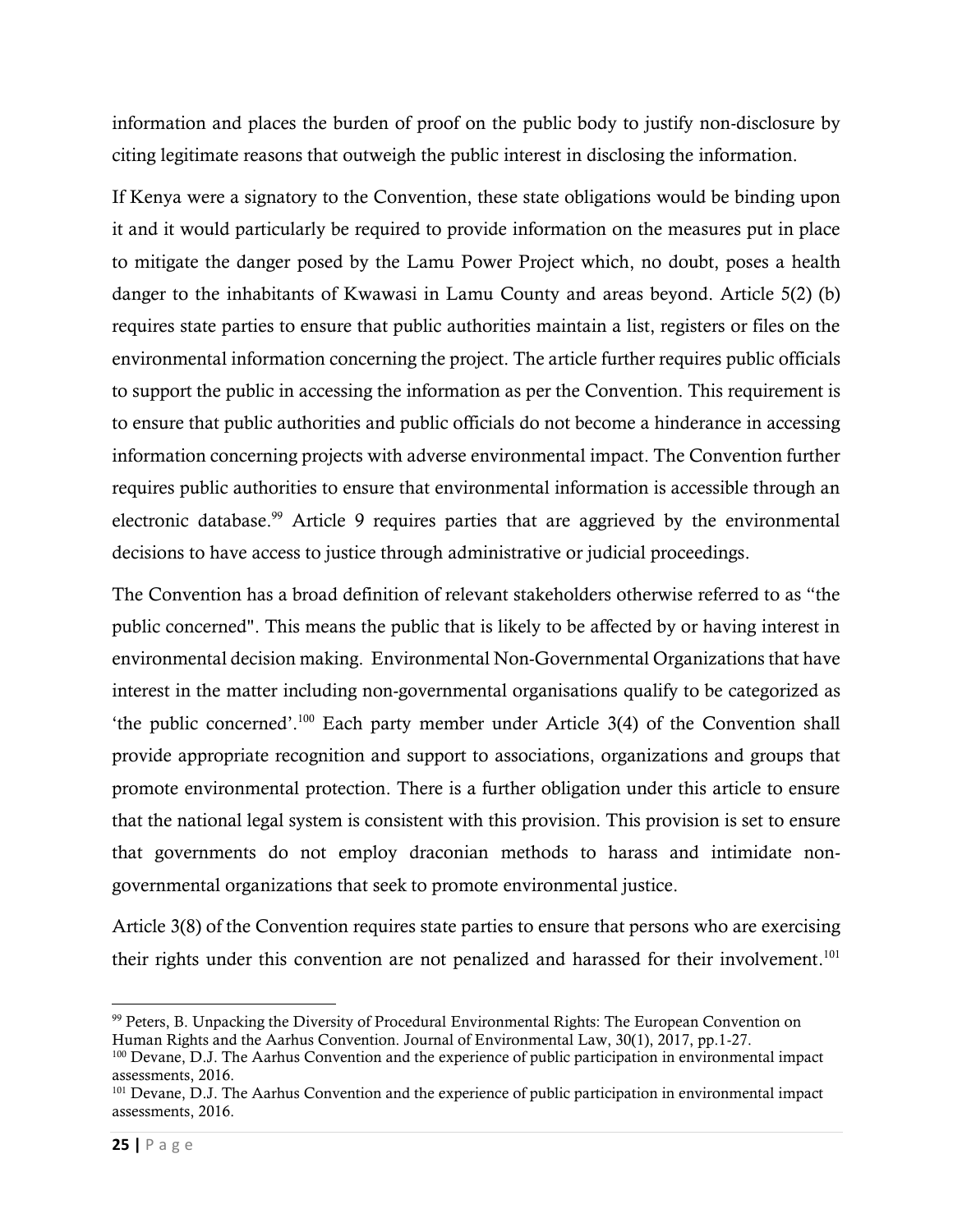Public participation in Kenya is often riddled with persecution of persons opposed to the project.<sup>102</sup> Article 5(1) requires public bodies to collect information and update information regularly. This is to ensure that the public is well informed about environmental matters on a continuously consistent manner.

It is imperative for Kenya to ratify the Convention to allow effective participation in decision making. The ratification of this treaty will entrench the obligation to ensure that there is a clear, transparent and consistent framework to enable public participation. It will also entrench the obligation for establishment of a mandatory system to ensure regular and constant transfer of information on projects with significant impact on the environment. It will also lead to a recognition of non-governmental organizations and other lobby groups that seek to protect the environment as the public concerned and as legitimate stakeholders.<sup>103</sup> It will criminalize the harassment and intimidation of the concerned stakeholders who are opposed to the project. The ratification of the Convention will help entrench public participation, particularly, in the implementation of PPPs in the energy sector in Kenya that have an impact on the environment. This will allow the concerned stakeholders to participate in decision making and as such eliminate the legal challenges that usually arise when a PPP contract is awarded.

# <span id="page-34-0"></span>2.7.4 African Charter for Popular Participation in Development and Transformation

The African Charter for Popular Participation in Development and Transformation ("the Charter") was formally adopted in February 1990 following a conference on international conference in popular participation in Arusha. <sup>104</sup> The Charter was later officially adopted during the 25<sup>th</sup> Session of the Economic Commission for Africa. The Charter was adopted in response to the slow economic growth in Africa and the need for Africans to foster economic

<sup>&</sup>lt;sup>102</sup> Devane, D.J. The Aarhus Convention and the experience of public participation in environmental impact assessments.

<sup>&</sup>lt;sup>103</sup>This may, however, not necessarily have any far-reaching implications as by Article 22 of the Constitution of Kenya, 2010 the rules of standing in Kenya are fairly flexible to allow environmentalists or any person for that matter to file complaints or seek judicial intervention on matters environmental and any other matters of public interest.

<sup>&</sup>lt;sup>104</sup> Tieku, T.K. and Gelot, L. An African perspective on global governance. Global Governance from Regional Perspectives: A Critical View, 2017, p.119.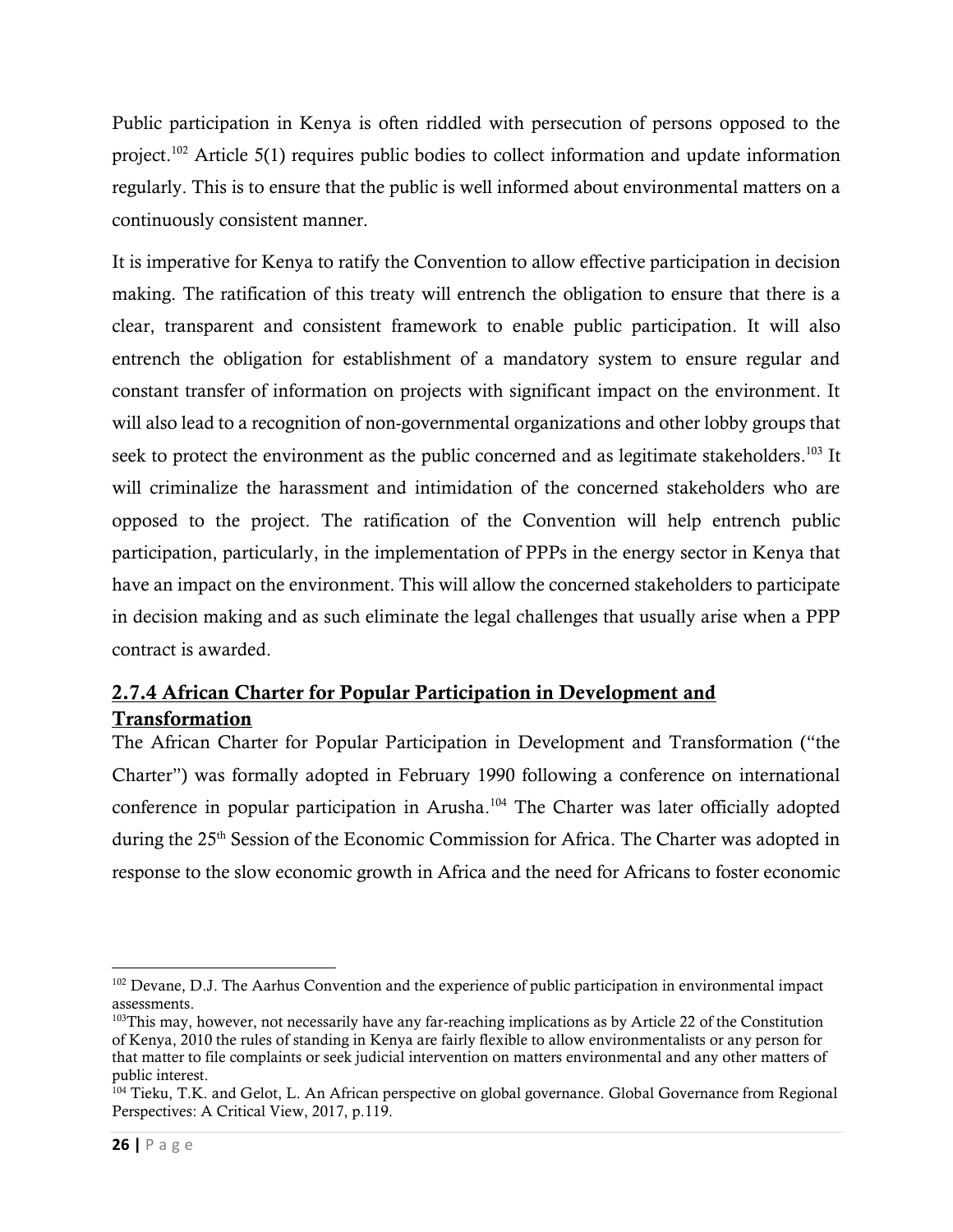growth through indigenous methods that reflect the African values. <sup>105</sup> The Charter uses the term popular participation to mean the empowerment of the people to effectively involve themselves in creating structures, policies and programmes that serve the interest of all as well as to effectively contribute to the development process and share equally its benefits. The term popular participation is used synonymously with effective public participation. <sup>106</sup> The principal role of fostering public participation is opening up the public participation process to accommodate different opinions and to foster consensus in developmental planning and to keep the government accountable. The Charter requires states to end all wars in order to allow states to participate effectively in governance. <sup>107</sup> To foster effective public participation, African governments are required to combine indigenous communication systems with modern low-cost systems to create avenues and forums for effective public participation. The Charter also advocates for the participation of women and the youth for a balanced public participation process.

African governments are under obligation to foster the popular participation of the citizens in their countries and implement indigenous and people-centric developments that do not ignore the culture and the aspirations of the African people. <sup>108</sup> The principal objective behind this charter is to ensure that African economies recover from poverty and years of recession with people-centric developments. Article 23 (1) of the Charter states that African governments should adopt programmes and development strategies that do not alienate the African values and environmental realities. This provision is critical in the sense that African countries do not adopt indigenous development projects. PPPs in Africa are often solicited. Developing countries such as Kenya do not have complete control over their development projects and the constant reliance on foreign assistance erodes the sovereignty of developing countries. PPPs in Africa should be cognizant of the African values and the environmental realities.

In order to foster effective public participation, the African Charter for Popular Participation in Development and Transformation requires African countries to prepare the citizenry for

<sup>105</sup> Ngang, C.C. *Towards a right-to-development governance in Africa*. Journal of Human Rights, 17(1),2017, pp.107-122.

<sup>106</sup> Yimer, M. *Governance and leadership Challenges in Africa*. International Journal of Political Science Development, 3(3), 2015, pp.129-137.

<sup>107</sup> Breuer, A. and Asiedu, E. *Can gender-targeted employment interventions help enhance community participation*? Evidence from urban Togo. World Development, 96, 2017, pp.390-407.

<sup>108</sup> Breuer, A. and Asiedu, E. *Can gender-targeted employment interventions help enhance community participation?*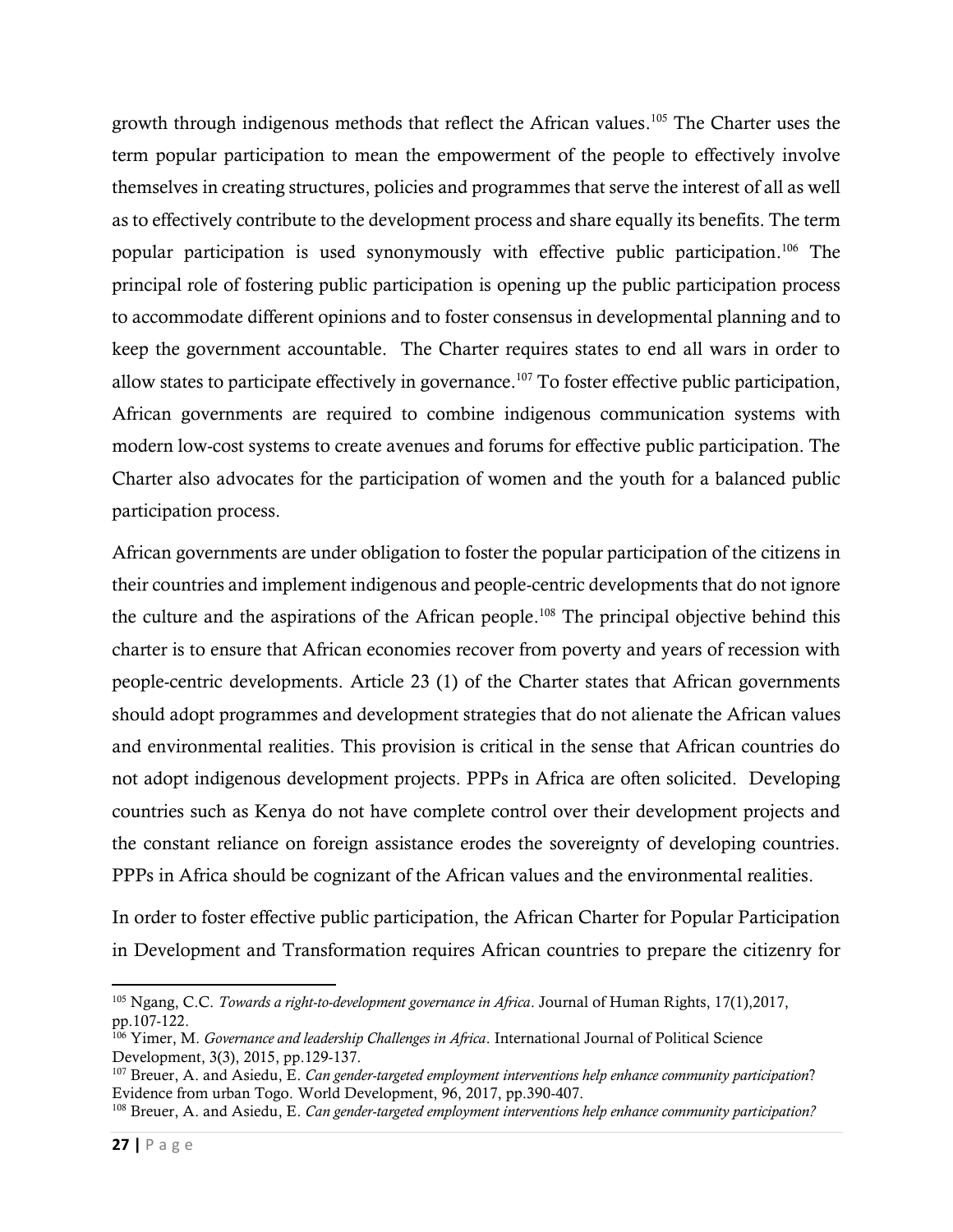effective participation through establishing autonomous grassroot organizations to promote public participation, develop the capacity of the people to participate in economic policy and developmental issues. African governments need to build the capacity of the people to be able to analyze and formulate development approaches. Effective public participation requires members of the public to be able to evaluate a proposed project and approve the project or give viable alternatives. To enhance popular participation, African governments should promote literacy and education to ensure that citizens have the capacity for effective public participation. African governments are also required to do away with traditional beliefs and gender-based customs that impede the participation of women in development projects. Public participation can only be effective if it is not gender-biased. People with disabilities should also be able to participate in stakeholder meetings.<sup>109</sup>

The Charter presents a unique approach of achieving effective public participation through the lens of human rights. The African Union cast public participation as an instrument of economic development.<sup>110</sup> Effective public participation allows quick and efficient implementation of public projects. In PPPs, private entities exercise government powers and functions and without effective public participation these projects would lack the procedural legitimacy and social acceptance by the local communities.<sup>111</sup> When the Charter was enacted, PPPs had not become popular in Africa as a means of funding budget deficits and development agenda. African countries heavily relied on foreign aid to fund infrastructure and carry out the basic functions of governments. The aid dependency was not working because it was not stimulating economic growth.<sup>112</sup> African countries became dependent on foreign aid as opposed to adopting sound economic policies and principles of good governance. Donor fatigue made PPPs popular and African countries such as Kenya began financing their development projects using the PPP model.<sup>113</sup> The principles set out under the Charter are relevant to the use of the PPP model to finance projects in the energy sector. Kenya should amend existing legislation to adopt some of the principles espoused under this

<sup>109</sup> Breuer, A. and Asiedu, E. *Can gender-targeted employment interventions help enhance community participation?*

<sup>110</sup> Breuer, A. and Asiedu, E. *Can gender-targeted employment interventions help enhance community participation?*

<sup>111</sup> Breuer, A. and Asiedu, E. *Can gender-targeted employment interventions help enhance community participation?*

<sup>112</sup> Adejumobi, S. *Region-Building in West Africa*. In Region-Building in Africa (pp. 213-230). Palgrave Macmillan, New York, 2016.

<sup>113</sup> Hagmann, T. and Reyntjens, F. *Aid and authoritarianism in sub-Saharan Africa after 1990. In Aid and authoritarianism in Africa: development without democracy*.-London, 2016 (pp. 1-19).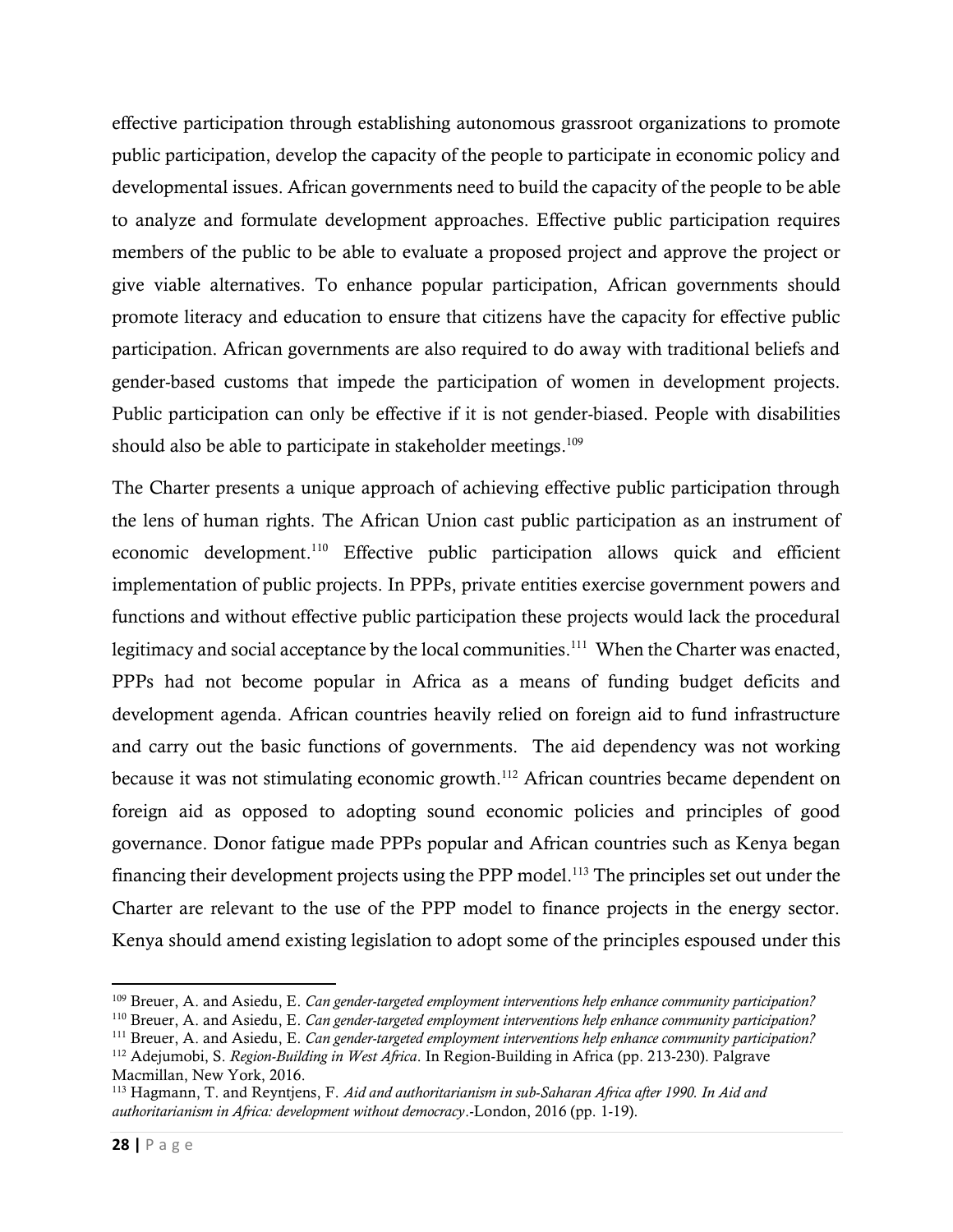Charter to ensure that PPP projects are alive to the realities facing the continent including low literacy levels that would call for a blend of communication systems for information dissemination and capacity development for effective public participation.

## 2.7.5 Public Participation Spectrum

The International Association for Public Participation developed the public participation spectrum to guide public officials in public participation. The principal goal behind the policy is to ensure that the stakeholders participate in every level of the spectrum. The first level in the spectrum requires the government agency to give the stakeholders balanced and objective information to assist them in examining the available alternatives to the project. <sup>114</sup> The second level of the public participation spectrum requires the contracting agency to collect feedback from the public and undertake an analysis of the alternative decisions and choices. The third level of the public participation spectrum requires the agency to work directly with the public to ensure that all the concerns are addressed, understood and considered. The fourth level of the public participation spectrum requires that the government agency to partner with the public in each aspect of the decision making including the development of alternatives and the identification of the preferred solutions. <sup>115</sup> The fifth level in the public participation spectrum is placing the decision in the hands of the public.

## 2.8 Proposed Parameters for Effective Public Participation

The above binding and non-binding legal and scholarly instruments for public participation provide various standards that can be adopted to enhance the experience for meaningful and effective public participation in Kenya. Based on the foregoing discussion, the following, in my view, can be considered as the parameters for effective public participation in Kenya and particularly for projects involving marginalized communities as the primary stakeholders such as the Lamu Power Project.

1. The Government ought to promote literacy and education to enhance its citizens' capacity for public participation. This should be coupled with continuous public awareness on the role and place of public participation generally which awareness can be carried out within the context of grassroot organisations.

<sup>&</sup>lt;sup>114</sup> International Association for Public Participation. Iap2 Public Participation Spectrum

<sup>115</sup> International Association for Public Participation. Iap2 Public Participation Spectrum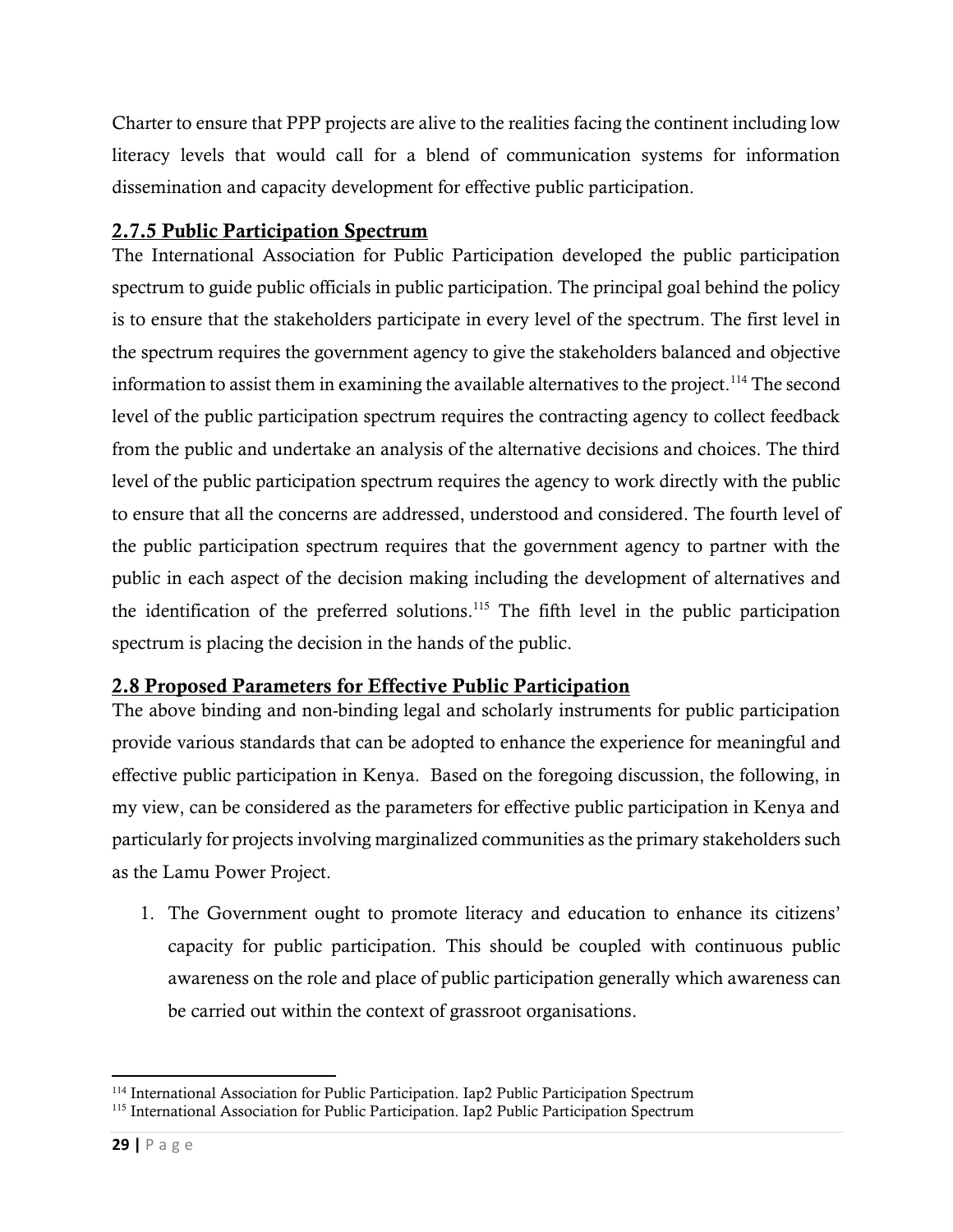- 2. For purposes of specific project, the party fronting the project must first carry out an appropriate stakeholder identification and mapping to ensure that all relevant stakeholders are identified and a plan for engagement prepared.
- 3. Once the mapping and identification has been done, the party should proactively provide objective and balanced information on the proposed project to enable the stakeholders to appreciate the problem sought to be solved and the alternative solutions available. The information should be provided in a language understood by the primary stakeholders. It would also be necessary to use a blend of communication systems to reach all the marginalized communities that may not have access to the print and television media. The communication should take into account the diverse cultures of the communities living in Kenya for it to be effective. 116
- 4. Once the information has been disseminated, feedback should be collected in all relevant forums and modes including but not limited to village barazas, formal meetings, online surveys and written memoranda. Information, in suited cases may be disseminated through the traditional leadership structure to reach marginalized communities. To make the opportunity meaningful, the public must be informed in good time about the issues, the background, and how participation can take place.
- 5. The timing for participation is most critical. It must be done when decisions have not already been made and those making the decisions must keep open minds and genuinely consider the feedback provided by the people. For PPPs, this engagement must be conducted at the project proposal and initiation stages to be effective. In this way, participation will not be a matter of tokenism but an opportunity for genuine engagement with a view to enriching the ultimate decision.
- 6. Public participation should be inclusive, not target only those who will agree with the authorities making the decision but based on equality and on respect for the dignity of everyone involved. Women, the youth and persons with disabilities should be included in the engagement. Participation should be voluntary and all stakeholders should be free to express their concerns without fear of victimization or retaliation. While not

<sup>116</sup> *Mui Coal Basin Local Community & 15 Others vs. Permanent Secretary Ministry of Energy & 17 Others* [2015] eKLR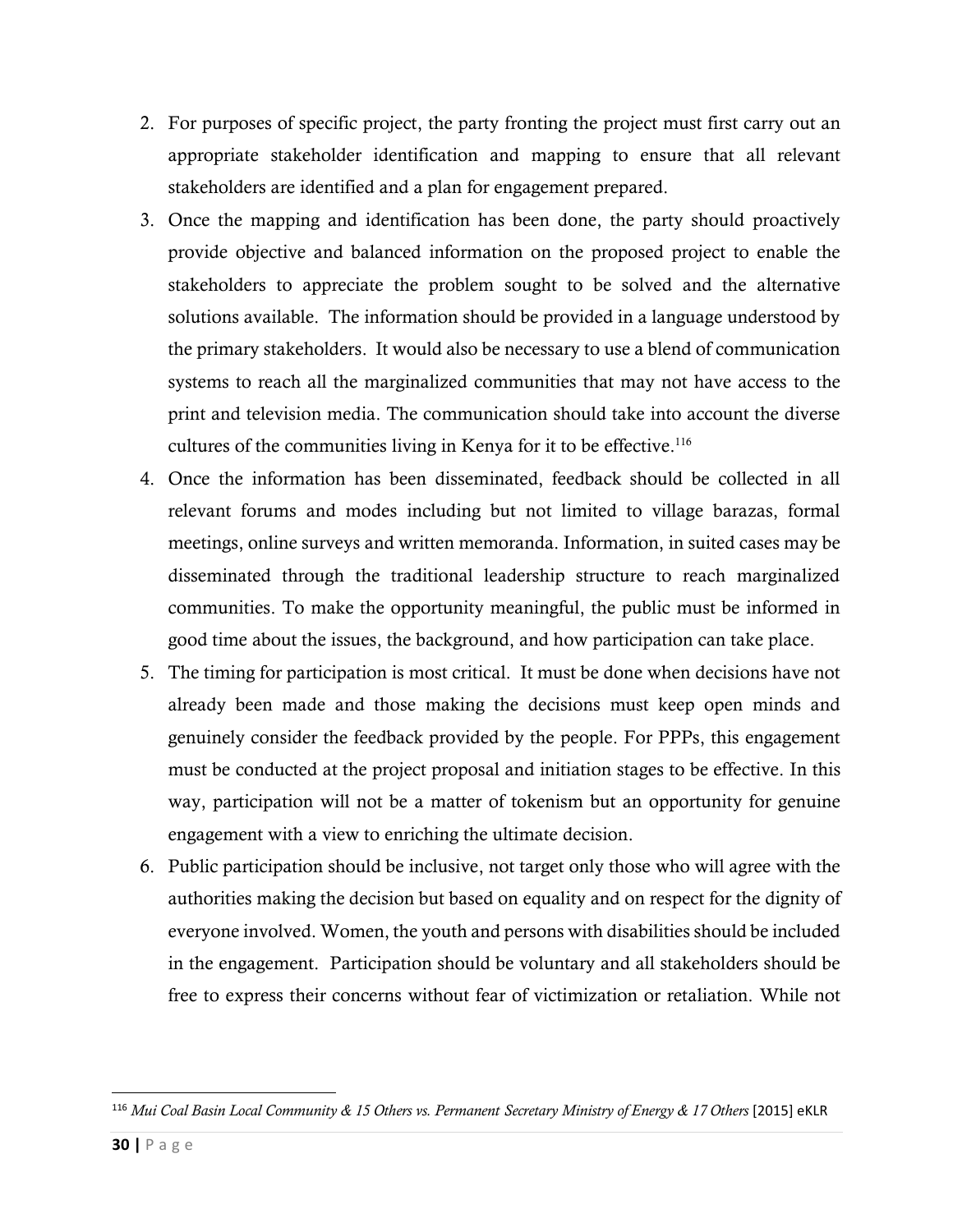everyone can possibly give their views, the process must take into account inclusivity and diversity.

- 7. Once the feedback has been collected, an analysis of the alternative decisions and choices should be undertaken and feedback given to the people as to whatever decision is made and the rationale for it. The public, through a few representatives, should be included in the decision- making unit/committee to ensure the feedback provided is indeed taken into account and used to enrich the eventual decision to be made.
- 8. Further, participation should not be a one-off event. The public must be consulted and involved in decision making in all phases of the project and any concerns raised addressed consistently.
- 9. Lastly, parties dissatisfied with the process must have access to judicial and administrative proceedings to remedy the situation. This process should not be riddled with hurdles on *locus standi* and technicalities aimed at locking out interested participants.

To make all this possible, it is imperative that the party embarking on a public participation engagement should formulate an appropriate programme that takes into account all these variables and the unique circumstances of the engagement including the cultural backgrounds and diversity of the key stakeholders.

## 2.9 Conclusion

I set out in this chapter to develop a conceptual framework for this study on public participation and in doing so analysed the concept of public participation, its emergence and justification and international standards. I sought to answer the question as to what these standards are and what Kenya can borrow from the, to establish parameters for effective public participation. I settled on a definition for public participation as the one set out in the public participation Bill, 2018, discussed the need for public participation and proposed the Bourne's Stakeholder Circle as an appropriate tool for stakeholder analysis. I have reviewed relevant international standards and developed parameters for effective public participation on the basis of which the Kenya policy, legal and regulatory framework in chapter 3 and the case study in chapter 4 will be assessed. In conclusion, there's a wealth of standards for public participation that Kenya can benefit from to enhance stakeholder engagement through participation. An appropriate guideline in tandem with the identified parameters of effective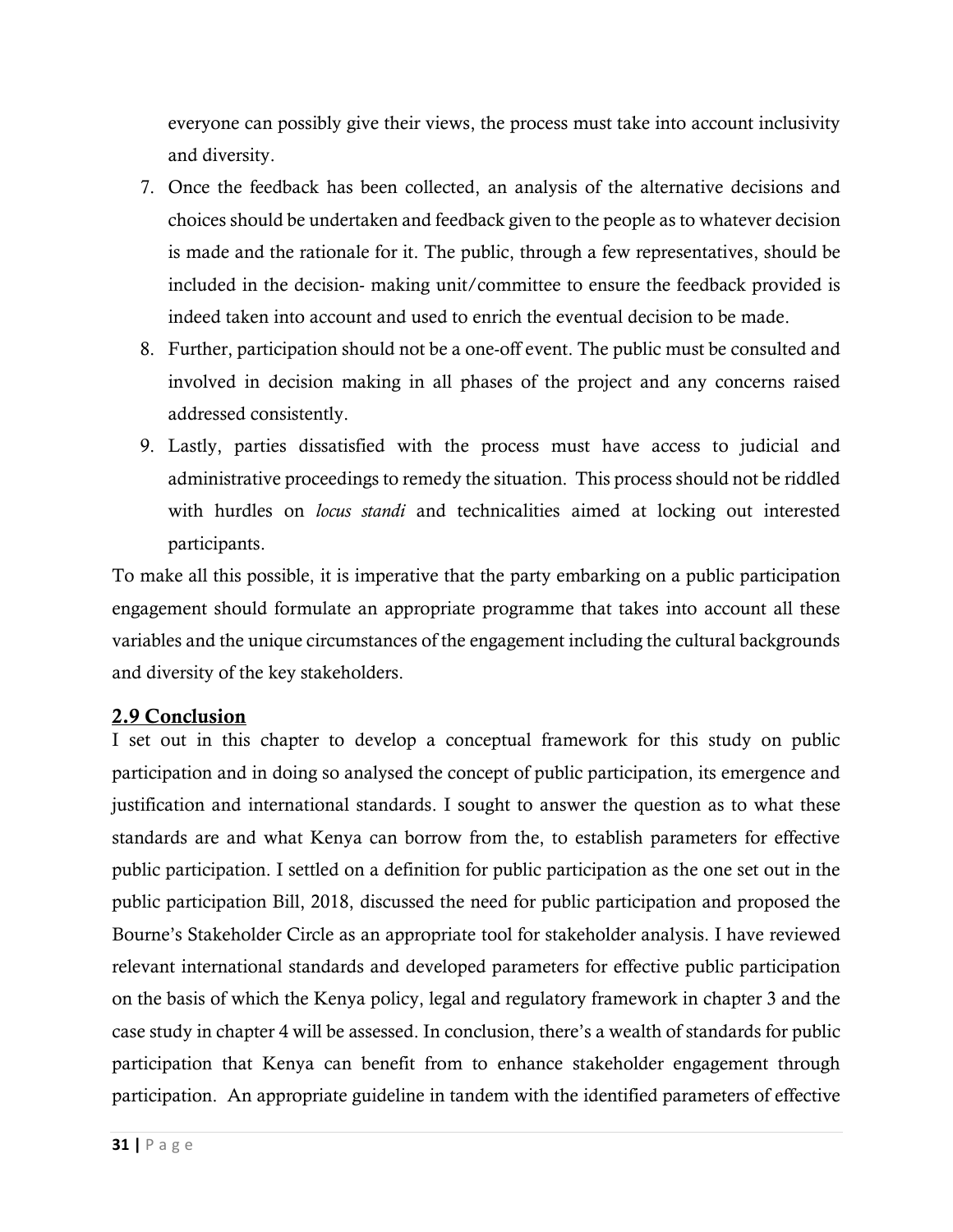public participation should be formulated on the basis of which parties engaged in public participation.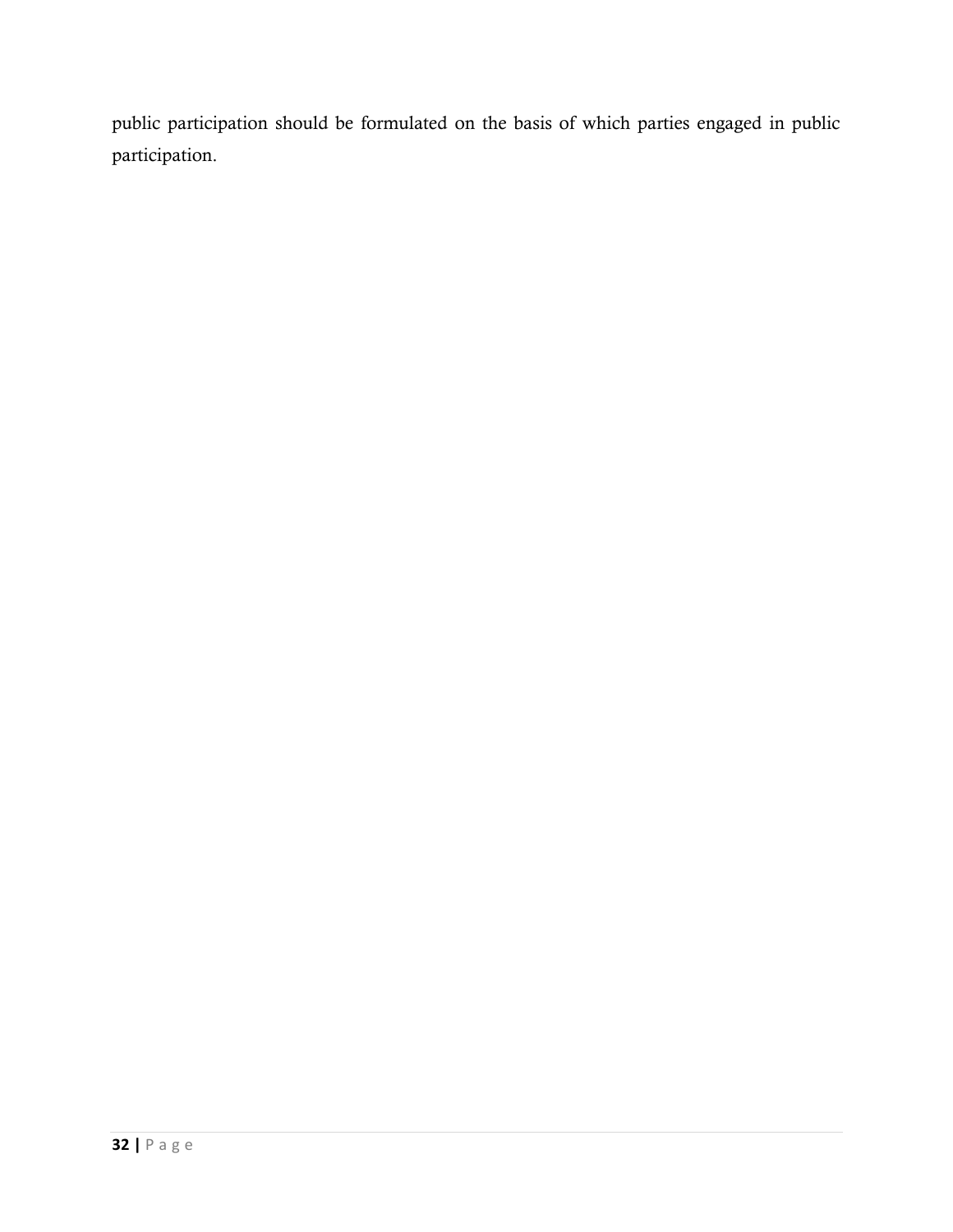#### CHAPTER THREE

# 3.0 Policy, Legal and Regulatory Framework Governing Public Private Partnerships in Kenya

## 3.1 Introduction

In the previous chapter, I set out to establish a conceptual framework for public participation and concluded to establishing what I consider parameters for effective public participation informed by international standards. This chapter seeks to analyse the existing policy, legal and regulatory framework on Public Private Partnerships ("PPPs") generally and sets out to answer the question as to whether the framework is appropriate to support the growing interest in PPPs as an avenue for infrastructure development and secondly whether it makes provision for implementation of the constitutional principle of public participation. This analysis will be done against the backdrop of the parameters for effective public participation set out in chapter two. Besides looking at the framework, I will analyse two leading decisions from the Kenya courts to see how this constitutional principle has been applied.

PPPs enable the public sector to tackle development issues through the use of private sector resources, expertise and market-based approaches that can provide better and more sustainable outcomes.<sup>117</sup> They are now seen as a possible approach to address strategic issues leveraging the resources and skills of a range of actors in creative ways to reach better development outcomes.<sup>118</sup> Getting the private sector involved in the provision of public facilities and services could not only increase market competition and reduce reliance on government<sup>119</sup> but it could also help stimulate the economy and create jobs.<sup>120</sup>

PPPs take various models. In some cases, the private party is required to design, build, finance, operate and transfer (DBFOMT). In others, the private party will build, operate and transfer (BOT) or build-own-operate (BOO) or simply operate & maintain (O&M)

<sup>117</sup> Beisheim, M., Ellersiek, A., Goltermann, L. and Kiamba, P., 2018. Meta‐governance of partnerships for sustainable development: Actors' perspectives from Kenya. Public Administration and Development, 38(3), pp.105-119.

<sup>118</sup> USAID. "Statement on peer review of U.S. Global Development Efforts" press release, Washington D.C., July, 2011

<sup>119</sup> H M Treasury, Value for money assessment, HMSO:London, 2004

 $120$  Zhang X., Financial Viability analysis and capital structure optimization in privatized public infrastructure projects, Journal of Construction Engineering and Management, ASCE, 131 (6) 656-668, 2005.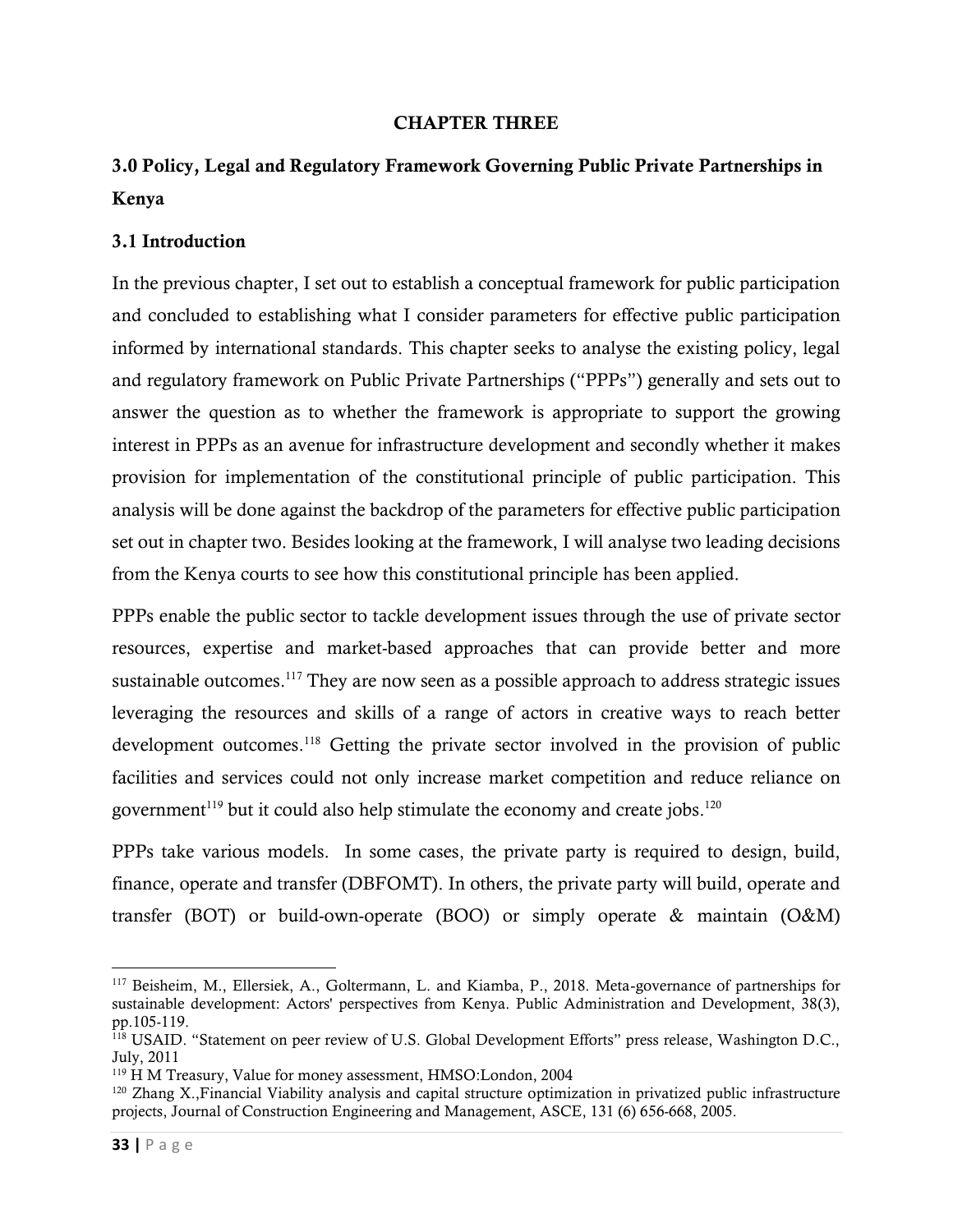infrastructure assets traditionally provided by the public sector. <sup>121</sup> These partnerships are characterised by a sharing of investments, risks, rewards and responsibilities between the two parties. Under the PPP contract, the Government retains total strategic control of the service or facility and secures new infrastructure which becomes part of government assets at the end of the contract life.<sup>122</sup> In addition to this, the project's performance risks are allocated to the party best able to manage or mitigate them.<sup>123</sup> One of the proponents of PPPs, Harold Ayodo, argues that the PPPs may save the Kenya Government from unreliable contractors who, with delayed completions, burdened the economy with cost overruns, poor maintenance, poor design, poor project selection and grand corruption.<sup>124</sup> In many developing countries, governments are also using PPPs to finance and manage toll expressways, airports, shipping ports, and railroads and to reduce environmental pollution, build low-cost housing, and develop ecotourism.<sup>125</sup> Some of the PPPs entered into and successfully performed in Kenya include the Mtwapa and Nyali bridge concessions, the Olkaria geothermal plant, Tsavo, Kipevu, Mumias and Rabai power plants, the port of Mombasa grain terminal, Jomo Kenyatta International Airport cargo terminal and Malindi water utility among others.<sup>126</sup>

While the PPP model has been hyped as a solution for addressing the infrastructure funding gap with the effect of easing the budgetary pressure as well as bridging the demand-supply gaps, the pre-2005 slow uptake of the model in Kenya was largely blamed on the lack of a proper policy, legal and regulatory framework governing the said arrangements.<sup>127</sup> There was no specific legal framework governing PPPs but amendments to several sector specific legislations provided a rudimentary framework on the basis of which the engagements were perfected. Against this backdrop, the Kenya Government undertook a study in 2007 on consolidation, strengthening and harmonisation of policy, legal and institutional framework

<sup>&</sup>lt;sup>121</sup> Thai K V 2009. 'International Handbook of Public Procurement' CRC Pross, Taylor and Francis Group.

<sup>&</sup>lt;sup>122</sup> Pearson M., Opportunities and obstacles for wider adoption of PPP models in Hong Kong

<sup>123</sup> Stralexgroup, 2013. 'A review of the Public Private Partnerships Act no. 15 of 2013': https://stralexgroup.blogspot.co.ke/2013/09/a-review-of-public-private-partnerships.html

<sup>&</sup>lt;sup>124</sup> Harold Ayodo: Public- private partnerships the way to go' November 5th 2015 <https://www.standardmedia.co.ke/business/article/2000181596/public-private-partnerships-the-way-to-go> 6 February, 2018.

<sup>125</sup> J. Rivera, E. Brenes, and G. Quijandria, "The Tourism Industry in Costa Rica," in B.S. Gentry (ed.) *Private Capital Flows and the Environment: Lessons from Latin America*, (Cheltenham, England: Edward Elgar Publishing Ltd., 1998): 223-240.

<sup>&</sup>lt;sup>126</sup> Stralexgroup, "A review of the public private partnerships Act no. 15 of 2013".

<sup>&</sup>lt;sup>127</sup> Policy statement on public private partnerships, November, 2011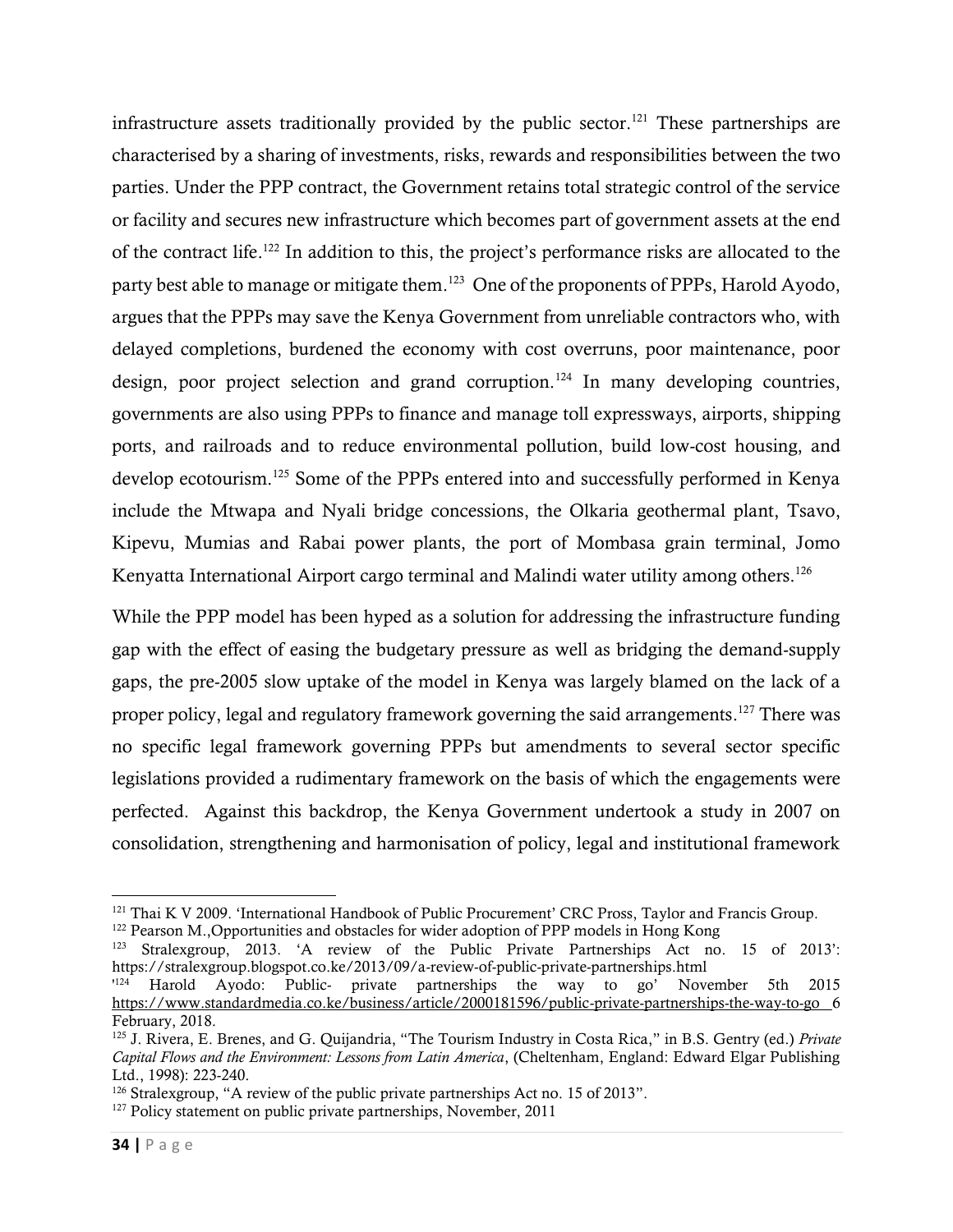on PPPs. In 2009, Kenya issued the Public Procurement Disposal (Public Private Partnerships) Regulations, 2009, outlining the regulatory and institutional framework for PPPs.

## 3.2 Policy Statement on Public Private Partnerships 2011

The Kenya Government did not deem the 2009 regulations as sufficient and as such, in 2010 it undertook a further review of the legal and regulatory framework. This resulted in the issuance of the policy statement on PPPs by the office of the Deputy Prime Minister of Finance in November, 2011 (the "PPPs policy"). The objective of the PPPs policy was to articulate the Government's commitment to PPPs and to provide a basis for the enactment of a PPP law to address the identified gaps as well as conflicts in the legal and regulatory framework.

The policy statement was developed to aid the government in implementing Vision 2030 and to reduce the budget deficit in implementing infrastructure projects across the country.<sup>128</sup> It was an effort by the country to create a favourable environment to attract the private sector in financing, building and operating infrastructure services in the country. The policy was also designed to address the challenges and constraints the Government of Kenya had experienced in accessing capital to accelerate the economic growth in the country.<sup>129</sup>

The policy established central institutions for championing the PPP agenda in Kenya. These are: the PPP Steering Committee, the PPP secretariat, the PPP unit and PPP nodes.<sup>130</sup> The policy also seeks to mobilize domestic and international private sector by creating an operational framework for partnership between state and non-state entities. <sup>131</sup> Through the policy, the Government seeks to provide clear and transparent processes for entering into public private agreements and providing government support through guarantees.

The Government of Kenya, through the policy statement commits to support PPP projects by setting up a Project Facilitation Fund. The Fund will allow public entities to prepare private partnership proposals and ensure that those projects are bankable. The fund will also be used to plug the viability gap finance to implement the projects that are socially desirable but they

<sup>128</sup> Government of Kenya PPP Policy Statement, 2011

<sup>&</sup>lt;sup>129</sup> Ong'olo, D.O., Public private partnerships (ppp) practice and regulatory policy in Kenya, 2006.

<sup>&</sup>lt;sup>130</sup>Section 1.1 (i) Government of Kenya PPP Policy Statement;

<sup>131</sup>Section 1.1 (ii) Government of Kenya PPP Policy Statement.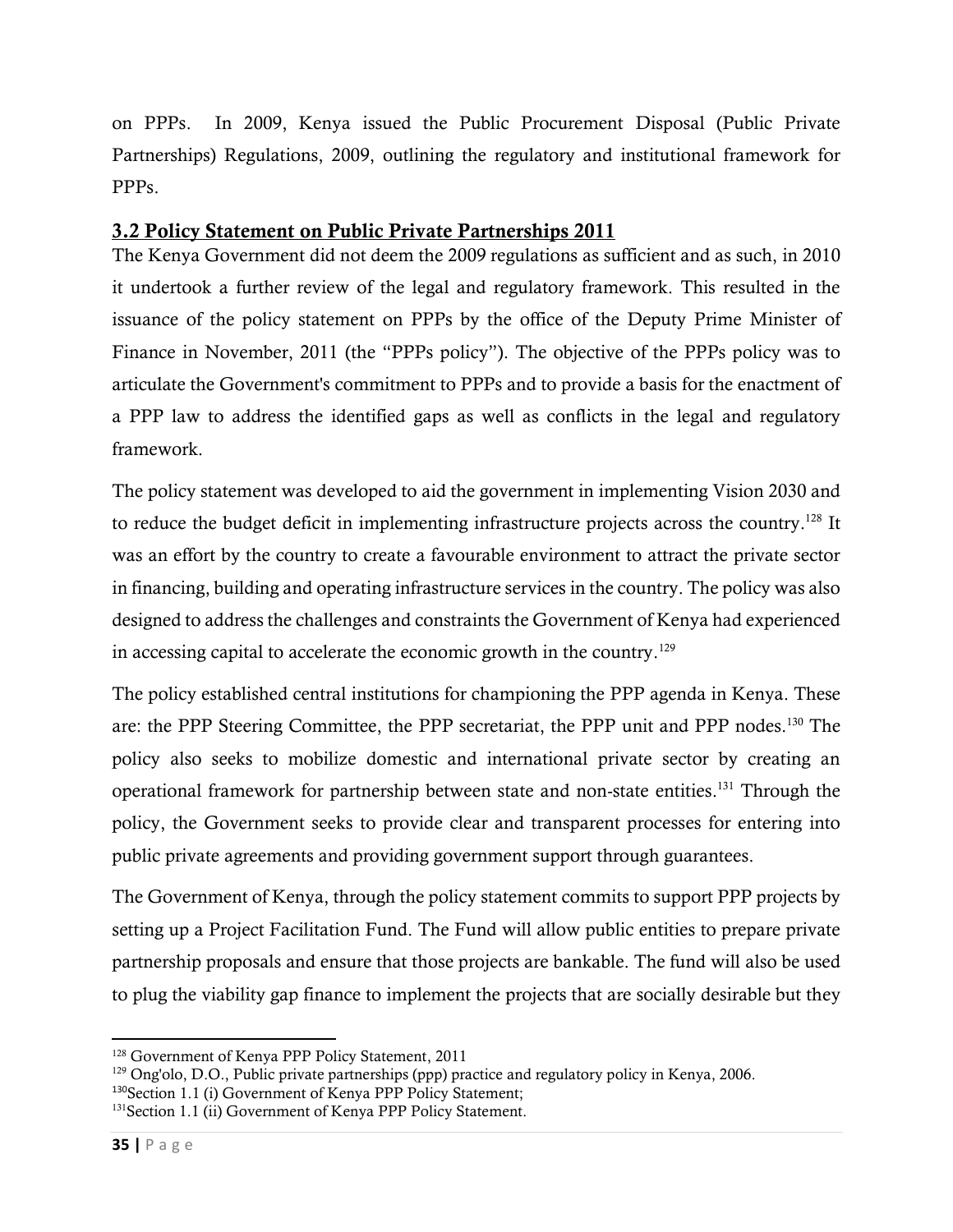are not bankable without government intervention. The Fund will also provide a liquidity source to meet contingent costs that arise unexpectedly during the project implementation. The Government of Kenya also commits to annual budgetary allocations to the Fund to allow the government to meet its contingent liabilities.<sup>132</sup>The PPP Project Facilitation Fund (PPP PFF) Regulations were gazetted on 19th May 2017<sup>133</sup> and were issued pursuant to section 68 (4) of the PPP Act by the Cabinet Secretary, Treasury.

The Policy also sets out the project process which begins with project identification, selection and prioritization. 134 During the project identification stage, the projects that will be selected and prioritized are those that are economically viable for the country.<sup>135</sup> For projects that entail collecting fees from the public, the relevant public entity is required to conduct a feasibility study to ensure that the revenues collected from the project are viable. The second stage is project preparation and appraisal. The relevant public entity is required to employ the services of a transaction advisor to perform the social cost benefit analysis.<sup>136</sup> The public entity will also reveal the affordability of the project through the proposed tariff system to the users. The project proposal will also describe whether land acquisition will be necessary and the estimated cost of the land. At this stage of the project, the public entity is expected to identify the relevant stakeholders and engage them in a consultation process. The next stage is the tendering process. The public entity should disclose the level of government support the project is going to get. After project tendering, the next stage is preparing and organizing for the negotiations with the first ranked bidders. Project approval follows. After the project is approved, the next stage is project implementation with periodic evaluation and monitoring. The public entities are required to develop a plan for project monitoring and evaluation to ensure compliance with the agreement and the transfer of assets upon completion of the project. 137

<sup>&</sup>lt;sup>132</sup>Section 1.1 (iii) Government of Kenya PPP Policy Statement

<sup>133133</sup> *The PPP Project Facilitation Fund Regulations*, 2017

<sup>134</sup> Section 3.4 Government of Kenya PPP Policy Statement

<sup>135</sup>Section 3.4 (i) Government of Kenya PPP Policy Statement

<sup>136</sup> Section 3.4 (ii) Government of Kenya PPP Policy Statement.

<sup>137</sup>Section 3.4 (iii-vi) Government of Kenya PPP Policy Statement.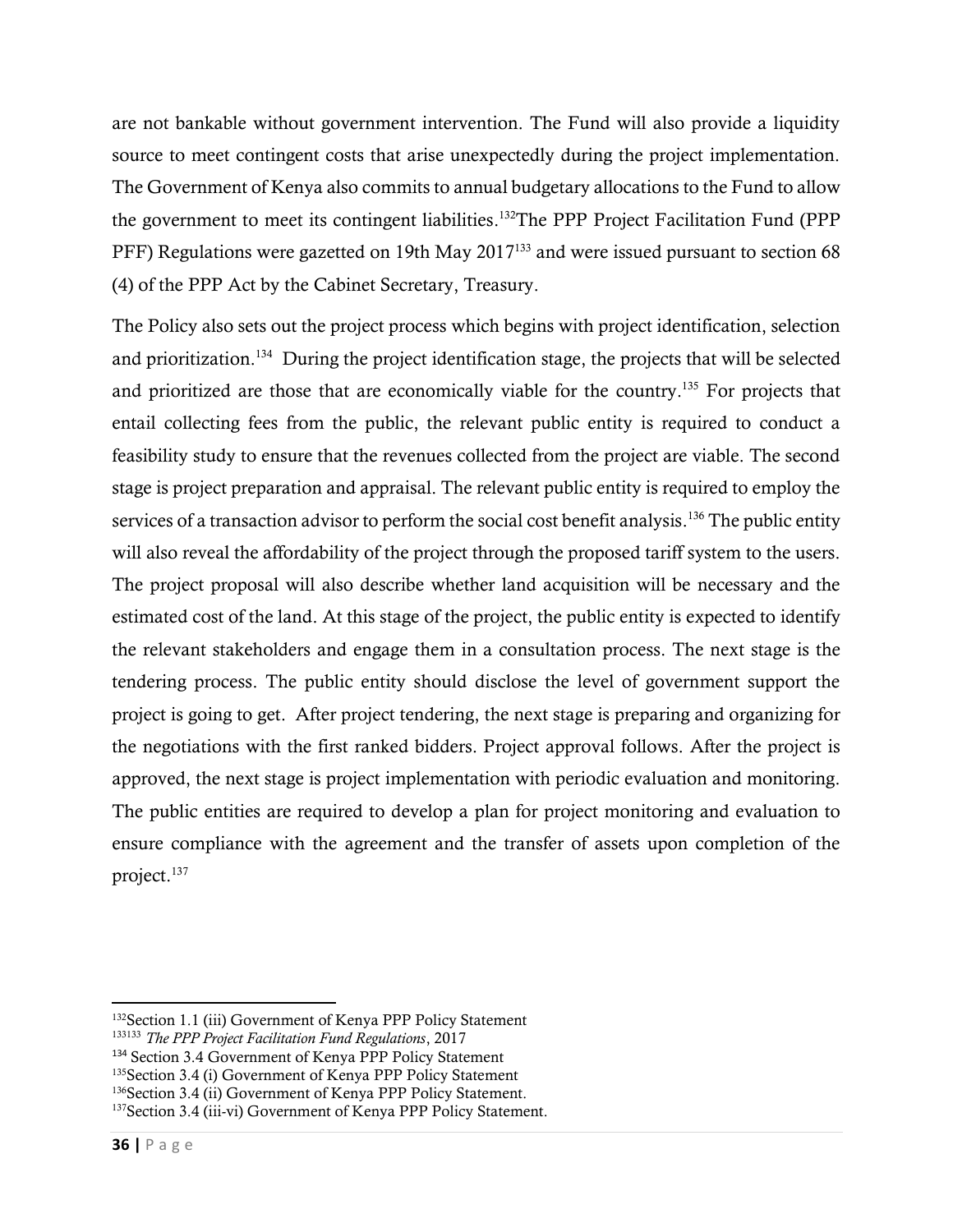#### 3.3 Public Private Partnership Act No. 15 of 2013

As earlier noted, the PPPs Policy was intended to lay a basis for the enactment of a PPP law, the Public Private Partnerships Act which was subsequently enacted in 2013. ("The PPP Act"). The objective of the PPP Act is to provide for the participation of the private sector in the financing, construction, development operation, or maintenance of infrastructure or development projects of the Kenya Government through concession or other contractual arrangements; the establishment of the institutions to regulate, monitor and supervise the implementation of project agreements on infrastructure or development projects and for connected purposes.<sup>138</sup> The law was adopted in line with the Kenya Vision 2030 whose implementation includes key projects that require substantial funding which in practice cannot be supported by the Government. 139

The PPP Act is the principal legislation guiding public and private partnerships in Kenya. It also establishes the relevant institutions for the monitoring and evaluation of PPP projects. Section 4 of the Act establishes the PPP Committee with the responsibilities of ensuring that each and every project agreement is consistent with the policy guidelines on PPPs. The committee also has the role of approving the project proposals submitted to it by the contracting authority.<sup>140</sup> The committee is also in charge of approving and accepting feasibility studies on project proposals. The Committee has powers to oversee the implementation of the policies laid out under section 7 of the Act, require information from any parties and to take custody of project agreement made under the Act.<sup>141</sup>

Section 11 establishes the Public Private Partnership Unit ("PPP Unit) within the National Treasury as the Centre for PPP excellence in the country. The functions of the PPP Unit are set out under section 14(1) of the Act. The PPP Unit is expected to serve as a technical arm to the committee and provide legal and financial expertise to the committee.<sup>142</sup> Section 14 (2) (b) provides that the PPP Unit shall conduct civic education to promote the awareness and

<sup>138</sup> *Public Private Partnerships Act* (Act No. 15 of 2013)

<sup>139</sup> Getuno P M, 'Public Private Partnership Regulations, (2014) implementation and Organizational

Performance of Kenya State Corporations' *International Journal of Information Research and Review* Vol. 2, Issue, 02, 2009, pp.433-440 February, 2015.

<sup>&</sup>lt;sup>140</sup> Government of Kenya PPP Policy Statement

<sup>&</sup>lt;sup>141</sup> Section 7, Public Private Partnership Act

<sup>142</sup> Section 14(1) Public Private Partnership Act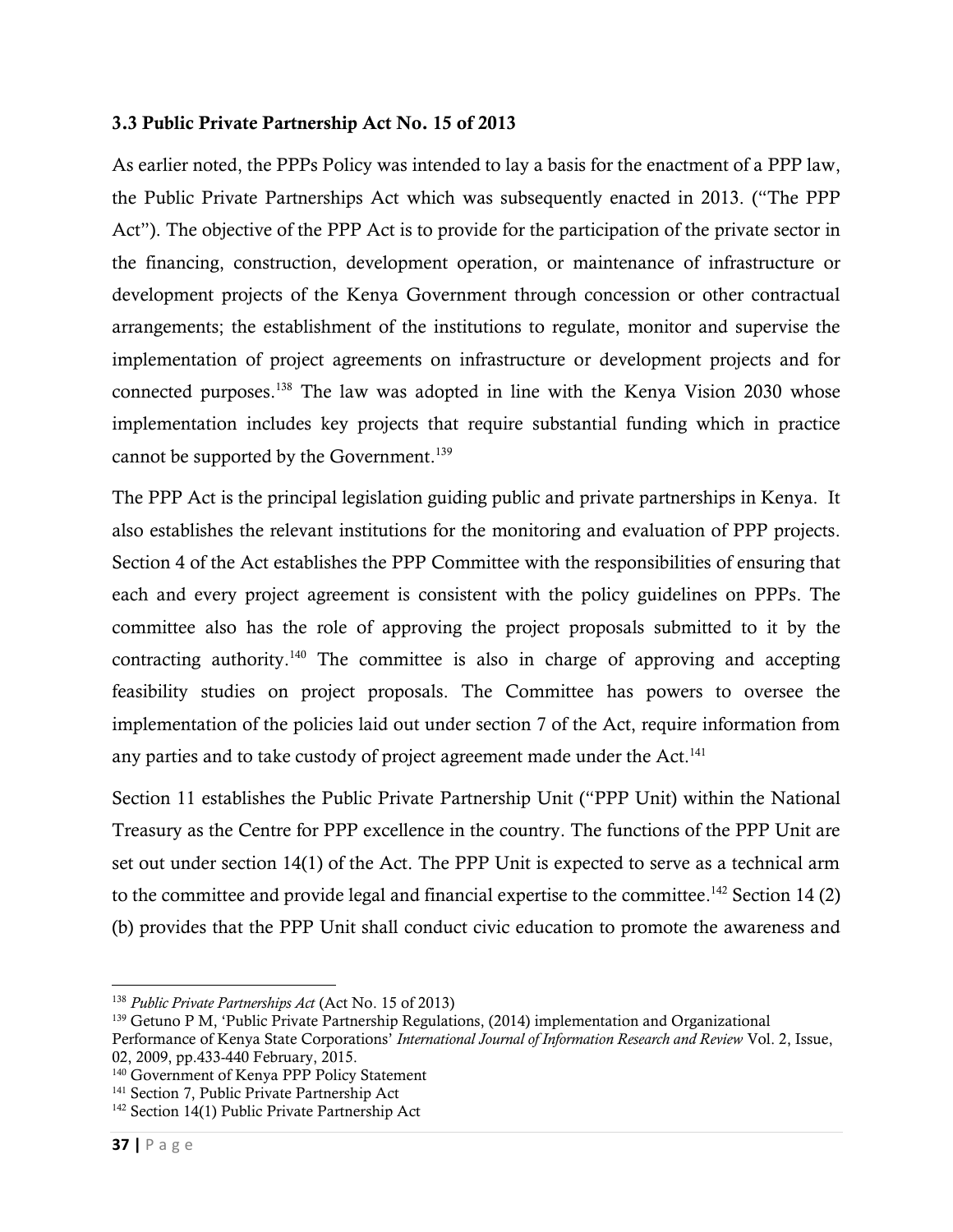understanding of the PPPs process amongst stakeholders. This is in recognition of the fact that the public is impeded in participating in discussions about a project when relevant information on the project is not available. Under Section 14 (2) (b) there is also a requirement for the PPP Unit to conduct civic education on the processes of PPPs, generally.<sup>143</sup> Since it is a relatively new approach to financing development and infrastructure projects, the public often sees PPPsas a corrupt scheme to syphon funds from the public coffers.<sup>144</sup> Civic education on the nature of the PPPs will highlight the unique role that the private sector and the nonstate entities can play in the economic development of the country.<sup>145</sup> It will also make the process of conceptualizing, tendering and implementing PPPs transparent. The citizens will also understand their role in the PPP process. 146

For any contracting authority to enter into a PPP agreement with a private party, the authority shall establish a PPP node as outlined under section 16 (1) of the Act. The PPP node shall be headed by the accounting officer. The node shall consist of financial, legal, technical and procurement personnel of the authority.<sup>147</sup> The functions of the node are outlined under section 16 (2) of the Act and these include identifying and screening PPP projects based on the guidelines issued by the committee. The node is responsible for preparing the project agreement and to ensure that the agreement is in compliance with legal, regulatory and socialeconomic viability of the project.<sup>148</sup> The role of undertaking the tendering process is assigned to the PPP node under section 17(1)(d) of the Act.<sup>149</sup> The PPP node is also required to liaise with all the key stakeholders during the life cycle of the project under Section 17 (1) (f) of the Act. It is therefore the role of the PPP node to ensure that there is effective stakeholder mapping and identification. <sup>150</sup> Under the PPP agreement, the private entity will be carrying out a role that is ordinarily carried out by a public entity. Since it is a private party, the views of all stakeholders should be taken into consideration.

<sup>143</sup> Section 14 (2) (b) Public Private Partnership Act

<sup>&</sup>lt;sup>144</sup> Harold Ayodo: Public- private partnerships the way to go.

<sup>&</sup>lt;sup>145</sup> Brinkerhoff, D.W. and Brinkerhoff, J.M. Public–private partnerships: Perspectives on purposes, publicness, and good governance. Public administration and development, 31(1),2011, pp.2-14.

<sup>146</sup> Miraftab, F., 2004. Public-private partnerships: The Trojan horse of neoliberal development? Journal of Planning Education and Research, 24(1),2004, pp.89-101.

<sup>&</sup>lt;sup>147</sup> Section 16 (1) of the Public Private Partnership Act

<sup>&</sup>lt;sup>148</sup> Section 16 (2)

 $149$  section 17 (1) (d) of the Public Private Partnership Act

 $150$  Section 17 (1) (f)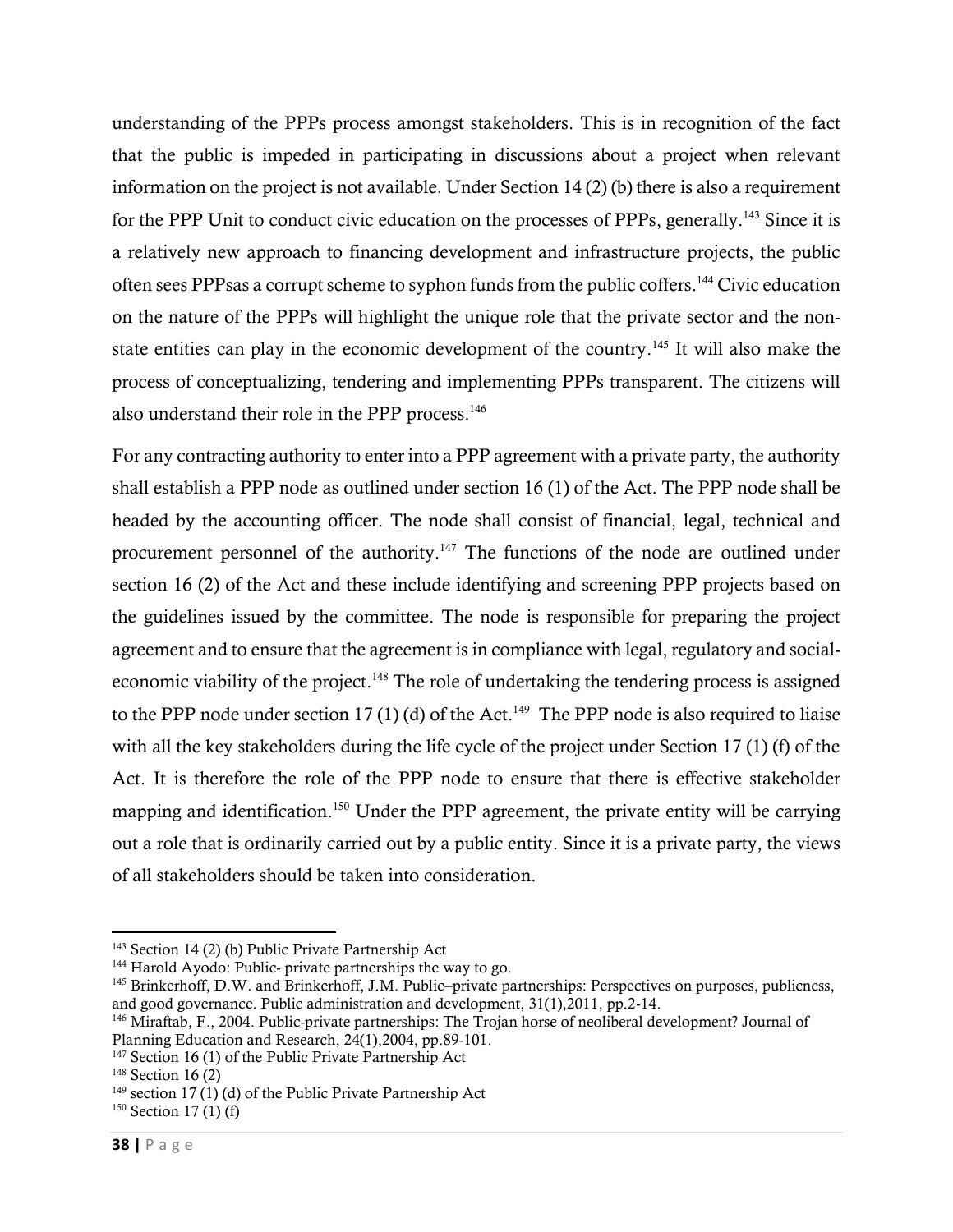Under Section 59 (1), a successful bidder is required to establish a project company for the purposes of undertaking its contractual role. <sup>151</sup> Under section 59(2), the company may include a public body as a minority shareholder. This provision allows a winning bidder to incorporate a public body for the purposes of ensuring the primary stakeholders benefit from the project.<sup>152</sup> The Project company is prohibited from pledging any shares for the purpose of financing the project under section 59 (6) of the Act.<sup>153</sup> This requirement is set out to ensure that the winning bidder performs its role without wriggling out of its contractual agreement. 154

Besides section 33 of the PPP Act that implicitly provides for public participation during the feasibility study stage, the Constitutional principle of public participation is captured under section 65 (c) of the Act where it is provided that a contracting authority in conjunction with other policy regulators shall liaise with the private party, the users of the facility or service and other relevant stakeholders in the implementation of the project agreement.<sup>155</sup> This provision is enacted in order to ensure that contracting party or the private entity continues to engage the stakeholders after the formal public participation forums are over. The Act is not specific as to the extent of the liaison between the contracting authority and the relevant stakeholders. It is also does not set out what form and/ or steps the liaison would take.

## 3.4 Public Private Partnership Regulations, 2014

The Public Private Partnership Regulations, 2014 (PPP Regulations, 2014) were enacted pursuant to Section 71 (1) of the PPP Act which gives the Cabinet Secretary of the National Treasury the authority to make the regulations. <sup>156</sup> The regulations apply to every PPP agreement in terms of design, financing, construction and the maintenance of the project or the provision of public services by a private entity. The regulations do not apply to PPP projects by the national government that have a capital expenditure of less than eighty-five (85) million Kenyan shillings or a county government project that has a capital expenditure of more than five (5) million Kenyan shillings. <sup>157</sup> Under section 2 (c), the regulations do not

<sup>&</sup>lt;sup>151</sup> Section 59 (1)

 $152$  section 59(2)

<sup>153</sup> 59 (6) of the Public Private Partnership Act

 $154$  section 59 (6)

 $155$  Section 65 (c)

<sup>156</sup> Section 71 (1) of the Public Private Partnership Act

<sup>157</sup> Section 2 of the Public Private Partnership Regulations, 2014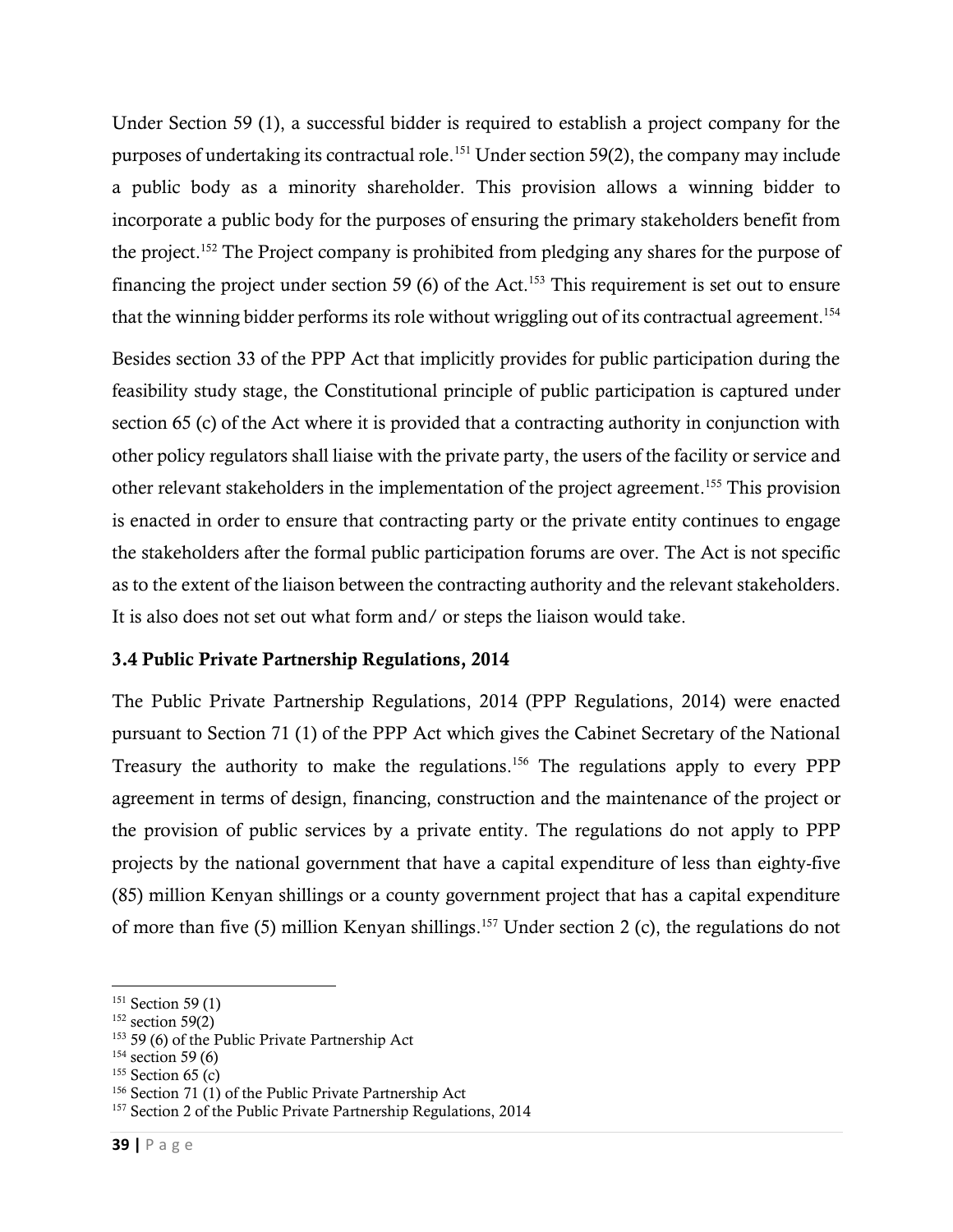apply to a PPP project that does not have a capital expenditure of more than five (5) million shillings in lifestyle costs. Under section 6(2) of the regulations, each PPP Unit is required to maintain both physical and electronic records of projects for a period of 6 years. <sup>158</sup> Under Section 12 the Contracting Authority is expected to prepare a project proposal that contains demand assessment, the estimated cost of the project based on the prevailing market rates, an updated cost of similar projects and international best practices. 159

The project proposal shall also contain the details of the project, the social economic benefits of the project and the role of private sector in implementing the project. The project proposal should also contain a report highlighting the operational and strategic benefits of the project. It is the role of the PPP node<sup>160</sup> to prepare the feasibility study for the proposed project. This role is outlined under section 14 (2) of PPP Regulations, 2014. A feasibility study highlights the economic, legal, technical and scheduling factors that might influence the successful completion of the project. A feasibility study is expected to highlight the risks involved to prevent the National or County Government from entering into a risky contract that will result in the negative return of investment.<sup>161</sup> The PPP Committee has the role of receiving and approving the feasibility studies under section 16(1) of the regulations. Upon the receipt of feasibility study, the committee shall write to the contracting authority advising on whether or not to issue public tenders for the PPP project. Under Section 16(2) the Committee is expected to set down in writing the reasons for its refusal to accept the project and the steps that will have to be taken in order for the project to be approved. Kenya's sovereign debt is on an unsustainable path and as such, the Government of Kenya must be cautious to ensure that it can honour its contractual obligations with private entities. Under Section 16 (3) of the Regulations, the Public Private Committee is expected to take into account the approval of

<sup>&</sup>lt;sup>158</sup> Section 6 (2) of the Public Private Partnership Regulations, 2014

<sup>&</sup>lt;sup>159</sup> Section 12 of the Public Private Partnership Regulations, 2014

<sup>&</sup>lt;sup>160</sup> A PPP Node is established by a contracting authority that intends to enter into a public private partnership arrangement with a private party. According to Section 16 (2) of the Public Private Partnership Act, it shall be headed by the accounting officer of the contracting authority and shall consist of such financial, technical, procurement and legal personnel as that authority shall, in consultation with the PPP unit, consider necessary for the performance of its functions in relation to a project under the Public Private Partnership Act. <sup>161</sup>Section 14(2) of the Public Private Partnership Regulations, 2014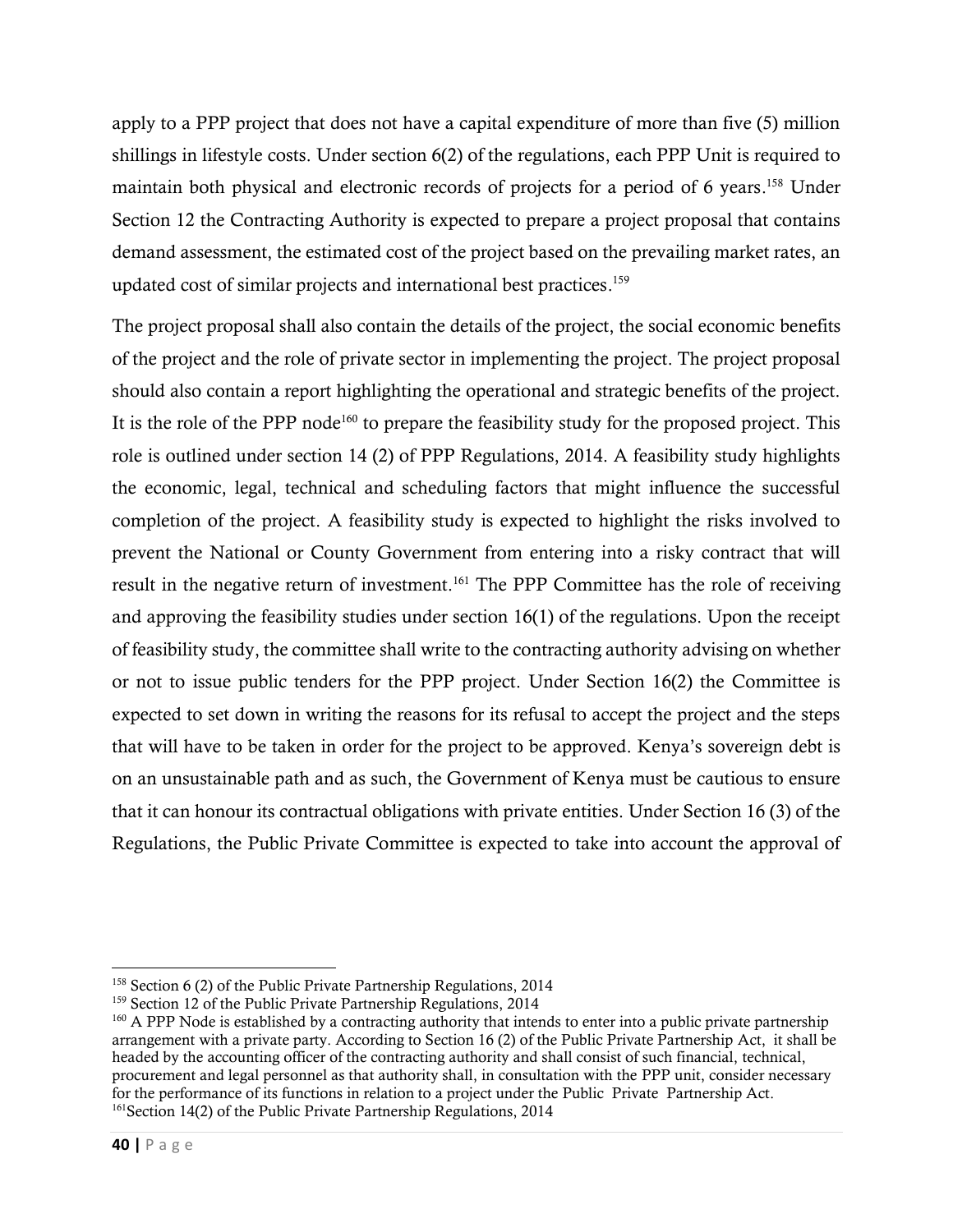the Debt Management Office when making the decision to accept or refuse the project proposal. 162

Part VII of the regulations provides the guidelines for solicited public procurement proposals. Under Section 28 a contracting authority may create a list of pre-qualified private entities that have the technical and financial capabilities to develop and implement a particular PPP proposal. Under Section 29 (1), the contracting authority may invite persons to apply for prequalification. Under Section 34 (1), a contracting authority may alter the specifications of the project based on the outcome of the meeting with pre-qualified bidders. The alteration should not be done in a manner to disqualify any particular bidder. After the alteration, the contracting authority should inform the all pre-qualified bidders of the alterations. 163

Under Section 51 (1) of the Regulations, a contracting authority may accept a privately initiated investment proposal. The contracting authority is prohibited from accepting privately initiated investment proposal if the proposal is not in the contracting authority's development programme. <sup>164</sup> A contracting authority shall develop the guidelines for negotiating for a privately initiated investment proposal. For a privately initiated investment proposal, the contracting authority is required to apply for approval of the Cabinet Secretary. The Cabinet Secretary should review the application based on the recommendations of the committee. A privately initiated investment proposal should be affordable, should provide value for money and should provide an effective transfer of risk from the contracting authority as set out in section 51 (2) of the Regulations.<sup>165</sup> Under section 55 (2), the contracting authority is required to appoint a negotiation team for the purposes of negotiating a project agreement. The negotiation team should get the best value for money for the contracting authority and the public as well.

The PPPs Petition Regulations are being finalised as well as the PPP manual to provide standard bidding documents, templates, toolkit or user guidelines. In view of the above developments, it can be argued that the current legal and policy framework is rather elaborate and all-encompassing and should provide a conducive environment for PPP development

<sup>162</sup> Section 16 (2) of the Public Private Partnership Regulations, 2014

<sup>163</sup> Section 34 of the Public Private Partnership Regulations, 2014

<sup>&</sup>lt;sup>164</sup> Section 55(1) of the Public Private Partnership Regulations, 2014

<sup>165</sup> Section 55 (2) of the Public Private Partnership Regulations, 2014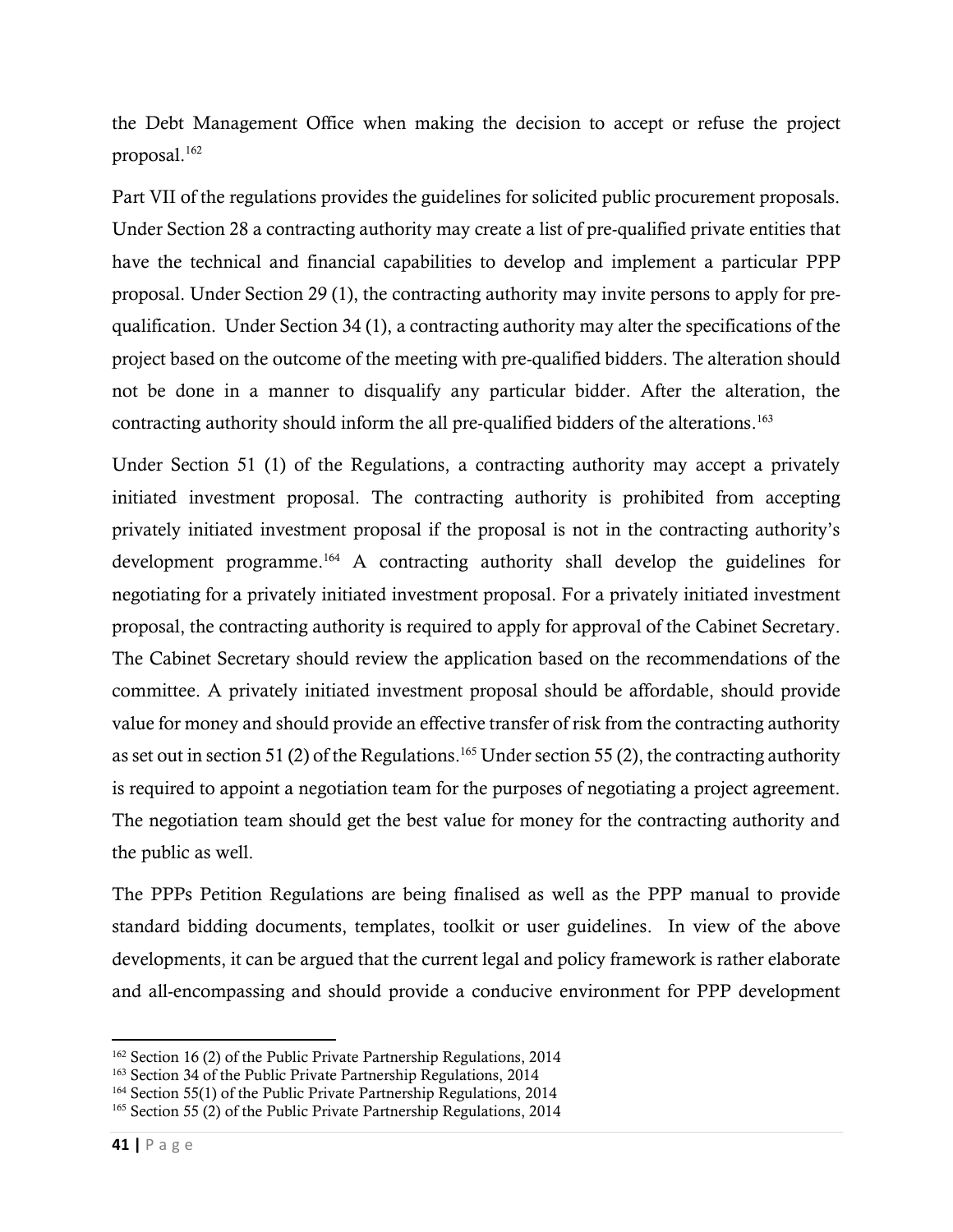except for the lack of clear guidelines on what form and shape consultation of the public should take.

## 3.5 The Public Participation Bill, 2018

The Public Participation Bill, 2018 was introduced in the Kenya Senate in March 2018 by Senator Amos Wako. It is currently pending before the committee of the whole house after it was passed during the second reading. <sup>166</sup>. The Bill is intended to give effect to the tenets of participatory democracy enshrined in Articles 1(2), 10(2), 35, 69(1)(d), 118, 174(c) and (d), 184(1)(c), 196, 201(a) and 232(1)(d) of the Constitution. It seeks to introduce an overarching framework for effective and coordinated public participation governance processes by providing mechanisms for non-state actors to provide input in public affairs. Public participation in governance ensures that the office holders are accountable to the public. The bill seeks to promote transparency and accountability in decision making. <sup>167</sup> Another objective of the bill is to enhance public awareness and understanding of the governance process as well as to promote community ownership of public decisions and public participation in the governance process<sup>168</sup>. The Bill, therefore, seeks operationalize the constitutional principle of public participation. The PPP Act does not contain specific provisions for effective public participation. This bill will provide the guidelines and principles that will govern the contracting authority and the private party in conducting effective public participation.

Under Section 4 of the Public Participation Bill, 2018 the public, communities and organizations that are to be affected by a decision shall have a right to be consulted and involved in the decision-making process. This provision will protect organizations such as Save Lamu which were not considered stakeholders for the purposes of public participation in the Lamu Power Project. <sup>169</sup> Under Section 4(c), participants shall have equitable access to information they need to make an informed decision. Access to information is one of the central tenets of effective public participation.<sup>170</sup> The public will be unable to make informed decision without all information concerning a public-private partnership. Section 4(c)

<sup>166</sup> <http://kenyalaw.org/kl/index.php?id=7937> on 8 June 2019

<sup>167</sup> Section 3(c) of the Public Participation Bill 2018

<sup>168</sup> Section 4 (a) of the Public Participation Bill 2018

<sup>&</sup>lt;sup>169</sup> Ndungu, A.G. A Kenyan Youth Perspective on Climate Change. Development, 59(3-4),2016, pp.266-269.

 $170$  Section 4 (c) of the Public Participation Bill 2018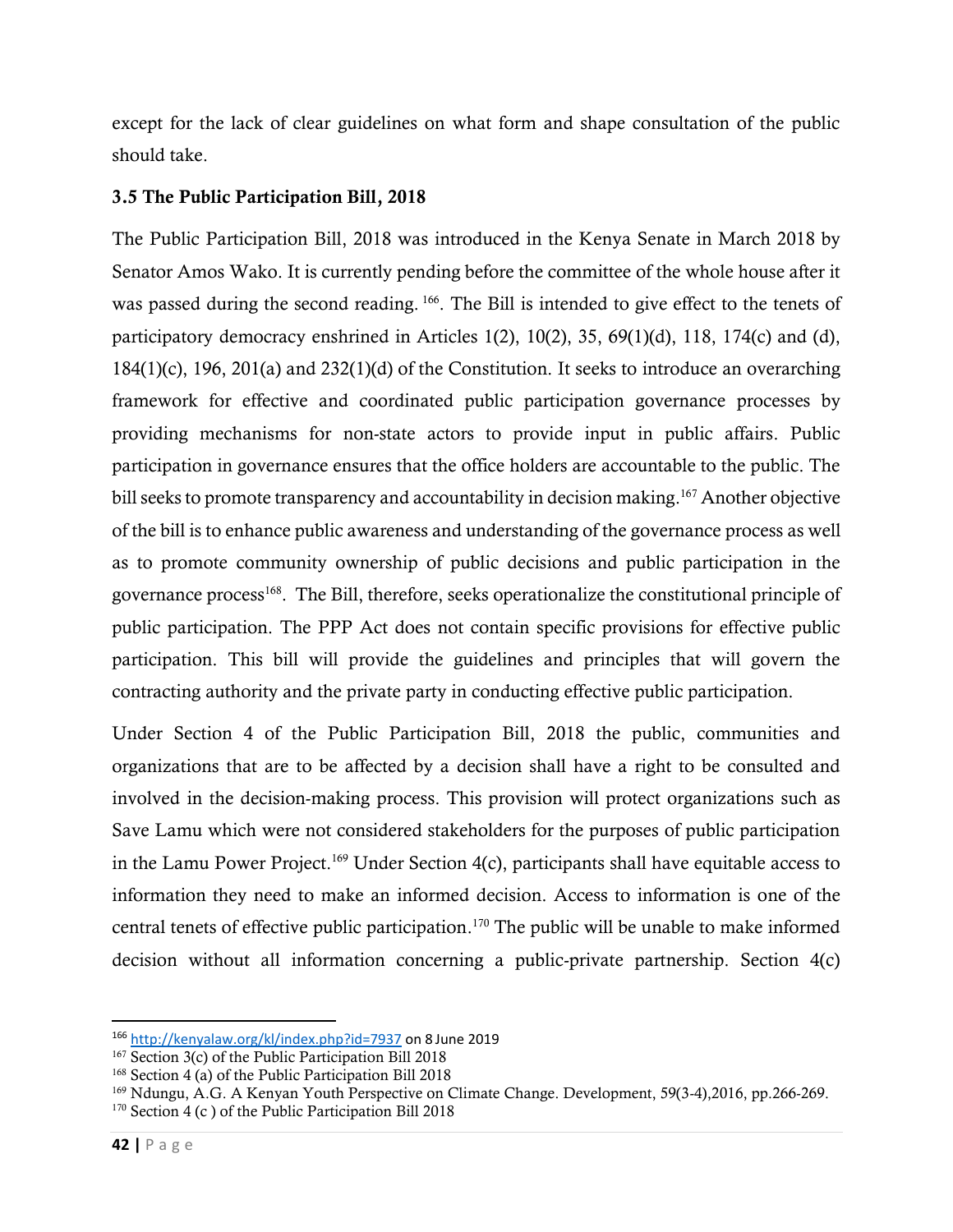provides for the development of appropriate feedback mechanisms. Without an effective feedback mechanism, public participation will be merely and has indeed been merely illusory. Section 4(1) provides that the public participation process shall be guided by the interest of all the stakeholders including the interests of the decision makers. <sup>171</sup> Under this proposed bill, public authorities will be guided by the public participation principles proposed in the bill. Public authorities will also be required to develop their own guidelines for public participation and publish them on the Kenya Gazette. Section 5(2) (d) places the responsibility of developing public participation guidelines for every ministry to the Cabinet Secretary. Under Schedule 1 of the proposed bill, every public participation forum shall be conducted with realistic time for consultation and reasonable time between each meeting.

Several shortcomings with this Bill have been identified, firstly the Bill proposes that each responsible authority develops its own public participation guidelines. Rather than leave participation to each individual authority, perhaps it would be more effective to train and designate officers responsible for public participation or an agency to give guidance on public participation otherwise a lot of reinventing of the wheel is likely to be undertaken, unnecessarily. A cookie cutter approach is, however, not desirable as the public participation programme ought to be fashioned around the literacy levels of the stakeholders, existing traditional leadership structures especially for marginalized communities as well as language and culture of the people involved. Secondly, the Bill seems to envisage participation as an event, with a venue, yet there are many ways of carrying out public participation including focus groups of various types, written submissions, online surveys etc.<sup>172</sup>.

## 3.6 Application of the Constitutional Principle of Public Participation by the Kenya Courts

In Kenya, public participation is not only a constitutional principle but also one of our national values under Article 10 (2) (a) of the Constitution. Public participation allows citizens to participate in decision making especially on the issues that affect them. PPPs should meet the constitutional requirements of public participation since they involve that exercise of power donated to the government by the sovereign, the people of Kenya, and shared with a private entity. The private entity under the PPP agreement then performs a duty or delivers a

<sup>&</sup>lt;sup>171</sup> Section 4 (1) of the Public Participation Bill 2018

<sup>172</sup> <http://www.katibainstitute.org/engaging-in-a-public-participation-law/Jill> Cottrell Ghai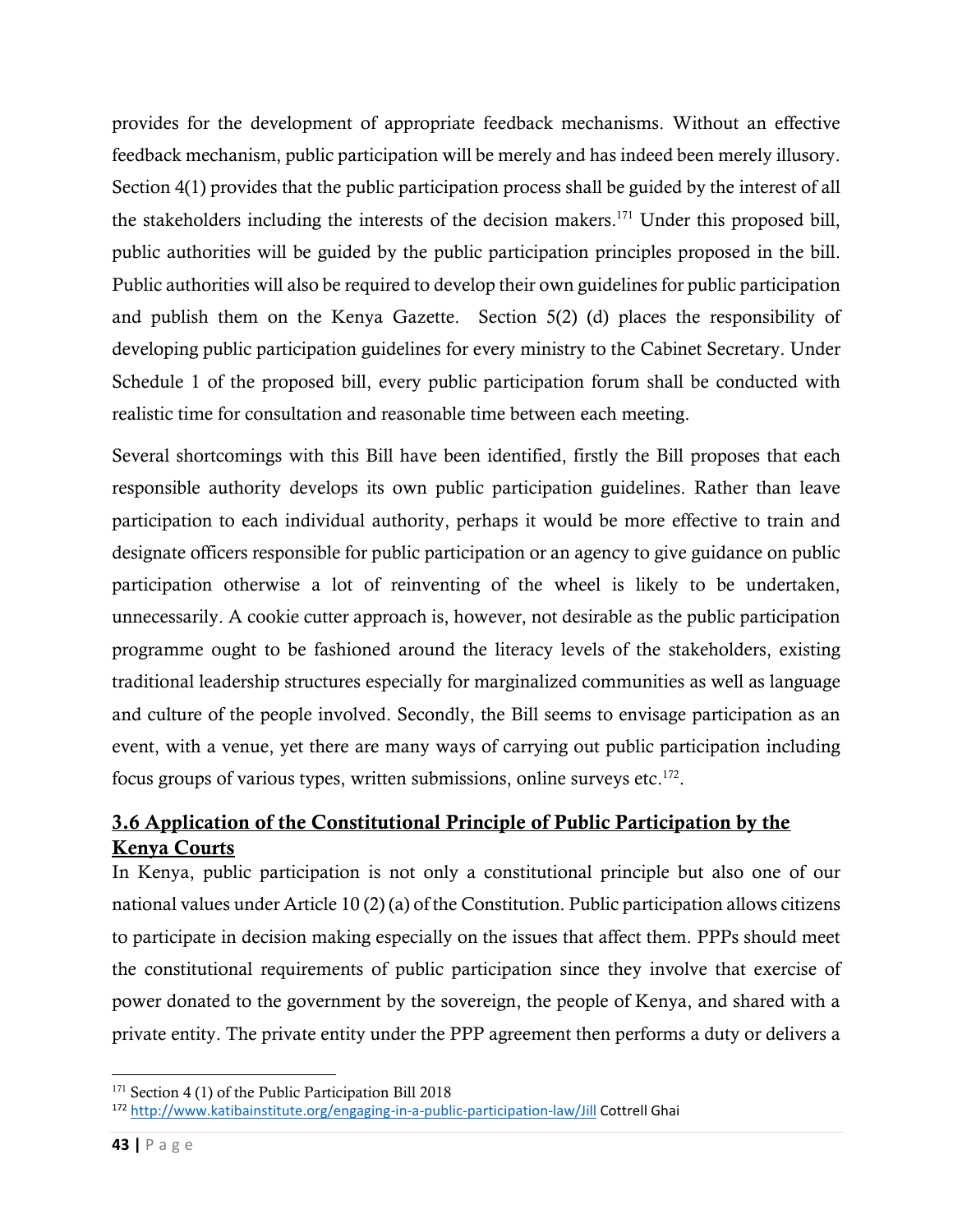service categorized as public good or service. Professor Migai Akech has argued against the delegation of power to private entities because there are no formalities to ensure that this power is not abused.<sup>173</sup> Besides the constitutional principle under Article 10 (2) for public participation, Kenya does not have an enabling legislation to provide a legislative guideline for public participation.<sup>174</sup> There are, however, mentions of consultation of the people within the PPP policy framework with no guideline as to how the same is to be conducted. As a consequence, public bodies have devised their own standards of ensuring that they meet the constitutional threshold for the approval of public projects or policy.

The Supreme Court in *Communications Commission of Kenya & 5 Others v Royal Media Services Limited & 5 Others<sup>175</sup>* reaffirmed the place of public participation as the cornerstone of sustainable development as provided in the Constitution. It further held that public participation ensures that:

*..private "sweet heart" deals, secret contracting processes, skewed sharing of benefits-generally a contract and investment regime enveloped in non-disclosure, do not happen. Thus, threats to both political stability and sustainable development are nipped in the bud by public participation. Indeed, if they did the word and spirit of the Constitution would both be subverted*. 176

A three (3) judge bench of the High Court in the *Mui Coal Basin Local Community Case*<sup>177</sup> established six standards for effective public participation as follows:

First, the court held that the government agency is required to craft a programme for public participation. The concerned government agency should come up with modalities of public participation that take into consideration the quantity and the quality of the governed to actively take part in governance. The modalities of public participation should also take into

<sup>173</sup> Momanyi, J., 2017. *Zero emissions, zero poverty in Kenya: a review of whether Lamu Coal Power Plant promotes a pro-poor low carbon development pathway* (Doctoral dissertation, University of Cape Town).

<sup>&</sup>lt;sup>174</sup> There is, however, a draft public participation policy pending approval and gazettement and a public participation bill, 2018 pending in Parliament.

<sup>&</sup>lt;sup>175</sup> Communications Commission of Kenya & 5 Others v Royal Media Services Limited & 5 Others [ 2014] eKLR

<sup>176</sup>*Communications Commission of Kenya & 5 others v Royal Media Services Limited & 5 others* [2014] eKLR

<sup>177</sup> Justices Thuranira, Mutende and Prof. Ngugi in *Mui Coal Basin Local Community & 15 others v Permanent Secretary Ministry of Energy & 17 others* [2015] eKLR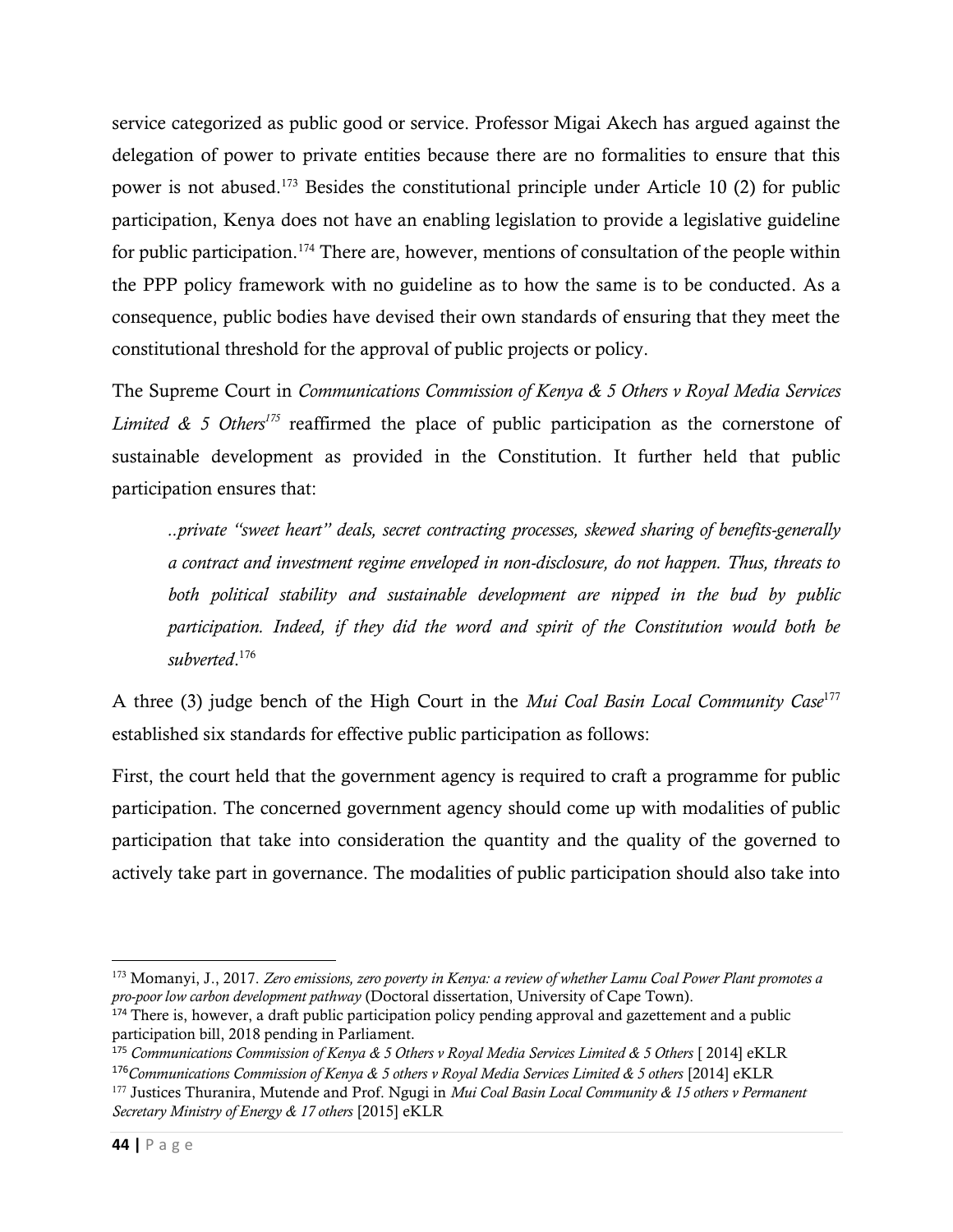consideration the subject matter of the public participation in coming up with a public participation programme.

The second principle established by the court is the effectiveness principle. The court declined to establish a litmus test and held that the only test it would be willing to consider is whether the public participation process was effective. According to the court, effective public participation requires that no single regime or programme for public engagement because of the diverse cultures of the communities living in Kenya. *<sup>178</sup>* Language is a principal tenet of culture and as such the court noted that the principal agency should have provided information in a language that was familiar to the local residents.

The third principle is that the members of the public must have access to information to make informed decisions. The concerned agency should come up with innovative ways of meeting this obligation. <sup>179</sup> In establishing the third principle for effective public participation, the Honourable Court held that it was, indeed, paramount for the governed to have access to crucial information on the subject matter in a language that they can understand*.* 

In the fourth principle, the court held that effective public participation does not require that every person must give their views but rather that the process takes into account inclusivity and diversity. *<sup>180</sup>* If there are clear attempts to keep out bona fide stakeholders from giving their views, then the public participation programme would be rendered illegal by definition. *<sup>181</sup>* It is essential for the public agency to identify and map out the bona fide stakeholders in order to ensure that there is effective and meaningful public participation. The Honourable Court further held that in a public participation programme it is the duty of the agency to take all views into consideration but there is no obligation to accept all views. The court held that the government agency ought to act in good faith while examining the public views received as a result of the participation programme. *<sup>182</sup>* Taking the views of the governed into consideration

<sup>178</sup> *Mui Coal Basin Local Community & 15 others v Permanent Secretary Ministry of Energy & 17 others* [2015] eKLR

<sup>179</sup> *Mui Coal Basin Local Community & 15 others v Permanent Secretary Ministry of Energy & 17 others* [2015] eKLR

<sup>180</sup> *Mui Coal Basin Local Community & 15 others v Permanent Secretary Ministry of Energy & 17 others* [2015] eKLR

<sup>181</sup> Momanyi, J., *Zero emissions, zero poverty in Kenya: a review of whether Lamu Coal Power Plant promotes a pro-poor low carbon development pathway*

<sup>182</sup> *Mui Coal Basin Local Community & 15 others v Permanent Secretary Ministry of Energy & 17 others*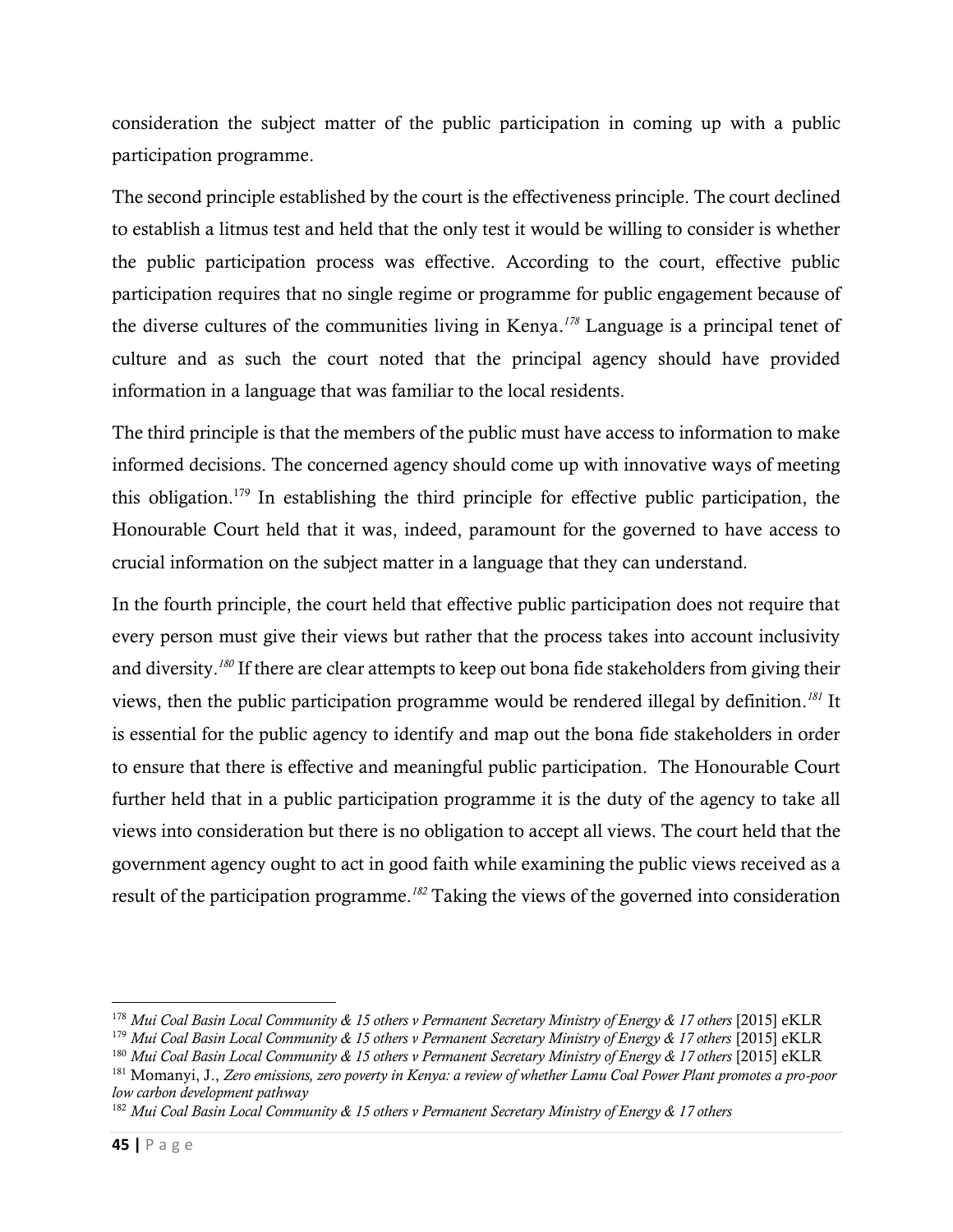demonstrates that the public participation process is not just a mere attempt aimed at ticking the constitutional box to prevent legal challenges in court. *183*

The final standard laid out by the court is that the purpose of public participation is not to usurp the technical and democratic role for office holders but rather to enrich and crossfertilize the views of all the stakeholders and guide the office holders in making the best decision possible. It is note worthy that the standard proposed in this case falls short of the need to engage the public in decision making and having control vested in the people as proposed by international standards.

Despite the lack of a statutory guideline for public participation, our courts have commendably been at the forefront enforcing this requirement, most notably in enforcing participation in the legislative processes. Their work and that of public authorities, could however, be eased by the provision of a guideline for effective public participation that meets the parameters proposed in chapter two.

## 3.7 Conclusion

I set out to answer the question as to whether Kenya has an appropriate policy, legal and regulatory framework necessary to support contracting in PPPs with growing interest in the area for purposes of funding infrastructure development especially with Government debt ballooning beyond acceptable and recommended levels. I have established that indeed in the period between 2007 and 2017 the Government set out to establish an appropriate framework for this purpose. This framework comprises of the PPP Policy Statement, PPP Act No. 15 of 2013, the PPP Regulations, 2014 and the PPP Project Facilitation Fund Regulations, 2017. I also sought out to establish whether the policy, legal and regulatory framework incorporates provisions to aid in the implementation of the constitutional principle of public participation. I established through this study that there are no legal instruments for implementation of an the Constitutional principle leaving implementation to the various entities. There is also a requirement for civic education set out under section 16(2) of the PPP Act for the PPP Unit to promote awareness on PPPs and conduct civic education on the PPP in Kenya which has not been implemented at all. The Public Participation Bill, 2018 is meant to provide guidelines

<sup>183</sup> *Mui Coal Basin Local Community & 15 others v Permanent Secretary Ministry of Energy & 17 others*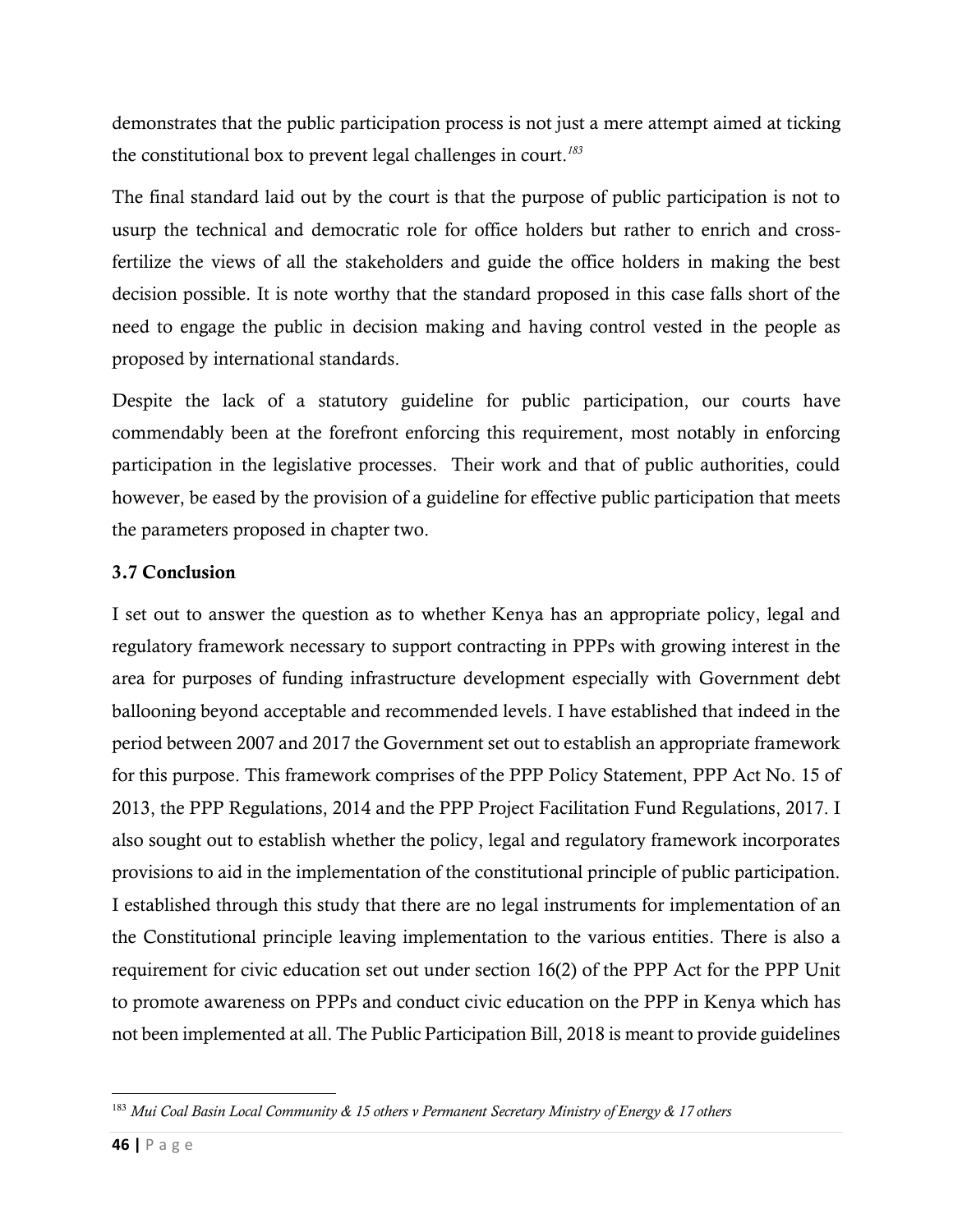and principles for conducting effective public participation in PPPs. With the necessary reengineering of the bill, as it is still a work in progress, the bill should seal the legal lacuna that has enabled public agencies to conduct sham public participation for the mere purpose of ticking the constitutional check box.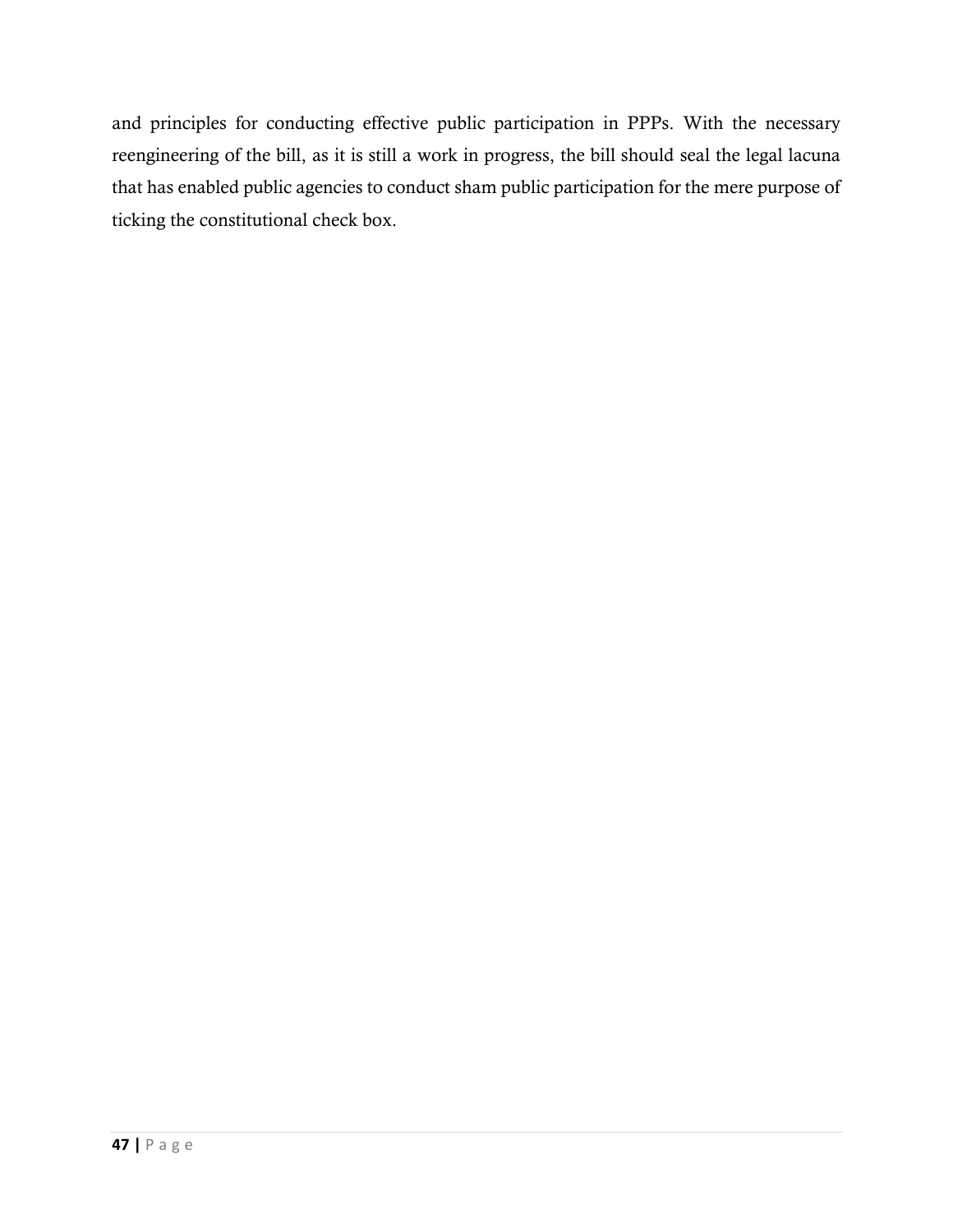#### CHAPTER FOUR

## 4.0 Case Study: Public Participation in the Lamu Power Project

#### 4.1 Introduction

Chapter 3 entailed an analysis of the existing policy, legal and regulatory framework governing PPPs in Kenya generally to ascertain its appropriateness to support PPP contracting in light of heightened interest in PPPs for infrastructure development. It also entailed an evaluation of the framework to ascertain whether or not it makes adequate provision for effective public participation with the parameters set out in Chapter 2 as the bench mark. In this Chapter, I analyse public participation in the Lamu Power Project, a PPP project initiated under the PPP Act, 2013 to determine how effective the same was and the outcome of the process.

The Least Cost Power Development Plan (LCPDP) proposed the development of a coal plant in Kenya in 2005 which was to be implemented within twenty (20) years. The initial proposal was for a 150 MW power plant to be constructed in Dongo Kundu near Mombasa.<sup>184</sup> The proposed project was dropped in 2008 when LCPCD proposed a 2x150MW coal plant in Kilifi and initiated feasibility studies on the project.<sup>185</sup> The community in Kilifi vehemently opposed the construction of the coal power plant especially based on land issues including acquisition and displacement from ancestral land. The community was concerned that the coal power plant would lead to the destruction of religious shrines. <sup>186</sup> The communal land tenure system in Kilifi was another stumbling block in acquiring a location to build the coal plant. Disagreements between the government and a community unified in opposition of the project on compensation and re-allocation plans made the proposed project unattractive to policy planners and investors. 187

The Government of Kenya decided to relocate the power plant to Lamu. The decision to establish the coal plant in Lamu was guided by two (2) primary factors. The first one was that

<sup>&</sup>lt;sup>184</sup> Energy Regulatory Commission. Least Cost Power Development Plan Study period 2011-2031. Nairobi.

<sup>185</sup> Energy Regulatory Commission. Least Cost Power Development Plan Study period 2011-2031. Nairobi.

<sup>186</sup> DeCOALonize. The Impacts on the Community of the Proposed Coal Plant in Lamu: Who, if Anyone, Benefits from Burning Fossil Fuels? UN Perspectives. Issue No. 31

<sup>&</sup>lt;sup>187</sup> DeCOALonize. The Impacts on the Community of the Proposed Coal Plant in Lamu: Who, if Anyone, Benefits from Burning Fossil Fuels?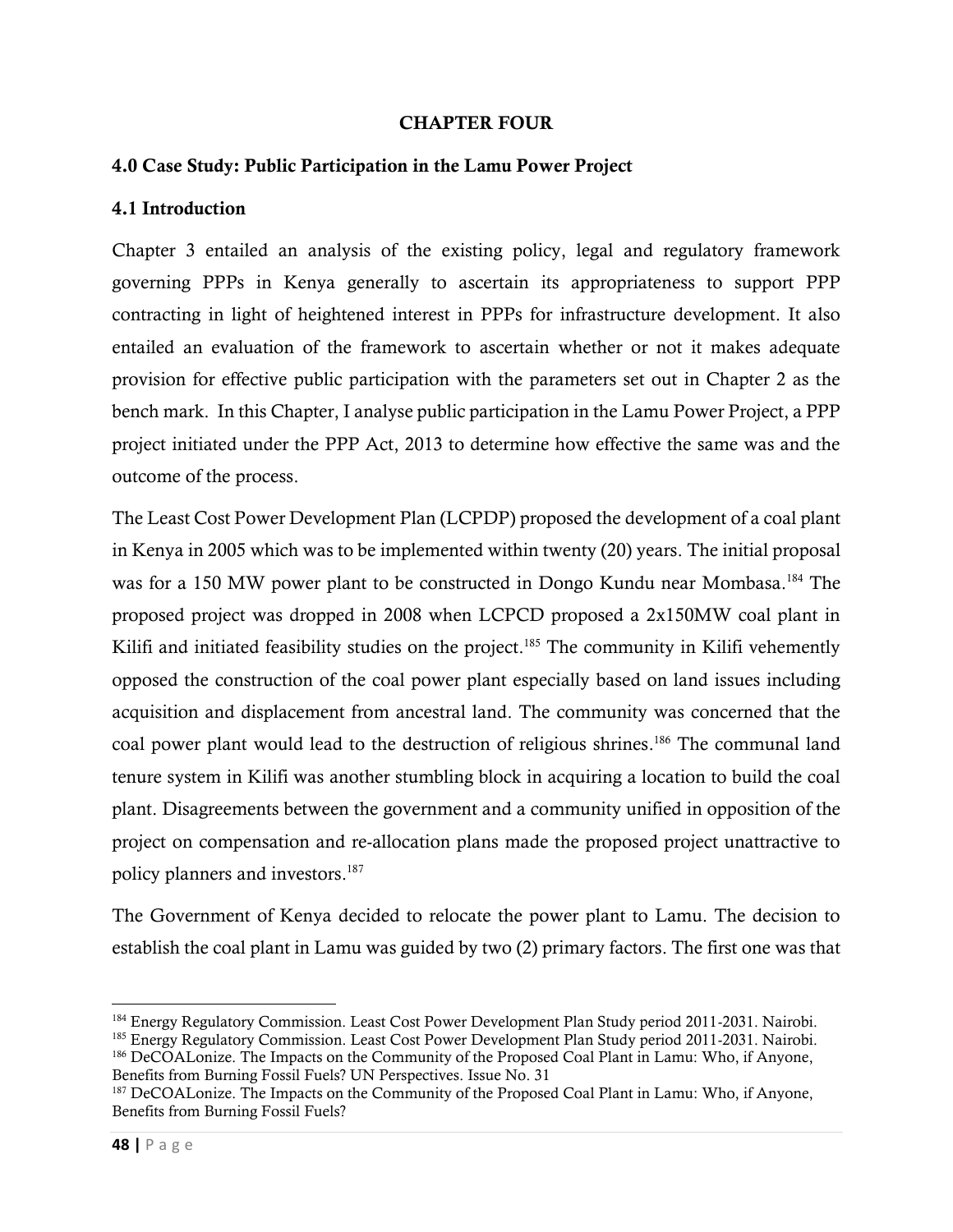Lamu had multiple ethnicities which meant that the government would not experience a unified political opposition as it had experienced in Kilifi. <sup>188</sup> The second guiding factor was that the LAPPSET corridor was already in place and as such, the government would not experience similar compensation problems as it had experienced in Kilifi.<sup>189</sup>

The Ministry of Energy and Petroleum officially initiated plans to develop the Lamu Coal Power Station in 2013. The proposed power plant would generate 1050 MW (gross) and would occupy 965 acres of land in Kwawasi, Lamu County.<sup>190</sup> After identifying the location for setting up the coal plant, the government of Kenya advertised the expression of interest in 2013 to attract potential investors.<sup>191</sup> Following a competitive tendering process, the Kenya Government awarded the project to Amu Power Company Limited, which is a special purpose vehicle formed by the consortium of Gulf Energy and Centum Investments Company Limited.<sup>192</sup> The coal plant would initially rely on imported coal from South Africa but switch to local supply once the mining of coal located in Mui Basin Kitui County commenced.<sup>193</sup>

The World Heritage Committee inscribed the Lamu Old Town in the UNESCO World Heritage List in 2001.<sup>194</sup> Environmentalists have expressed concerns that if a power plant is constructed at Kwawasi, the project would interfere with the world heritage site. Besides, it will interfere with the Lamu Archipelago which hosts several historical and archeological sites of great cultural importance to the people of Lamu.<sup>195</sup> The coal plant will also have an extensive environmental degradation to the neighboring community. Based on the South African experience with coal power plants, it is expected that the neighboring community will

<sup>188</sup> DeCOALonize. The Impacts on the Community of the Proposed Coal Plant in Lamu: Who, if Anyone, Benefits from Burning Fossil Fuels?

<sup>189</sup> DeCOALonize. The Impacts on the Community of the Proposed Coal Plant in Lamu: Who, if Anyone, Benefits from Burning Fossil Fuels?

<sup>190</sup> Lutta, N. Diversification of Africa's Energy Portfolio': Economic Outlook a Case Study of Kenya. Africa Energy and Technology Conference, 2016.

<sup>&</sup>lt;sup>191</sup> Atkins, L., Brautigam, D., Chen, Y., & Hwang, J. Challenges of and opportunities from the commodity price slump. CARI Economic Bulletin, (1), 2017.

 $192$  Heffron, R.J. The global future of energy law. International Energy Law Review.

<sup>&</sup>lt;sup>193</sup> Heffron, R.J. The global future of energy law. International Energy Law Review.

<sup>194</sup> Wanderi, H. Infrastructural development and conservation of heritage: a case study of Lamu Old Town World Heritage site. World Heritage for Sustainable Development in Africa/Le Patrimoine mondial pour un développement durable en Afrique,2018 p.241.

<sup>&</sup>lt;sup>195</sup> https://ke.boell.org/sites/default/files/uploads/2018/06/petition\_as\_delivered\_-\_decoalonize\_coal\_ni\_sumu\_english.pdf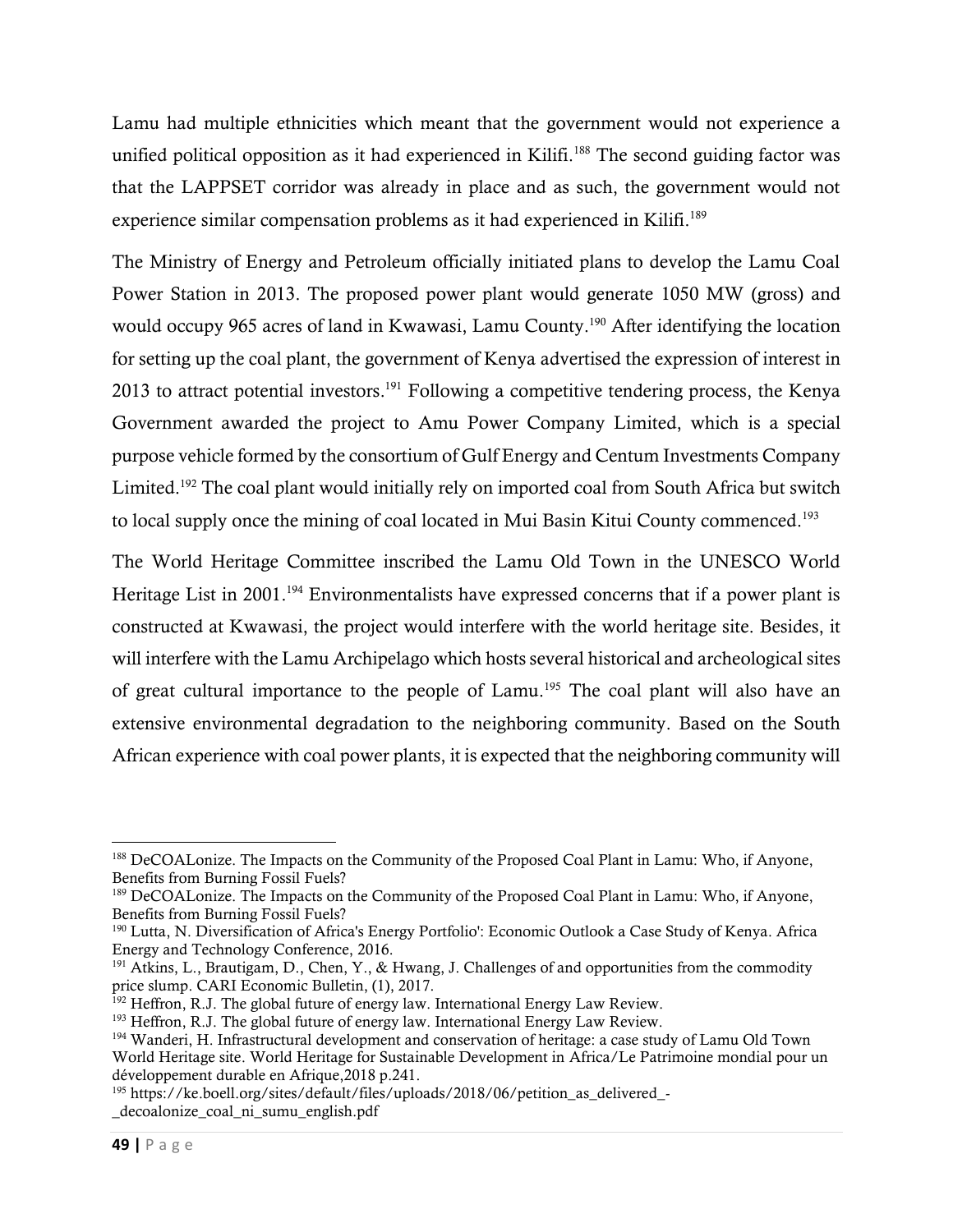experience, among other adverse effects, 1200-1600 premature births in a year.<sup>196</sup> The gases produced by the Lamu Power Project will also have an effect on the Kenyan coastal reef and in faraway places such as Mtito Andei.<sup>197</sup>

Another major concern facing the Lamu coal power project is whether establishing a coal power plant is the only viable way of expanding Kenya's energy production capacity. Through the PPP agreement, the Lamu Power Project commits Kenya to a 25-year agreement where each year the country will pay Kenya Shillings 25 billion to keep the power plant running. <sup>198</sup> The astronomical tax payer expense that will be incurred by operating the coal power plant created project stakeholders beyond the physical location of the power plant to include all taxpayers who will bear the cost of the project. Granted that Kenya has the seventh largest geothermal deposits in the world, it has been argued that this would be the most suitable alternative for generating power for industrial use as it is essentially clean energy.<sup>199</sup>

## 4.2 Stakeholder Mapping and Identification

The public participation process for the Lamu Power Project was organized by Amu Power Company Limited (APCL), the successful bidder in the process. APLC disseminated information about the project through one-on-one consultation with the key stakeholders. Information was also disseminated through focus group workshops and community public meetings. APCL also engaged the general public through media briefings which were necessary to raise nationwide awareness of the project. <sup>200</sup> According to the ESIA study report, APCL also distributed a project background information document which contained information relating to the proponent's details, the technical description of the project, its potential impacts and the description of the ESIA project. The project background documents

<sup>&</sup>lt;sup>196</sup> Momanyi J, Zero emissions, zero poverty in Kenya: a review of whether Lamu Coal Power Plant promotes a pro-poor low carbon development pathway (Doctoral dissertation, University of Cape Town), 2017.

 $197$  Ogolla, P.A. Africa and the Plight of Climate Change. Development, 59(3-4), 2016 pp.373-376.

<sup>&</sup>lt;sup>198</sup> Power Purchasing Agreement between Amu Power Limited and Kenya Power Limited dated 4<sup>th</sup> of August 2017. Availabl[e http://www.decoalonize.org/wp-content/uploads/2018/07/170804.-Amu-Power-KPLC-](http://www.decoalonize.org/wp-content/uploads/2018/07/170804.-Amu-Power-KPLC-Power-Purchase-Agreement-lamu-coal.pdf)[Power-Purchase-Agreement-lamu-coal.pdf](http://www.decoalonize.org/wp-content/uploads/2018/07/170804.-Amu-Power-KPLC-Power-Purchase-Agreement-lamu-coal.pdf)

<sup>199</sup> Nyabola, N. Cashing in on CoalKenya's Unnecessary Power Plant. World Policy Journal, 34(3), 2017, pp.69-75.

<sup>200</sup> Amu Power ESIA Study. Volume II. Appendix 10 Stakeholder Engagement Plan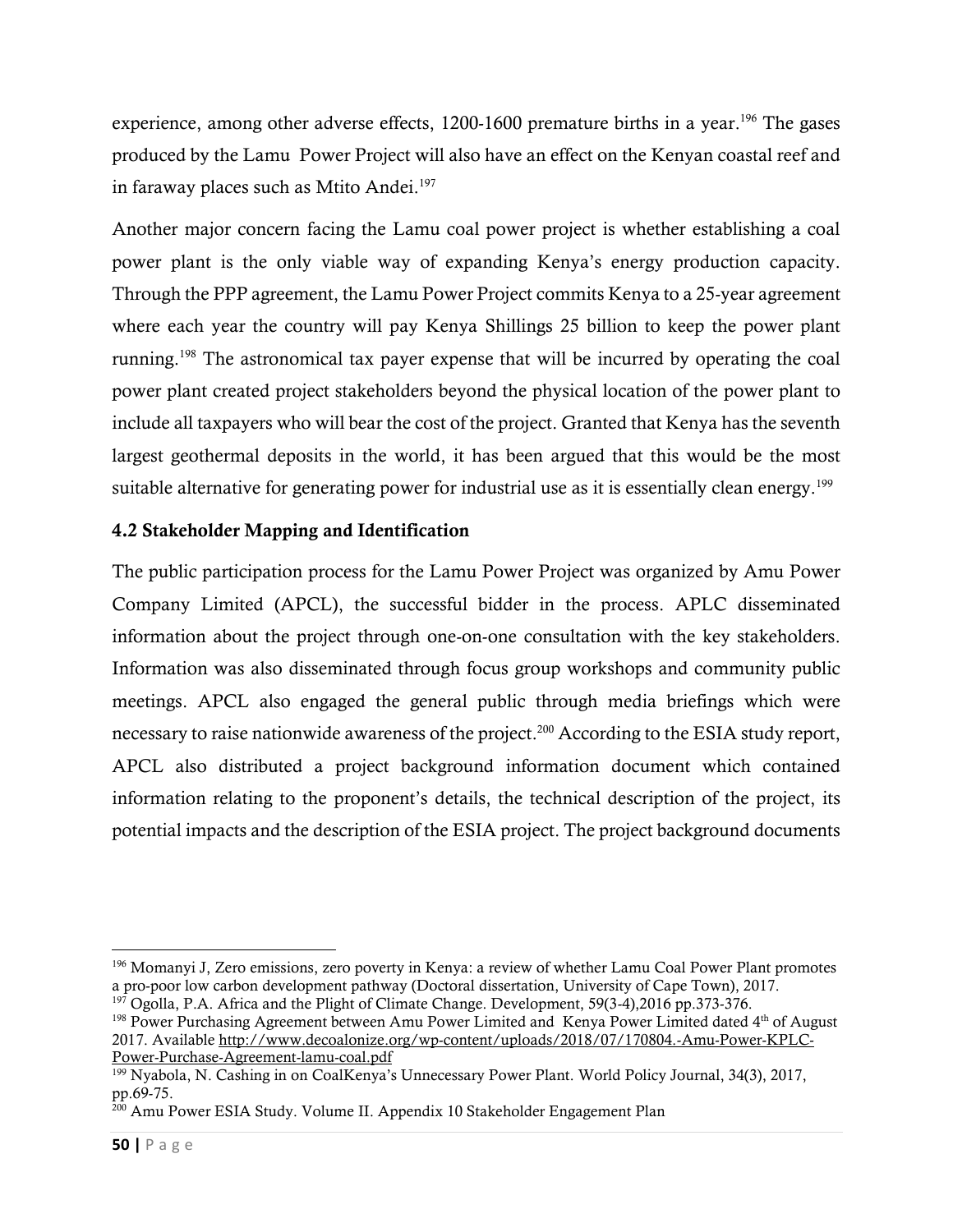also included information about the mode of stakeholder participation in the proposed PPP project. <sup>201</sup> s

APCL identified the relevant stakeholders and placed them in 3 distinct categories; public sector stakeholders, the civil society and private sector stakeholders. These categorizations ensured that neither of the categories of stakeholders met in joint public participation forum and thus there was a clear lack of cross-fertilization of views and concerns amongst the various stakeholder categories that would have provided a holistic approach to public participation. According to the ESIA study report, APCL established and maintained a database of all the stakeholders which was reviewed on a regular basis as stakeholder engagement took place. Public sector stakeholders were identified based on their level of influence in decision making on the project. Vulnerable communities living within the Hindi locality were also categorized as *bona fide* stakeholders.<sup>202</sup>

Below is a table of the private sector and civil society stakeholders who were identified for the purposes of stakeholder engagement.<sup>203</sup>

| No.            | <b>Civil Society Stakeholders</b>     | No.            | <b>Private Sector Stakeholders</b> |
|----------------|---------------------------------------|----------------|------------------------------------|
| $\mathbf{1}$   | Nature Kenya                          | $\mathbf{1}$   | Amu Power Company Limited          |
| $\overline{2}$ | Media                                 | $\overline{2}$ | Lenders                            |
| 3              | Save Lamu                             | 3              | Owners of HSE Consultant (KTL)     |
| $\overline{4}$ | <b>UNESCO</b>                         | 4              | Land Owners                        |
| 5              | World Wide Fund- for Nature, Kenya    | 5              | Non-Land Owners                    |
| 6              | Haki Jamii                            | 6              | Youth                              |
| $\overline{7}$ | Ujamma Center                         | 7              | Women                              |
| 8.             | <b>Lamu Marine Conservation Trust</b> | 8.             | <b>Vulnerable Groups</b>           |

<sup>&</sup>lt;sup>201</sup> It is imperative to note that in my research I did not come across the document through which this information was disseminated and as such it remains an allegation in the report that has not been verified. <sup>202</sup> Amu Power ESIA Study. Volume II. Appendix 10 Stakeholder Engagement Plan. Available at [https://s3](https://s3-ap-southeast-1.amazonaws.com/amupower/ESIA+STUDY/Appendix+10+Stakeholder+Engagement+Plan.pdf) [ap-southeast-](https://s3-ap-southeast-1.amazonaws.com/amupower/ESIA+STUDY/Appendix+10+Stakeholder+Engagement+Plan.pdf)

[<sup>1.</sup>amazonaws.com/amupower/ESIA+STUDY/Appendix+10+Stakeholder+Engagement+Plan.pdf](https://s3-ap-southeast-1.amazonaws.com/amupower/ESIA+STUDY/Appendix+10+Stakeholder+Engagement+Plan.pdf) <sup>203</sup> Amu Power ESIA Study. Volume II. Appendix 10 Stakeholder Engagement Plan.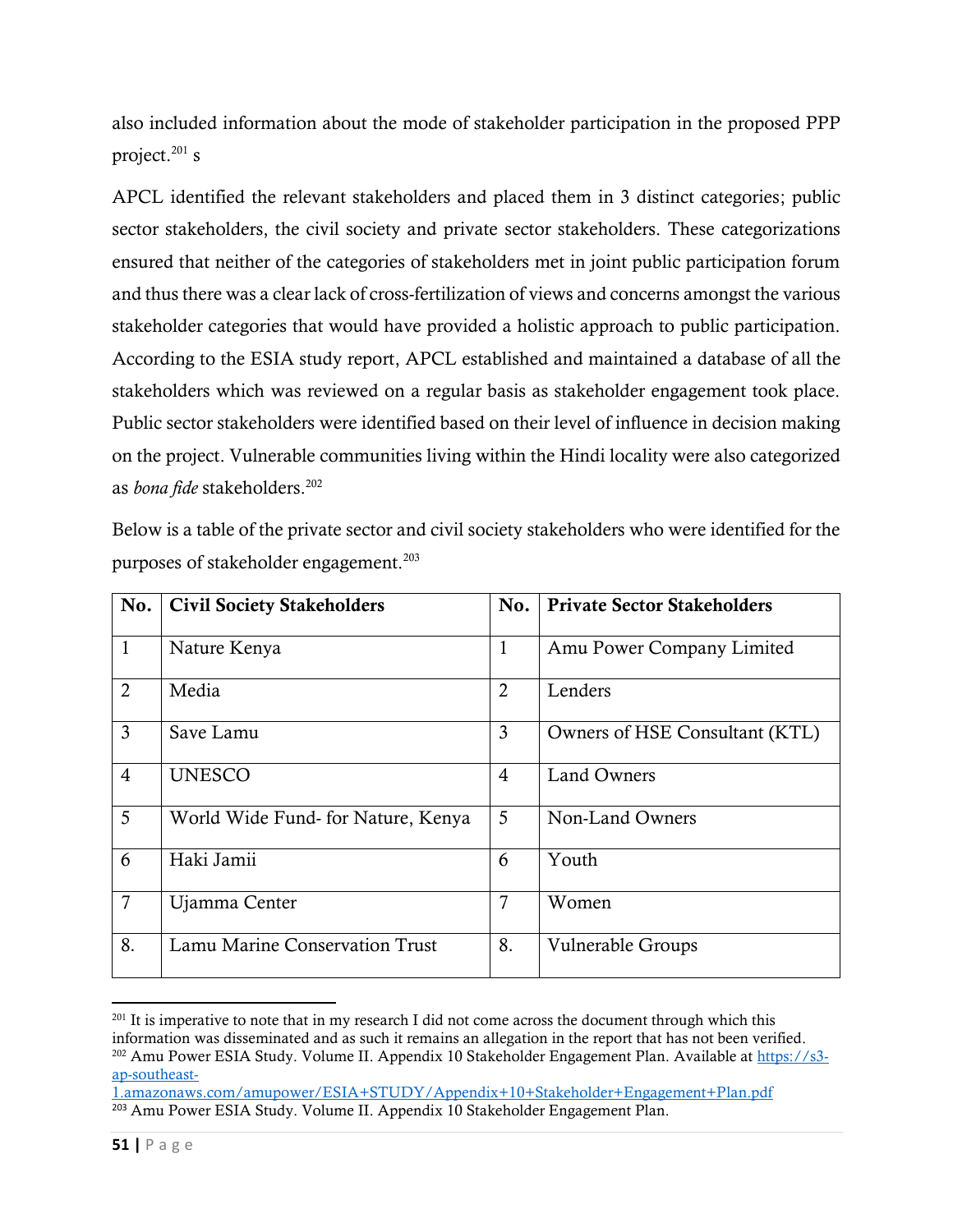| 9.  | Lamu Environment Preservation and | 9.  | Contractors      |
|-----|-----------------------------------|-----|------------------|
|     | <b>Conservation Group</b>         |     |                  |
| 10. | Lamu Chonjo (Magazine about Lamu) | 10. | O & M Company    |
| 11. | Lamu Museum and World Heritage    | 11. | General Public   |
|     | Site                              |     |                  |
| 12. | Lamu Cultural Festival            | 12. | Africa Practice  |
| 13. | Lamu Tourist Association          | 13. | Owner's Engineer |
| 14. | Kenya Sea Turtle Committee        |     |                  |
| 15. | Kenya Marine Forum                |     |                  |
| 16  | <b>Faith Based Organizations</b>  |     |                  |
| 17  | Arocha International              |     |                  |
| 18  | NGOs in the area                  |     |                  |

## 4.3 The Public Participation Process

The ESIA study report indicates that APCL prepared stakeholder invitation letters and public meeting notices, as an effort to engage the public, which were distributed in both the English and Kiswahili languages. It also provided stakeholder registration logs and power point presentations on the proposed project. These support materials were provided to ensure that there was sufficient stakeholder participation in the project. APCL chose Nairobi, Lamu Town, Kwawasi and Pate Island as the primary locations to disseminate information about the project.<sup>204</sup> The choice of public meetings was based on the proximity to the site, the areas that would be adversely affected by the project, and the most suitable areas which would be convenient for stakeholder meetings about the project.

The public participation process started on 9/1/2015 at Subira Hotel in Mainland Lamu. The meeting was attended by the Ward Administrator Hindi, community leaders from the affected

<sup>204</sup> Amu Power ESIA Study. Volume II. Appendix 10 Stakeholder Engagement Plan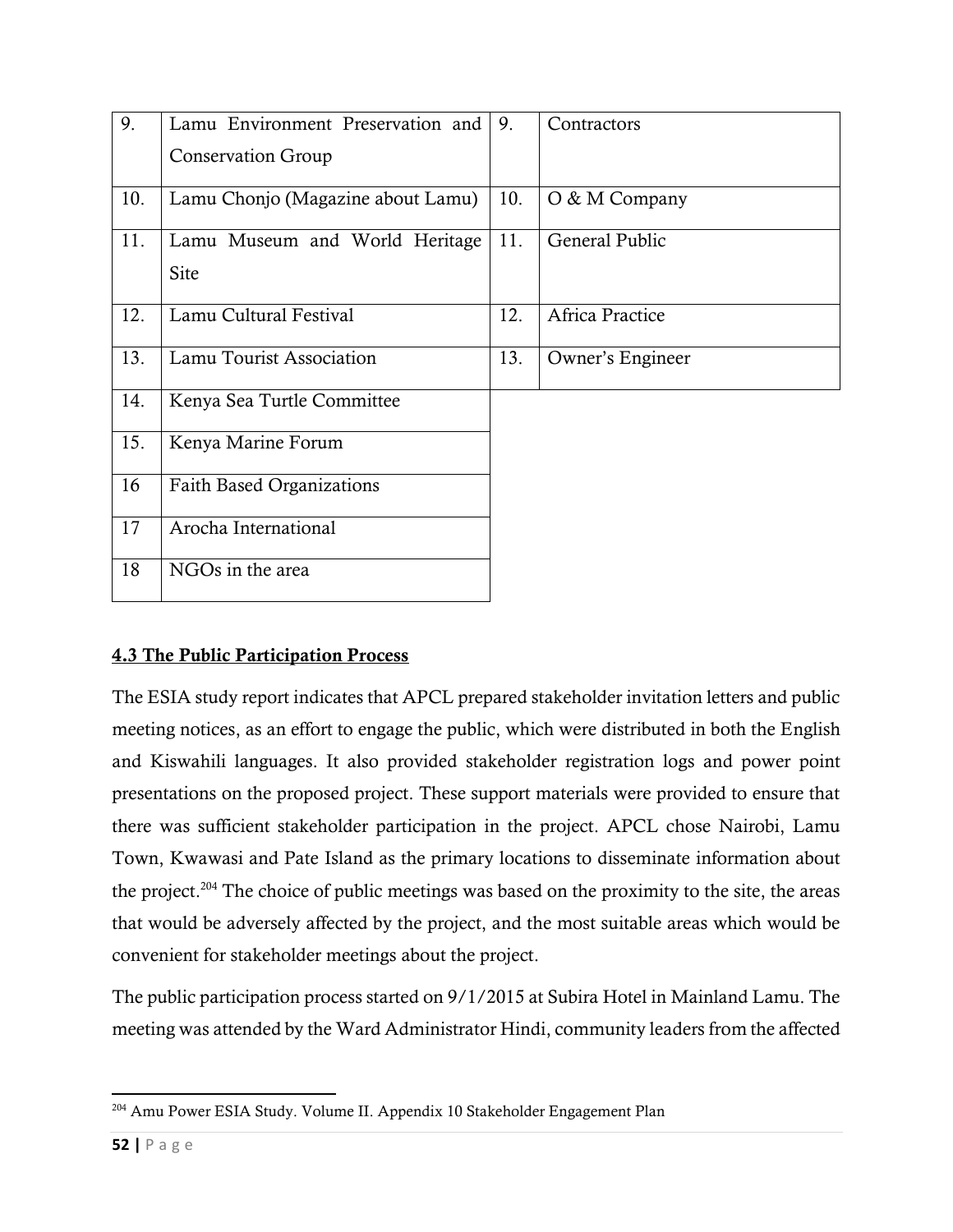communities and the mangrove cutters representative. The main objective of the meeting was to introduce the project to the stakeholders and discuss any other issues that may arise. On the same day, 9/1/2015, another introductory meeting was held at the Lamu Museum with the National Museum of Kenya representatives. APSL held another meeting with Save Lamu representatives at Mwana Arafa Restaurant Gardens, Lamu Island on 24/1/2015. Male and female opinion leaders were involved in a workshop on the project on 25/1/2015 at the same venue.

After the consultation meetings with the above groups, APCL facilitated another meeting involving the general public on 26/1/2015 at Bargoni Primary school which was attended by Bargoni and Ngini residents.

On 27/1/2015 the APCL organized 3 meetings: one at the Lamu County management board office, which was a project briefing meeting, the second for Mokowe residents held at Mokowe primary school on the same day where the public was informed of the project and initial discussions on the project were had. The third meeting was held at Hindi Digital Sports Center and News which was attended by Hindi residents. The next consultation meeting was held on 28/1/2015 at Changa Chini, Pate Island involving the residents of Mtangawanda. A similar meeting was held at Pate Island attended by Pate residents who were also informed about the project on 28/1/2015.

Subsequent to the initial public consultation meetings held in January 2015, APCL's focus shifted to public sector stakeholders who would be the key decision makers in the project. APCL held a Lamu County Government workshop meeting between 2/2/2015 and 3/2/2015 at Sarova Panafric Hotel in Nairobi. This was followed by media editors briefing which was held on 10/2/2015 in Nairobi. The meeting was closely followed by Lamu County assembly workshop which was held on 12/2/2015 and 13/2/2015 at Tamani Jua Resort in Malindi. <sup>205</sup> There was another media house briefing on 24/2/ 2015 at Crowne Plaza Hotel in Nairobi. The information dissemination and public meetings did not continue until 1/4/2015 when the county government was hosted to a consultation meeting at Mwana Arafa Restaurant Gardens, in Lamu Island by APCL.

<sup>205</sup> Amu Power ESIA Study. Volume II. Appendix 10 Stakeholder Engagement Plan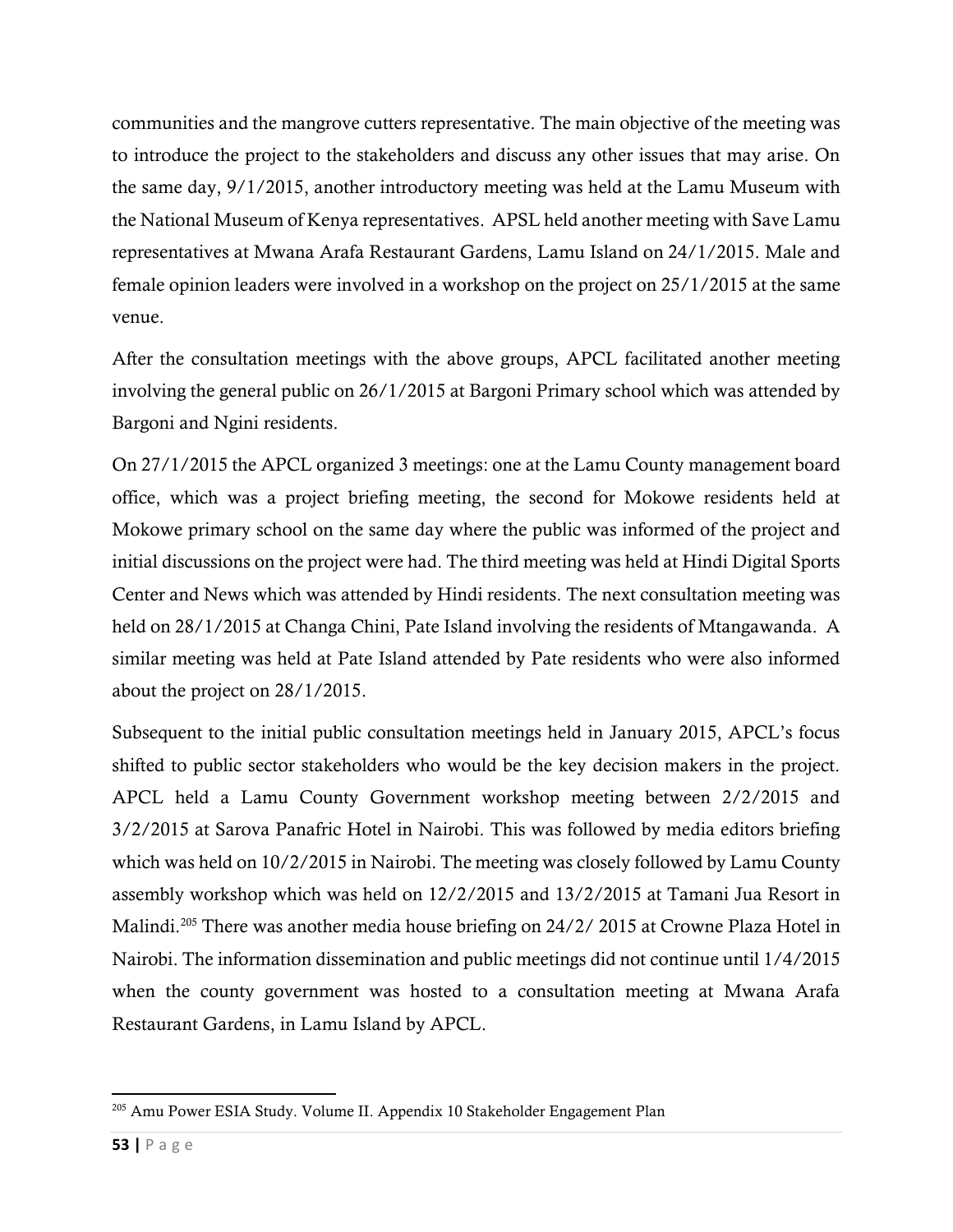The next rounds of public meetings were held between 22/6/2015 and 24/6/2015. APCL organized a meeting with the vulnerable stakeholders and pastoralist communities on 23/6/2015 at the Hindi Chief's camp. On 24/6/2015 APCL organized two separate meetings with women from communities living in close proximity to the project and elders from the indigenous minority groups. <sup>206</sup> The last stakeholder meeting and discussion was held on 25/6/2015 at the Chief's camp, Pate Island. The meeting was attended by farmers who would be affected by the coal power plant. The purpose of all these meetings was to inform the stakeholders about the project and give them opportunity to share their views.

## 4.4 Stakeholder Issues Arising from the Stakeholder Meetings

Following the public consultation meetings, the stakeholders, especially women in Lamu County, expressed the need for regular and reliable supply of water. APCL was requested to prioritize access to portable water as part of its social responsibility initiative. The stakeholders also identified the lack of access to quality education on the basis that educational institutions in the area were few and far apart. The stakeholders were concerned about the low literacy levels among the youth and the need for the youth to have marketable skills. The local community was also concerned about the number of hospitals in the region. <sup>207</sup> The community expressed its displeasure with the lack of medical equipment in the region. The stakeholders decried the need for the existing hospitals to be upgraded and satellite clinics to be established in the region to provide maternal health services. The residents were concerned about the potential loss of their livelihoods as a result of the project having a detrimental impact on their fishing and agricultural activities. <sup>208</sup> They also expressed the need for impartation of financial literacy to those who would be receiving land compensation and also requested that the community members who would be economically displaced as a result of the project be compensated as well.

In the meetings, the members sought clarity on the opportunities that would be availed by the establishment of the project. APCL was specifically requested to provide information about the economic opportunities available to the public and also explain how the public would

<sup>206</sup> Amu Power ESIA Study. Volume II. Appendix 10 Stakeholder Engagement Plan

<sup>207</sup> Amu Power ESIA Study. Volume II. Appendix 10 Stakeholder Engagement Plan

<sup>208</sup> Amu Power ESIA Study. Volume II. Appendix 10 Stakeholder Engagement Plan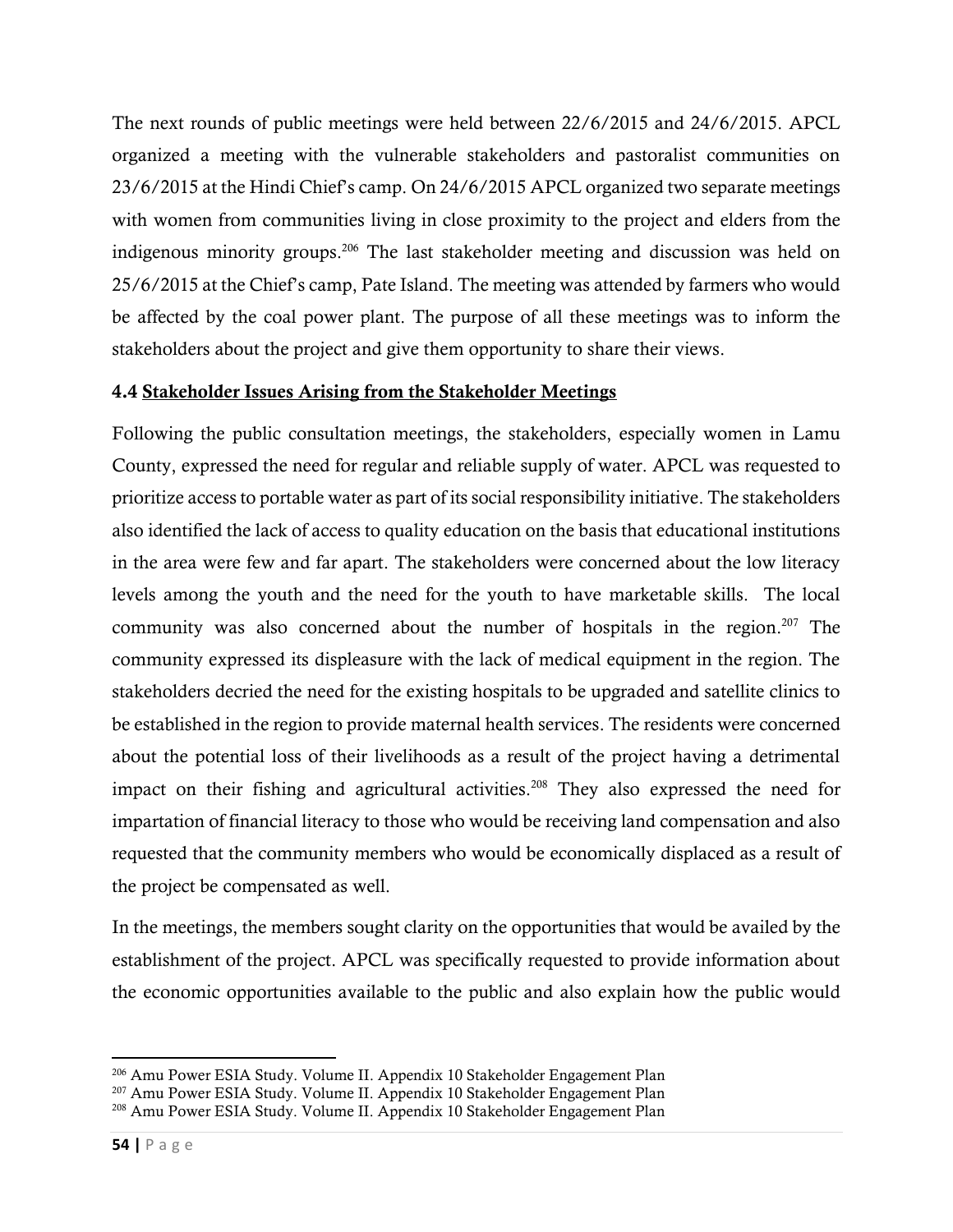benefit from those opportunities.<sup>209</sup> The members of the public also expressed the need for APCL to explain the percentage of jobs that would be allocated to the local communities. Women from the indigenous communities expressed the need for financial literacy and loans to enable them to access the opportunities presented by the project.

One of the issues that was extensively discussed was the concern over the lack of title deeds for persons who are living in the area that was earmarked for the project. The stakeholders stated that there was need to demarcate the exact boundaries of the project. The stakeholders did not understand how the compensation for the landowners in the affected region would be carried out as there was no information as to who was responsible for compensation as well as the price per acre for the land that would be acquired.<sup>210</sup> The stakeholders further sought to know what plans APCL had in respect to the relocation of persons living within the affected area. The stakeholders also wanted to know the clear procedure for identifying the persons affected by the project who would be eligible for compensation.

The stakeholders were also concerned about the fraudulent nature of land acquisition especially by influential persons in the wake of the project with the sole aim of getting compensation. The locals were also concerned about people purchasing land from the local community for speculative purposes. The stakeholders were also concerned about the land that would be made available for relocation as they were afraid that the land would not be as productive as the one, they were currently living on. 211

The stakeholders explained that they needed assurance that the project would not be implemented if it would be detrimental to the health of the community without sufficient mitigation measures to counter the detrimental effects of the project. The stakeholders also expressed the need to ensure that the Environment and Social Impact Assessment (ESIA) would be transparent. The community wanted to be involved in carrying out the process.<sup>212</sup> The local community was concerned that APCL would not honor its commitment to ensure that the locals benefitted from the project. The locals were also concerned the project would

<sup>209</sup> Amu Power ESIA Study. Volume II. Appendix 10 Stakeholder Engagement Plan

<sup>210</sup> Amu Power ESIA Study. Volume II. Appendix 10 Stakeholder Engagement Plan

<sup>211</sup> Amu Power ESIA Study. Volume II. Appendix 10 Stakeholder Engagement Plan

<sup>212</sup> Amu Power ESIA Study. Volume II. Appendix 10 Stakeholder Engagement Plan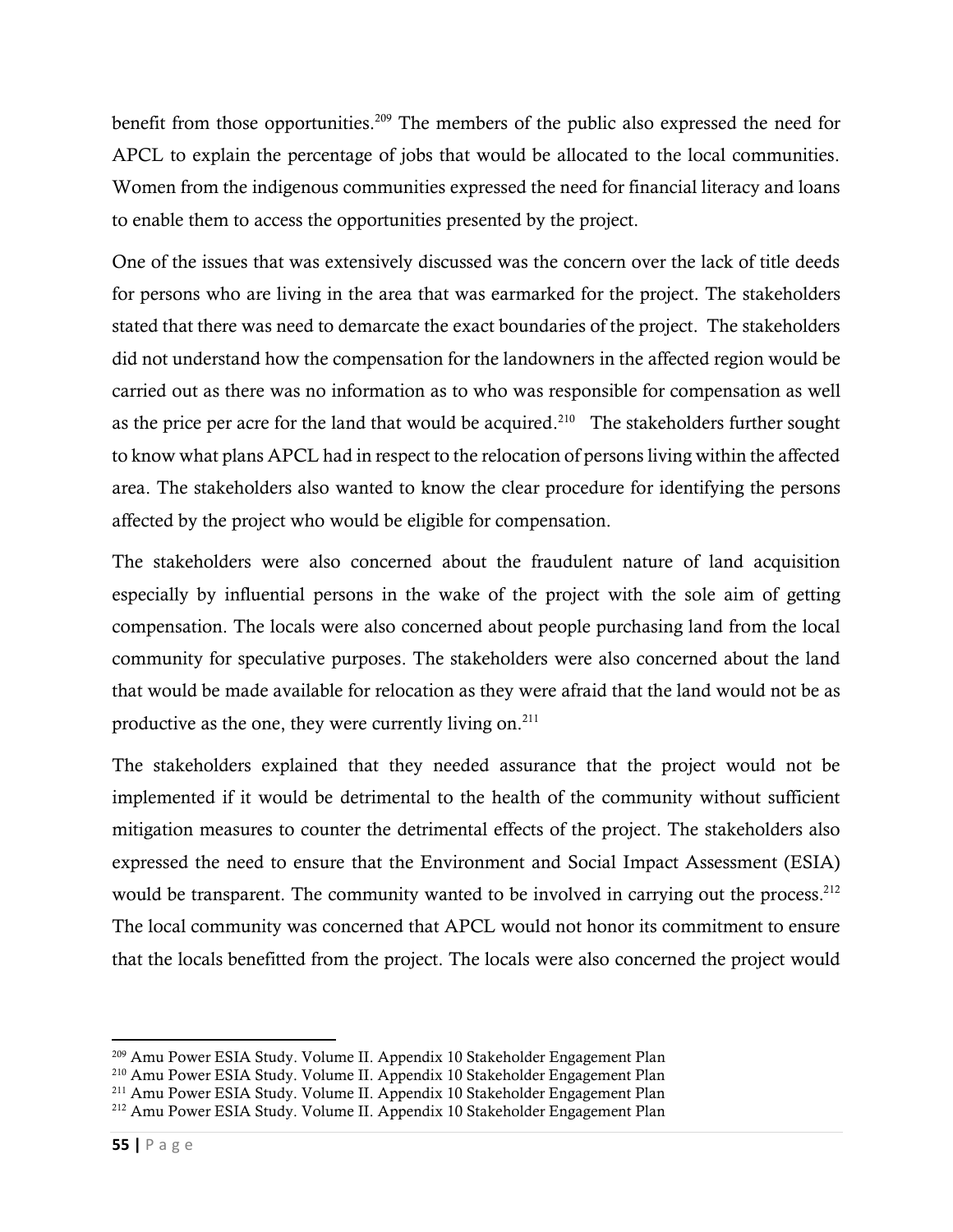benefit a few affluent persons in the society. It was also not clear how long APCL would be committed to ensuring that the local communities benefitted from the project.

#### 4.5 APCL's Response to Stakeholder Issues

APCL analyzed the issues raised by the various stakeholders and initiated development projects with the local communities in Lamu County in response. APCL has also partnered with the County Government of Lamu, local community members and the civil society to ensure that there are sufficient community development activities in the region. In an effort to support local fishermen, APCL provided fishing supplies and equipment to more than 50 fishermen to increase their efficiency in fishing and also to enable them to fish in the deep seas. In addition to providing the fishermen with fishing supplies and equipment, APCL also purchased a cold room freezer with a capacity of 10 tonnes to store fish captured from the ocean.<sup>213</sup> The purpose behind the cold room freezer is to ensure to that local fishermen have sufficient time to negotiate for better prices and eliminate the rampant practice of selling fish at throw away prices. The cold room freezer allows the fishermen to explore new markets. Amu Power has also acquired an Ice flake machine that will assist fishermen who go into the ocean without ice. Lack of ice during fishing causes the fish to rot before it reaches the market.<sup>214</sup> To solve the issue of water supply, APCL has constructed water reservoirs within the local communities to support free deliveries of water. The community members no longer have to walk long distances to fetch water for domestic use. APCL is also committed to installing up to 20 tanks in the remote locations to ensure that the residents of Kwawasi, Pate and Mpeketoni have adequate supply of water. APCL has partnered with Lamu County Government to install street lights to ensure that businesses operate for long hours. APCL has also partnered with Muthaura Foundation to give scholarships to needy students in the region and also launched an afforestation program with a goal of planting 300,000 trees.<sup>215</sup> It has also assured local communities that the community members will be given first priority in employment opportunities in the project.

<sup>213</sup> Amu Power ESIA Study. Volume II. Appendix 10 Stakeholder Engagement Plan

<sup>214</sup> Amu Power ESIA Study. Volume II. Appendix 10 Stakeholder Engagement Plan

<sup>215</sup> Amu Power ESIA Study. Volume II. Appendix 10 Stakeholder Engagement Plan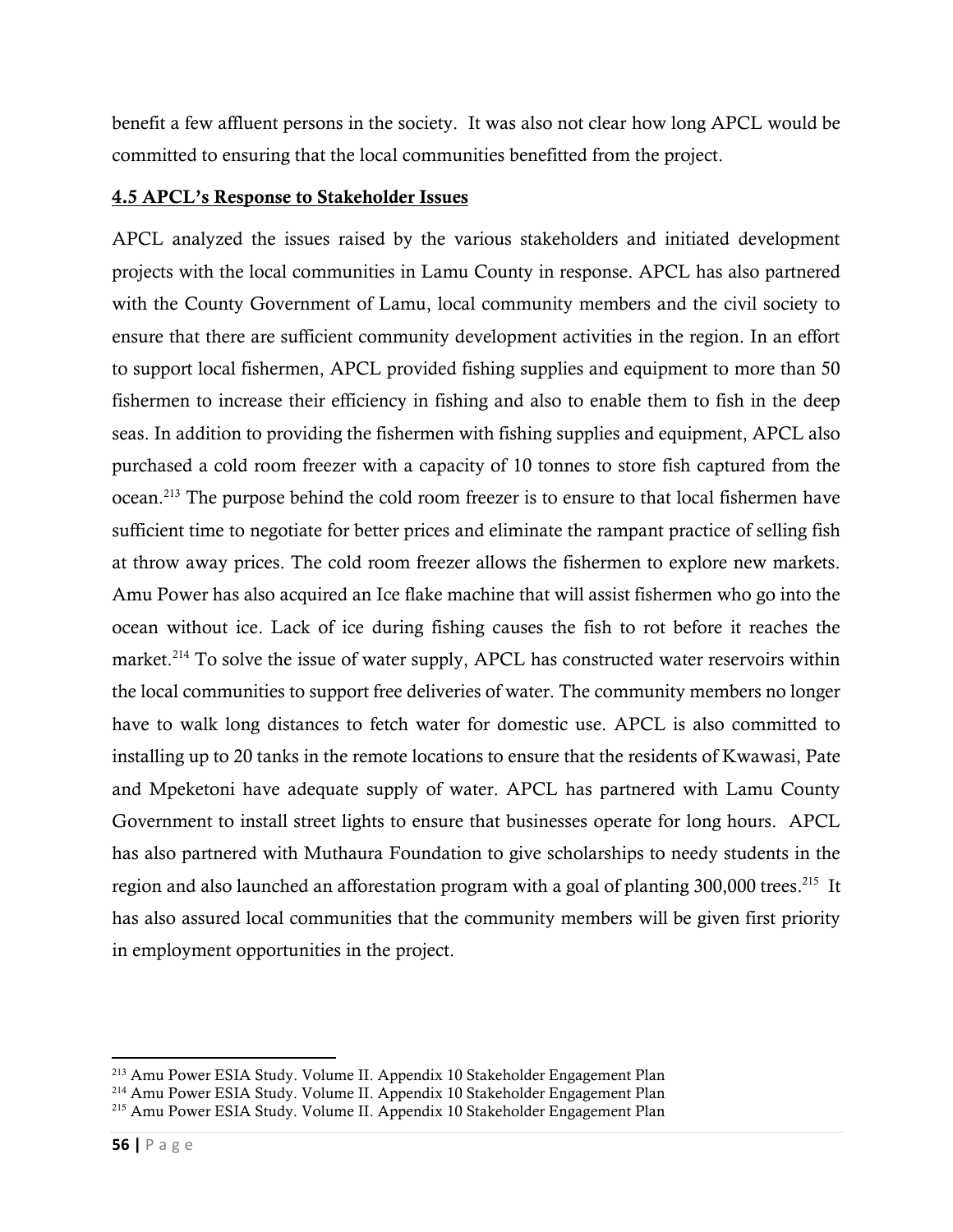#### 4.6 Analysis

A number of issues arise relating to the public participation process described above:

From it was clear that the views and feedback from the public were not intended to enable the government undertake an analysis of available alternatives and decide whether or not to undertake this project. There are several pointers to this: Firstly, the Government of Kenya released the Expression of Interest (EOI) regarding the Lamu Power Project on 28 September 2013 and the EOI remained open until 23 of October 2013 when it was officially closed.<sup>216</sup> The National Environment Management Authority ("NEMA") released the environmental and social impact assessment (ESIA) for the project on  $26<sup>th</sup>$  July 2016. This was three (3) years after the project had already been advertised and Amu Power Limited awarded the contract in 2013.<sup>217</sup> Any public engagement at this stage can only amount to manipulation and window dressing to drum up support as the critical decision on whether or not to undertake the project was long made before the people were involved.<sup>218</sup>

Secondly, people were clearly not prepared for public participation, they had little capacity, if any, to engage effectively in public participation. It is for this reason that most of the concerns raised related to provision of public services such as water, education, lighting, healthcare etc, all of which were not related to the project at hand but are corporate social responsibility issues. Out of the myriad of issues raised in the public forums and consultation meetings, only three touched on the project. These are details on the compensation price for the land to be acquired for the project, a guarantee that the project would not be established if it would have an adverse effect on the health of the community and the need for compensation for non-land owners who would experience economic displacement as a result of the establishment of the project. The civil society also expressed the need for a transparent ESIA process.

Thirdly, the public participation process did not identify all the elements of the project and as such *bona fide* stakeholders were left out. There was failure in stakeholder identification and

<sup>216</sup> Ministry of Energy.The development of one 900-1000MW Coal Power Plant at Lamu, Lamu County by Private Investors, 2014.<http://www.decoalonize.org/wp-content/uploads/2017/02/original-tender.pdf> 18 March 2019

<sup>&</sup>lt;sup>217</sup> Amu Power. Environmental and Societal Impact Assessment Study. Main Volume, 2016. <https://www.amupower.co.ke/esia.html> 18 March 2019

<sup>&</sup>lt;sup>218</sup> DeCOALonize . The Impacts on the Community of the Proposed Coal Plant in Lamu.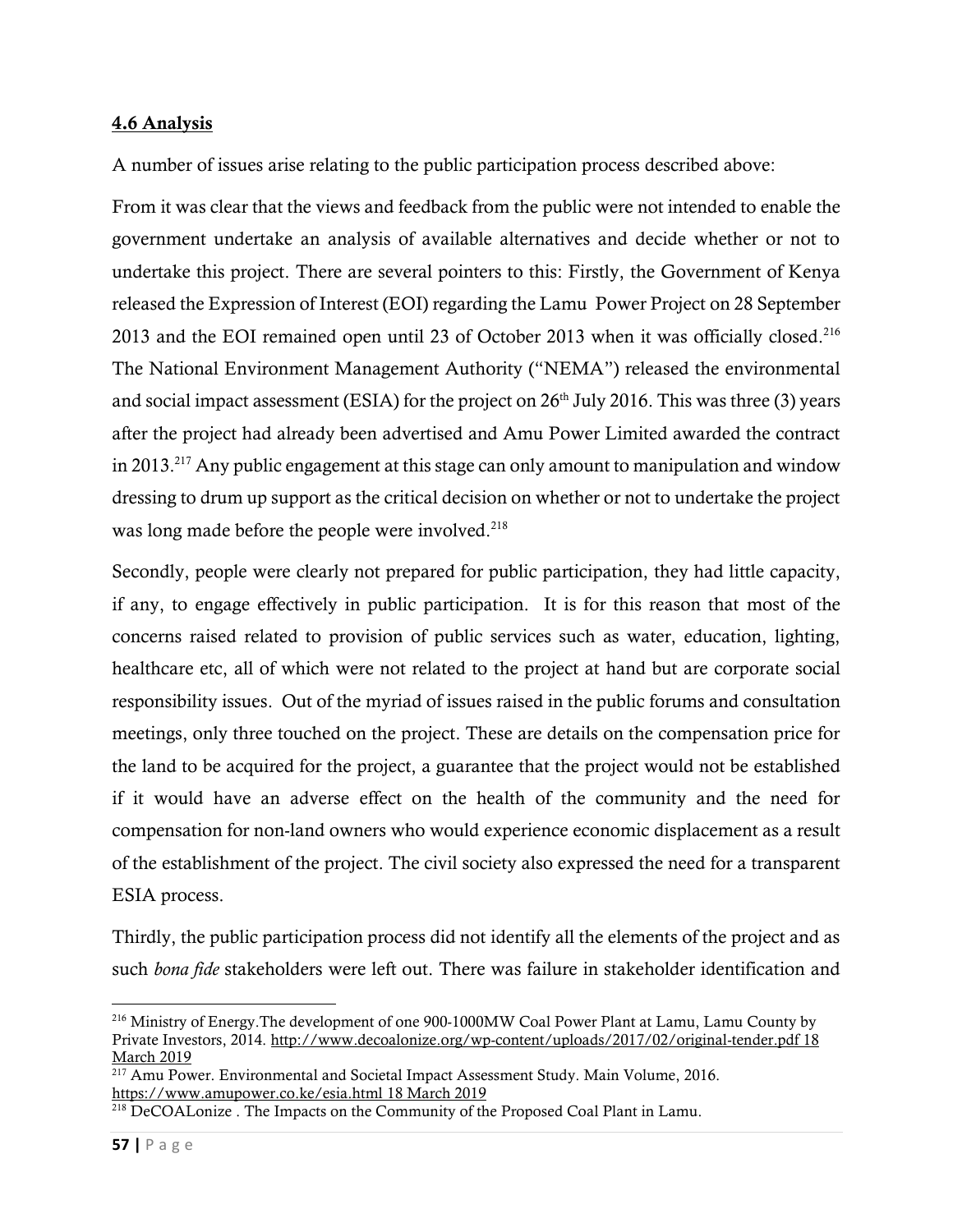mapping. One of the key elements of the project is the Lime stone mining in Witu.<sup>219</sup> APCL did not disclose this essential element of the project and as such, the community in Witu that would be affected by the establishment of the project was not consulted.<sup>220</sup> On the same issue, APCL did not engage all the bonafide stakeholders in the public meetings. The Civil society groups identified as stakeholders were largely left out in the public meetings.<sup>221</sup> Although there were over 17 *bona fide* civil society stakeholders that were identified, APCL conducted public consultation meetings with only one civil society stakeholder, Save Lamu only once on 24/1/2015. No further meetings or follow ups were held after the initial meetings.

Fourthly, the public participation programme did not meet the standards espoused in the Mui Coal basin case and the parameters of effective public participation established in chapter two as there was no deliberate effort to release in advance all pertinent information on the project, in a language that all residents would understand<sup>222</sup> and a clear programme and agenda for the scheduled meetings. $223$  A look at the process adopted reveals that the purported public participation process was only meant to inform the local residents that APCL would be establishing a coal plant in the region, explain the nature of project, possible benefits and adverse impact without a meaningful attempt to collect and act on feedback received in a clear and transparent manner.<sup>224</sup> Members of the public were not given an opportunity to submit written memoranda on the project before the meetings.

Lastly, a question of the suitability of the formal meetings as a form of information dissemination and collection of feedback also comes to the fore. Granted that the stakeholders involved were largely illiterate, perhaps informal barazas or dissemination of information

<sup>&</sup>lt;sup>219</sup> The coal power project technology is based on super-critical heating of pulverized coal which ensures the highest efficiency in burning coal to reduce Greenhouse Gases (GHG) emissions. In addition, the project will include a wet Limestone Flue Gas Desulphurization (FGD) System to minimize Sulphur dioxide emissions, Low Nitrous Oxide Burners to be used in combustion technology to reduce Nitrous Oxide emissions. The wet limestone will be mined in Witu.

<sup>220</sup> Momanyi, J. Zero emissions, zero poverty in Kenya: a review of whether Lamu Coal Power Plant promotes a pro-poor low carbon development pathway (Doctoral dissertation, University of Cape Town). <sup>221</sup> Momanyi, J. Zero emissions, zero poverty in Kenya: a review of whether Lamu Coal Power Plant promotes a pro-poor low carbon development pathway.

<sup>&</sup>lt;sup>222</sup>The project background information document was prepared in English, not in the Swahili language that the residents are familiar with.

<sup>&</sup>lt;sup>223</sup>Downing, K. How is China using environmentalism to gain influence in the developing world? (Master's thesis), 2019.

 $^{224}$  Downing, K. How is China using environmentalism to gain influence in the developing world? (Master's thesis), 2019.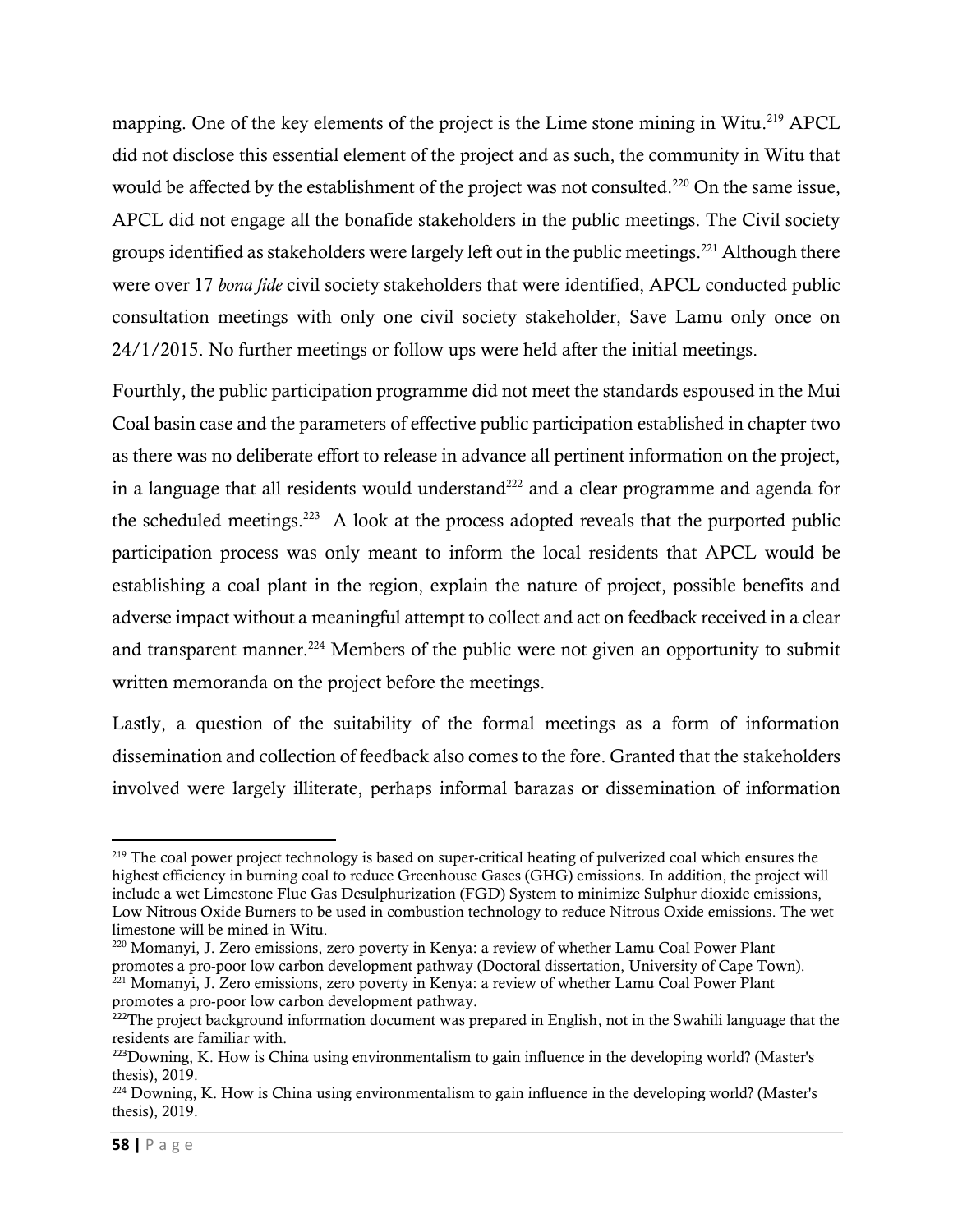through the traditional leadership structures available within the community would have been better suited.

In APCL's response, the pertinent issues raised about the project were not addressed. APCL, however, made commitment to engage in social corporate responsibility initiatives such as providing street lighting, providing scholarship to students from the local communities, establishing a water reservoir and purchasing fishing equipment for fishermen.<sup>225</sup>

Viable alternatives to the project were not addressed by APCL, expectedly. Kenya has the seventh largest geothermal reserves in the world that are not fully exploited to this day. It has been posited that this would have made a viable alternative to the coal power plant.<sup>226</sup> The available options were not provided to the stakeholders at the initial phase of the project. The deleterious health effects and the adverse nature of the project to the Lamu mangrove harvesting business were not revealed.

Most of the key stakeholders only met the officials of APCL once. Effective and meaningful public participation would not take place when the stakeholders are only engaged in one meeting. There was need for a second and third follow up meetings to address the issues raised in the first meeting by providing feedback on what was possible and what could not be achieved. Without crucial information about the project especially on health, the local residents were not in a position to effectively participate in the project which explains why their concerns related to social corporate responsibility.<sup>227</sup>

One of the key ingredients of effective and meaningful public participation as identified in chapter two is the need to involve the stakeholders in decision making. There was no attempt to involve the stakeholders in decision making at all. It is clear from the identification of the stakeholders, to public meetings and APCL response to the issues, the purported public participation exercise was only meant to drum up public support for the project.

Effective decision making requires that the project is an input of all the stakeholders hence the need for engagement at the project identification and initiation phases. The views of the

<sup>225</sup> Full Resettlement Action Plan Summary - Lamu Coal Project. Resettlement Action Plan

<sup>&</sup>lt;sup>226</sup> Energy Regulatory Commission. Least Cost Power Development Plan Study period 2011-2031. Nairobi.

<sup>227</sup> Full Resettlement Action Plan Summary - Lamu Coal Project. Resettlement Action Plan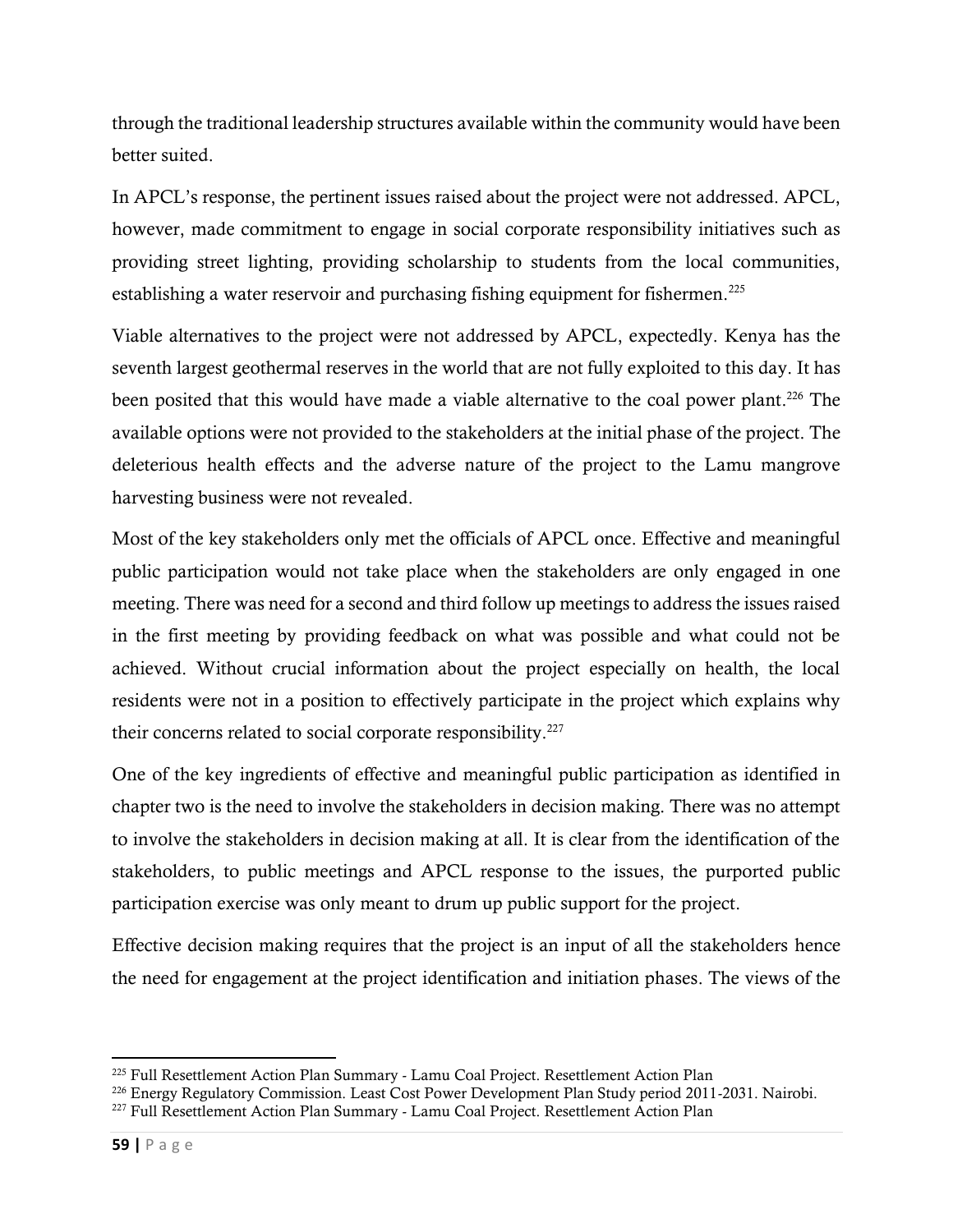people that are most affected by the project should prevail.<sup>228</sup> The government has shown willingness to compensate the landowners whose land has been earmarked for the project. The government is, however, not willing to compensate thousands of the Lamu County residents who will be economically displaced when the plant is established as its effects will be felt by residents beyond the physical location of the project.<sup>229</sup> No viable alternatives have been given to the residents of Lamu county who will lose their means of livelihood when the land is acquired.<sup>230</sup>

Although the Kenyan public is expected to be the beneficiaries of the project, APCL failed to involve members of the public in the decision-making process. All the opposing views on the project were not given sufficient consideration and the APCL did not state how it would address the concerns voiced by the stakeholders except for social corporate responsibility.<sup>231</sup> APCL offered to plant trees in response to the detrimental effects of the coal plant to the environment. This response is not an effective one because afforestation will not solve the problems of smog and acid rain which are caused by the emissions from the coal power plant. From the analysis of the process of public participation in the Lamu Power Project , it is clear that there was no effective and meaningful public participation in line with the parameters set out under chapter two.

## 4.7 Conclusion

I set out to answer the question as to whether there was effective public participation in the Lamu Power Project. I have established, through this study that public participation in this project was illusory, a mere charade intended to check the constitutional box. The decision to build the coal plant in Lamu arrived at way before relevant stakeholders were consulted and as such it would have had no meaningful effect. An analysis of the public accounts on the public participation revealed that *bona fide* stakeholders were left out of the public participation process and for those that were involved, the government and APCL failed to take into account their views in good faith. There was no clear programme for public

<sup>&</sup>lt;sup>228</sup> Downing, K. How is China using environmentalism to gain influence in the developing world? (Master's thesis).

<sup>229</sup> Momanyi, J. Zero emissions, zero poverty in Kenya: a review of whether Lamu Coal Power Plant promotes a pro-poor low carbon development pathway

<sup>&</sup>lt;sup>230</sup> Cilliers, J., Donnenfeld, Z., Kwasi, S., Shah, S.S. and Welborn, L., 2018. Shaping the future-strategies for sustainable development in Kenya

<sup>231</sup> Full Resettlement Action Plan Summary - Lamu Coal Project. Resettlement Action Plan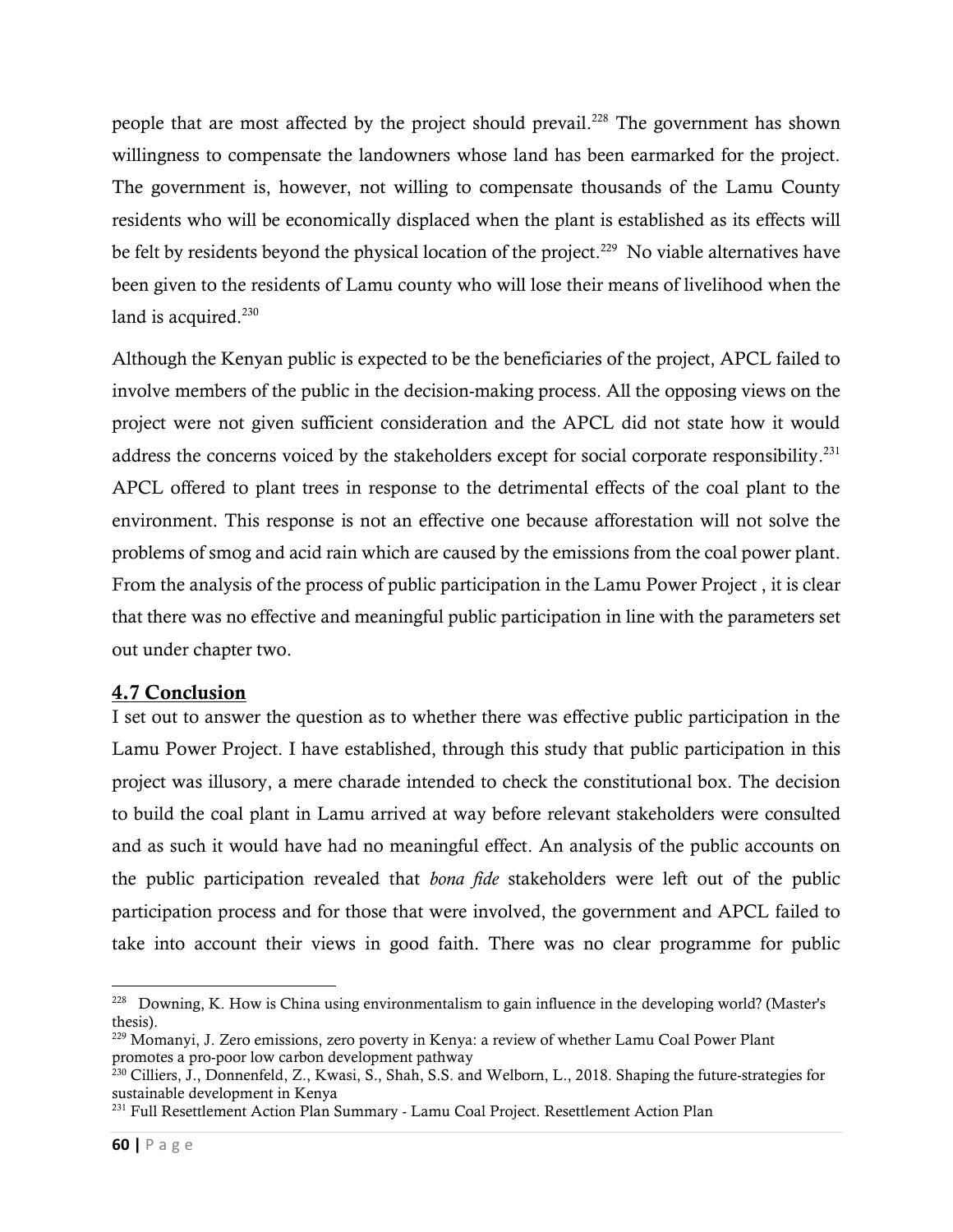participation and the information about the project was provided in a language that the residents of Kwawasi village were not familiar with. APCL failed to address the issues of transparency in the ESIA process, land compensation issues and the commitment not to establish the project if it was detrimental to the health of the residents.

Effective public participation requires that concerns raised by the public are addressed and viable alternatives to the project considered. The potential negative effects of the project were also not addressed. The classification of stakeholders into civil society, public sector and private sector stakeholders prevented the meeting of either of the groups because each category held separate consultation meetings and did not get to learn about and appreciate the concerns raised by other categories of stakeholders. This led to a failure of crossfertilization of ideas out of the various interests and concerns that would merge in such a forum.

It is, therefore, clear that the public participation process was a sham and was only meant to drum public support for the project and to tick the constitutional check box when the aggrieved groups moved to court. It did not meet international standards for effective public participation as set out in chapter two and this has led to opposition to the project as seen in the cases pending before the National Environmental Tribunal and the High Court.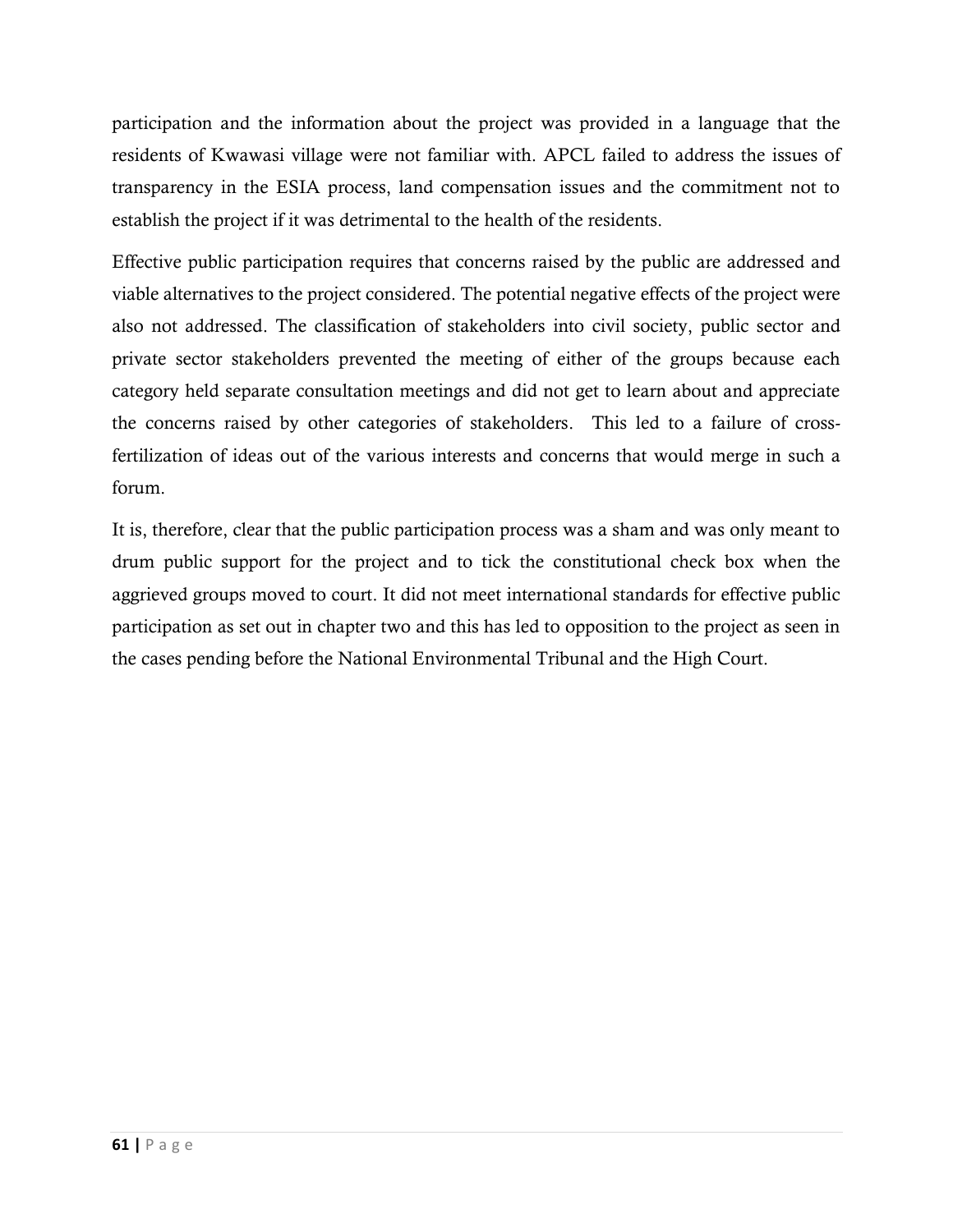#### CHAPTER FIVE

#### 5.0 Recommendations and Conclusion

#### 5.1 Introduction

The in-depth analysis of the public participation process undertaken in Chapter 4 has shown that the parties involved in the Lamu Power Project were cognizant of the constitutional dictate for public participation and that indeed they undertook a process for public participation. The project has, however, stalled owing to sustained stakeholder opposition to the project which brings to the fore the question of how effective the public participation process was. This chapter will make recommendations on the steps Kenya can take to ensure that there is effective and meaningful public participation in PPPs in the energy sector. The chapter will also suggest legislative amendments and regulatory changes that will facilitate effective public participation in the energy sector.

#### 5.2 Public Participation Challenges and Proposed Solutions

The lack of effective public participation in public and private partnerships can be traced to inadequate stakeholder mapping and engagements. Some interest groups that are adversely affected by the project are left out in the public participation process as it was the case with Lamu Power Project.<sup>232</sup> Adequate stakeholder mapping is essential to ensuring that PPP projects are not stalled by court cases or other forms of interferences.<sup>233</sup> I recommend that an appropriate tool for stakeholder analysis be adopted to ensure that all relevant stakeholders are identified, prioritized, visualized, engaged and involved in decision making.

PPPs have faced slow implementation because of the lack of clarity on what constitutes effective public participation.<sup>234</sup> The contracting authority on public participation regarding public-private partnership has focused on meeting the constitutional threshold for compliance

<sup>&</sup>lt;sup>232</sup> Myllyvirta, L. and Chuwah, C. Assessing the air quality, toxic and health impacts of the Lamu coal-fired power plants, 2017.

<sup>&</sup>lt;sup>233</sup> Downing, K. How is China using environmentalism to gain influence in the developing world? (Master's thesis).

<sup>234</sup> Full Resettlement Action Plan Summary - Lamu Coal Project. Resettlement Action Plan. African Development Bank Group. Available

https://www.afdb.org/fileadmin/uploads/afdb/Documents/Environmental-and-Social-Assessments/Kenya\_-\_Lamu\_Coal\_Power\_Project\_%E2%80%93\_RAP\_Summary.pdf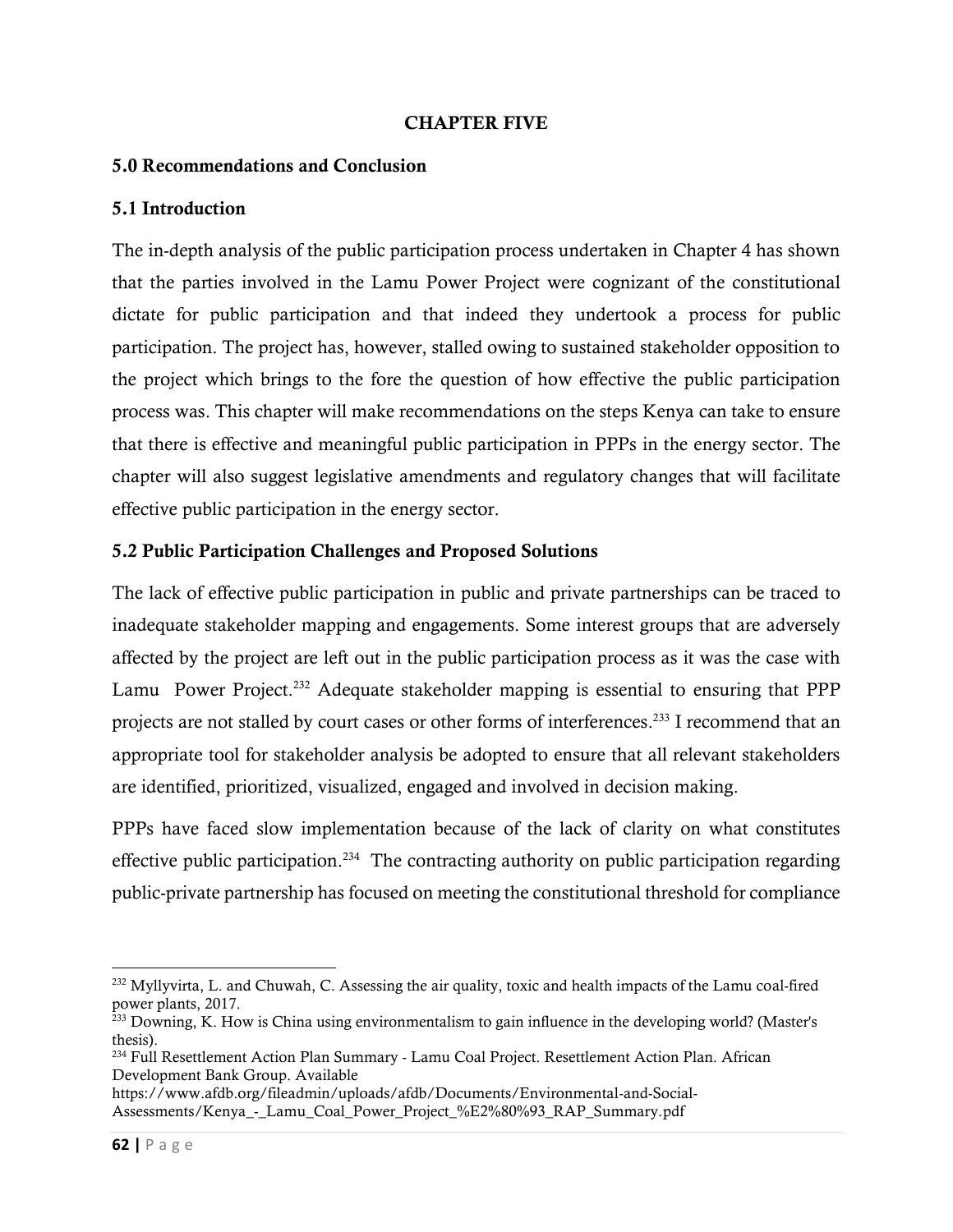purposes. As a consequence, public participation has been illusory and the whole process just a mere charade to drum public support for the project.

Chapter two of this thesis sets out what I consider the parameters for effective public participation. By way of a summary, these include: promotion of literacy and education to enhance its citizen's capacity for public participation as well as continuous public awareness on the role and place of public participation generally which awareness can be carried out within the context of grassroot organisations; proper mapping out of stakeholders; pro-active dissemination of objective information relating to projects in a language understood by the primary stakeholders. The mode of communication and forums for dissemination of information and collection of feedback should be designed to reach all the marginalized communities; receiving of feedback, its analysis and use in decision making at which stage a select number of representatives are involved; further the timing for participation is most critical, it must be done before decisions are made and feedback genuinely considered; the participation should take into inclusivity and diversity; once the feedback has been collected, an analysis of the alternative decisions and choices should be undertaken and feedback given to the people as to whatever decision is made and the rationale for it; further, participation should not be a one off event but a process through which the public is continuously consulted and any concerns raised addressed consistently; lastly, parties dissatisfied with the process must have access to judicial and administrative proceedings to remedy the situation. This process should not be riddled with hurdles on *locus standi* and technicalities aimed at locking out interested participants.

The state has adopted a minimalist approach to public participation process which has created a 'compliance attitude' in public officials. The compliance attitude is fueled by the desire to ensure that they get the approval of the PPP and weather down the opposition to the project. The 'compliance attitude' among decision makers is fueled by the mistaken believe that the public participation process usurps the authority of office holders.<sup>235</sup> The lack of understanding of the nature of public participation has made public officials and agencies to go through motions with the intention of ticking the constitutional requirement of public

<sup>&</sup>lt;sup>235</sup> King, C.S., Feltey, K.M. and Susel, B.O.N. The question of participation: Toward authentic public participation in public administration. Public administration review,1998, pp.317-326.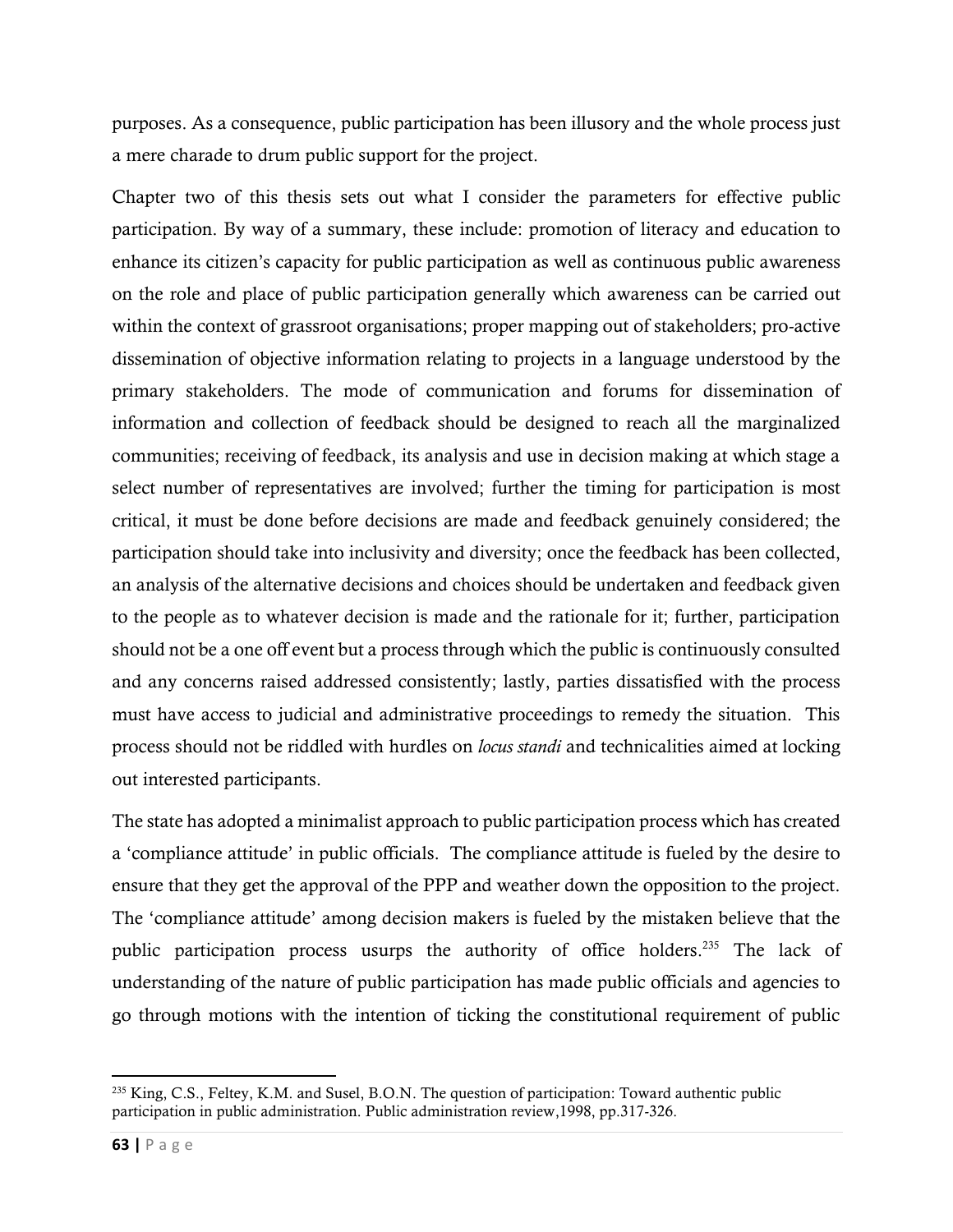participation.<sup>236</sup> The Court also stated that the role of public participation is to cross-fertilize and enrich the views of those that are most affected by the decision. There is economic benefit in effective participation because the project is implemented without unnecessary delays when the public authority conducts effective public participation.<sup>237</sup>

In Kenya public participation process begins after the project has already been designed, conceptualized and a private party already engaged. The possibility of the process informing decision making including on the exploration of alternative solutions to the problem sought to be solved is nil as a decision to implement the project will have been already made and the stakes extremely high for the state and the private party for the project not to be implemented. The public participation process should begin during the design and conceptualization stage of the PPP project, before the award of the contract to the private party. In this case the views of the public will be considered and taken into account by the decision makers and possibly influence their decisions. 238

### 5.3 Proposed Amendments to the Public Private Partnership Act, 2013

PPP Act of 2013 is the principal legislation governing PPPs in Kenya. It provides the legislative framework for private entities to partner with the government in infrastructure and development projects through concessions and contractual agreements. <sup>239</sup> While it is noted that there is a Public Private Partnership (amendment) Bill, 2017, the same does not touch on matters relating to public participation. The PPP Act should be amended to allow for effective and meaningful public participation. Section 7 of the Act should be amended to include a provision stating that PPPs should adhere to the principle of effective public participation and proceed to define what this would entail by including the parameters for public participation discussed above.

Section 16 (1) of the Act states that a public authority that intends to enter into a public and private partnership with a private entity should establish a public private node. Section 16 (2)

<sup>236</sup> Walker, H., Sinclair, A.J. and Spaling, H. Public participation in and learning through SEA in Kenya. Environmental Impact Assessment Review, 45, 2014, pp.1-9.

<sup>&</sup>lt;sup>237</sup> Mui Coal Basin Local Community & 15 others v Permanent Secretary Ministry of Energy & 17 others [2015] eKLR

<sup>&</sup>lt;sup>238</sup> Walker, H., Sinclair, A.J. and Spaling, H. Public participation in and learning through SEA in Kenya. Environmental Impact Assessment Review, 45, 2014, pp.1-9. <sup>239</sup> Short title, Public Private Partnership Act No. 15 of 2013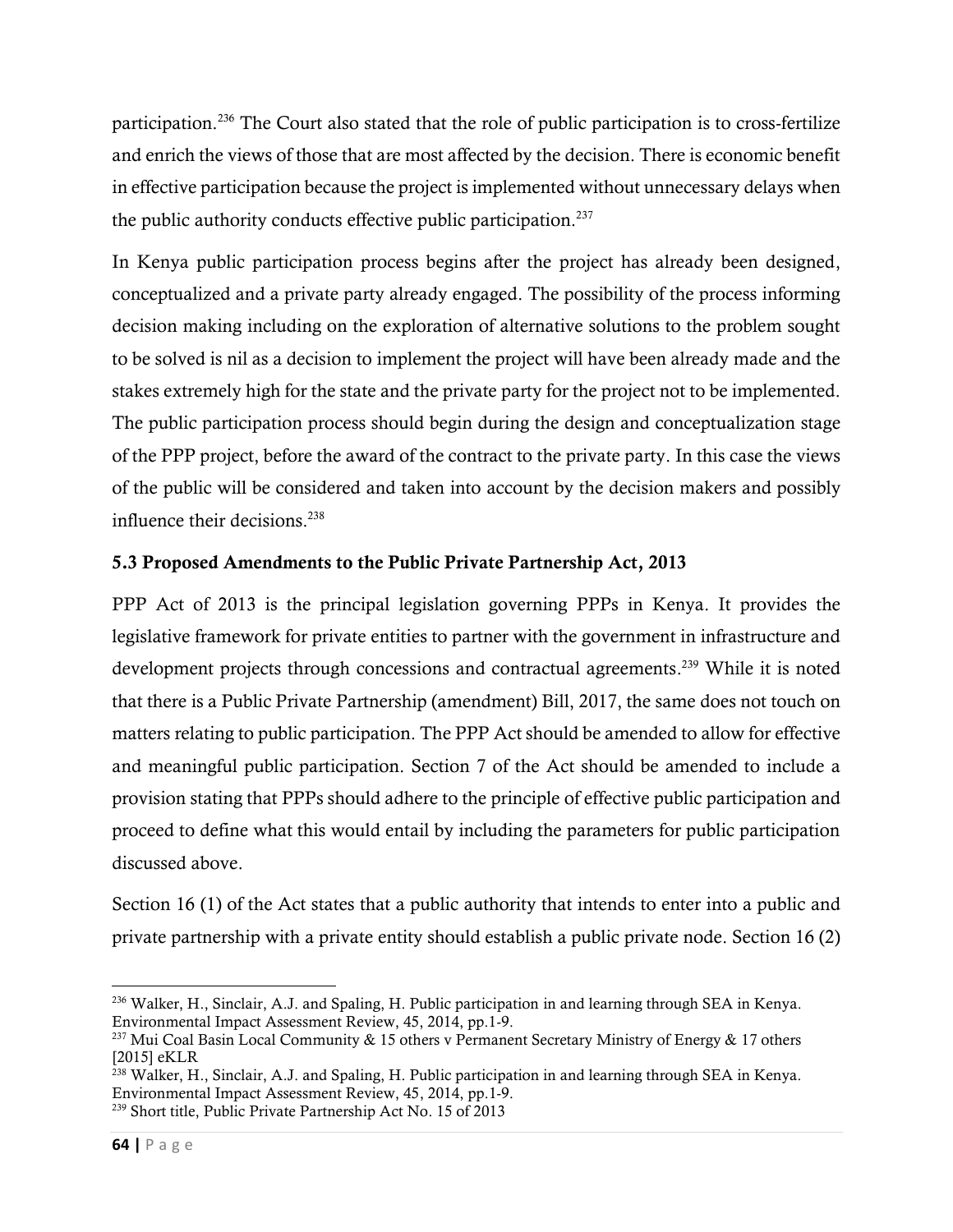states that the node shall be headed by the accounting officer and shall consist financial, technical, procurement and legal personnel that the authority shall consider necessary for the performance of its functions. <sup>240</sup> This section should be amended in regard to the composition of the node to include 3 appointees from the local community most affected by the project to ensure that the societal concerns are addressed and the community involved in decision making.

PPPs in Kenya are not attractive to investors and private entities because of the delays in implementation that have plagued the already existing projects. The delays are occasioned by engaging the public when the project has already been conceptualized and the tendering process has already been done. When a PPP project has been subjected to effective public participation and subsequently tendered it will give investors' confidence as there will not be delays in implementation.

# 5.4 Regulatory Gaps in the Public Private Partnership Regulations, 2014

PPP Regulations, 2014 provide the regulations that shall govern every PPP agreement in the country. Section 2 (a) of the Regulations state that the Regulations do not apply to a national project with a capital expenditure component of more than eighty-five million Kenyan Shillings. Most of the PPP in the energy sector in Kenya run into billions of shillings and as such section 2 (a) of the PPP Regulations, 2014 eliminates a regulatory framework for most of the PPPs. PPPs of less than eighty-five million are likely to attract local investors and the donor community. The legal effect of this clause is that low value PPPs will experience stricter regulations as opposed to high value PPPs. Under section 2 (b) of the public private regulations 2014, these regulations do not apply to county government projects that have a capital expenditure of more than five million Kenyan shillings.

Section 2 (c) of the PPP Regulations, 2014 states that national government projects and county government projects that have life cycle costs of more than 5 million Kenyan shillings are exempt from these regulations. Any national and county government projects will have repair and maintenance costs exceeding five million Kenyan shillings in order to provide its value to the public. When you factor in agency costs, upgrade costs, repair costs and user

<sup>240</sup> Section 16(2) of the Public Private Partnership Act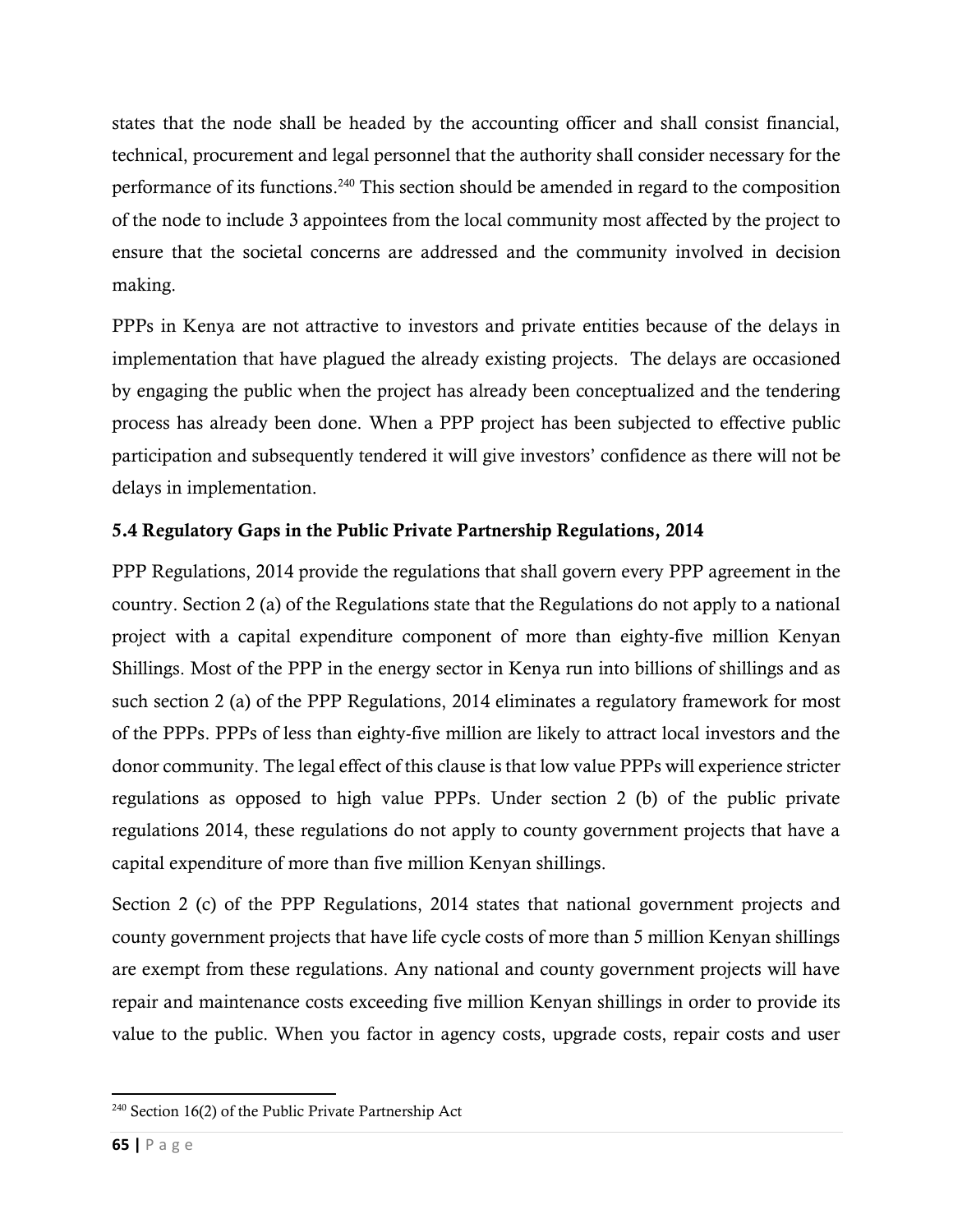expenses, the life cycle costs for every public project will exceed five million Kenyan shillings or its equivalent in USD.<sup>241</sup> As such, all the public and private partnership projects in the energy sector are exempt from these regulations. Without a regulatory regime, most of the PPP projects are therefore implemented without the need for public participation. Section 2 of the Public Private Regulations, 2014 should be amended to ensure that the Regulations apply to all the PPP projects.

## 5.5 Gaps in the Proposed Public Participation Bill, 2018

While the Public Participation Bill, 2018 would provide an overarching framework for public participation, it would be imperative that a section is included on its applicability to PPPs for the avoidance of any doubt especially in view of the general misconception that public participation would be a requirement for public entities only. Related to this, it is imperative to note that while the Bill is indicated to apply to private bodies, most of its obligations are for public officers in the contracting authorities with no specific obligations placed on the private parties. Public participation in PPPs should be guided by joint committees, technical teams and citizen commissions. Effective and meaningful public participation should go beyond collecting feedback from the public to incorporating the citizens in the decisionmaking process.<sup>242</sup> The role of decision making should not be left to the office bearers but rather citizens and office bearers should form joint committees which will give citizens a role in decision-making. Effective public participation goes beyond merely ticking the constitutional box for the purposes of the approval of the project. Effective public participation requires that the citizens have access to the information available on the project.<sup>243</sup> The Public Participation Bill should also make it a requirement for public authorities or the relevant bodies to pro-actively provide information to the members of the public.

The Public Participation Bill 2018 is vague on time frame between the first advertisement and the first public participation forum. The affected stakeholders should be given not less than 14 days to submit their written memoranda (if any) before the hearing. The public authority

<sup>241</sup> Roehrich, J.K., Lewis, M.A. and George, G. Are public–private partnerships a healthy option? A systematic literature review. Social science & medicine, 113, 2014, pp.110-119.

 $^{242}$  Gikonyo W. Memorandum of Public participation Bill, No. 4 of 2018. Institute of Social Accountability. Nairobi, 2018.

<sup>&</sup>lt;sup>243</sup> Gikonyo W. Memorandum of Public participation Bill, No. 4 of 2018. Institute of Social Accountability. Nairobi.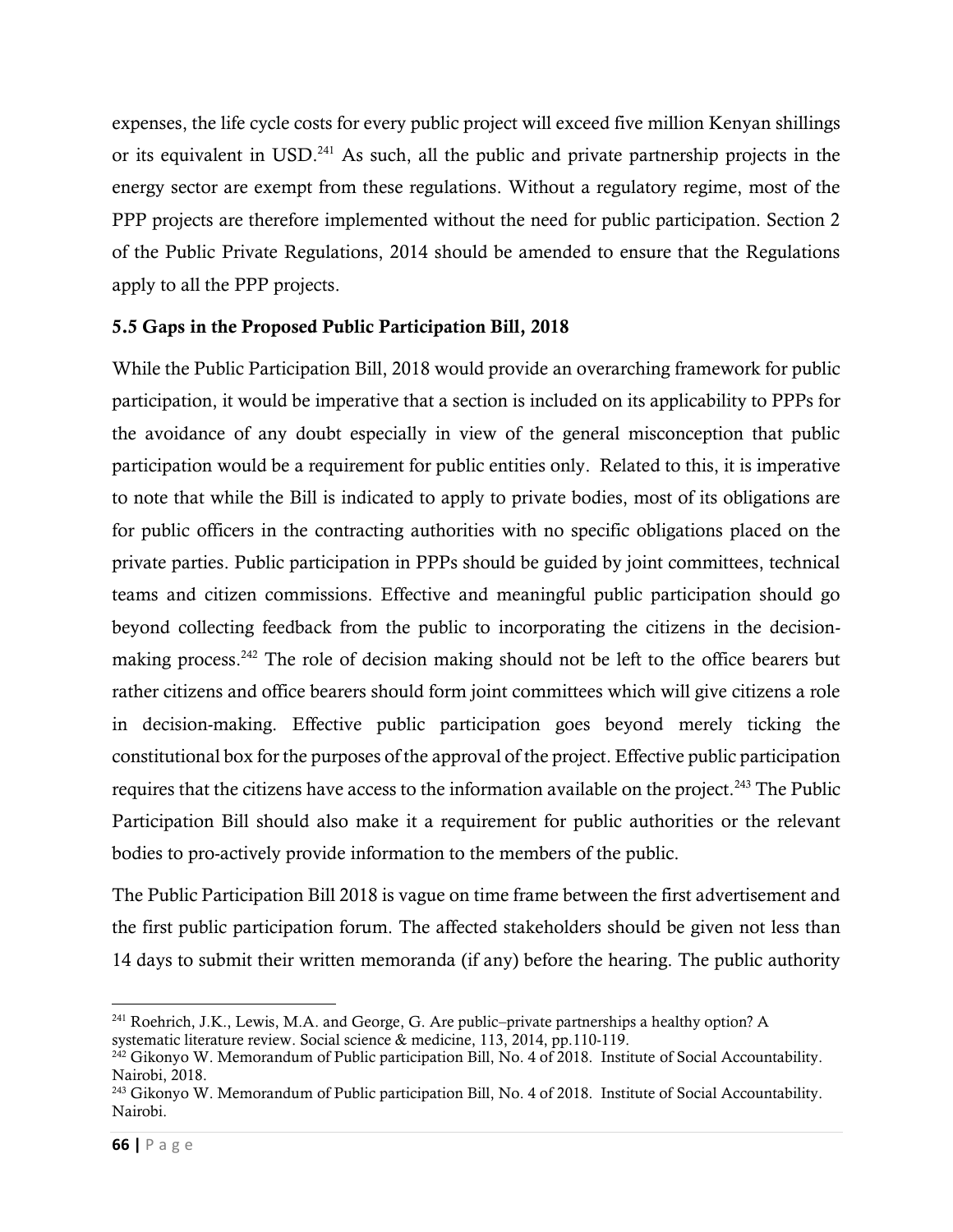should make publicly available the written memorandum to ensure that there is a meaningful discussion on the relevant issues.<sup>244</sup> Public participation forums should not happen less than 7 days after the written memoranda have been made available. Similarly seems to envisage public participation as an event, with a venue. This must be changed in favour of flexibility to suit specific circumstances relating to each case as would be informed by the relevant stakeholders' unique characteristics.

The Public Participation Bill 2018 does not set out public funding mechanism for effective public participation. Both the County Governments and the National Government have not set aside funds for public participation. Organizing the public participation forums requires coordination with non-state actors and all the relevant stakeholders. Without funds set aside for stakeholder mapping and identification, there are high chances that the process will fail.

The Bill proposes that each responsible authority develops its own public participation guidelines. Rather than leave participation to each individual authority, it has been proposed that Kenya may train and designate officers responsible for public participation or an agency to give guidance on public participation otherwise a lot of reinventing of the wheel is likely to be undertaken, unnecessarily. A cookie cutter approach is, however, not desirable.<sup>245</sup>

## 5.6 Conclusion

As it has been demonstrated by the case study, the process of planning and implementation of PPPs in Kenya has been devoid of effective and meaningful public participation. Public participation for PPPs in the energy sector in Kenya has been left to elites and opinion leaders. <sup>246</sup> The result of the failure to involve all stakeholders has been manifested in stalled projects and sometimes total failure to implement the project owing to sustained opposition.

The Constitution of Kenya, 2010 radically transformed the nature of state-society relations.<sup>247</sup> It firmly entrenched the principle of public participation in our governance and reaffirmed that governance and the decision-making process in public affairs will be based on social

<sup>244</sup> Full Resettlement Action Plan Summary - Lamu Coal Project. Resettlement Action Plan.

<sup>&</sup>lt;sup>245</sup> <http://www.katibainstitute.org/engaging-in-a-public-participation-law/Jill> Cottrell Ghai

<sup>246</sup> Gikonyo W. *Memorandum of Public participation Bill,* No. 4 of 2018. Institute of Social Accountability. Nairobi, 2018.

<sup>247</sup> Mbondenyi, M.K and Ambani O.J. *The New Constitutional Law of Kenya. Principles, Government and Human Rights: Principles, Government and Human Rights*. African Books Collection, Law Africa, 2010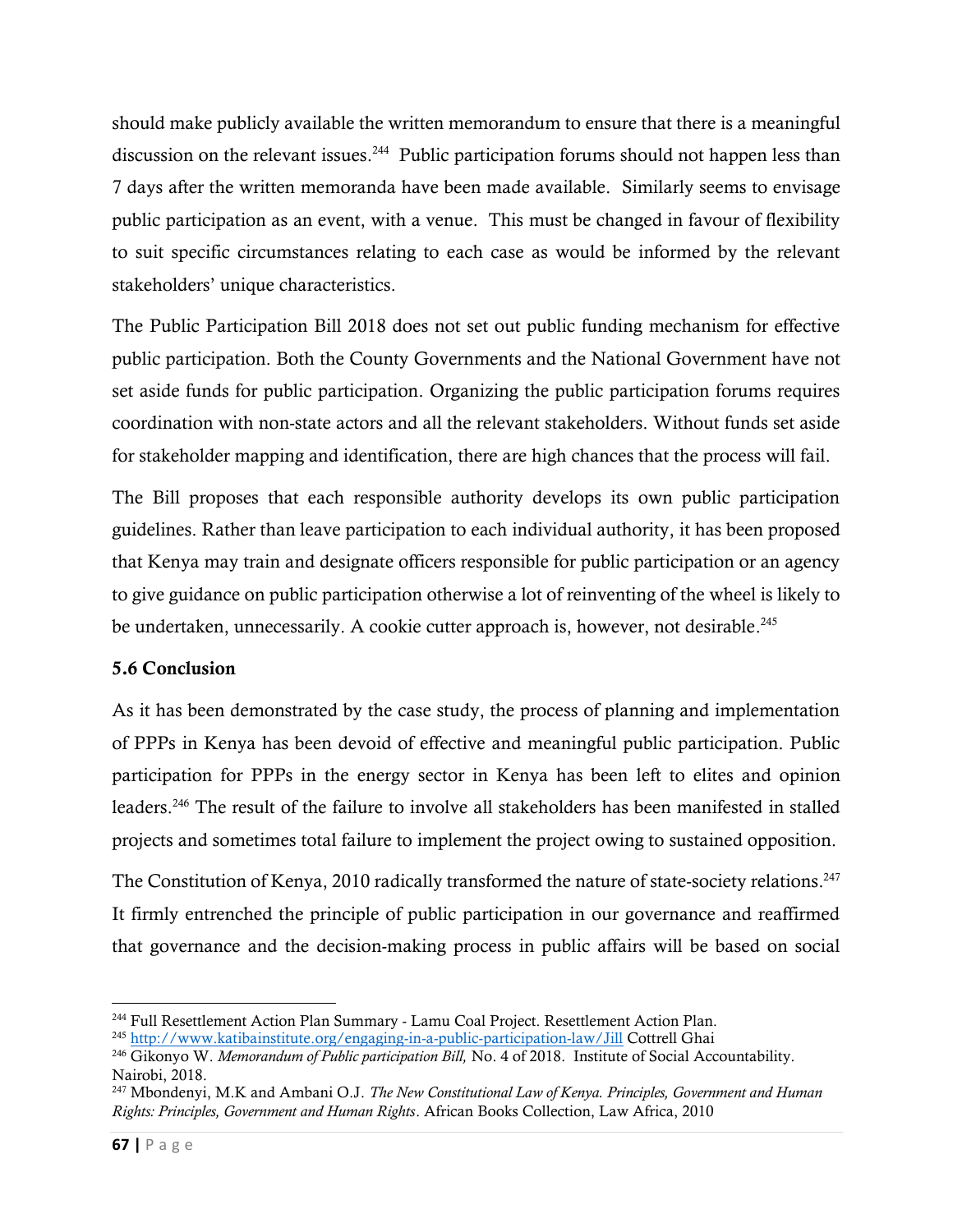contract between the government and the electorate.<sup>248</sup> The people of the Republic of Kenya are the sovereign and as such they should be engaged in the planning and implementation of PPPs. While the PPP model had been in use for a while in Kenya, efforts have been made for its use as a preferred model of public financing when it became evident that Vision 2030 and the Sustainable Development Goals may not be achieved without partnership with non-state actors. 249

Public participation in PPPs in Kenya lacks uniformity because of the lack of clear guidelines and standards. Ineffective public participation has also been fueled by the lack of laws and regulations on delivering the constitutional promise of public engagement through public participation. <sup>250</sup> Another challenge that has plagued public participation in PPPs is the challenges in the access to information about the project where there has been no meaningful effort to disseminate information that takes into account literacy levels of the stakeholder to enhance meaningful engagement.

In conclusion, Kenya needs to secure the partnership of private entities and other non-state actors to develop an energy sector that will support a robust manufacturing sector in a sustainable manner. It is, therefore, imperative that steps are taken to ensure that these projects are owned by the people within whose communities the projects are established. This will be achieved by ensuring the public concerned, the relevant stakeholders, are not only consulted but also involved in decision making from the project proposal stage all through to its implementation to ensure ownership of the projects that will eventually be socially responsive and sustainable .

<sup>248</sup> Wanda, R.E., 2016. Constituting folklore: A dialogue on the 2010 Constitution in Kenya. Journal of Pan African Studies, 9(1), 2012, pp.59-84.

<sup>249</sup> Abdulsamad, A., Stokes, S. and Gereffi, G. Public-private partnerships in global value chains: Can they actually benefit the poor?. United States Agency for International Development-Leveraging Economic Opportunities Report, (8), 2015.

<sup>&</sup>lt;sup>250</sup> Beisheim, M., Ellersiek, A., Goltermann, L. and Kiamba, P. Meta-governance of partnerships for sustainable development: Actors' perspectives from Kenya. Public Administration and Development, 38(3),2018, pp.105-119.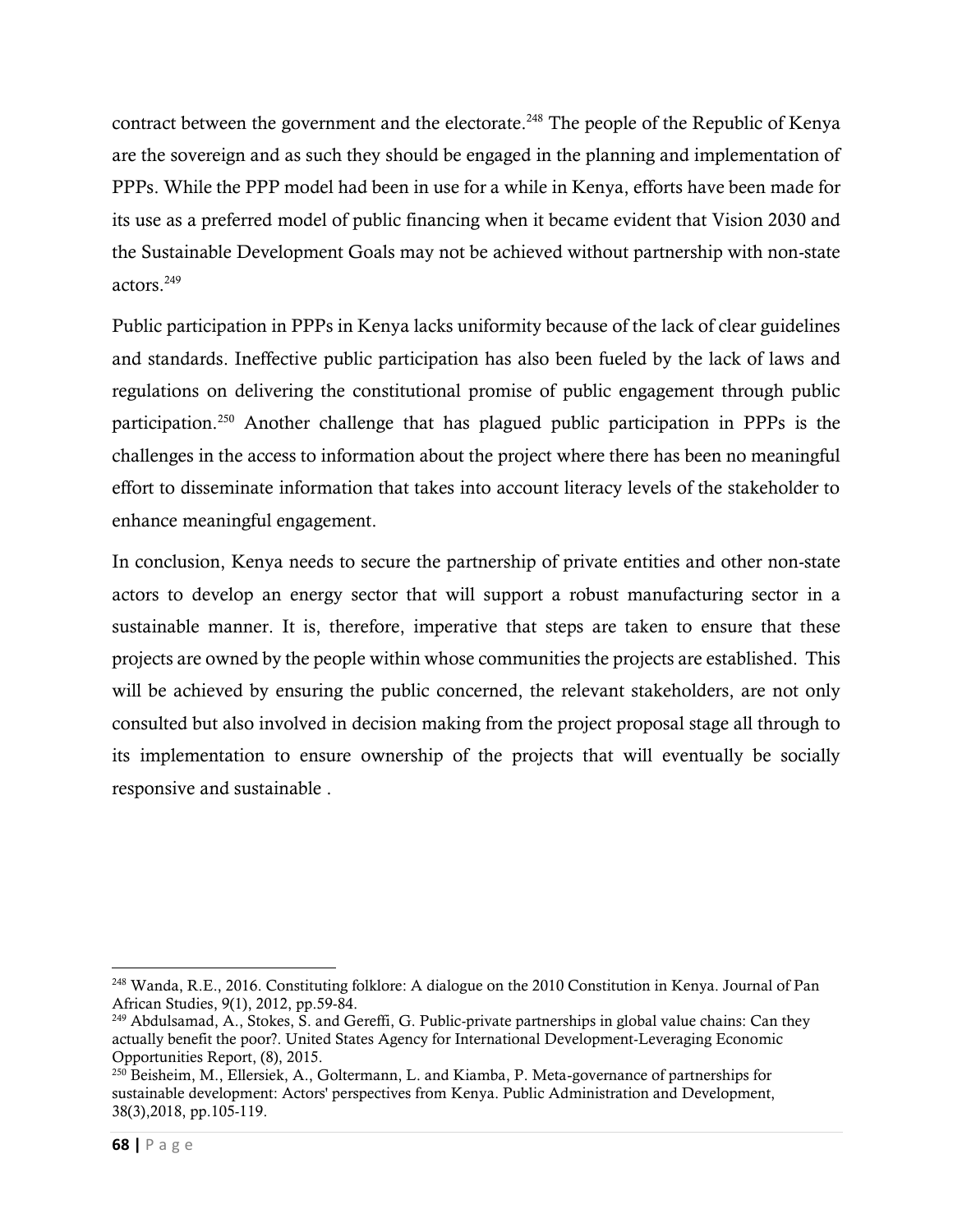#### Bibliography

#### Journal Articles

- 1. Arnstein, S.R. A ladder of citizen participation. *Journal of the American Institute of planners*, 35(4), 1969 .pp 216-224.
- 2. Atkins, L., Brautigam, D., Chen, Y. and Hwang, J. Challenges of and opportunities from the commodity price slump. *CARI Economic Bulletin,* (1), 2017.
- 3. Banisar, D., Parmar, S., de Silva, L. and Excell, C. Moving from principles to rights: Rio 2012 and access to information, public participation, and justice. *Sustainable Dev. L. & Pol'y*, 2011, p.8.
- 4. Beisheim, M., Ellersiek, A., Goltermann, L. and Kiamba, P. Meta‐governance of partnerships for sustainable development: Actors' perspectives from Kenya. *Public Administration and Development,* 38(3), 2018, pp.105-119.
- 5. Biygautane, M., Neesham, C. and Al-Yahya, K.O. Institutional entrepreneurship and infrastructure public-private partnership (PPP): Unpacking the role of social actors in implementing PPP projects. *International Journal of Project Management*, 37(1),2019, pp.192-219.
- 6. Bodansky, D. The legitimacy of international governance: a coming challenge for international environmental law?. *American Journal of International Law*, 93(3),1999, pp.596-624.
- 7. Brinkerhoff, D.W. and Brinkerhoff, J.M. Public–private partnerships: Perspectives on purposes, publicness, and good governance. *Public administration and development,* 31(1), 2011, pp.2-14.
- 8. Breuer, A. and Asiedu, E. Can gender-targeted employment interventions help enhance community participation? Evidence from urban Togo. *World Development*, 96, 2017, pp.390-407.
- 9. Cilliers, J., Donnenfeld, Z., Kwasi, S., Shah, S.S. and Welborn, L. Shaping the futurestrategies for sustainable development in Kenya. *ISS East Africa Report*, 2018(18), pp.1- 32.
- 10. Colombo, E. Enforcing International Climate Change Law in Domestic Courts: A New Trend of Cases for Boosting Principle 10 of the Rio Declaration. *UCLA J. Envtl. L. & Pol'y*, 35, 2017, p.98.
- 11. Delreux, T. The European Union in international environmental negotiations: a legal perspective on the internal decision-making process*. International Environmental Agreements: Politics, Law and Economics,* 6(3), 2006, pp.231-248.
- 12. du Plessis, A. Public participation, good environmental governance and fulfilment of environmental rights. *Potchefstroom Electronic Law Journal/Potchefstroomse Elektroniese Regsblad,* 11(2), 2008, pp.1-34.
- 13. El-Gohary N M, Osman , H., El-Diraby T.E. Stakeholder management in public private partnerships. *International Journal of Project Management* 24, 2006, 595-604.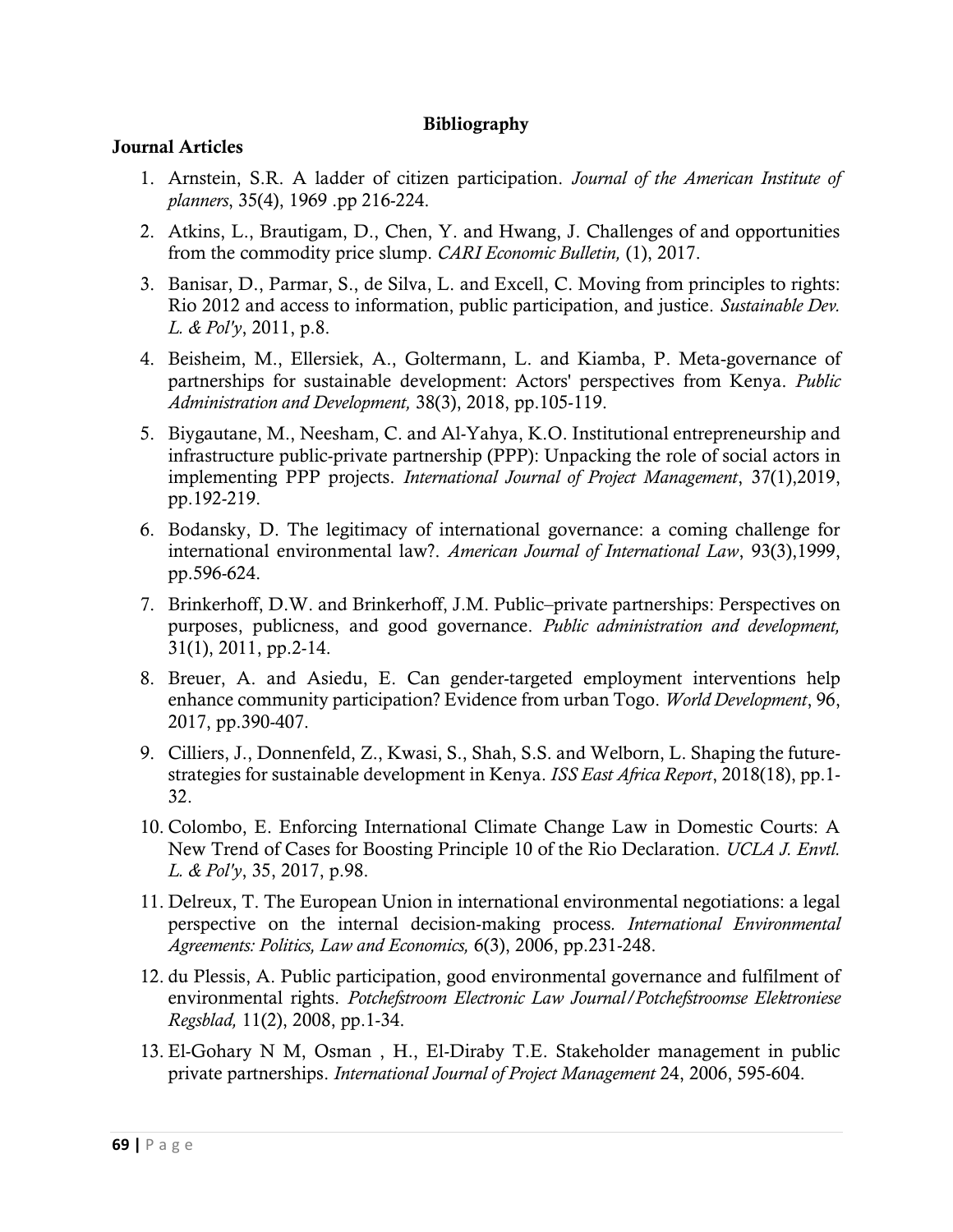- 14. du Plessis, A. Public participation, good environmental governance and fulfilment of environmental rights. *Potchefstroom Electronic Law Journal/Potchefstroomse Elektroniese Regsblad,* 11(2),2008, pp.1-34.
- 15. Getuno P M, 'Public Private Partnership Regulations, (2009) implementation and Organizational Performance of Kenya State Corporations' *International Journal of Information Research and Review* Vol. 2, Issue, 02,2009, pp.433-440 February, 2015.
- 16. Gazley, B. Beyond the contract: The scope and nature of informal governmentnonprofit partnerships. *Public Administration Review*, *68*, 2008, 141-154.
- 17. Hagmann, T. and Reyntjens, F. Aid and authoritarianism in sub-Saharan Africa after 1990. In Aid and authoritarianism in Africa: *development without democracy.-London,* 2016, pp. 1-19.
- 18. José N, Erik H K, 'Stakeholder involvement in public- private partnerships: its influence on the innovative character of projects and on project performance' *Administration and Society Journal*, 2017, 1-27.
- 19. J. Rivera, E. Brenes, and G. Quijandria, "The Tourism Industry in Costa Rica," in B.S. Gentry (ed.) *Private Capital Flows and the Environment: Lessons from Latin America*, (Cheltenham, England: Edward Elgar Publishing Ltd., 1998, 223-240.
- 20. King, C.S., Feltey, K.M. and Susel, B.O.N. The question of participation: Toward authentic public participation in public administration. Public administration review,1998, pp.317-326.
- 21. Mabea, G., Macatangay, R.E. and Mutua, J. 60 Years Electricity Reform Progress in Kenya, 2018.
- 22. Mauerhofer, V. Public participation in environmental matters: Compendium, challenges and chances globally. *Land Use Policy*, 52,2016, pp.481-491.
- 23. Margera, E. "An Update on the Aarhus Convention and its continued global relevance". *Review of European Community and International Law*. 14 (2), 2005,138–147
- 24. Miraftab, F. Public-private partnerships: The Trojan horse of neoliberal development? *Journal of Planning Education and Research*, 24(1),2004, pp.89-101.
- 25. Moreno E., Crisp, B., & Shugart, M. "The Accountability Deficit in Latin America." *In Mainwaring & Welna*, ed. (2003): 79-131.
- 26. Mulgan, R, "Accountability: An Ever-Expanding Concept?" *Public Administration*, Vol. 78, No.3, 2000, pp. 555-573.
- 27. Ndungu, A.G. A Kenyan Youth Perspective on Climate Change. *Developme*nt, 59(3- 4), 2016, pp.266-269.
- 28. Ngang, C.C. Towards a right-to-development governance in Africa. *Journal of Human Rights*, 17(1), 2018, pp.107-122.
- 29. Nyabola, N. Cashing in on CoalKenya's Unnecessary Power Plant. *World Policy Journal,* 34(3), 2017, pp.69-75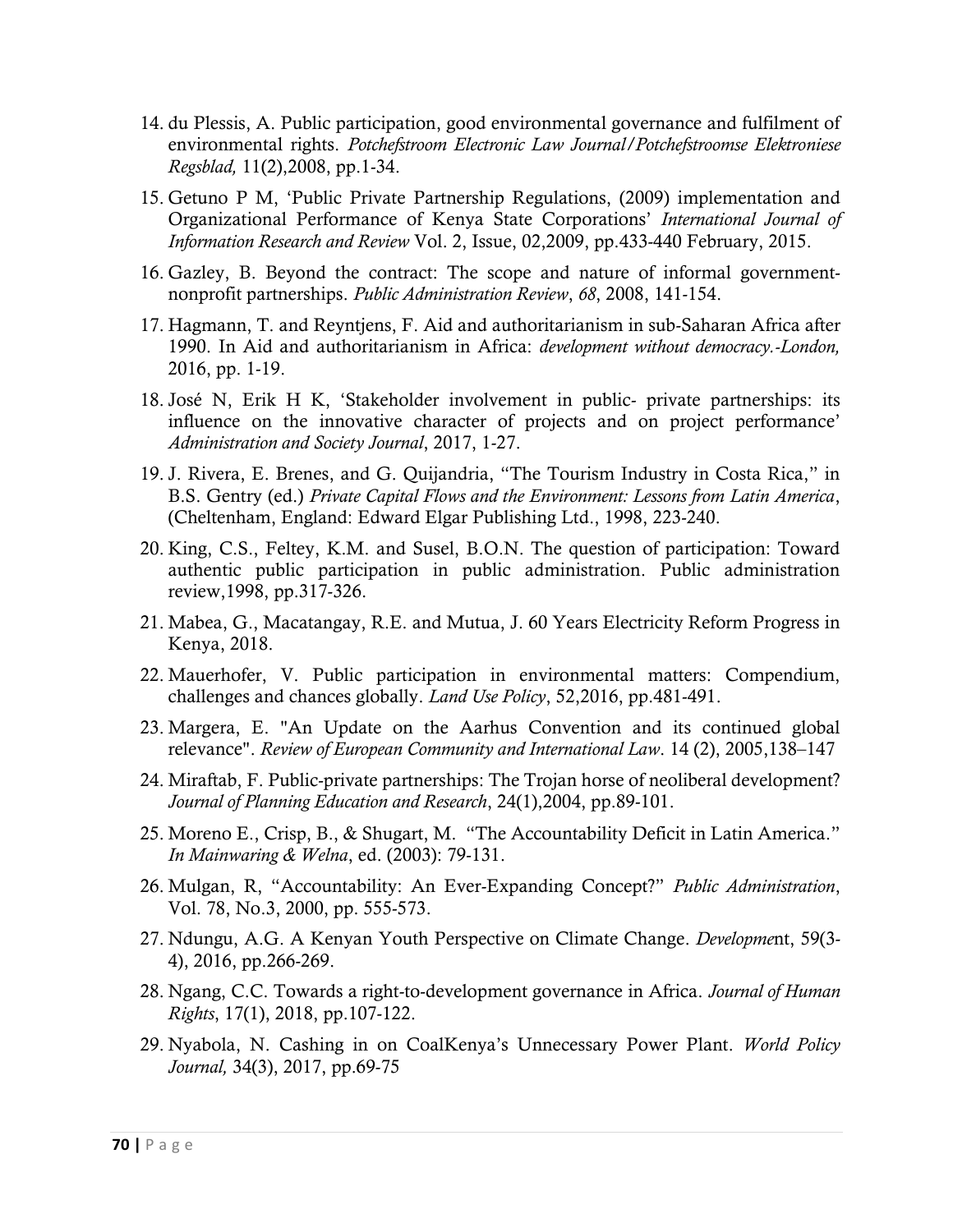- 30. Ojwang, J.B. Casting Fresh Light on an Age-Old Discipline: Migai Akech's Creative Study of Administrative Law, 2017.
- 31. Organisation for Economic Cooperation and Development, Recommendation of the Council on Principles for Public Governance of Public Private Partnerships, May, 2012.
- 32. Orellana, M. Governance and the sustainable development goals: The increasing relevance of access rights in principle 10 of the Rio declaration. *Review of European, Comparative & International Environmental Law*, 25(1), 2016, pp.50-58.
- 33. Peters, B. Unpacking the Diversity of Procedural Environmental Rights: The European Convention on Human Rights and the Aarhus Convention. *Journal of Environmental Law*, 30(1), 2017, pp.1-27.
- 34. Rendón, L.O.U., Gubareva, A.V. and Kovalenko, K.E. Aarhus convention: Exceptional duties or stimulus to development. *QUID: Investigación, Ciencia y Tecnología*, (2), 2018, pp.116-119.
- 35. Richardson, B.J. and Razzaque, J. Public participation in environmental decisionmaking. *Environmental law for sustainability*, 6,2006, pp.165-194.
- 36. Roehrich, J.K., Lewis, M.A. and George, G. Are public–private partnerships a healthy option? A systematic literature review. *Social science & medicine*, 113, 2014, pp.110-119.
- 37. Sarkodie, S.A. and Adom, P.K. Determinants of energy consumption in Kenya: A NIPALS approach. Energy, 159, 2018, pp.696-705.
- 38. Schepper, S.De., Dooms M.,Haezendonck E., Stakeholder dynamics and responsibilities in Public-Private Partnerships: A mixed experience. *International Journal of Project Management* 32 (2014) 1210-1222
- 39. Smith, S.'Hybrid networks, everyday life and social control: Electricity access in urban Kenya', Urban Studies, 56(6), 2019, pp. 1250–1266. doi: 10.1177/0042098018760148.
- 40. S.T., Wong, J.M.W. and Wong, K.K.W. Public participation in public private partnership projects–the way forward. *The Sustainable World*, 142, 2011, p.79.
- 41. Tieku, T.K. and Gelot, L., 2017. An African perspective on global governance. Global Governance from Regional Perspectives: A Critical View, p.119.
- 42. Walker, H., Sinclair, A.J. and Spaling, H. Public participation in and learning through SEA in Kenya. *Environmental Impact Assessment Review*, 45,2014, pp.1-9.
- 43. Wanda, R.E. Constituting folklore: A dialogue on the 2010 Constitution in Kenya. *Journal of Pan African Studies*, 9(1),2016, pp.59-84.
- 44. Wong K, Wong J M W, 'Public participation in PPP projects-the way forward' 142, *WIT Transactions on Ecology and Environment, 2010, 1743-3541.*
- 45. Yimer, M. Governance and leadership Challenges in Africa. *International Journal of Political Science Development*, 3(3), 2015, pp.129-137.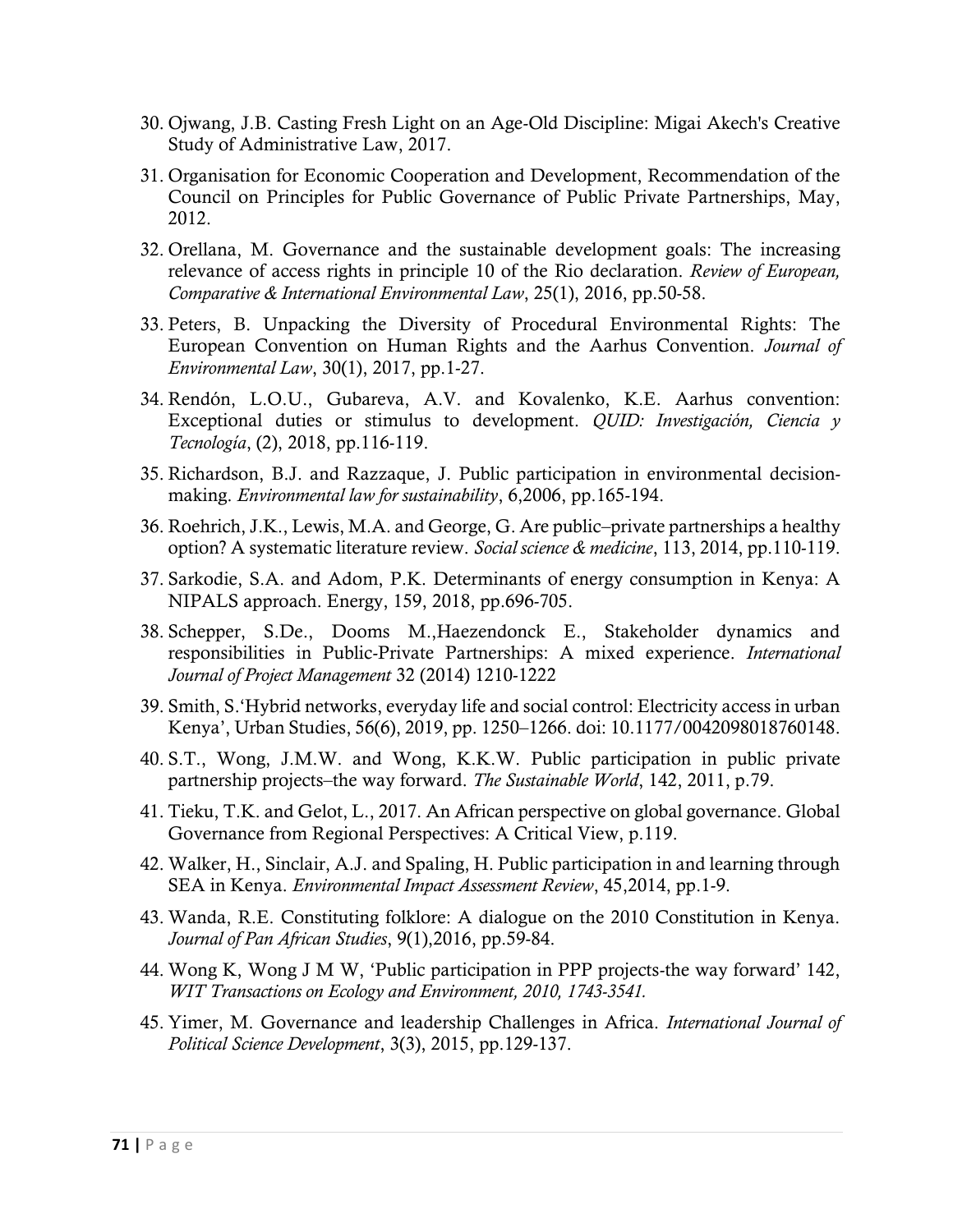46. Zhang X.,Financial Viability analysis and capital structure optimization in privatized public infrastructure projects, *Journal of Construction Engineering and Management*, ASCE, 131 (6) 656-668, 2005

#### Books

- 47. Adejumobi, S. *Region-Building in West Africa. In Region-Building in Africa* (pp. 213-230). Palgrave Macmillan, New York, 2016.
- 48. Akech, M. *Privatization and Democracy in East Africa: The Promise of Administrative Law*. Strathmore University Press. Nairobi, 2009.
- 49. Beyerlin, U. *Different types of norms in international environmental law policies, principles, and rules*. The Oxford handbook of international environmental law, 2007.
- 50. Bodansky, D. *Customary (and not so customary) international environmental law*. Ind. J. Global Legal Stud., 3, 1995, p.105.
- 51. Delmon, J. *Public-private partnership projects in infrastructure: an essential guide for policy makers*. Cambridge University Press, 2017.
- 52. Dooms M. *Crafting the integrative value proposition for large scale transport infrastructure hubs; a stakeholder management approach*. ASP Academic and Scientific Publishers, Brussels, 2010.
- 53. Levy, S M. *Build, operate, transfer: paving way for tomorrow's infrastructure* Wiley, New York, 1996.
- 54. Mbondenyi, M.K. & Ambani O.J *The New Constitutional Law of Kenya. Principles, Government and Human Rights: Principles, Government and Human Rights*. African Books Collective, 2012.
- 55. Tabb, W.M. *Public participation in environmental decision making*. In Elgar Encyclopedia of Environmental Law (pp. 313-327). Edward Elgar Publishing Limited, 2016.
- 56. Thai K V. '*International Handbook of Public Procurement'* CRC Pross, Taylor and Francis Group, 2009.
- 57. Pearson M*., Opportunities and obstacles for wider adoption of PPP models in Hong Kong*, 2005.

#### Reports

- 58. Abdulsamad, A., Stokes, S. and Gereffi, G. Public-private partnerships in global value chains: Can they actually benefit the poor?. United States Agency for International Development-Leveraging Economic Opportunities Report, (8), 2015.
- 59. Amu Power (2016). Environmental and Societal Impact Assessment Study. Main Volume. https://www.amupower.co.ke/esia.html 18 March 2019
- 60. Atkins, L., Brautigam, D., Chen, Y. and Hwang, J. Challenges of and opportunities from the commodity price slump. CARI Economic Bulletin, (1), 2017.
- 61. Andrew Barron & Merrie Barron. Project Management. Houston. Connexions,Rice University. Chapter 5, 2013.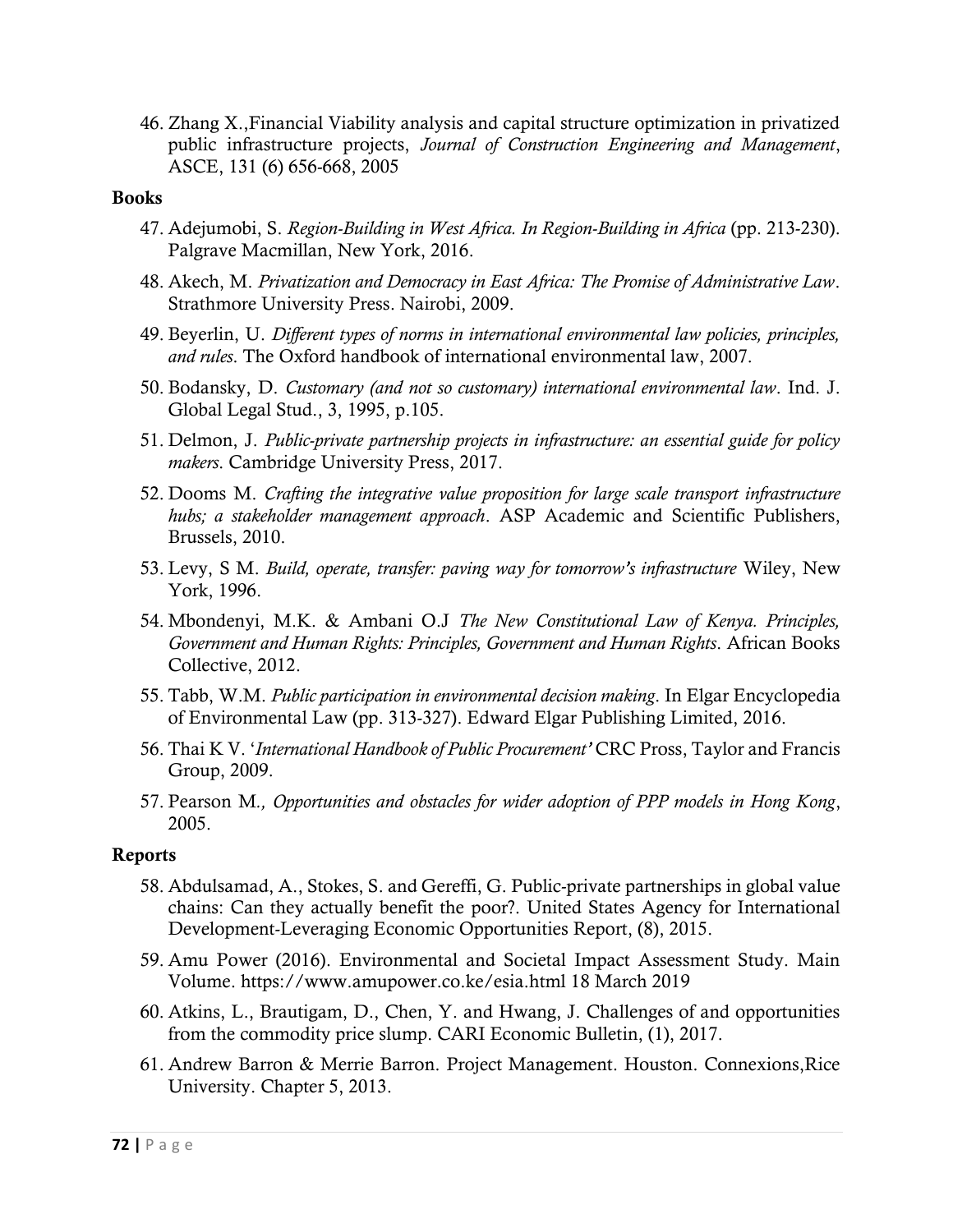- 62. Deacoalonize. The Impacts on the Community of the Proposed Coal Plant in Lamu. UNEP Perspectives Issue no 31, 2018, https://wedocs.unep.org/bitstream/handle/20.500.11822/25363/Perspectives31\_I mpactCoalPlantLamu\_28032018\_WEB.pdf?sequence=1&isAllowed=y 8 March 2019
- 63. Energy Regulatory Commission. Least Cost Power Development Plan Study period 2011-2031. Nairobi.
- 64. Full Resettlement Action Plan Summary Lamu Coal Project. Resettlement Action Plan. African Development Bank Group. Available [https://www.afdb.org/fileadmin/uploads/afdb/Documents/Environmental-and-](https://www.afdb.org/fileadmin/uploads/afdb/Documents/Environmental-and-Social-Assessments/Kenya__Lamu_Coal_Power_Project_%E2%80%93_RAP_Summary.pdf)[Social-](https://www.afdb.org/fileadmin/uploads/afdb/Documents/Environmental-and-Social-Assessments/Kenya__Lamu_Coal_Power_Project_%E2%80%93_RAP_Summary.pdf)Assessments/Kenya\_Lamu\_Coal\_Power\_Project\_%E2%80%93\_RAP\_Summary.p [df](https://www.afdb.org/fileadmin/uploads/afdb/Documents/Environmental-and-Social-Assessments/Kenya__Lamu_Coal_Power_Project_%E2%80%93_RAP_Summary.pdf)
- 65. Government of Kenya. Public Statement on Public Private Partnerships. November 2011.
- 66. Gikonyo W. Memorandum of Public participation Bill, No. 4 of 2018. Institute of Social Accountability. Nairobi, 2018.
- 67. Heinrich Böll Stiftung. Anti-Coal Demonstrators in Kenya March to Deliver Demands to Parliament and the President. Heinrich Böll Stiftung, 2018. Available at https://ke.boell.org/2018/06/07/anti-coal-demonstrators-kenya-march-deliverdemands-parliament-and-president
- 68. H M Treasury, Value for money assessment, HMSO:London, 2004
- 69. Kibugi, R., Mwathane, I. and Makathimo, M. Large scale land acquisitions for investment in Kenya: is the participation, and benefits of affected local communities meaningful, and equitable?-a case study of the situation in Lamu, Isiolo and Siaya counties. Land Development and Governance Institute,2016.
- 70. Louv, R. and Fitzpatrick, J.W. Citizen science: Public participation in environmental research. Cornell University Press, 2012.
- 71. Lutta, N. Diversification of Africa's Energy Portfolio': Economic Outlook a Case Study of Kenya. Africa Energy and Technology Conference, 2016.
- 72. Mabea, G., Macatangay, R.E. and Mutua, J. 60 Years Electricity Reform Progress in Kenya. Research Gate. New York, 2018.
- 73. Ministry of Energy .The development of one 900-1000MW Coal Power Plant at Lamu, Lamu County by Private Investors, 2014. [http://www.decoalonize.org/wp](http://www.decoalonize.org/wp-content/uploads/2017/02/original-tender.pdf%2018%20March%202019)[content/uploads/2017/02/original-tender.pdf 18 March 2019](http://www.decoalonize.org/wp-content/uploads/2017/02/original-tender.pdf%2018%20March%202019)
- 74. Muki Haklay . "Citizen Science and Policy: A European Perspective" (PDF). Woodrow Wilson International Center for Scholars,2015, p. 11.
- 75. OECD. Organisation for Economic Cooperation and Development, Recommendation of the Council on Principles for Public Governance of Public Private Partnerships, May, 2012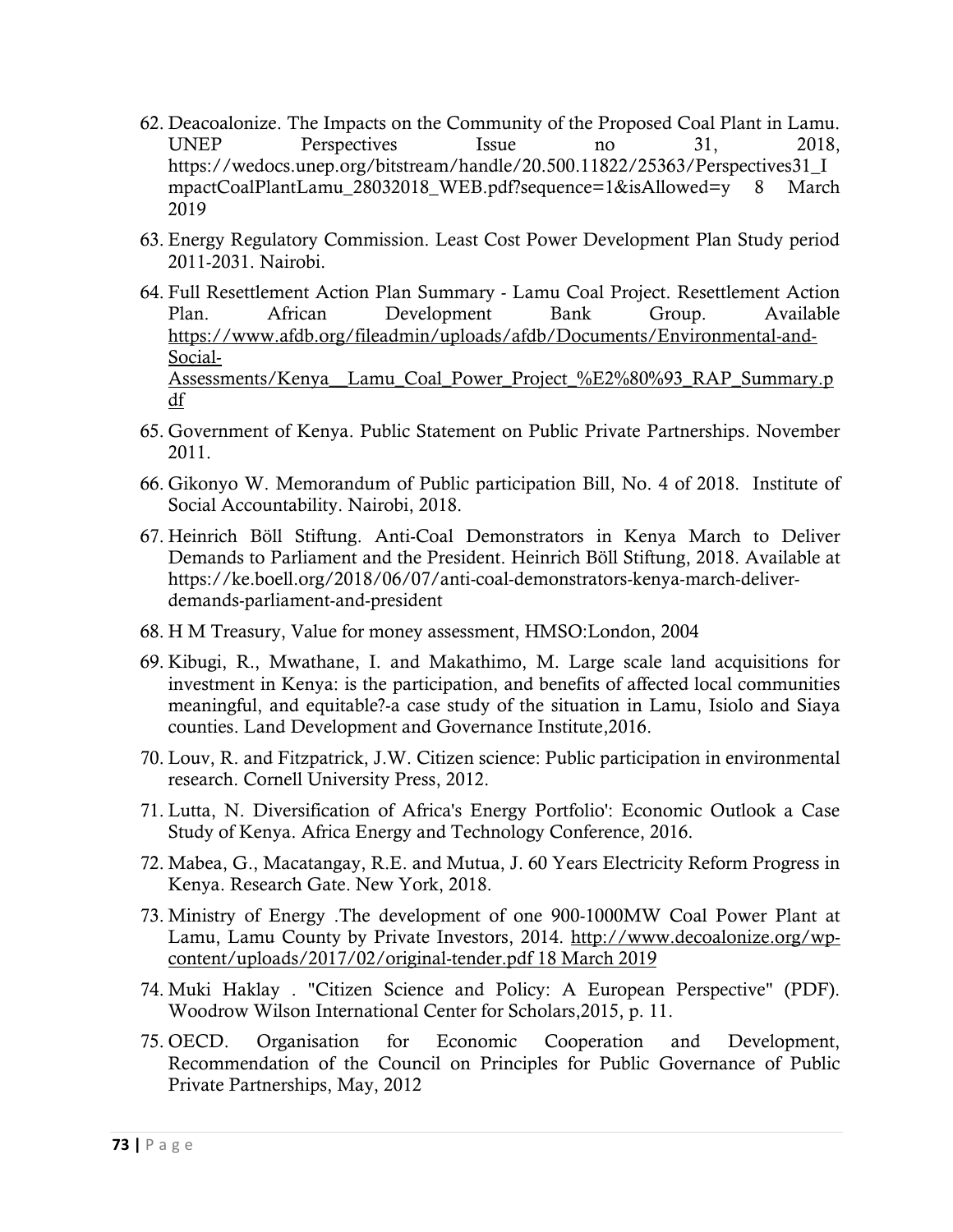- 76. Power Purchasing Agreement between Amu Power Limited and Kenya Power Limited dated 4<sup>th</sup> of August 2017. Available [http://www.decoalonize.org/wp](http://www.decoalonize.org/wp-content/uploads/2018/07/170804.-Amu-Power-KPLC-Power-Purchase-Agreement-lamu-coal.pdf)[content/uploads/2018/07/170804.-Amu-Power-KPLC-Power-Purchase-Agreement](http://www.decoalonize.org/wp-content/uploads/2018/07/170804.-Amu-Power-KPLC-Power-Purchase-Agreement-lamu-coal.pdf)[lamu-coal.pdf](http://www.decoalonize.org/wp-content/uploads/2018/07/170804.-Amu-Power-KPLC-Power-Purchase-Agreement-lamu-coal.pdf)
- 77. Stralexgroup, "A review of the public private partnerships Act no. 15 of 2013".
- 78. Schepper, S.De., Dooms M.,Haezendonck E., Stakeholder dynamics and responsibilities in Public-Private Partnerships: A mixed experience. *International Journal of Project Management* 32 (2014) 1210-1222
- 79. Thelen, Brett Amy; Thiet, Rachel K. "Cultivating connection: Incorporating meaningful citizen science into Cape Cod National Seashore's estuarine research and monitoring programs". Park Science. 25 (1), 2008.
- 80. UNDP: Four years on: assessing gains made in the Kenya Constitution: http://www.ke.undp.org/content/kenya/en/home/presscenter/articles/2014/4 years-of-Kenya-Constitution.html
- 81. USAID. 2011. "Statement on peer review of U.S. Global Development Efforts" press release, Washington D.C., July, 2011
- 82. Wanderi, H. Infrastructural development and conservation of heritage: a case study of Lamu Old Town World Heritage site. World Heritage for Sustainable Development in Africa/Le Patrimoine mondial pour un développement durable en Afrique, 2018, p.241. https://ke.boell.org/sites/default/files/uploads/2018/06/petition as delivered -

[\\_decoalonize\\_coal\\_ni\\_sumu\\_english.pdf](https://ke.boell.org/sites/default/files/uploads/2018/06/petition_as_delivered_-_decoalonize_coal_ni_sumu_english.pdf)

83. Ziakova, M.C., Hirano, M., Bouyt, G. and Ferapontov, A. Stakeholder involvement activities in Slovakia. NRA's Commitment to Transparent Regulatory Process. Stakeholder Involvement in the French Regulatory Process-From Public Information to Public Participation. Stakeholder involvement in nuclear decision making in the Russian Federation (No. NEA--2017-01-17-19), 2017.

### Articles in a periodical

- 84. Harold Ayodo: Public- private partnerships the way to go' November 5th 2015 https://www.standardmedia.co.ke/business/article/2000181596/public-privatepartnerships-the-way-to-go accessed on 6th February, 2018.
- 85. Kalume Kazungu (2018). Human rights report links police, military to abuses in Lamu. Daily Nation. 17th of December 2018. Available at https://mobile.nation.co.ke/counties/Report-links-military--police-to-harassmentof-activists/1950480-4899306-fvpjjv/index.html
- 86. Kazungu, K. (2016). Kenya: Lamu County Puts Coal-Fired Power Plant On Hold. [online] All Africa. Available at: https://allafrica.com/stories/201608100091.html 19 March 2019.
- 87. Thuo N. D, 'Public private partnerships model in Kenya-Opportunities and challenges' [http://www.kenyalondonnews.org/public-private-partnerships-model-in](http://www.kenyalondonnews.org/public-private-partnerships-model-in-kenya-opportunities-and-challenges/)[kenya-opportunities-and-challenges/](http://www.kenyalondonnews.org/public-private-partnerships-model-in-kenya-opportunities-and-challenges/) 19 Nov 2015